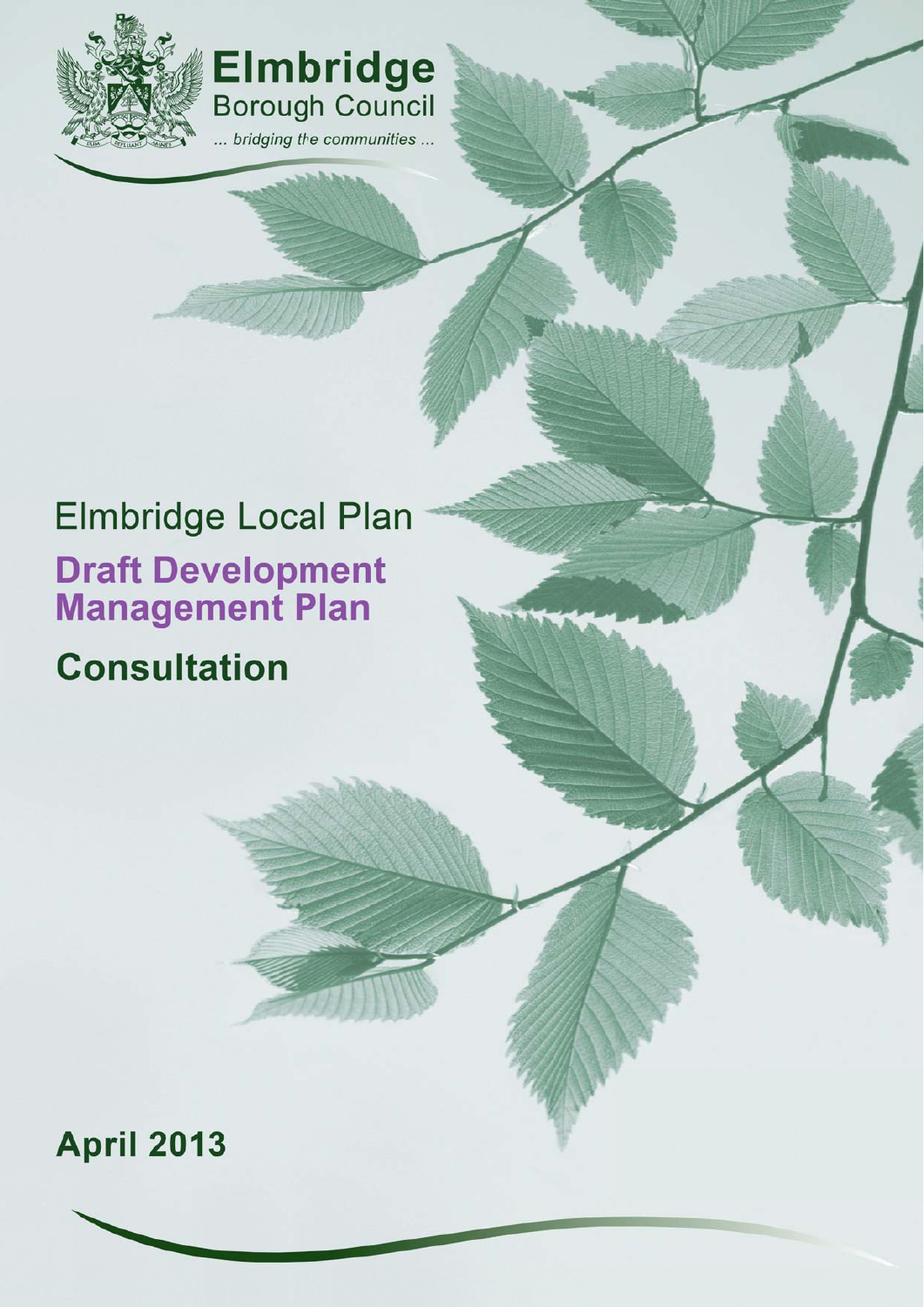## **Contact details**

| Web site:       | www.elmbridge.gov.uk/planning                                                                                                                                             |
|-----------------|---------------------------------------------------------------------------------------------------------------------------------------------------------------------------|
| Email:          | tplan@elmbridge.gov.uk                                                                                                                                                    |
| Telephone:      | 01372 474787                                                                                                                                                              |
| <b>Address:</b> | <b>Planning Services</b><br><b>Planning Policy</b><br>Elmbridge Borough Council<br><b>Civic Centre</b><br><b>High Street</b><br><b>Esher</b><br>Surrey<br><b>KT10 9SD</b> |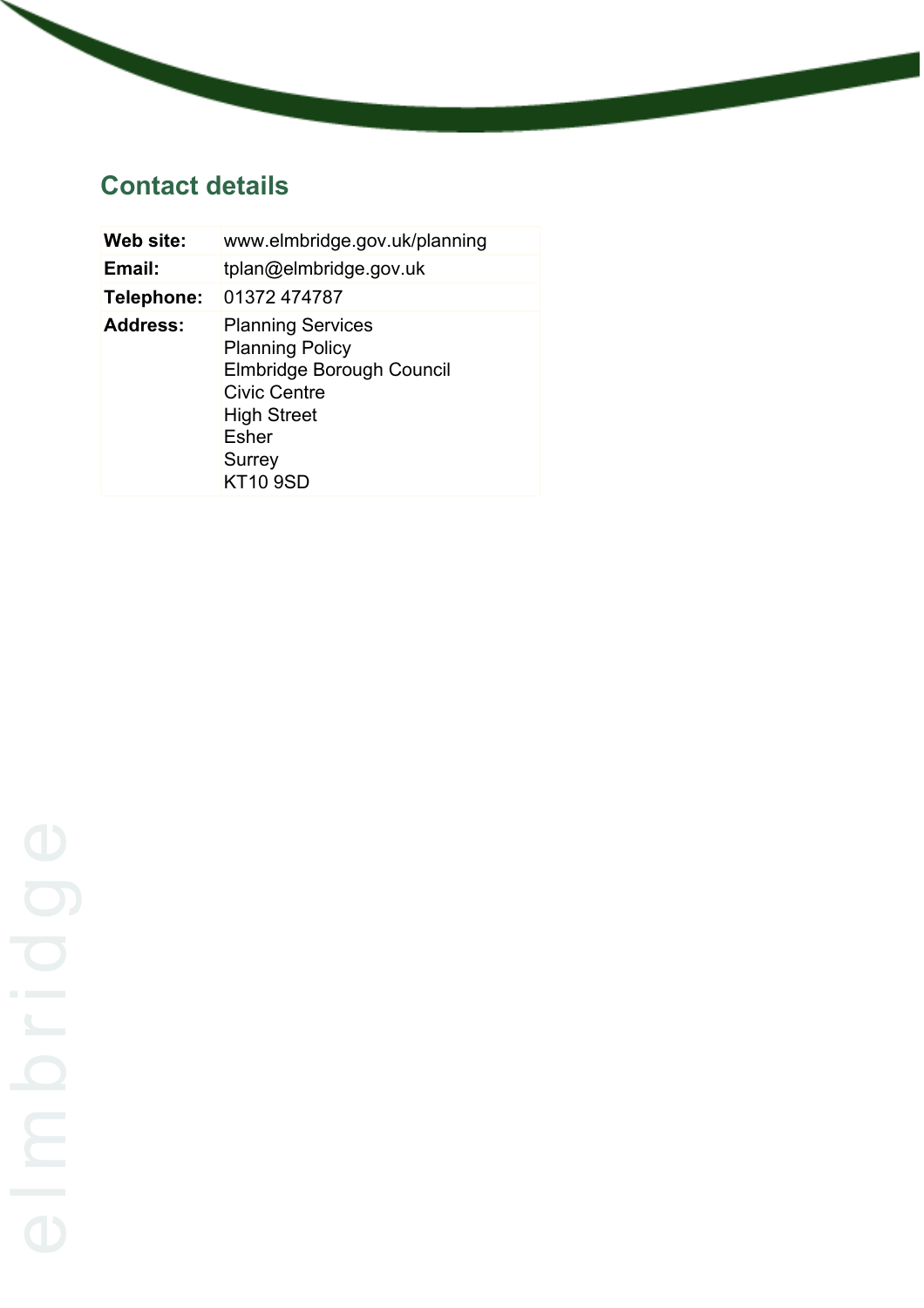## **Executive Summary**

The Development Management Plan contains the day-to-day policies against which planning applications and enforcement action will be assessed. These policies will ensure that development contributes to the wider, strategic aims of the Core Strategy, providing further detail where necessary in order to deliver the long-term spatial vision for Elmbridge. They will also replace many of the 'saved' policies in the Replacement Elmbridge Borough Local Plan 2000.

This is the draft Plan for public consultation. It supports the 'management' approach to sustainable development, using land efficiently, looking for solutions, promoting early engagement and involving the community. This will allow the Council to manage and plan for development, infrastructure and growth, alongside the Settlement Investment and Development Plans as part of the Elmbridge Local Plan.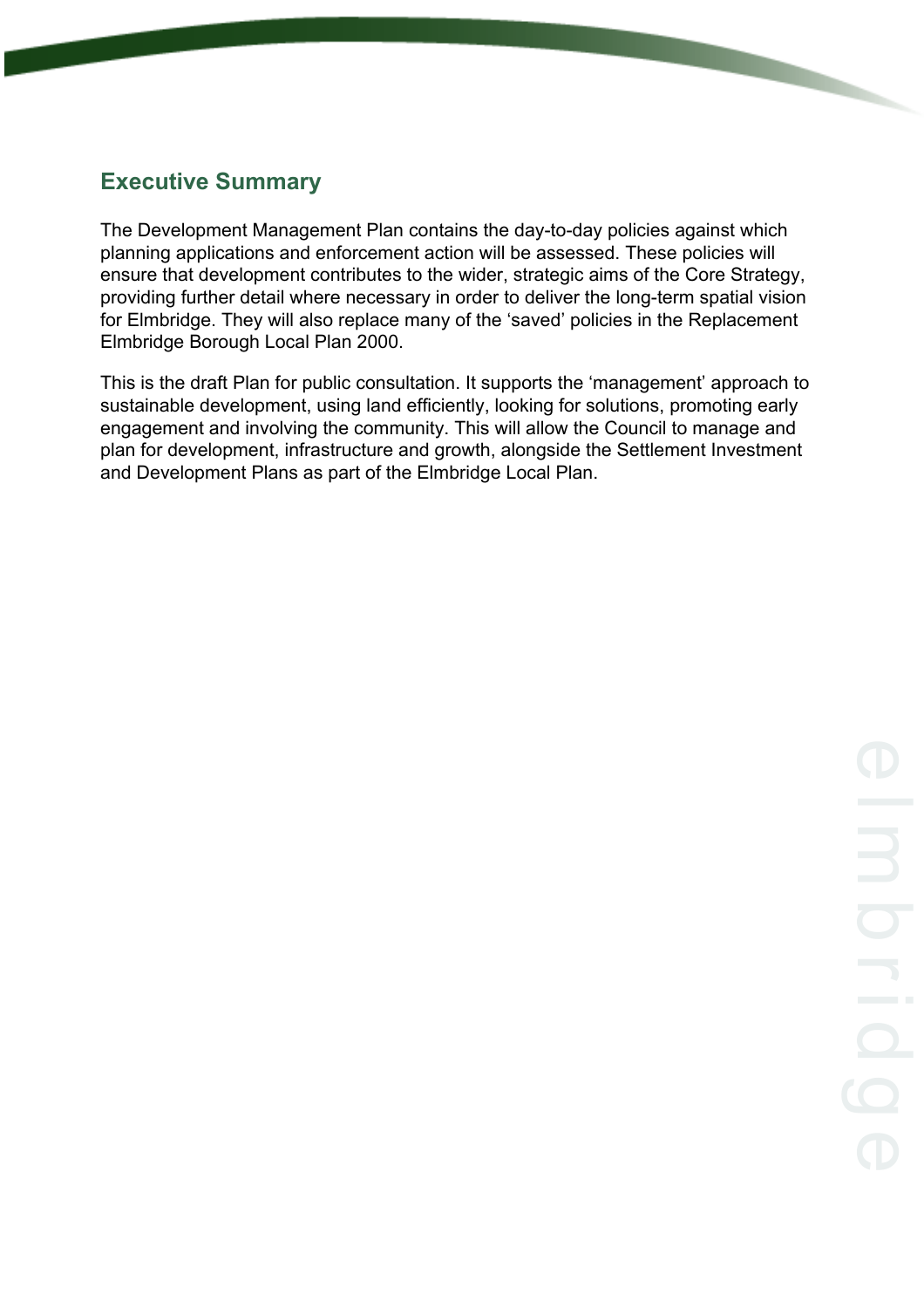## **Purpose**

Elmbridge Borough Council adopted its Core Strategy in July 2011. This sets the overarching strategy for the Borough which adopts a local approach to the promotion of sustainable growth, through directing the right sort of development to the right places, whilst protecting the environment and providing community infrastructure.

Whilst the Government is now promoting the production of a Local Plan, a single document that deals with all matters relating to the management and planning of development, Local Authorities do have the option to develop their Local Plan through a series of separate related documents. Given that the Council's Core Strategy is up to date, compatible with the Government's National Planning Policy Framework, and has its own locally assessed housing requirement, continuing to develop the Local Plan portfolio is the most sensible way forward. This has the benefits of putting in place the mechanisms for effective delivery of the Council's strategy, working closely with the local community in order to reflect their needs and aspirations as far as possible, and also providing clarity and certainty for those who wish to develop within the Borough.

The delivery of our strategy will only be successful if we engage with all those who are affected by new development, infrastructure and services, and all those who provide it. The Council is committed to taking a strong leadership role, co-ordinating skills resources and knowledge, and will adopt a proactive approach to the planning and management of development in order that we deliver what we have set out to deliver in the Core Strategy.

The Core Strategy sets out a commitment to produce further documents as part of the Local Plan, which include Settlement Investment and Development Plans and the Development Management Plan.

The **Development Management Plan (DMP)** contains the day-to-day policies against which planning applications and enforcement action will be assessed. They will focus on positive outcomes rather than negatively worded policies with strict criteria that attempt to 'control' development. The DMP will take the development management approach to the next level: front-loading the process by combining positive guidance and support to applicants on who to engage with, what documents to submit with their application and how their proposal will be assessed.

The planning application process has been moving towards a more positive, proactive approach to shaping, considering, determining and delivering development proposals. This approach is known as 'development management'. It is led by the Local Planning Authority, working in collaboration with developers, stakeholders and the community to seek solutions to the delivery of high quality sustainable development and achieve the objectives set out in the Core Strategy. The approach encourages early engagement, pre-application discussion and resolving issues at the beginning of the process.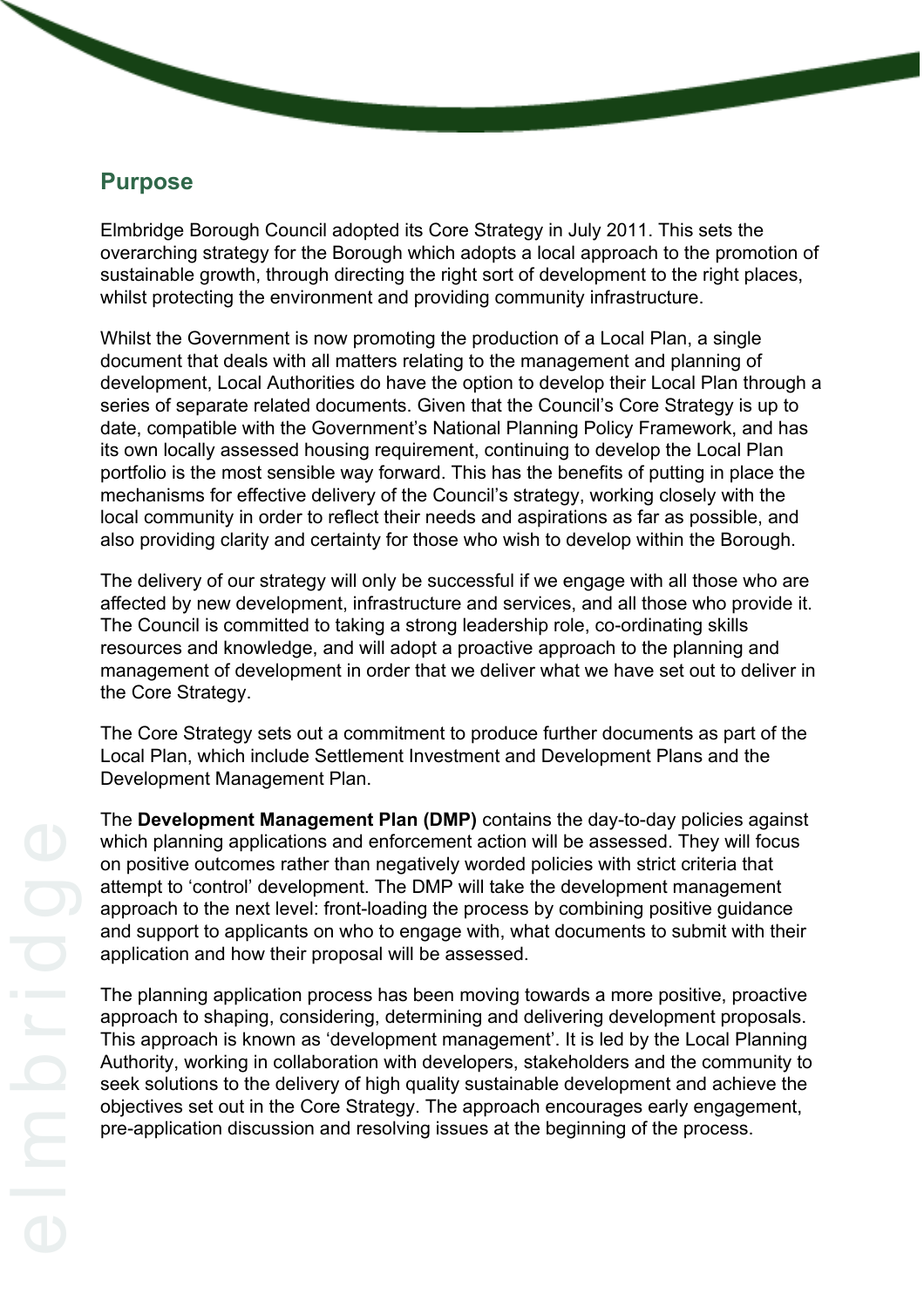It is important to stress that this document is a draft for consultation. Whilst the Council has directed a significant amount of resources into holding workshops where the local community, landowners, businesses and potential developers can sit down together and openly discuss needs, aspirations and intentions, this is just the start of the process.

The local workshops were held during August and September 2012. The aim was to raise awareness of the work being carried out by the Council and the benefits of adopting a plan-led, development management approach. They enabled us to discuss local concerns regarding growth and new development as well as identifying important sites for protection, potential sites for development and priorities for infrastructure.

Over 150 people attended the workshops. The issues and opportunities discussed have been summarised, and published on the Planning Services web pages. These have helped to increase understanding by the local community about the benefits of adopting a proactive approach to the consideration of development, and their comments have helped to shape this first draft of the Development Management Plan.

**'Early and meaningful engagement and collaboration with neighbourhoods, local organisations and businesses is essential. A wide section of the community should be proactively engaged, so that local plans, as far as possible, reflect a collective vision and a set of agreed priorities for the sustainable development of an area.'**

#### **National Planning Policy Framework**

The document presented here is for wider consultation with a view to engendering greater engagement in order that the final version of the plans will truly reflect local aspirations while acknowledging that the involvement of landowners and developers are key to delivery.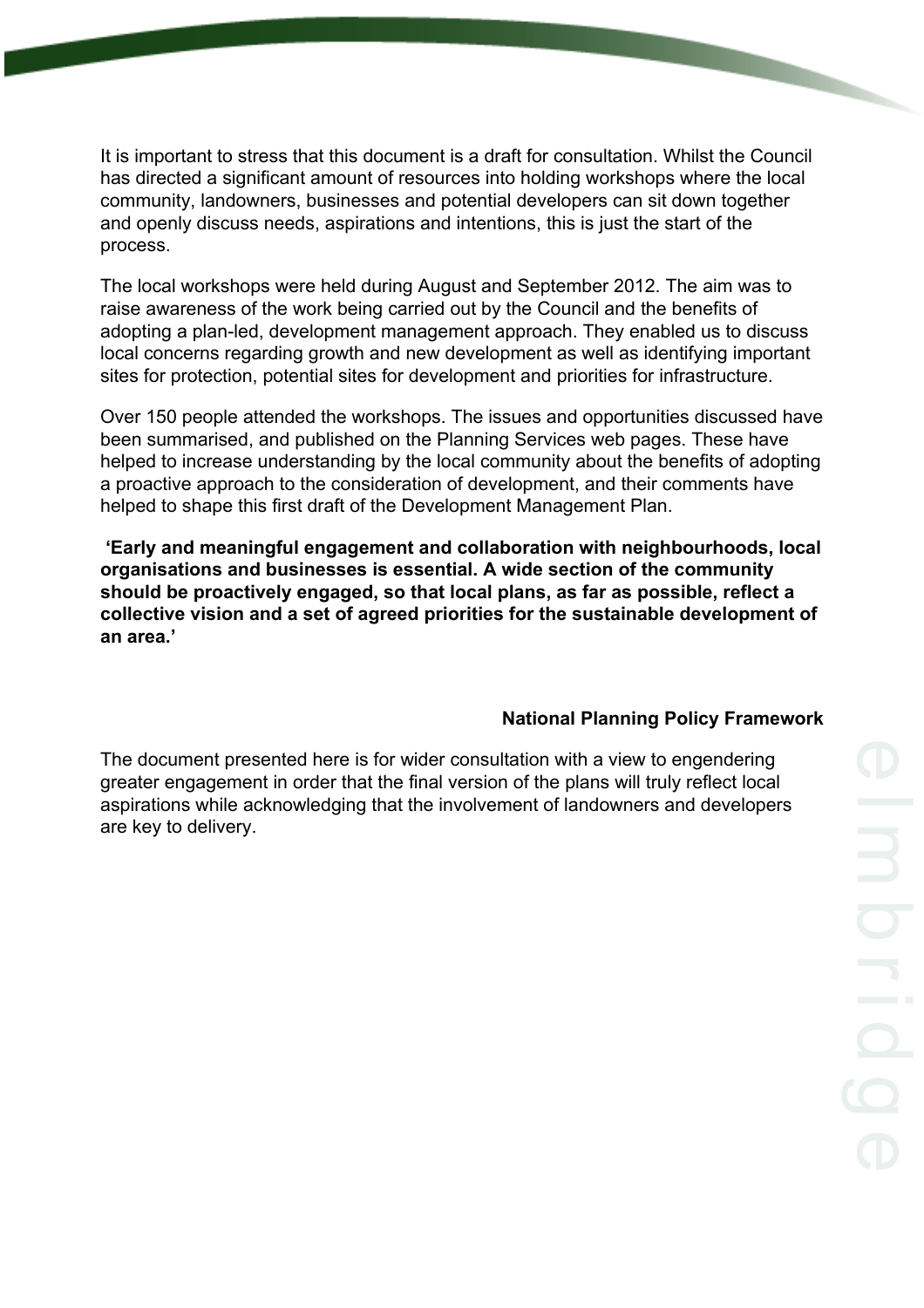## **How to tell us your views**

We are consulting on this document for a 6-week period between 8 April 2013 and 20 May 2013. Please let us know what you like, what you don't like, and how you think this Development Management Plan could be improved.

Within this period, planning officers will be visiting your local area, giving you more opportunity to provide input, and influence future development, as well as the protection of valuable open spaces. Visit our web site to see when we will be in your area www.elmbridge.gov.uk/planning

Send your comments to:

**Email:** tplan@elmbridge.gov.uk

**Telephone:** 01372 474787

**Address:** Planning Policy Team Planning Services Elmbridge Borough Council Civic Centre High Street Esher Surrey KT10 9SD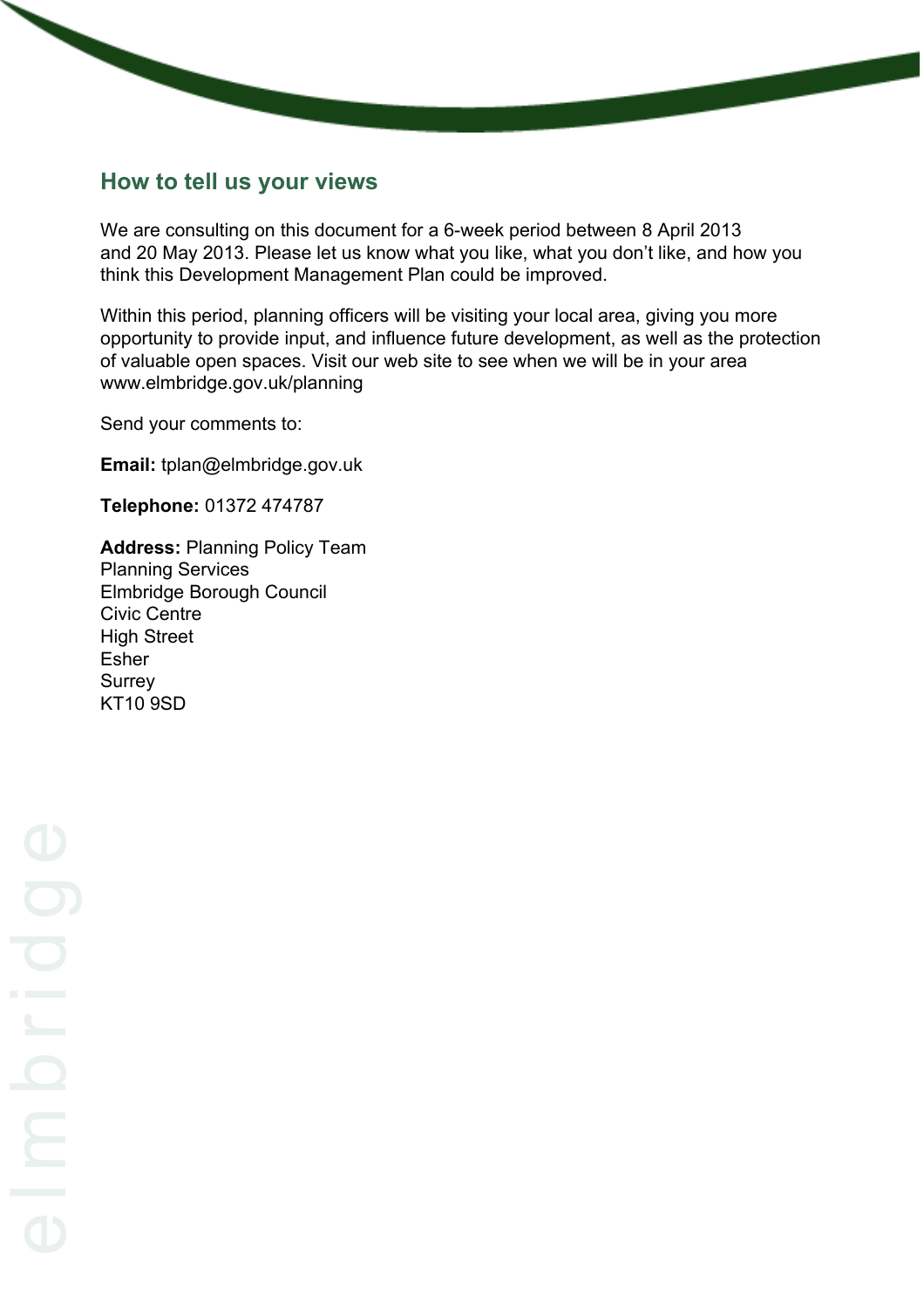## **Next steps**

Once we have received your comments, we will give consideration to all of them and decide what changes should be made in order to better reflect the views of the community, whilst being mindful that we do need to plan for growth and be realistic about delivery.

You will be able to see what difference your comments have made in the Consultation Statement which will set out how and why comments have either been taken on board and influenced the final document, or have not been considered as appropriate for inclusion. The Consultation Statement will be placed on the Council's website.

If significant changes are considered necessary, either due to the nature of responses or the submission of new information, we will reconsult and everyone will have a further opportunity to comment. In the event that only minor changes are necessary, the plan will be published, and then subsequently submitted, to the Secretary of State for examination by an independent inspector in the Autumn 2013. At this point, you still have an opportunity to raise objections if you so wish. However, it is hoped that by adopting a collaborative approach to drawing up this plan, they will benefit from a significant amount of support from the local community and objections will be kept to a minimum.

| <b>Stage in process</b>                 | <b>Date</b>               | If re-consulation necessary<br>(alternative dates) |
|-----------------------------------------|---------------------------|----------------------------------------------------|
| Publication                             | November 2013 Summer 2014 |                                                    |
| Publication for independent examination | December 2013 Autumn 2014 |                                                    |
| Adoption                                | Autumn 2014               | End of 2014                                        |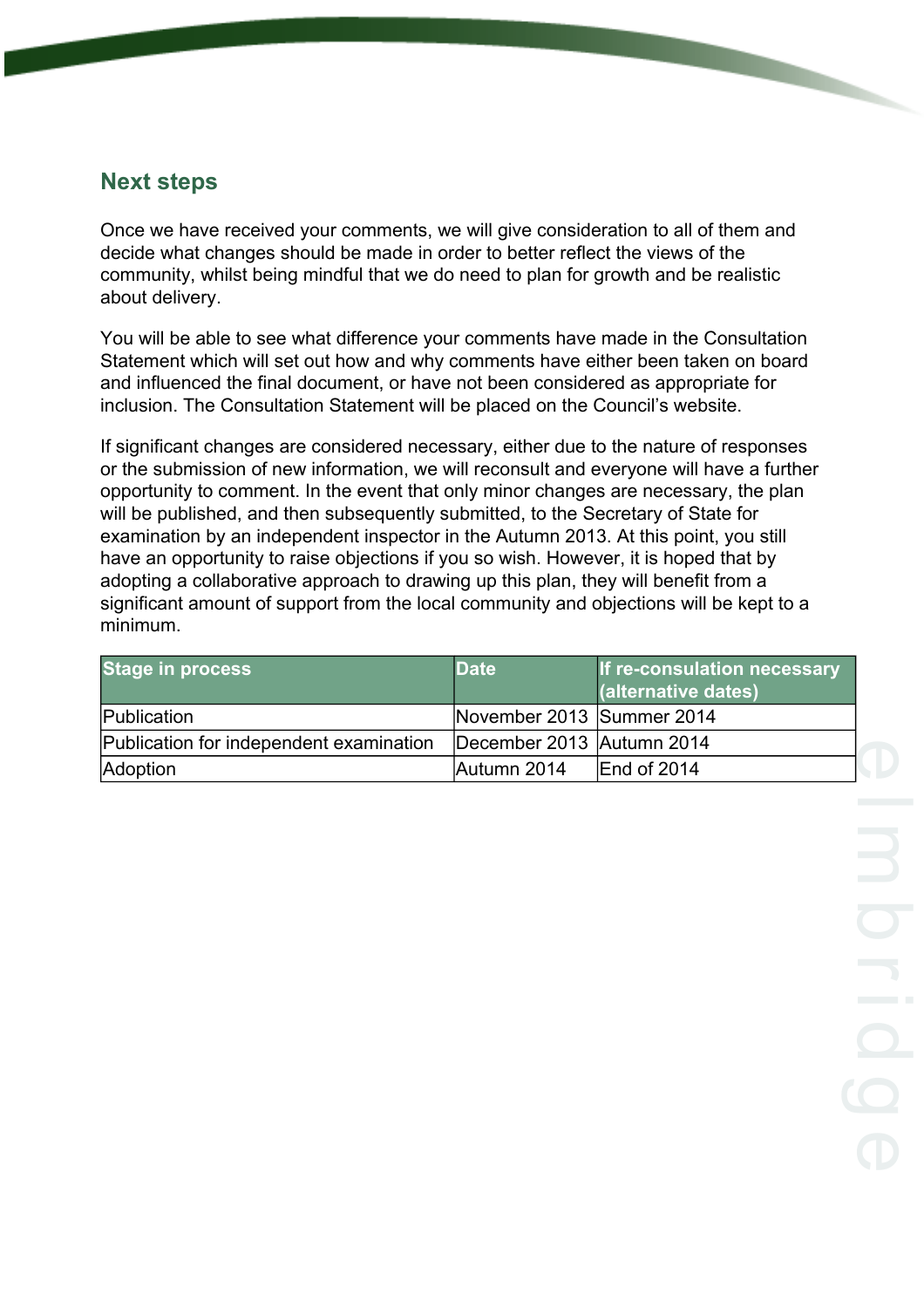## Table of Contents

| DM1 - Presumption in favour of sustainable development -         |  |
|------------------------------------------------------------------|--|
|                                                                  |  |
| DM2 - Green Belt (development of new buildings) - Preferred      |  |
|                                                                  |  |
| DM3 - Green Belt (development of existing buildings) - Preferred |  |
|                                                                  |  |
| DM4 - Horse-related uses and development - Preferred Option      |  |
|                                                                  |  |
| DM5 - Open Space and views - Preferred Option  24                |  |
| DM6 - Nature conservation and biodiversity - Preferred Option    |  |
|                                                                  |  |
| DM7 - Recreational uses of waterways - Preferred Option  31      |  |
|                                                                  |  |
| DM8 - Social and community facilities - Preferred Option  34     |  |
|                                                                  |  |
|                                                                  |  |
|                                                                  |  |
| DM12 - Riverside development and uses - Preferred Option  53     |  |
| DM13 - Evening Economy - Preferred Option  57                    |  |
| DM14 - Advertisements, shopfronts and signage - Preferred        |  |
|                                                                  |  |
| DM15 - Telecommunications - Preferred Option  62                 |  |
|                                                                  |  |
| DM16 - Design and amenity - Preferred Option  65                 |  |
|                                                                  |  |
| DM18 - Comprehensive development - Preferred Option  72          |  |
| DM20- Landscape and trees - Preferred Option  78                 |  |
| DM21 - Access and parking - Preferred Option  82                 |  |
| DM22 - Refuse, recycling and external plant - Preferred Option   |  |
|                                                                  |  |
|                                                                  |  |
| Appendix 1: Views and Landmarks (DM5- Open space and views)  90  |  |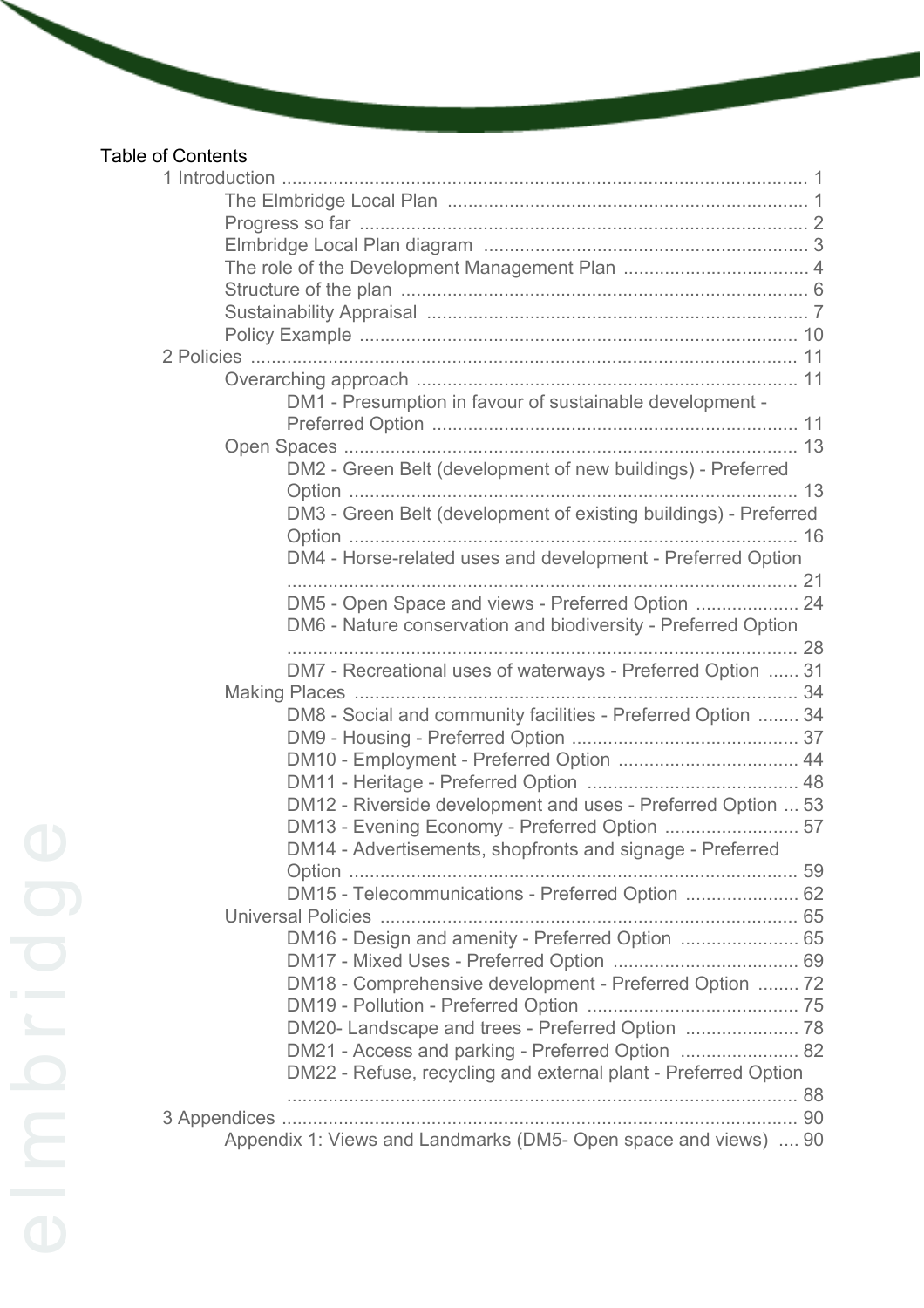| Appendix 3: Elmbridge Parking Standards (DM21 - Access and Parking)                                                             |  |
|---------------------------------------------------------------------------------------------------------------------------------|--|
| Appendix 4: Schedule of replaced policies from the Replacement<br>Appendix 5: Schedule of deleted policies from the Replacement |  |
|                                                                                                                                 |  |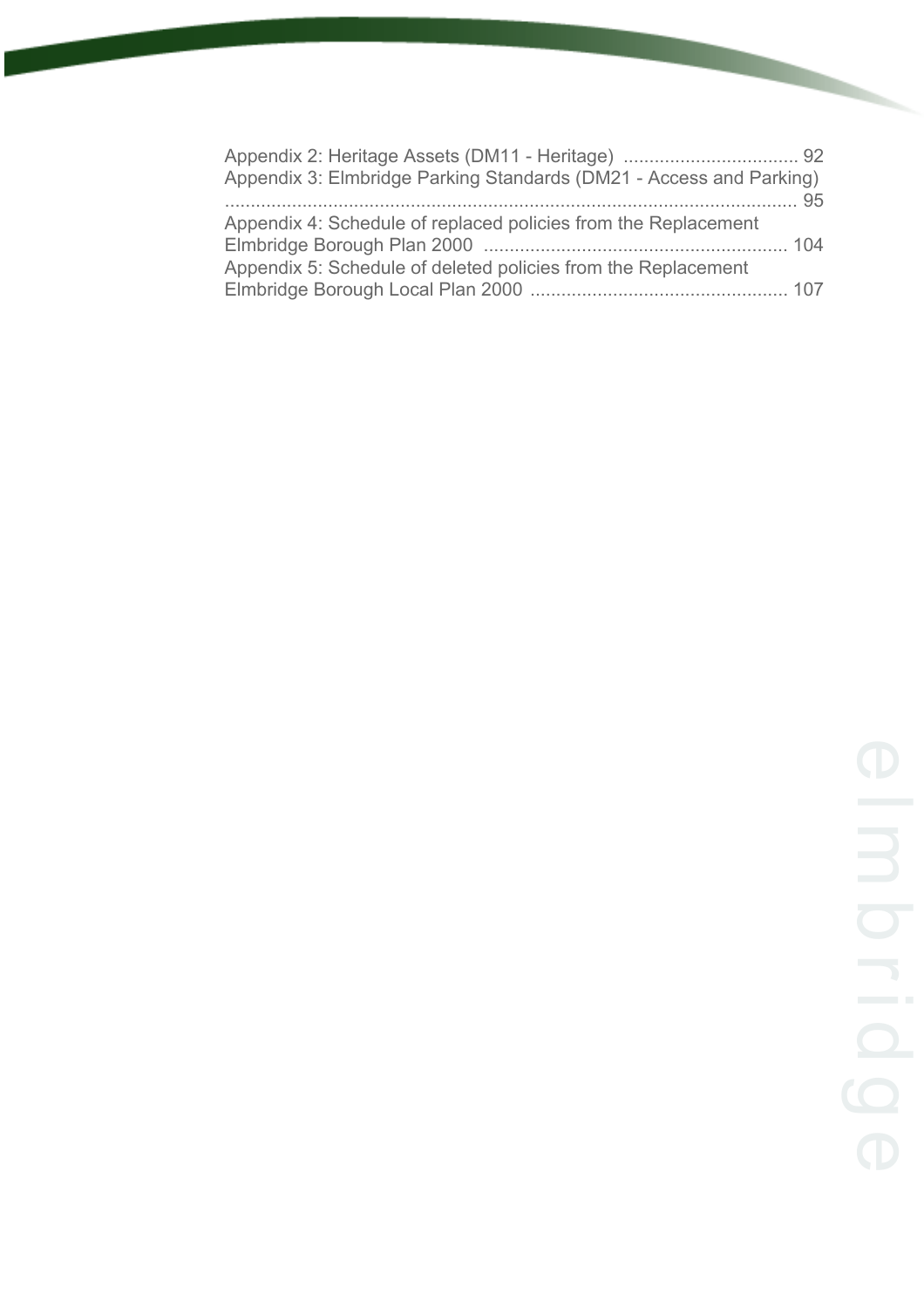## <span id="page-9-0"></span>**1 Introduction**

## <span id="page-9-1"></span>**The Elmbridge Local Plan**

**1.1** The Elmbridge Core Strategy was adopted in July 2011. This sets the overarching strategy for the Borough. It adopts a local approach to the promotion of sustainable growth, through the direction of the right sort of development to the right places, whilst protecting the environment and providing community infrastructure.

**1.2** In considering the soundness of this planning strategy for the Borough, the independent planning inspector wrote:

**'In terms of housing, employment and other development, the plan provides for growth, reflecting the Government's agenda, and generally it strikes the right balance between needs and demands'.**

**'In its approach to the Green Belt the plan is also consistent with the Government's planning for growth agenda. This makes clear that wherever possible the answer to proposals should be yes, while ensuring the key sustainable development principles set out in national policy would not be compromised.'**

**1.3** Since the adoption of the Core Strategy, the Government published a new National Planning Policy Framework. This is referred to throughout the document as 'the Framework', as used by the Government in planning appeals and to avoid over-use of acronyms. Following a detailed assessment, the Council considers that its Core Strategy is compatible with the Framework<sup>1</sup>. However, the Core Strategy forms only part of the Elmbridge Local Plan and a commitment has been made to prepare further documents for completeness. The diagram overleaf illustrates the family of documents that make up the Council's Local Plan and how they relate to each other.

1.[Framework Compatibility Self-Assessment Checklist available at www.elmbridge.gov.uk/planning/policy]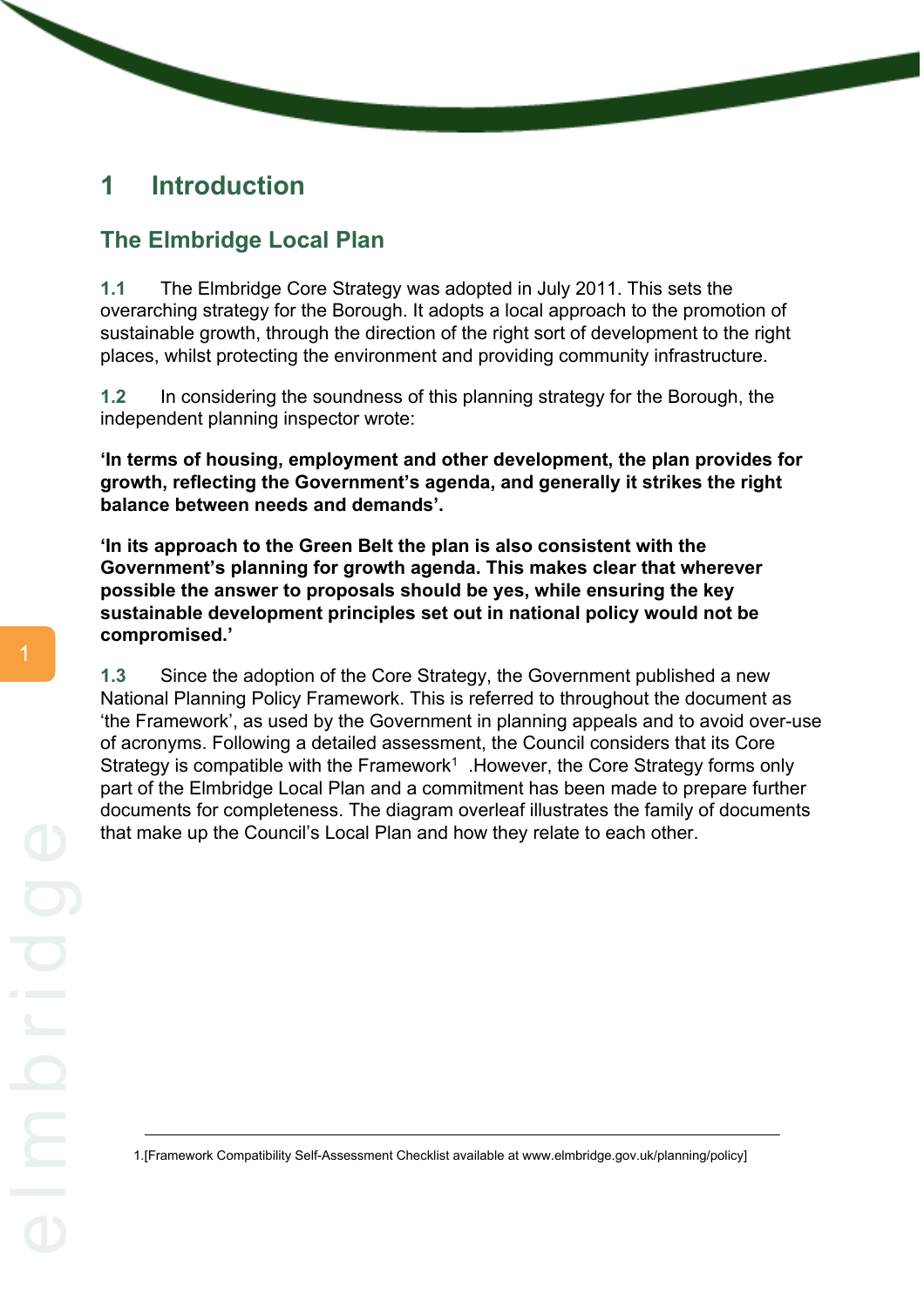## <span id="page-10-0"></span>**Progress so far**

**1.4** In response to local concerns about the impact of new development on local character and infrastructure, the Council prioritised the production of two documents which were adopted in April 2013:

- Design and Character Supplementary Planning Document
- Developer Contributions Supplementary Planning Document.

**1.5** In addition, a Community Infrastructure Charging Schedule, which was adopted at the beginning of 2013, will provide a comprehensive package of the contributions expected to be made by Developers dependant on the nature of their proposal. The aim is to provide clarity about expectations prior to buying land, and ensure that new development contributes to the creation of an environment where growth is not stifled through lack of infrastructure and investment.

**1.6** The Council is now producing the remaining documents which will complete its Local Plan. These include:

- Development Management Plan
- Settlement ID (Investment and Development) Plans

**1.7** These two documents are being produced concurrently and are both subject to  $\sum_{i=1}^{n}$  consultation.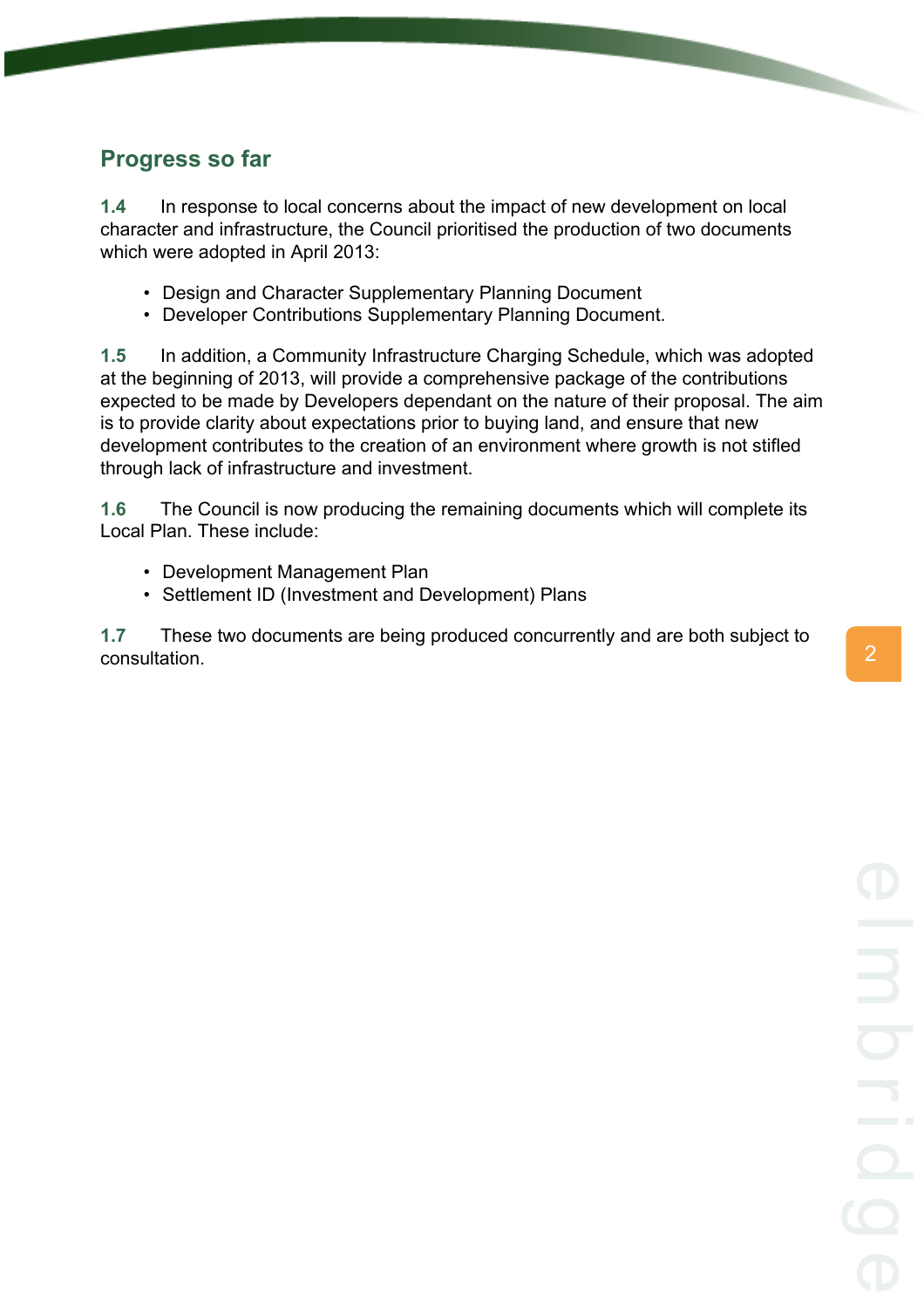## <span id="page-11-0"></span>**Elmbridge Local Plan diagram**

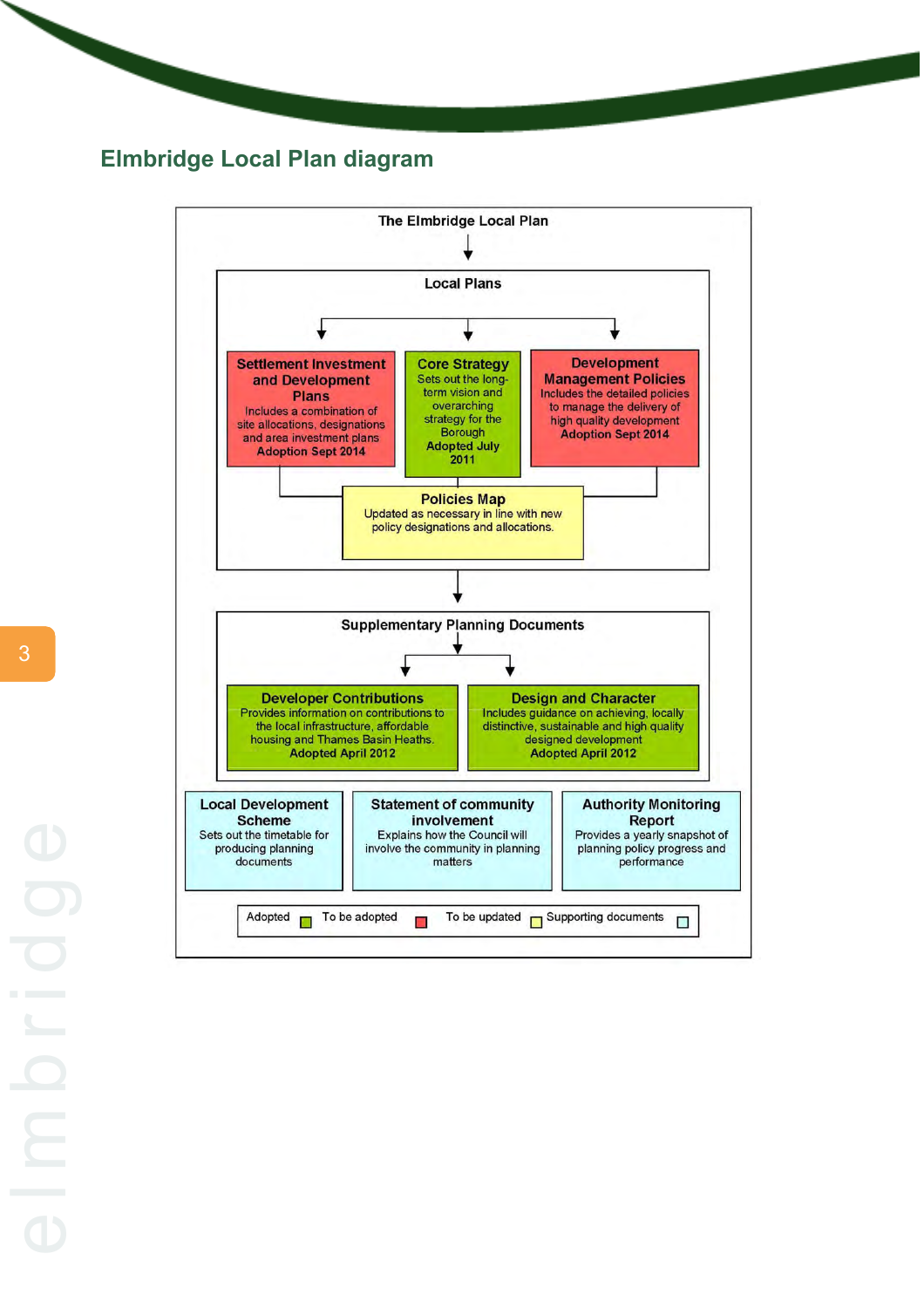## <span id="page-12-0"></span>**The role of the Development Management Plan**

**1.8** At present, development is assessed against the Framework, the Core Strategy and the 'saved' policies of the Replacement Elmbridge Borough Local Plan 2000. Of the saved policies, most continue to have relevance to decision-making but they were drafted to control development rather than proactively manage it. Taking into account their relationship to national policy and other Local Plan documents, Development Management policies will:

- i. Fill any gaps that need filling, particularly since the publication of the Framework
- ii. Update policies that are out of date upon further review of the evidence
- iii. Be drafted in a positive style to encourage the management of sustainable development and not to 'control' proposals

**1.9** The Development Management Plan will also provide specific policies for assessing the detail of development on sites that are delivered having been 'allocated' through the Settlement Investment and Development Plans. When considering development proposals the Council will take a positive approach that reflects the presumption in favour of sustainable development contained in the Framework. It will always work proactively with applicants jointly to find solutions which mean that proposals can be approved wherever possible, and to secure development that improves the economic, social and environmental conditions in the area.

**1.10** This consultation document contains the draft policies, expressed as 'preferred options', for managing future development in the Borough. They have been developed following early engagement with key partners, stakeholders and the community. They also follow the appraisal of alternative options against sustainability objectives (see below), which appears as a strip below all options for the purposes of this consultation. The range of alternatives for development management policies and their impact is relatively limited in comparison to strategic options or allocating development sites. In many cases, the alternative is a 'no policy' option, i.e. relying on existing local and National policy in lieu of a Development Management policy. Each draft policy includes justification for its inclusion, what issues it will address and how it will contribute to meeting the Core Strategy's objectives. A text box outlines which policies in the Replacement Elmbridge Borough Local Plan 2000 (REBLP) the draft policy will address and eventually replace, together with the relevant links to other Local Plan and National policies.

**1.11** New development will be assessed against a number of local and national policies, including those contained in the Framework, depending on the planning issues raised by the proposal. These may be contained within the Core Strategy or elsewhere in the Development Management Plan. Where key links to other policies have been identified, cross-references have been included in the text. However, these are not exhaustive and it will always be advisable to read the full document to ensure that all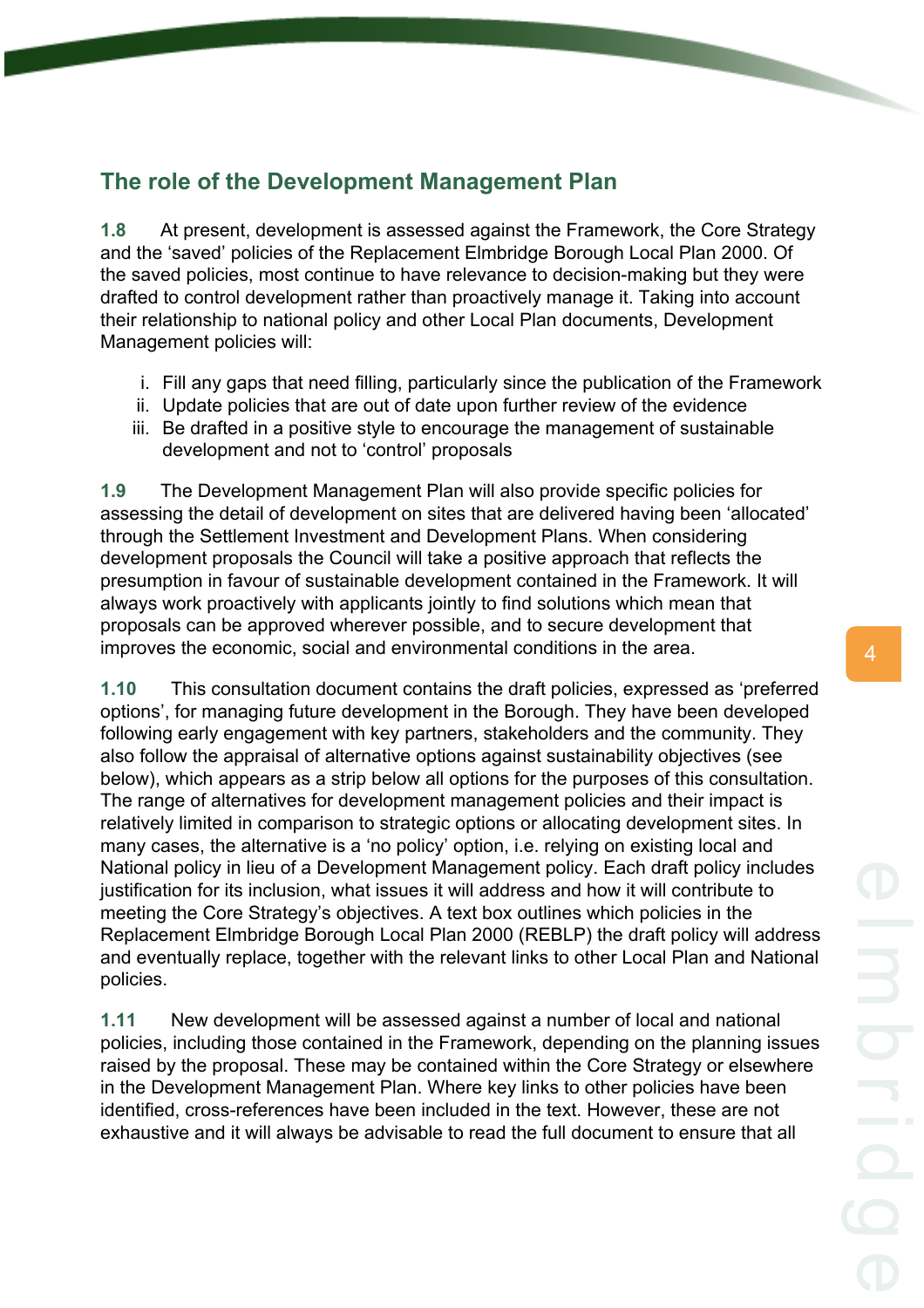relevant policies are addressed, particularly the Universal Policies that will be applicable to many types of development irrespective of its location. The final Development Management Plan will include further guidance to applicants on what information should be submitted in order for their application to be validated and other key documents and guidance that will assist them. There may also be other requirements, such as Environmental Impact Assessments, that are not directly referenced within the policies and will be dependent on the scale and sensitivity of the proposal.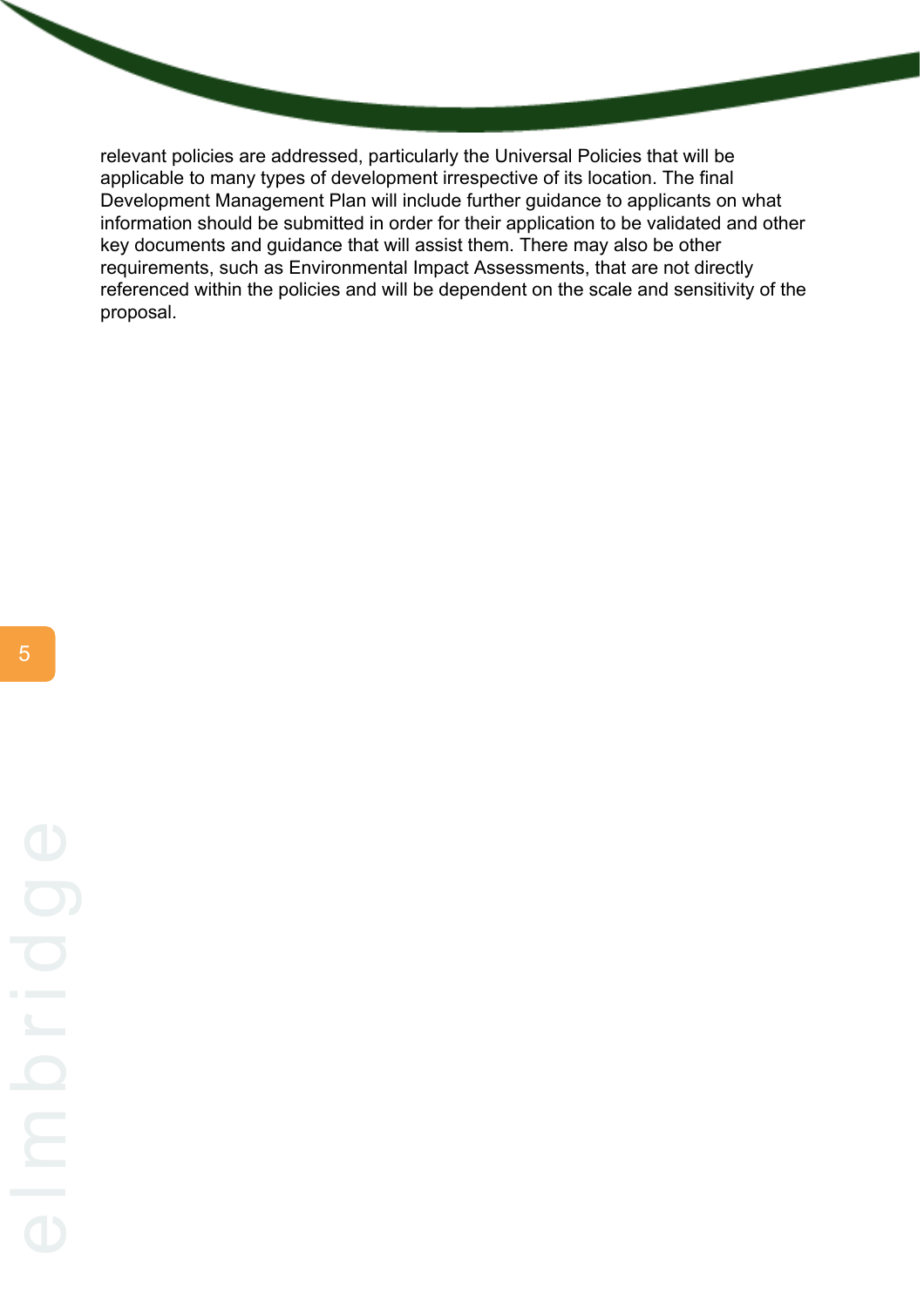## <span id="page-14-0"></span>**Structure of the plan**

**1.12** The document begins with an overarching policy on the **Presumption in Favour of Sustainable Development**, setting out the approach Council will adopt in the consideration of proposals. This policy was adopted as an interim statement following publication of the National Planning Policy Framework and will form the cornerstone of the Development Management Plan policies and their approach.

**1.13** The policies that follow are divided into three sections that cover Open Spaces, Making Places and Universal Policies. There will be overlap between these broad areas and cross-referencing between policies but they help to set out a structure to the document that will improve its usability.

#### **Open Spaces**

**1.14** These policies cover development affecting the natural environment, including the Green Belt, open land, nature conservation and rivers.

#### **Making Places**

**1.15** These policies cover the built environment, focusing on development that supports housing, social and community infrastructure and employment uses, as well as proposals for advertisements and telecommunications equipment.

#### **Universal Policies**

**1.16** These policies cover a number of areas that are not specific to certain types of development or affected by particular designations. They are intended to address a variety of issues that will require assessment on most applications, such as design and amenity, parking and access, and landscape and trees, plus other considerations including the pollution effects of a development.

6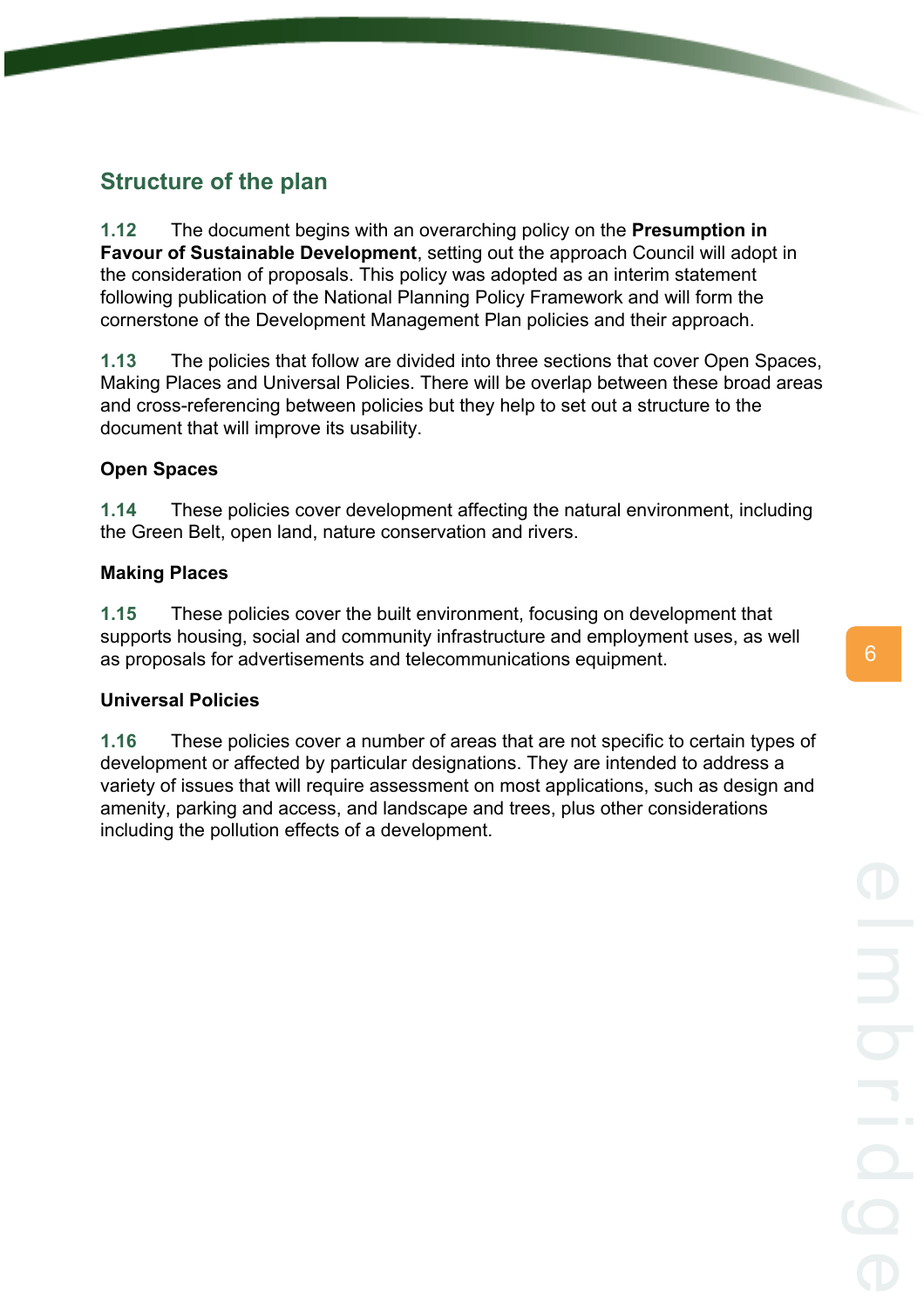## <span id="page-15-0"></span>**Sustainability Appraisal**

**1.17** Sustainability is the balancing of social, environmental and economic impacts in assessing development that meet the needs of the present without compromising the ability of future generations to meet their own needs. All Local Plan documents (which contain policies rather than guidance) are required to go through a Sustainability Appraisal to ensure that the most sustainable policy options are taken forward and that appropriate mitigation is put in place where negative impacts are identified.

**1.18** The Scoping Report for the Sustainability Appraisal provides an up-to-date framework for the assessment of social, environmental and economic effects of the Development Management Plan forming part of the Council's Local Plan. Earlier this year, it was updated and published in readiness for the preparation of this document. The three statutory consultees (Natural England, English Heritage and the Environment Agency) were consulted on the Scoping Report between 16 July and 24 August 2012, together with a wider consultation with other interested bodies in order to deliver effective joint working.

**1.19** Those consulted on the Scoping Report were satisfied with its approach and the key sustainability issues identified. Detailed comments were received regarding reference to plans, policies or programmes that could be included in the Report, additional baseline information and responses to the Sustainability Appraisal objectives, decision-aiding questions and indicators. Based on these responses, the Report has been updated and changes have been made to the draft list of policies, including an additional policy to cover pollution, which aims to address areas that could be improved in the Borough, such as air quality.

**1.20** The Sustainability Appraisal for the draft Development Management policies has been an integral part of the consideration of options, alternatives and outcomes. This is demonstrated within each preferred policy and the alternative options, together with comments within the justification text under 'Sustainability', and show that the impact of the draft policy has been carefully assessed against each of the objectives in the Sustainability Appraisal Framework shown below: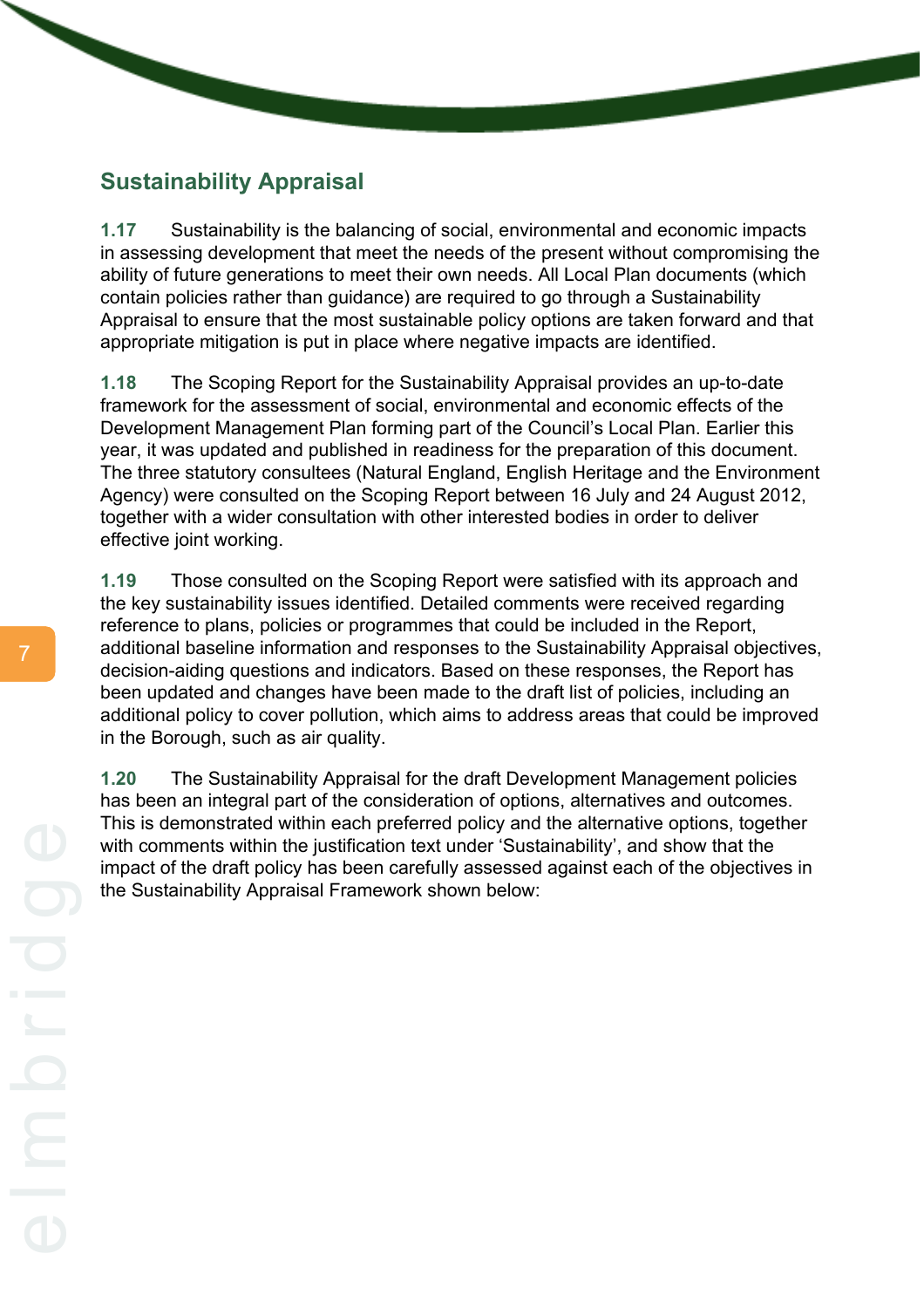#### **Sustainability Appraisal Objective**

#### **Social progress that meets the needs of everyone**

**1.** To provide sufficient housing to enable people to live in a home suitable to their needs and which they can afford

**2.** To facilitate the improved health and wellbeing of the whole population

**3.** To reduce poverty, crime and social exclusion

**4.** To minimise the harm from flooding

**5.** To improve accessibility to all services and facilities

#### **Effective protection of the environment**

**6.** To make the best use of previously developed land and existing buildings

**7.** To reduce land contamination and safeguard soil quality and quantity

**8.** To ensure air quality continues to improve

**9.** To reduce noise pollution

**10.** To reduce light pollution

**11.** To improve the water quality of rivers and groundwater, and maintain an adequate supply of water

**12.** To conserve and enhance biodiversity within the plan area

**13.** To protect and enhance the natural, archaeological, historic environments and cultural assets

**14.** To reduce the need to travel, encourage sustainable transport options and make the best use of existing transport infrastructure

**15.** To ensure that the District adapts to the impacts of the changing climate

**Maintenance of high and stable levels of growth**

**16.** Provide for employment opportunities to meet the needs of the local economy

**17.** Support economic growth which is inclusive, innovative and sustainable

#### **Prudent use of natural resources**

**18.** To achieve sustainable production and use of resources

**19.** To increase energy efficiency and the production of energy from low carbon technologies, renewable sources and decentralised generation systems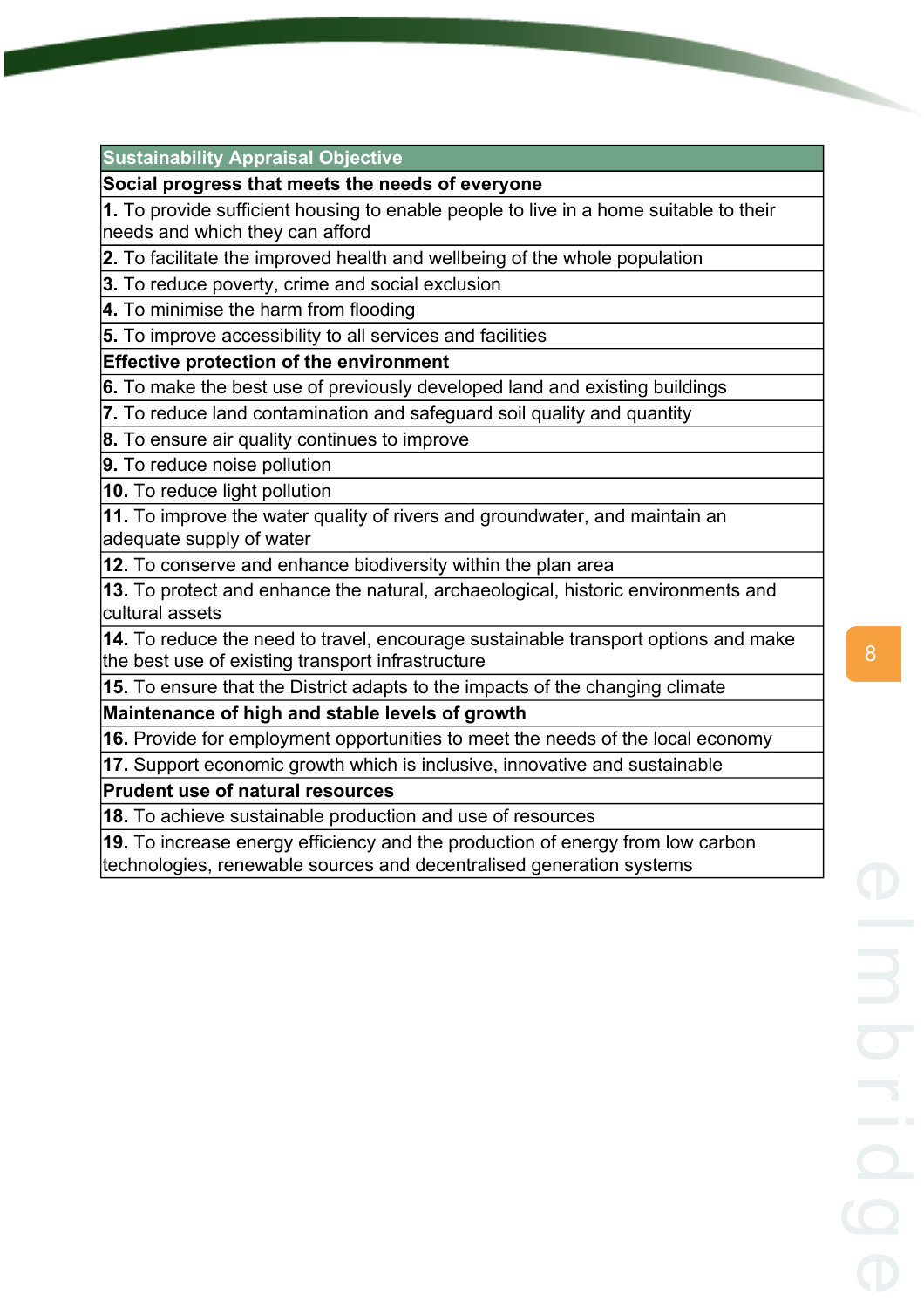**1.21** The Sustainability Appraisal of the preferred and alternative policy options has been carried out in a clear and simple manner, with the majority of identified effects scoring as positive, negative and neutral rather than 'double positive' or 'double negative'. This is because the Development Management policies provide detail to support the Core Strategy, which has already been appraised against the sustainability objectives. Therefore the impact of the preferred option will be limited in comparison to a strategic policy. Furthermore, the alternative options will not have major impacts on sustainability objectives as they are relatively subtle or are based on a 'no policy' scenario, in which case the Core Strategy and/or the Framework will provide policy to direct a broad, strategic approach to decision-making, if not the detail. This is why some of the policies may not appear to have scored as high as expected because there is usually a 'fallback' position to prevent significant harm.

**1.22** The effects are expressed in the following manner:

|       | Very negative impact |
|-------|----------------------|
|       | Negative impact      |
| ი     | Neutral impact       |
|       | Positive impact      |
| $+ +$ | Very positve impact  |

**1.23** The appraisal does not differentiate between short-term, medium-term or longterm effects, which are more difficult to appraise for development management rather than strategic policies. The sustainability comments in the justification for the draft policy explain the outcome of each option's appraisal, highlighting differences between the impact of the option (particularly positive and neutral effects), the reasons these were identified and suggestions for mitigation where applicable.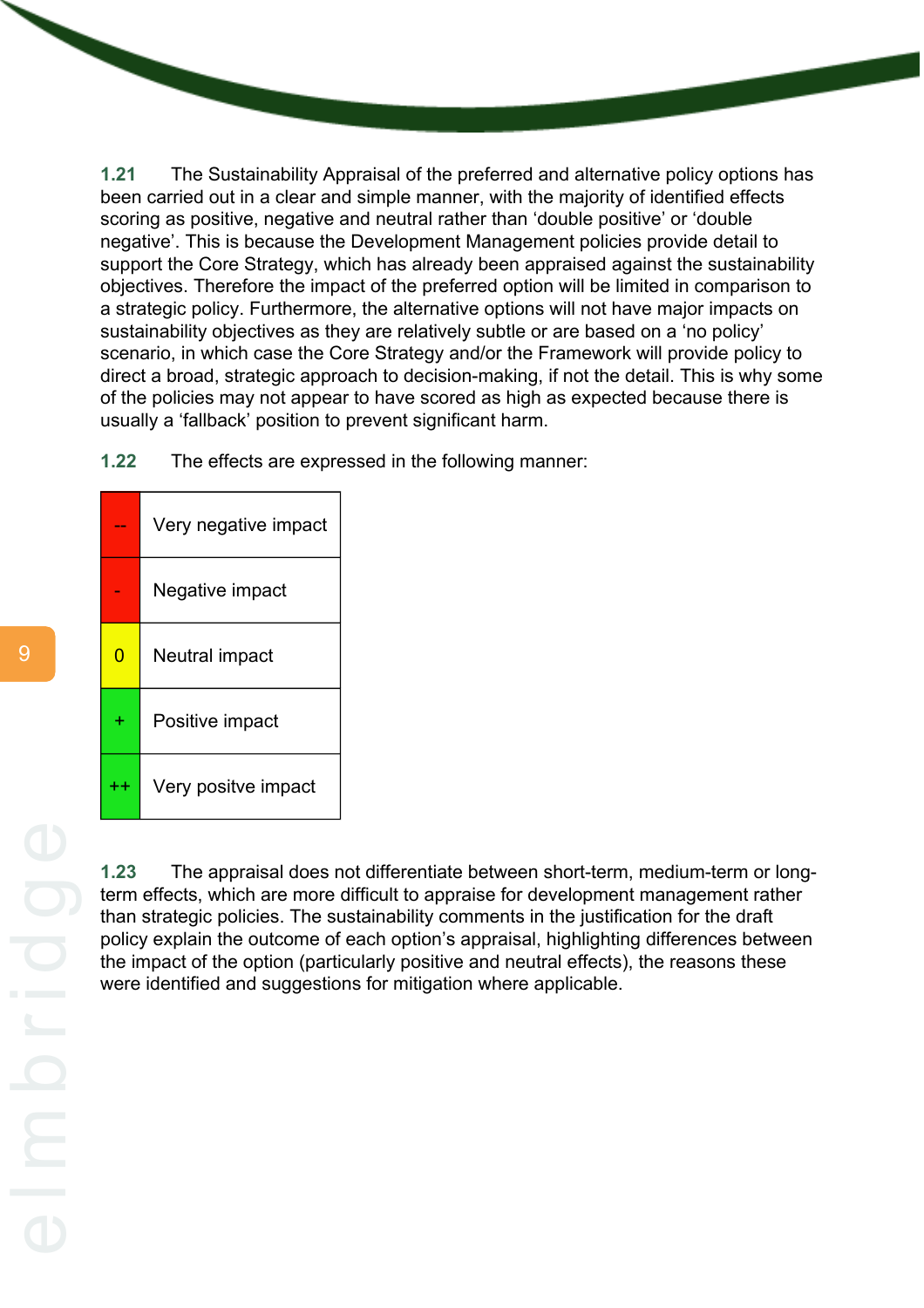## <span id="page-18-0"></span>**Policy Example**



10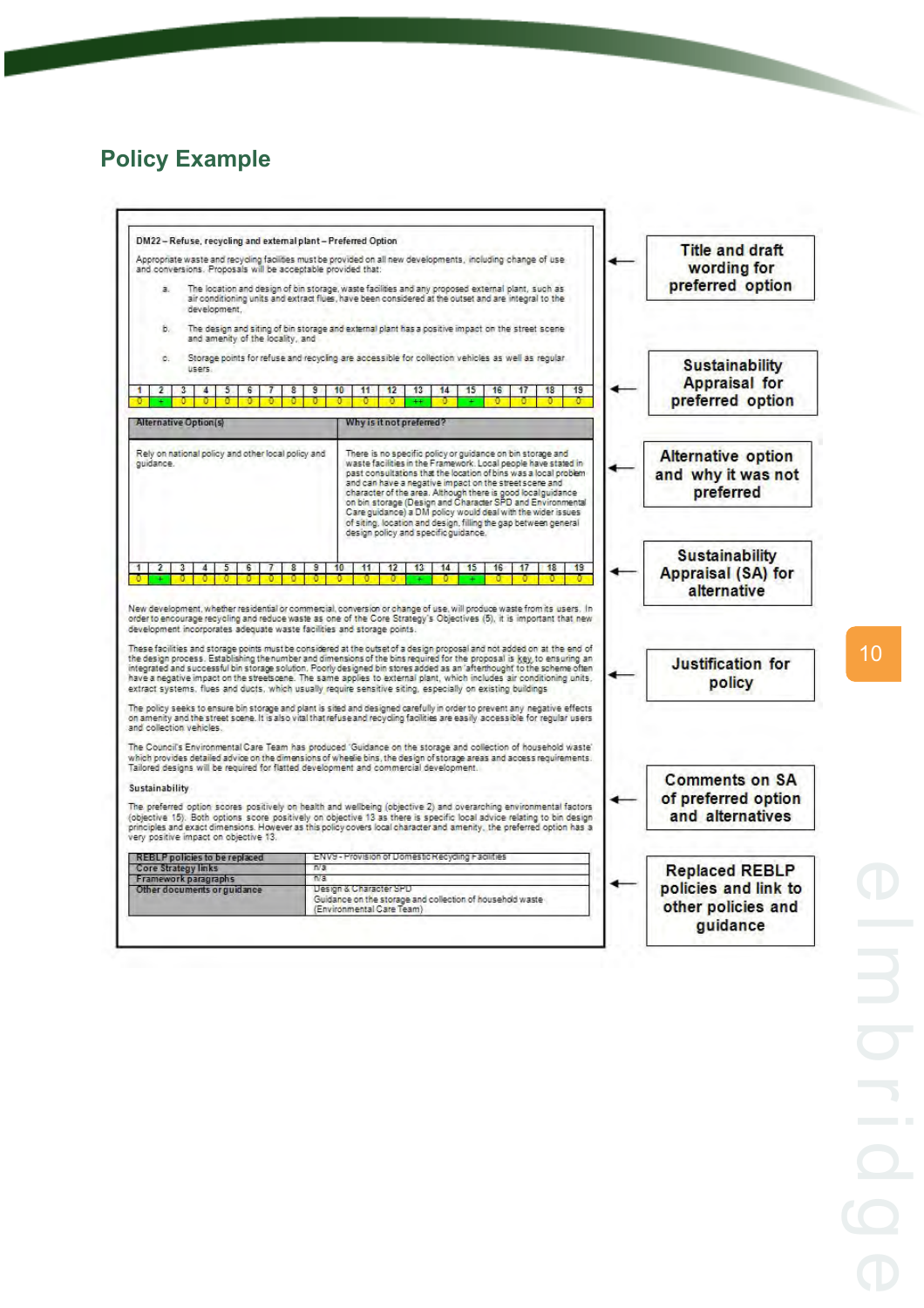## <span id="page-19-0"></span>**2 Policies**

#### <span id="page-19-1"></span>**Overarching approach**

#### <span id="page-19-2"></span>**DM1 - Presumption in favour of sustainable development - Preferred Option**

- a. When considering development proposals the Council will take a positive approach that reflects the presumption in favour of sustainable development contained in the National Planning Policy Framework. It will always work proactively with applicants jointly to find solutions which mean that proposals can be approved wherever possible, and to secure development that improves the economic, social and environmental conditions in the area.
- b. Planning applications that accord with the policies in this Local Plan will be approved without delay, unless material considerations indicate otherwise.
- c. Where there are no policies relevant to the application or relevant policies are out of date at the time of making the decision then the Council will grant permission unless material considerations indicate otherwise – taking into account whether:
	- i. Any adverse impacts of granting permission would significantly and demonstrably outweigh the benefits, when assessed against the policies in the National Planning Policy Framework taken as a whole; or
	- ii. Specific policies in the Framework indicate that development should be restricted.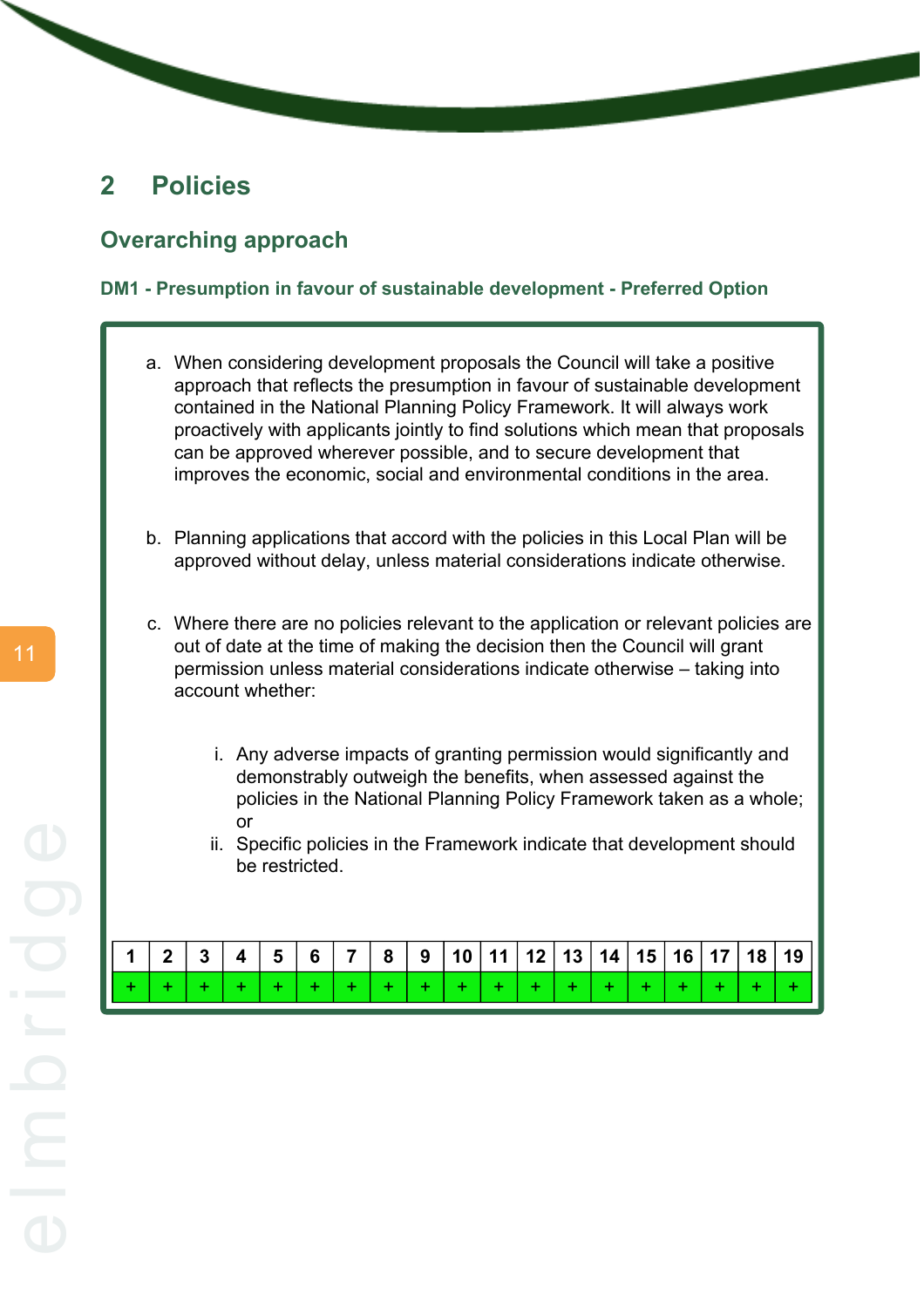| <b>Alternative Option(s)</b> | Why is it not preferred?                                                            |
|------------------------------|-------------------------------------------------------------------------------------|
| No alternatives identified   | This policy was adopted as a Position<br>Statement following the publication of the |
|                              | National Planning Policy Framework in                                               |
|                              | March 2012 and it was always anticipated                                            |
|                              | that it would be included as a Development                                          |
|                              | Management policy.                                                                  |

**2.1** Policies within the Local Plan combine to deliver a positive approach in favour of sustainable development. This policy sets out this clear presumption and how it will be applied when considering development proposals against other Development Management policies on specific issues and those in the Local Plan as a whole. It emphasises the importance of working with applicants to find solutions in order to deliver high quality, sustainable development in Elmbridge.

| <b>REBLP</b> policies to be replaced | ln/a                   |
|--------------------------------------|------------------------|
| <b>Core Strategy links</b>           | <b>Objectives</b>      |
|                                      | CS1 - Spatial Strategy |
| <b>Framework paragraphs</b>          | 14                     |
| <b>Other documents or guidance</b>   | ln/a                   |

12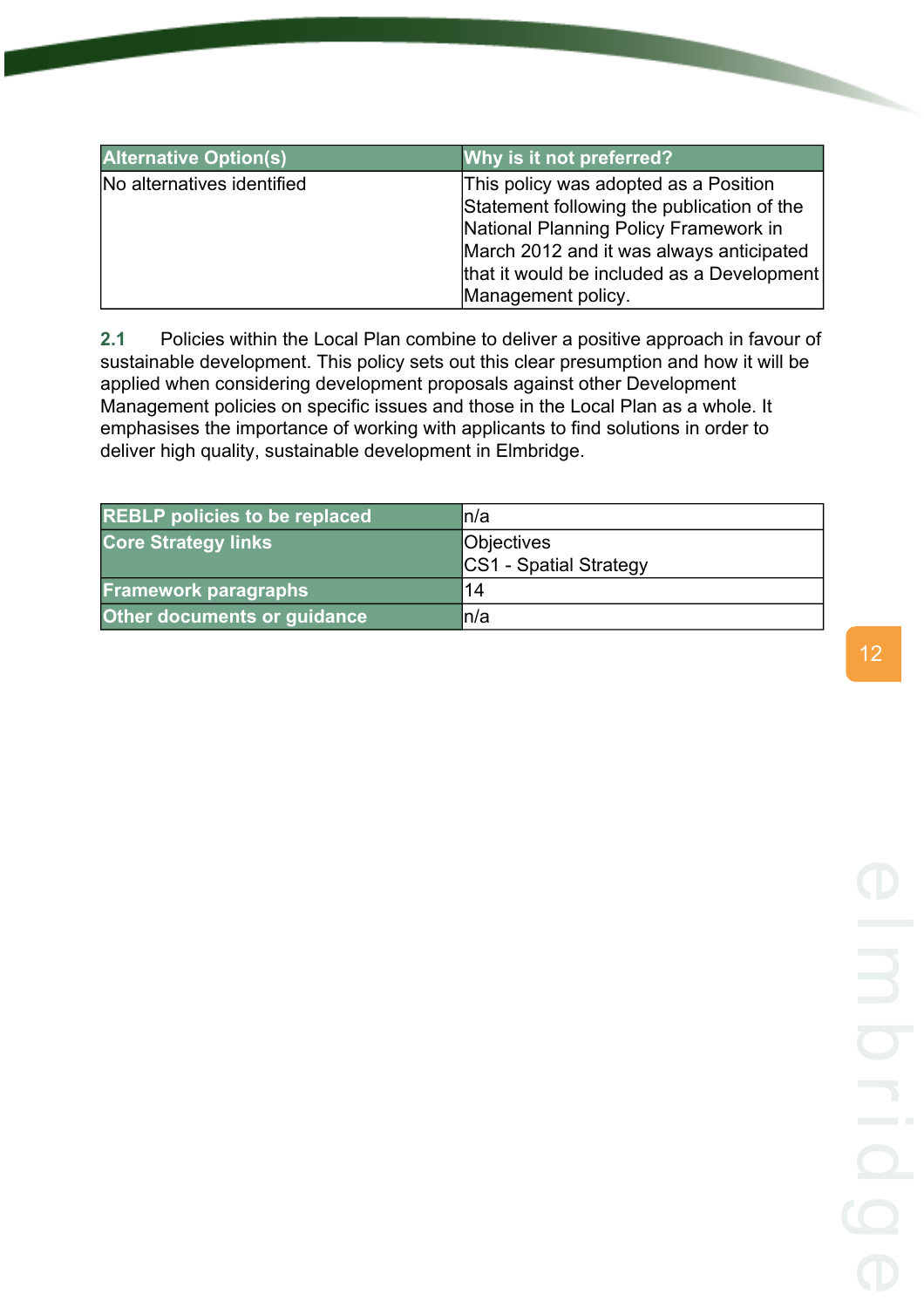## <span id="page-21-0"></span>**Open Spaces**

#### <span id="page-21-1"></span>**DM2 - Green Belt (development of new buildings) - Preferred Option**

- a. The Green Belt boundary is defined on the Policies Map<sup>2</sup>. In order to uphold the purposes of the Green Belt to prevent urban sprawl and to keep land within its designation permanently open, inappropriate development will not be approved unless the applicant can demonstrate very special circumstances that will clearly outweigh the harm.
- b. Built development for outdoor sport, recreation and other appropriate uses<sup>3</sup> will need to demonstrate that the building's function is ancillary and appropriate to the use and that it would not be practical to re-use or adapt any existing buildings on the site. Proposals should be sited and designed to minimise the impact on the openness of the Green Belt and should include a high quality landscape scheme. The development will be expected to comply with other policies that prevent an adverse impact on the environment and the community.
- c. Proposals for the limited infilling or the partial or complete redevelopment of previously developed sites will be considered in light of the size, height, type, layout and impact of existing buildings, structures and hardstanding. Support will be given to proposals that limit the dispersal of development throughout the site or can demonstrate that the openness of the Green Belt will be improved through the rationalisation of existing buildings into a smaller envelope of development within the site.
- d. New development of land adjoining or clearly visible from the Green Belt should respond to its setting and the character of the area, ensuring that buildings and landscape schemes are designed to create an appropriate transition between urban and open land.

|             |  |  |  |                                |  |  |  |  | $1 \mid 2 \mid 3 \mid 4 \mid 5 \mid 6 \mid 7 \mid 8 \mid 9 \mid 10 \mid 11 \mid 12 \mid 13 \mid 14 \mid 15 \mid 16 \mid 17 \mid 18 \mid 19 \mid$ |
|-------------|--|--|--|--------------------------------|--|--|--|--|--------------------------------------------------------------------------------------------------------------------------------------------------|
| $-$ 0 0 0 0 |  |  |  | +   0   0   0   0   + <i> </i> |  |  |  |  |                                                                                                                                                  |

2.[The Green Belt policies set out and referred to in the Local Plan will apply to the area of land so designated] 3.[See Paragraph 89 of the National Planning Policy Framework ]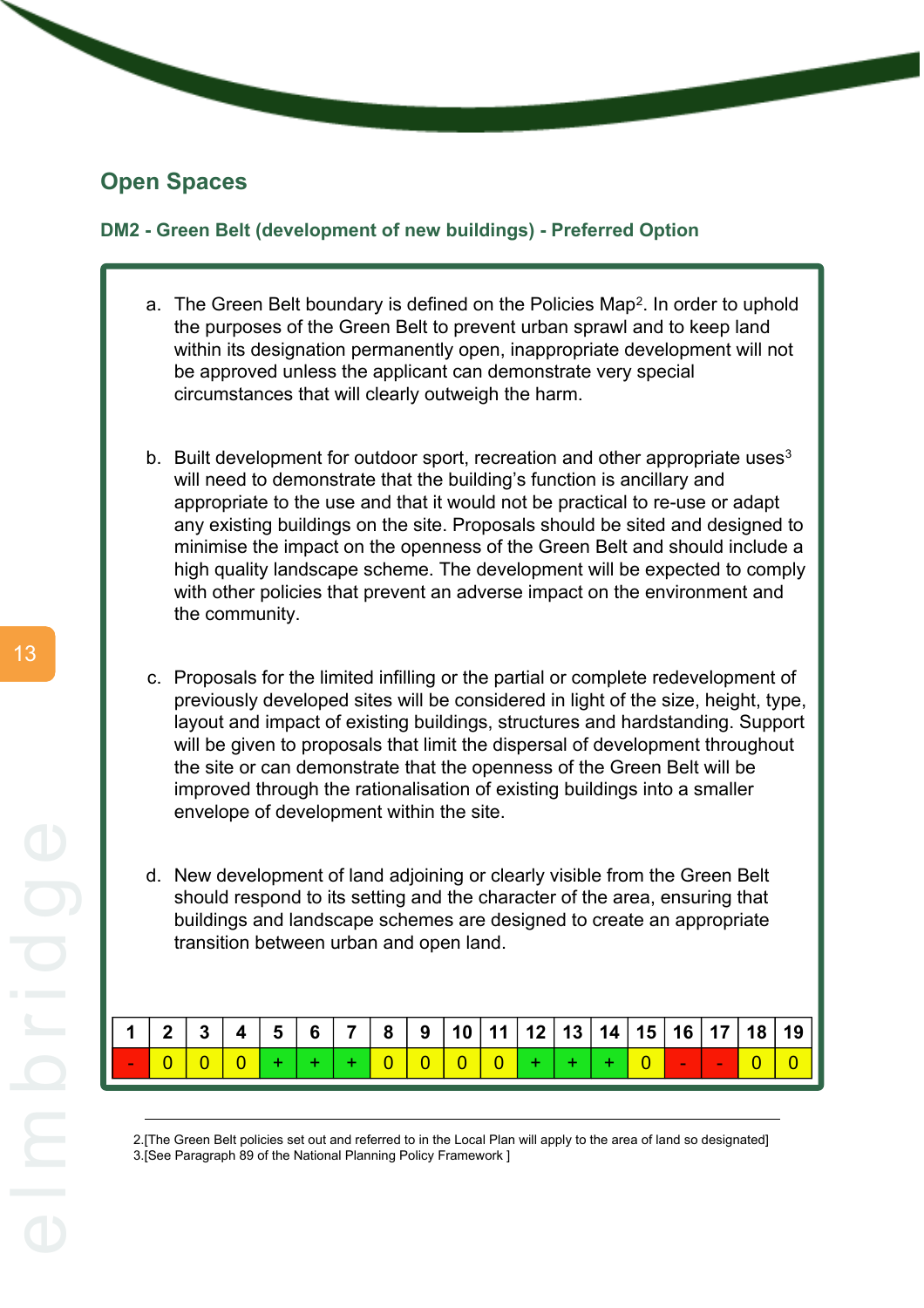| <b>Alternative Option(s)</b>                                                                                      |  |  |  |  |  |  |  |  |  |  | Why is it not preferred?  |              |                                                                                                                  |    |    |                 |    |    |  |
|-------------------------------------------------------------------------------------------------------------------|--|--|--|--|--|--|--|--|--|--|---------------------------|--------------|------------------------------------------------------------------------------------------------------------------|----|----|-----------------|----|----|--|
| Rely on the Framework for managing<br>proposals in the Green Belt rather than a<br>Development Management policy. |  |  |  |  |  |  |  |  |  |  | respond to local context. |              | A local approach to managing<br>development in the Green Belt is<br>considered to offer more detail, clarity and |    |    |                 |    |    |  |
| 5<br>2<br>3<br>6<br>8<br>9                                                                                        |  |  |  |  |  |  |  |  |  |  |                           | $12 \mid 13$ | 14                                                                                                               | 15 | 16 | 17              | 18 | 19 |  |
|                                                                                                                   |  |  |  |  |  |  |  |  |  |  |                           |              |                                                                                                                  | O  | ٠  | $\qquad \qquad$ |    |    |  |

**2.2** The Green Belt in Elmbridge plays a key role in shaping settlement and development patterns. It forms an important element of the Borough's character and is a highly valued asset to local people, as well as having wider strategic significance in conjunction with other neighbouring boroughs. The Council is committed to protecting and enhancing the Green Belt, which is one of the Core Strategy's Objectives, in order to prevent settlements from merging and to retain the distinctiveness of local communities. We also recognise the role of the Borough's green infrastructure network, of which the Green Belt forms a significant part, in providing an attractive environment for local businesses and future investment, as well as a recreation resource.

**2.3** Some development is regarded as 'appropriate' within the Green Belt and this is limited to that which supports uses which keep the land open and are consistent with the purpose it serves, including agriculture, forestry, cemeteries, and outdoor sport and recreation. Other forms of development that are also 'not inappropriate' are listed in the Framework<sup>4</sup> .The Council acknowledges the appropriateness of such proposals and plans to positively enhance the beneficial use of the Green Belt but will require buildings to be genuinely ancillary and appropriate to the sustainable operation of the appropriate use in order to minimise development wherever possible and therefore preserve the openness of the Green Belt. Similarly, applicants will be expected to consider whether any existing buildings could be re-used sustainably rather than proposing a new development that may have greater impact on the Green Belt and the environment, and to include measures that may serve to mitigate the effect on the character of the area, such as a high standard of design and landscape.

**2.4** The Framework also allows for the limited infilling or the partial or complete redevelopment of previously developed land and does not require these to be formally identified in order to benefit from the 'exception' to inappropriate development for new buildings. Consideration will be given on a case-by-case basis, recognising that new development should not have a greater impact on the openness of the Green Belt. As such, careful assessment of the impact of existing buildings and structures in comparison to new development is required. For example, an existing area of hardstanding can be regarded as 'development' but its impact on openness is

<sup>4.[</sup>See Paragraph 90 of the National Planning Policy Framework ]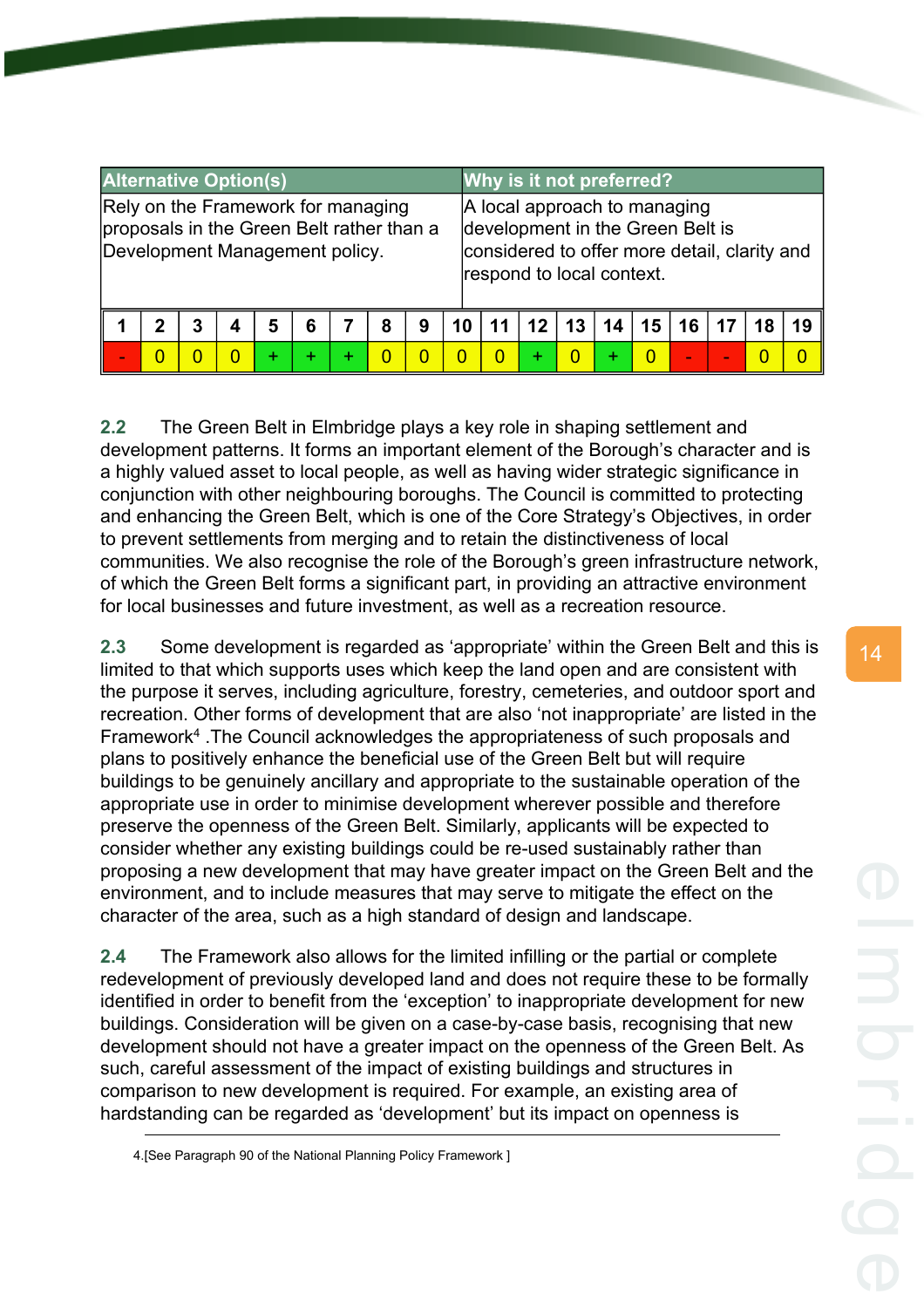significantly less than a proposed building. Applicants are encouraged to take the opportunity to make improvements to the openness of the Green Belt where possible, which could include focusing development in a less conspicuous or open part of the site or removing a sprawl of buildings in favour of a single, cohesive development that leaves the remainder of the site open.

**2.5** The policy also refers to land adjoining the Green Belt but not within it, recognising that development in close proximity to its boundary could have just as significant an effect upon it. By applying good design principles, development can form an attractive transition, ensuring that more prominent elements of the building are located furthest from the Green Belt boundary and ensuring that softer landscape features such as gardens are located closest to it.

#### **Sustainability**

**2.6** There is inherent conflict between Green Belt policy that seeks to preserve openness and the provision of sufficient housing because it results in less available land and therefore less opportunity for new residential development. The same applies for employment land and growth. As such, none of the options scores well against these objectives (1, 16 & 17) but this is balanced against higher scores elsewhere, for example making best use of previously developed land (6) and enhancing natural assets (13). The alternative option scores similarly to the preferred option but for objective 13 the score has been reduced from a positive effect to a neutral effect to take account of the reduced level of protection this option would afford in comparison to a local, more detailed policy.

| <b>REBLP policies to be replaced</b> | <b>GRB1 - Definition of Green Belt Boundary</b><br><b>GRB17 - Built Development associated</b><br>with outdoor sport in the Green Belt<br>GRB27 - Development of land adjoining<br><b>Green Belt</b> |
|--------------------------------------|------------------------------------------------------------------------------------------------------------------------------------------------------------------------------------------------------|
| <b>Core Strategy links</b>           | <b>CS1 - Spatial Strategy</b><br>CS14 - Green Infrastructure                                                                                                                                         |
| <b>Framework paragraphs</b>          | 79-92                                                                                                                                                                                                |
| Other documents or guidance          | Design & Character SPD (for general<br>guidance as the Green Belt is not included<br>lin the character areas to avoid<br>encouraging development there)                                              |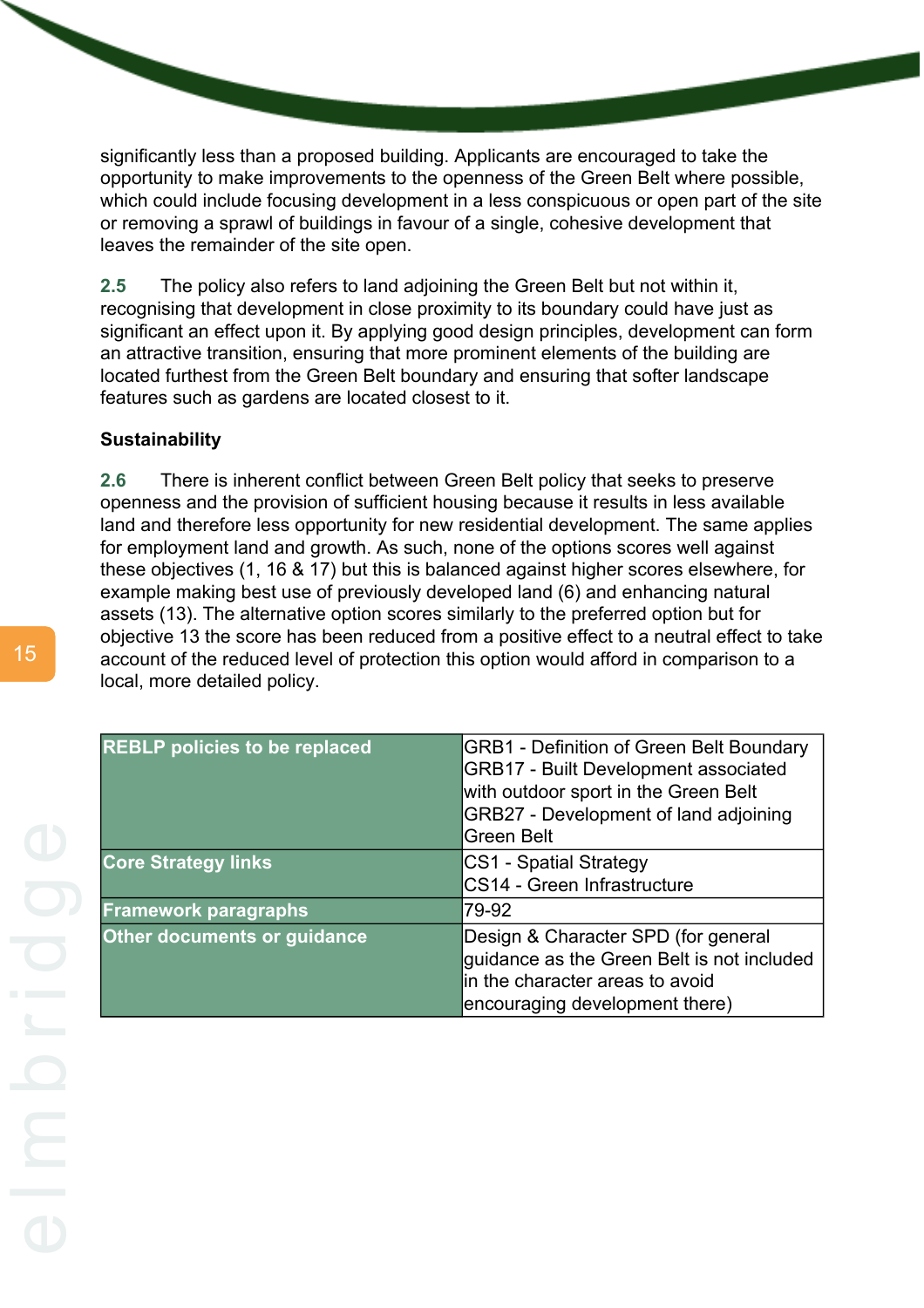#### <span id="page-24-0"></span>**DM3 - Green Belt (development of existing buildings) - Preferred Option**

- a. Extensions and alterations to a building will be permitted provided they do not result in disproportionate additions over and above the size of the original building, either individually or cumulatively. Support will be given to proposals that do not have a materially greater impact on the openness of the Green Belt and, in particular:
	- i. Are well designed to respond to the context of the site and the character of the area,
	- ii. Do not result in an increase beyond 30% in volume and 30% in footprint<sup>5</sup>, and
	- iii. Do not materially increase the overall height of the building.
- d. The replacement of a building in the same use will be permitted provided that the new building is not materially larger than the one it replaces. Support will be given to proposals that do not have a materially greater impact on the openness of the Green Belt and, in particular:
	- i. Are well designed to respond to the context of the site and the character of the area,
	- ii. Do not result in an increase beyond 10% in volume and 10% in footprint<sup>6</sup>,
	- iii. Do not materially increase the overall height of the building, and
	- iv. Are sited in the same position as the existing building or in a preferable position within the site to maximise the openness of the Green Belt.
- e. The volume and footprint of existing buildings to be demolished within the site may be included in the increase in volume and footprint under (a) and (b) above, taking into account their size, permanence, design and proximity to the building to be extended or replaced. Conditions may be used to remove permitted development rights for further outbuildings and extensions.
- f. Proposals to erect, extend or replace an ancillary building within 5 metres of the main building will be treated as an extension to it, under (a) above. The extension or replacement of an ancillary building sited more than 5 metres from the main building will be considered under either (a) or (b) above as a building in its own right. Permission will not be granted for new ancillary buildings sited more than 5 metres from the main building unless it is for an

<sup>5.[</sup>To be calculated based on external dimensions ]

<sup>6.[</sup>To be calculated based on external dimensions ]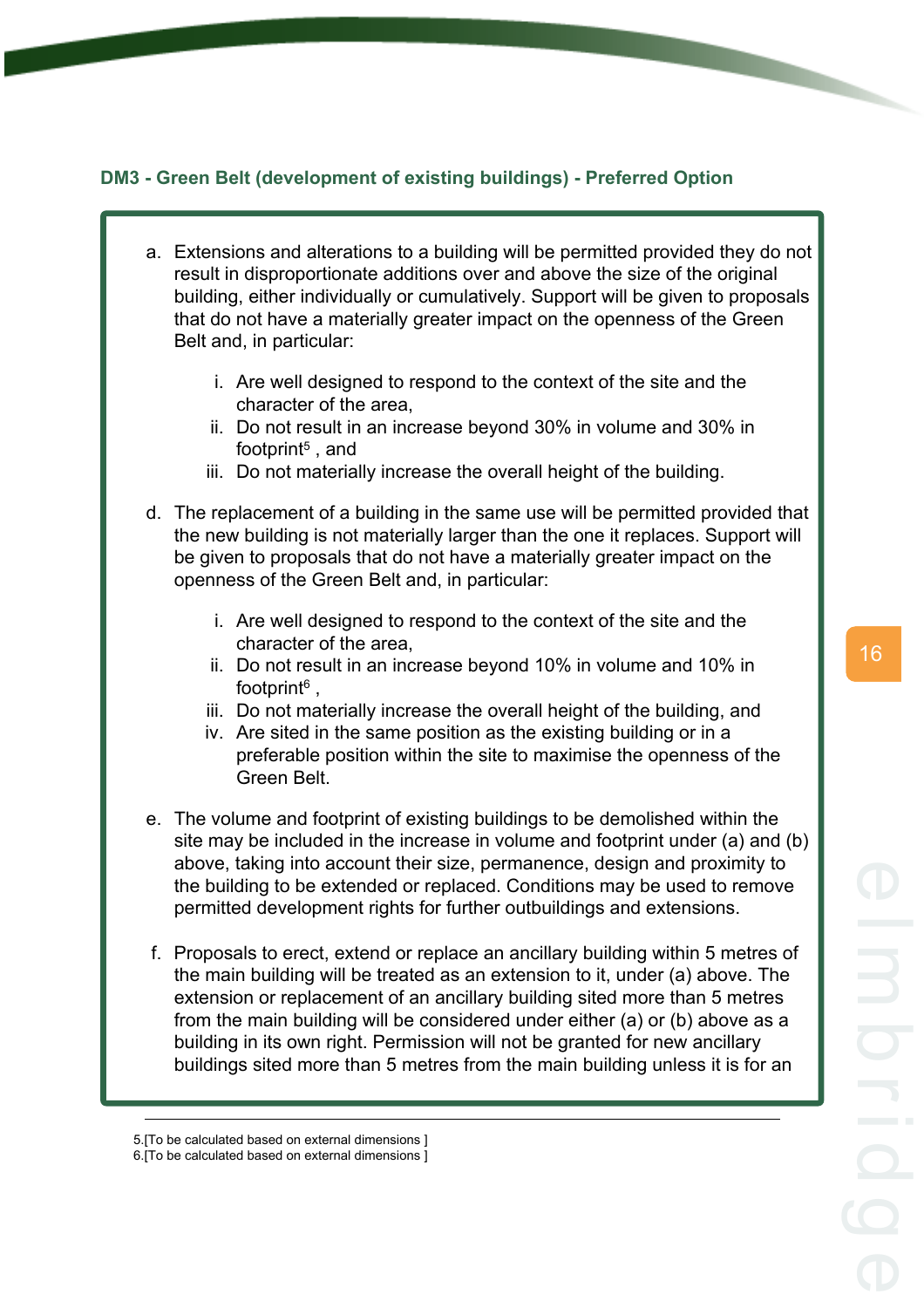appropriate use in the Green Belt or very special circumstances can be demonstrated that would clearly outweigh any harm to the openness.

g. Proposals for a basement will be permitted provided it is wholly subterranean, does not generate significant additional activity on the site as a whole, does not exceed the footprint of the existing building (including as extended or replaced) and is served only by discreet light wells, ventilation systems or means of escape. Basements that do not comply with these provisions will be regarded as contributing to the increase in volume and footprint under (a) and (b) above.



| <b>Alternative Option(s)</b>                                                                                               |                                                  |                |                |   |   |                |                |                | Why is it not preferred? |                                                                                                                                                                                                                                                                                                                                                                                                                                         |                                                                                                                                                                                                                                                                                                                                                                                                                      |                |    |          |    |    |                |                |
|----------------------------------------------------------------------------------------------------------------------------|--------------------------------------------------|----------------|----------------|---|---|----------------|----------------|----------------|--------------------------|-----------------------------------------------------------------------------------------------------------------------------------------------------------------------------------------------------------------------------------------------------------------------------------------------------------------------------------------------------------------------------------------------------------------------------------------|----------------------------------------------------------------------------------------------------------------------------------------------------------------------------------------------------------------------------------------------------------------------------------------------------------------------------------------------------------------------------------------------------------------------|----------------|----|----------|----|----|----------------|----------------|
| Do not specify a maximum quantum of<br>development to represent a<br>disproportionate addition' or 'materially'<br>larger' |                                                  |                |                |   |   |                |                |                |                          | The Council has not historically specified<br>an amount of development that may be<br>acceptable. This has led to frustration from<br>applicants and time wasted having lengthy<br>deliberations on an appropriate 'figure'<br>rather than concentrating on other issues<br>such as design. The preferred option<br>allows for greater certainty and clarity for<br>applicants to for those involved in the<br>decision-making process. |                                                                                                                                                                                                                                                                                                                                                                                                                      |                |    |          |    |    |                |                |
| 1                                                                                                                          | $\overline{2}$                                   | 3              | 4              | 5 | 6 | $\overline{7}$ | 8              | 9              | 10                       | 11                                                                                                                                                                                                                                                                                                                                                                                                                                      | 12                                                                                                                                                                                                                                                                                                                                                                                                                   | 13             | 14 | 15       | 16 | 17 | 18             | 19             |
|                                                                                                                            | $\overline{0}$                                   | $\overline{0}$ | $\overline{0}$ | ÷ | ÷ | ÷              | $\overline{0}$ | $\overline{0}$ | $\overline{0}$           | $\Omega$                                                                                                                                                                                                                                                                                                                                                                                                                                | $\ddot{}$                                                                                                                                                                                                                                                                                                                                                                                                            | $\overline{0}$ | ÷  | $\Omega$ |    |    | $\overline{0}$ | $\overline{0}$ |
|                                                                                                                            | Use a different quantum to identify the<br>above |                |                |   |   |                |                |                |                          |                                                                                                                                                                                                                                                                                                                                                                                                                                         | Evidence gathered has shown that the<br>figures contained in the preferred option<br>are often used by officers when<br>considering Green Belt proposals. Higher<br>figures may undermine the protection of<br>Green Belt whilst lower figures may<br>encourage applicants to fall back on<br>Permitted Development, which the Council<br>has no control over in terms of design,<br>amenity and impact on openness. |                |    |          |    |    |                |                |
|                                                                                                                            | $\mathbf{2}$                                     | 3              | 4              | 5 | 6 | 7              | 8              | 9              | 10                       | 11                                                                                                                                                                                                                                                                                                                                                                                                                                      | 12                                                                                                                                                                                                                                                                                                                                                                                                                   | 13             | 14 | 15       | 16 | 17 | 18             | 19             |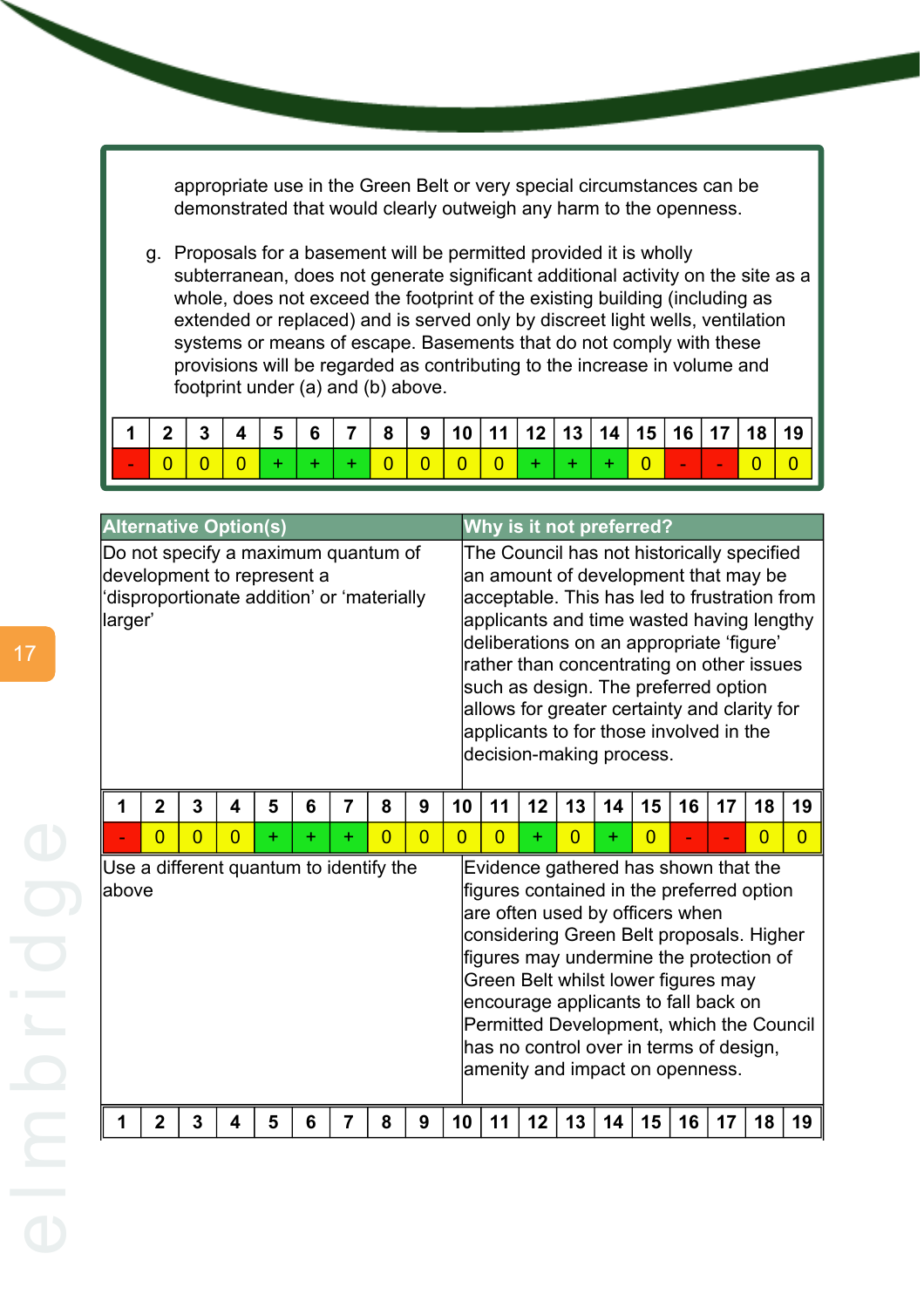|                                                              |   |   |   |   | + |   |   |    |    |    |    |                                                                                                                                                                                                                                                                          |    |    | O  |    |
|--------------------------------------------------------------|---|---|---|---|---|---|---|----|----|----|----|--------------------------------------------------------------------------------------------------------------------------------------------------------------------------------------------------------------------------------------------------------------------------|----|----|----|----|
| Reduce content/detail of policy and rely on<br>the Framework |   |   |   |   |   |   |   |    |    |    |    | National policy provides a framework for<br>considering proposals and enables local<br>policies to be drafted that address issues<br>relevant to local areas and include detail to<br>ensure effective decision making in<br>addition to greater clarity for applicants. |    |    |    |    |
|                                                              | 2 | 3 | 5 | 6 |   | 8 | 9 | 10 | 12 | 13 | 14 | 15                                                                                                                                                                                                                                                                       | 16 | 17 | 18 | 19 |
|                                                              |   |   |   |   |   |   |   |    |    |    |    |                                                                                                                                                                                                                                                                          |    |    |    |    |

**2.7** There are many dwellings within the Green Belt in Elmbridge and it is reasonable for those living within them to be able to extend or replace their homes to meet their changing needs and circumstances, provided that overall openness is preserved. The Framework allows the replacement or extension of *any* building, subject to certain provisions. This will enable local businesses to respond to their growing needs and be flexible to change. The amount of enlargement is not dependent on the size of the plot or the general size of buildings in the area but rather the size of the original building. To permit a significant increase in the size of a building merely because it is sited on a large plot or there are other larger structures nearby would undermine the objectives of safeguarding the openness of the Green Belt and its character.

**2.8** The original building will be determined based on its size as existing on 1 July 1948 or as first built if later than this date. The previous policy in the Replacement Elmbridge Borough Local Plan 2000, GRB5, did not seek to identify a quantum or percentage by which enlarged or replacement dwellings could increase within the limitations of the policy, given the variety of potential forms of development. However, experience has shown that the amount of addition allowed under the previous policy (only applying to houses) has in fact been fairly consistent, despite the range of house types, sizes and locations. In order to give applicants greater certainty as to the amount of development that may be acceptable, a maximum increase is now specified in the policy. There will be instances where perhaps a significantly lower figure will be more appropriate, based on the specifics of the site, but the percentages offer clearer parameters within which new developments can be designed to preserve the openness of the Green Belt and the character of the area. They are not overly restrictive to encourage applicants to apply for permission rather than build under permitted development, which then does not apply any standards for good design in order for the building to reflect Elmbridge's local character.

**2.9** Within this policy, Points (i) and (ii) of GRB5 no longer apply, which required the extended or replaced dwelling to be used for residential purposes and for single household occupation and not contribute to a reduction in the stock of small dwellings.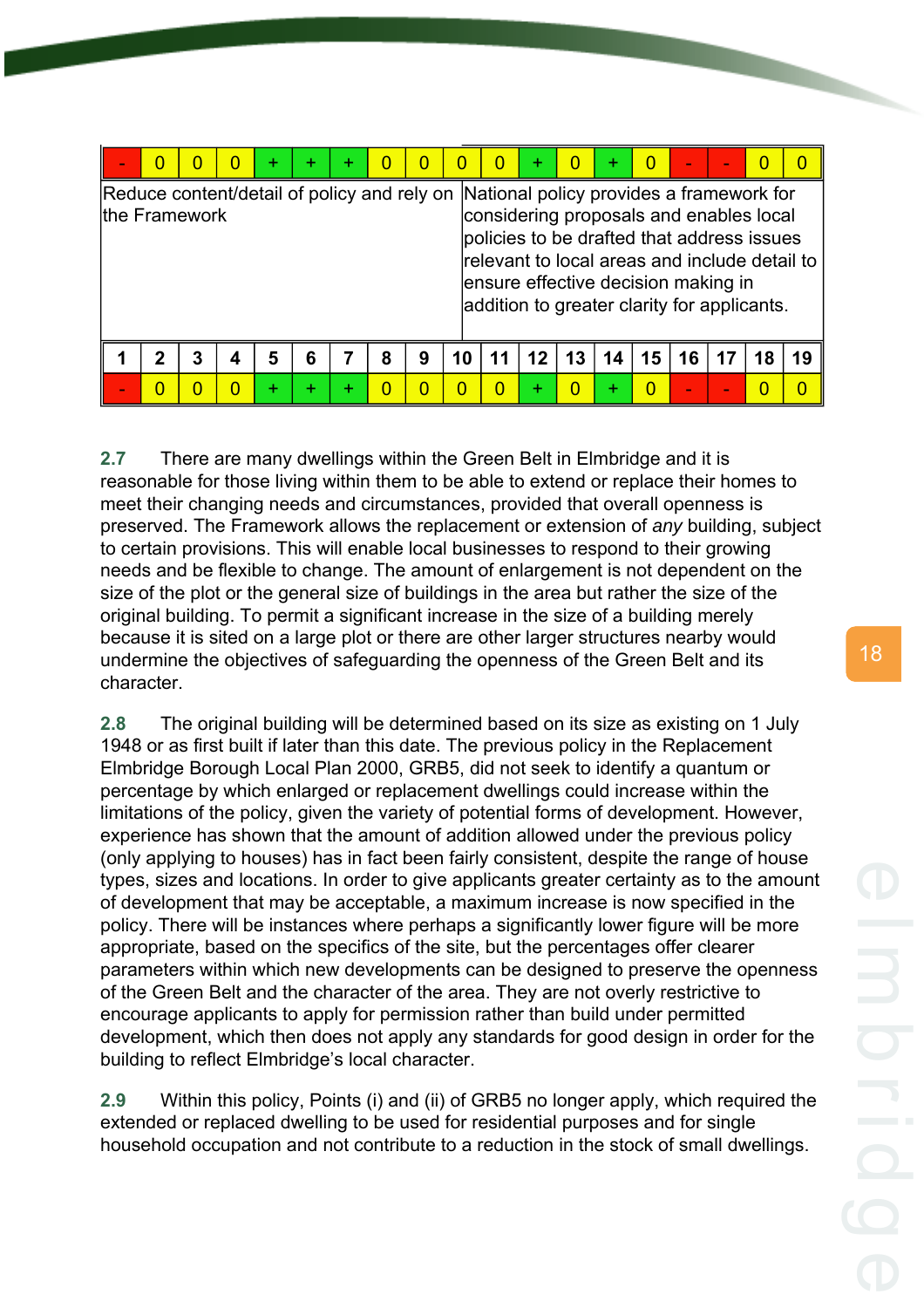The Framework already requires replaced buildings to be within the same use and by limiting the scale of extension it is more likely that the policy will ensure the retention of smaller units within the Green Belt in areas of Elmbridge where house prices are often out of reach for many people in the community.

**2.10** When assessing the volume and footprint increase for extensions to buildings or replacement buildings, it is common for applicants to propose that other structures within the site that are due to be demolished are combined to 'offset' the increase. The policy allows for this in some circumstances, taking into account a number of factors. For example, a proposal for a replacement house may include an integral garage following demolition of an existing detached garage. In this case, the volume and footprint of the existing garage could be combined with that of the main house before establishing to what extent it would be enlarged.

**2.11** This policy gives specific guidance on how ancillary buildings will be treated in assessing new proposals. This is to give greater clarity for applicants which could result in more focus on the quality and design of the proposal rather than lengthy discussion on other matters. The distance of 5 metres within which an ancillary building will be treated as being part of the main building has been specified as a dimension that is commonly used to imply contiguousness of development for Green Belt purposes and stems from its use in earlier versions of the General Permitted Development Order in respect of outbuildings to dwellinghouses.

**2.12** Proposals for basements are common in Elmbridge as homeowners seek to maximise the amount of built development within a plot. In the Green Belt, they are often seen as ways of adding additional footprint without impacting on the openness of the area. Whilst this is true to some extent, much depends on the design of the basement and the extent to which it is visible or apparent externally. If the basement results in or contributes to a disproportionate increase over the original building, or a materially larger replacement building, the proposal would still result in definitional harm to the Green Belt. However, it is acknowledged that a basement that is entirely subterranean with little or no external evidence to indicate its existence will have only a minimal impact on the openness of the Green Belt.

**2.13** It is important to note that proposals in the Green Belt will be expected to comply with all other relevant Local Plan policies and guidance, including those that address design, amenity, access, parking, landscape, flooding and sustainability.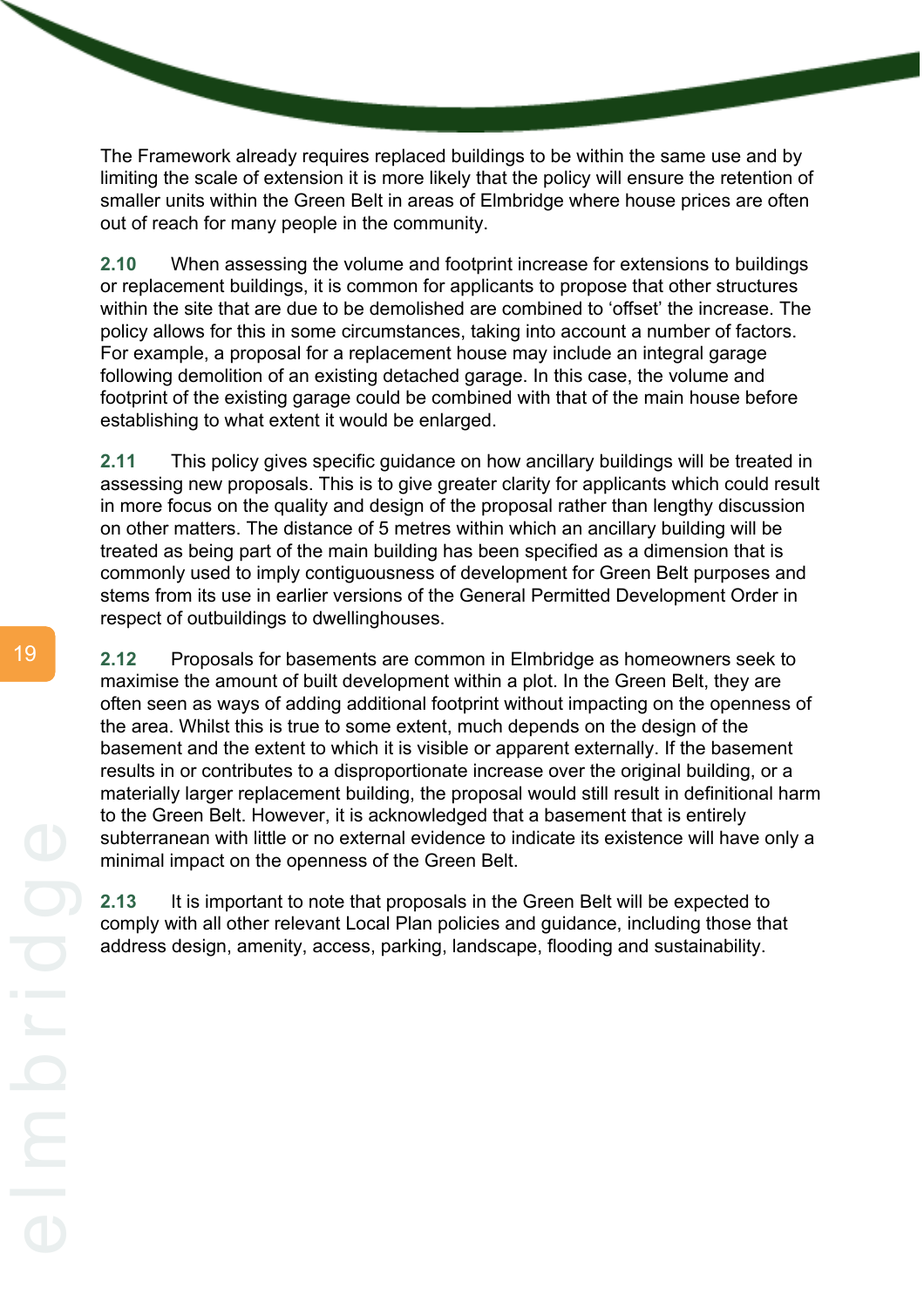#### **Sustainability**

**2.14** The preferred option scores similarly to policy DM2 whereas the alternative options score less well against objective 13, which highlights the assumption that the preferred option will do more to protect and enhance natural assets in light of the additional detail it provides.

#### **Plotlands policy**

Existing policy GRB25 of the 2000 Local Plan allows for the extension or replacement of dwellings in the designated Plotland areas, covering Beasleys Ait, Wheatleys Ait and the riverside section of Felix Lane including The Crescent. GRB25 gives more generous allowances than those offered by GRB5 on extending or rebuilding dwellings in the Green Belt, within which the Plotlands are situated. This was because historically the houses built here in the 1920s were often holiday homes that were substandard for permanent living. From site visits and our records, it would appear that most if not all of the original dwellings have now been brought up to standard and there is no longer a need for a specific Plotlands policy as it has served its purpose. By deleting it and not retaining the Plotlands designation, proposals for extending or replacing the houses would be treated the same as any other within the Green Belt.

| <b>REBLP</b> policies to be replaced | GRB5 - Extension, alteration or<br>replacement of a dwelling in the Green<br><b>Belt</b>                                                               |
|--------------------------------------|--------------------------------------------------------------------------------------------------------------------------------------------------------|
| <b>Core Strategy links</b>           | CS1 - Spatial Strategy<br>CS14 - Green Infrastructure                                                                                                  |
| <b>Framework paragraphs</b>          | 79 - 92                                                                                                                                                |
| Other documents or guidance          | Design & Character SPD (for general<br>guidance as the Green Belt is not included<br>in the character areas to avoid<br>encouraging development there) |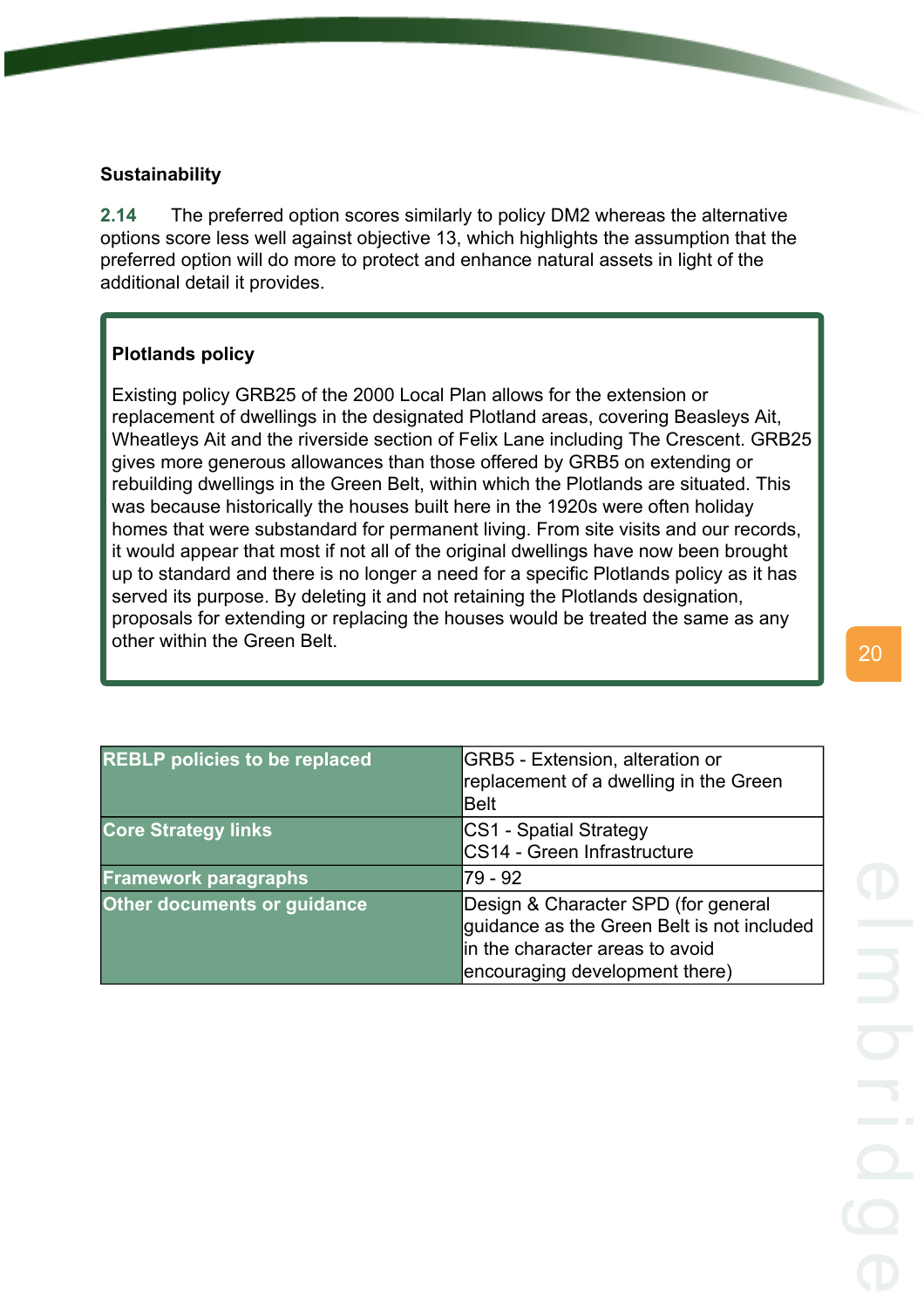#### <span id="page-29-0"></span>**DM4 - Horse-related uses and development - Preferred Option**

- a. New development associated with appropriate horse-related activities will be permitted, including within the Green Belt where it complies with policy, if it would respect the character and amenity of the area without resulting in undue pressure on local infrastructure, nature conservation and biodiversity.
- b. Proposals for new buildings, extensions to existing buildings and means of enclosure should achieve a high standard of design and use sensitive materials that reflect local character, particularly in the Green Belt and other open areas, and be of a scale that is proportionate to the activity proposed. Appropriate provision should be made for access, storage and waste associated with the activity, especially in residential areas.
- c. Proposals will be expected to incorporate a high quality landscape scheme into the design, especially within the Green Belt and other open areas, in order to integrate the development into the natural landscape.
- d. New development should be designed to offer a high level of equine welfare in accordance with current legislation.
- e. Proposals to extend and/or enhance the recreational value of the bridleway network will be supported, provided that there is no conflict with agriculture or nature conservation.

|  |  |                     |  |  |  |  |  |  | 1   2   3   4   5   6   7   8   9  10  11  12  13  14  15  16  17  18  19 |
|--|--|---------------------|--|--|--|--|--|--|---------------------------------------------------------------------------|
|  |  | $ 0 0 0 0 0 0 + + $ |  |  |  |  |  |  |                                                                           |

| <b>Alternative Option(s)</b>                           | Why is it not preferred?                                                                                                                                                                                                                                                                                                                                                                                            |
|--------------------------------------------------------|---------------------------------------------------------------------------------------------------------------------------------------------------------------------------------------------------------------------------------------------------------------------------------------------------------------------------------------------------------------------------------------------------------------------|
| Rely on national policy and other local<br>development | It is considered that a local Development<br>policy and guidance to manage this type of Management policy is necessary, given the<br>popularity of equestrian activity in the<br>Borough, in order to provide detail for<br>managing proposals. The Framework only<br>references outdoor recreation and National<br>Trails, which include horse riding, rather<br>than considering equestrian uses<br>specifically. |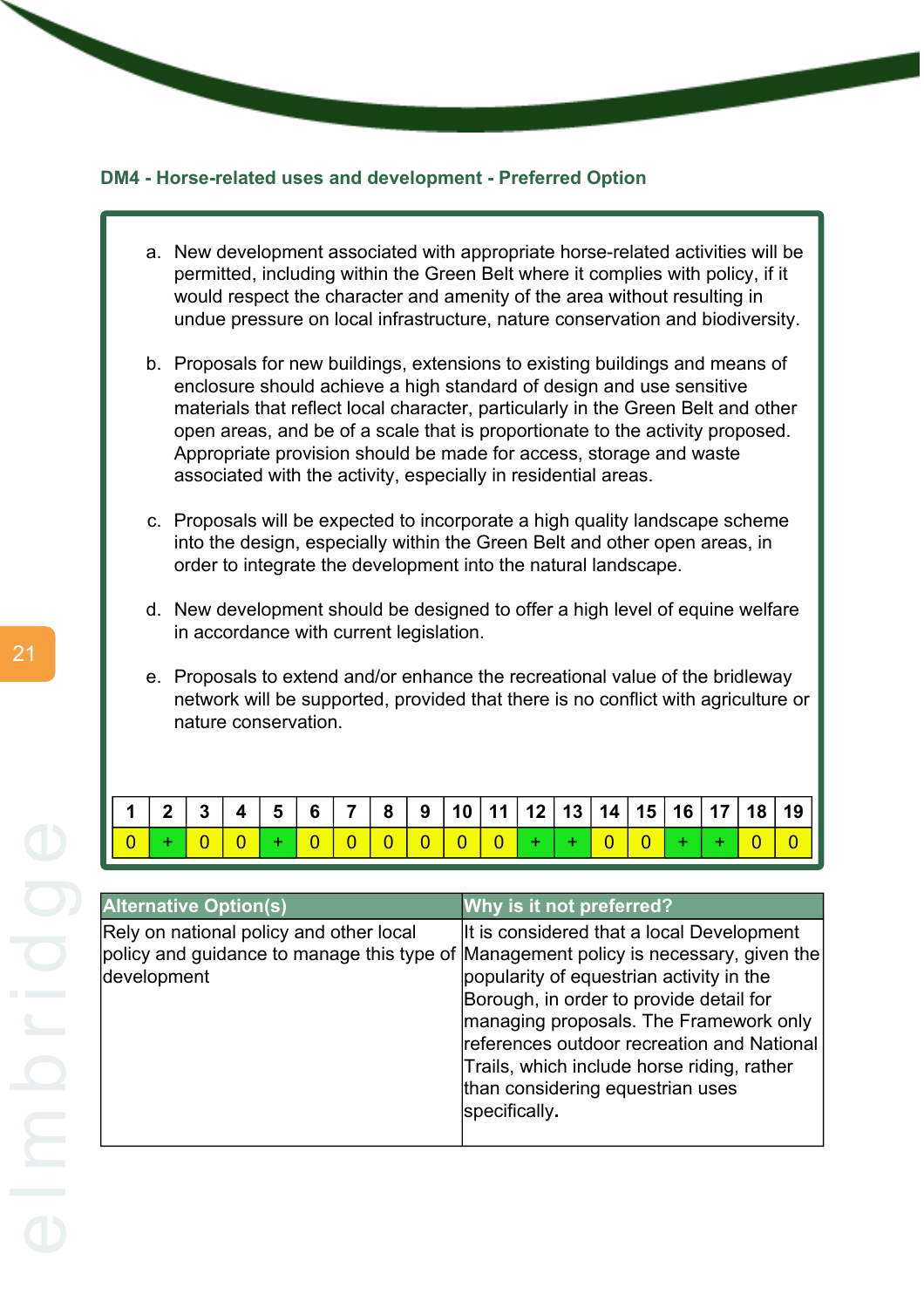**2.15** Equestrian activities are popular in Elmbridge, offering opportunities for outdoor recreation and promoting healthy communities. There are currently seven licensed riding establishments within Elmbridge<sup>7</sup>, all of which lie within the Green Belt. There are also liveries, stables and associated facilities for public, private or domestic use.

**2.16** As an appropriate use of the Green Belt, equestrian uses will be supported. It is important that the design of new buildings and associated facilities respond positively to their context, which is usually rural in character and landscape. Therefore proposals will be expected to demonstrate that the scale of development, quality of design, use of materials and the landscape scheme will enhance the visual amenity of the area. There are also factors that will influence the location of buildings within the site, such as the need for natural surveillance, site security and welfare considerations. These matters are for the applicant to consider in the context of the specifics of the site when designing the scheme.

**2.17** Elmbridge has seen a slight decline in the number of licensed riding establishments in recent years, partly due to the high cost involved in setting up and maintaining a riding centre. As such, it is not considered necessary to repeat previous policy that resisted an over concentration of horse activity in the immediate area.

**2.18** The policy also includes reference to welfare standards for horses. Environmental Health & Licensing is the body responsible for issuing licences to riding centres and can offer advice to applicants on requirements that may have an impact on the size and design of stables and loose boxes. The Council can therefore offer a collaborative approach to ensuring the aims of the policy are achieved. This will prevent the need to reapply for a revised scheme if the approved design does not meet the standards required to acquire the licence.

**2.19** Opportunities to improve existing rights of way networks and National Trails (long distance routes for walking, cycling and horse-riding) will be sought where possible as this aspiration is supported in the Framework and existing bridleways are protected in the Core Strategy, in recognition of the recreational contribution horse riding makes to promote healthy lifestyles.

#### **Sustainability**

**2.20** The preferred option scores well against objectives seeking to improve the health and wellbeing of the population (2) and access to recreation facilities (5). In

<sup>7.[</sup>The list of licensed riding establishments in Elmbridge is available from the Environmental Health & Licensing Team – www.elmbridge.gov.uk/envhealth ]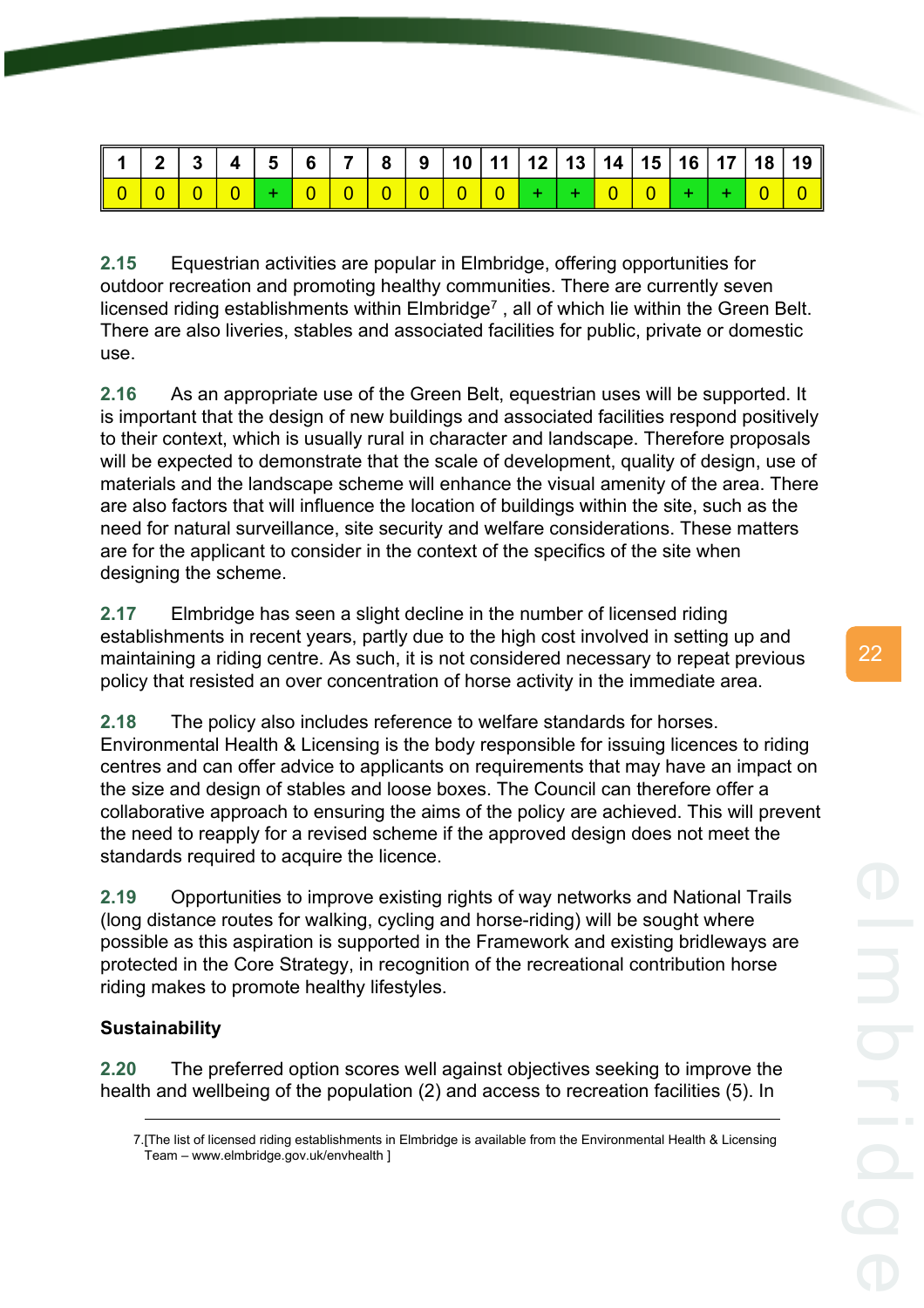terms of sustainable transport (14), it is recognised that whilst horse riding could be used as a method of transport it is generally a recreation pursuit and the often remote location of equestrian facilities limit opportunities to travel sustainably. The alternative option scores less well against (2) and (5) as it is considered that the Framework does not contain policy to manage equestrian development on a day-to-day basis, including issues such as design, landscape and welfare, and offers less encouragement to this specific type of recreation activity.

| <b>REBLP policies to be replaced</b> | <b>GRB19 - Equestrian Centres</b>                                                               |
|--------------------------------------|-------------------------------------------------------------------------------------------------|
|                                      | <b>GRB20 - Stables and Loose Boxes</b>                                                          |
|                                      | LER7 - Footpaths and Bridleways                                                                 |
|                                      | LER9 - Horse Rides                                                                              |
| <b>Core Strategy Links</b>           | <b>CS14 - Green Infrastructure</b>                                                              |
| <b>Framework Paragraphs</b>          | 75 and Section 9 as the activity falls under<br>'outdoor recreation' for Green Belt<br>purposes |
|                                      |                                                                                                 |
| <b>Other documents or guidance</b>   | Sport and Physical Activity Strategy 2011 -<br>l2014                                            |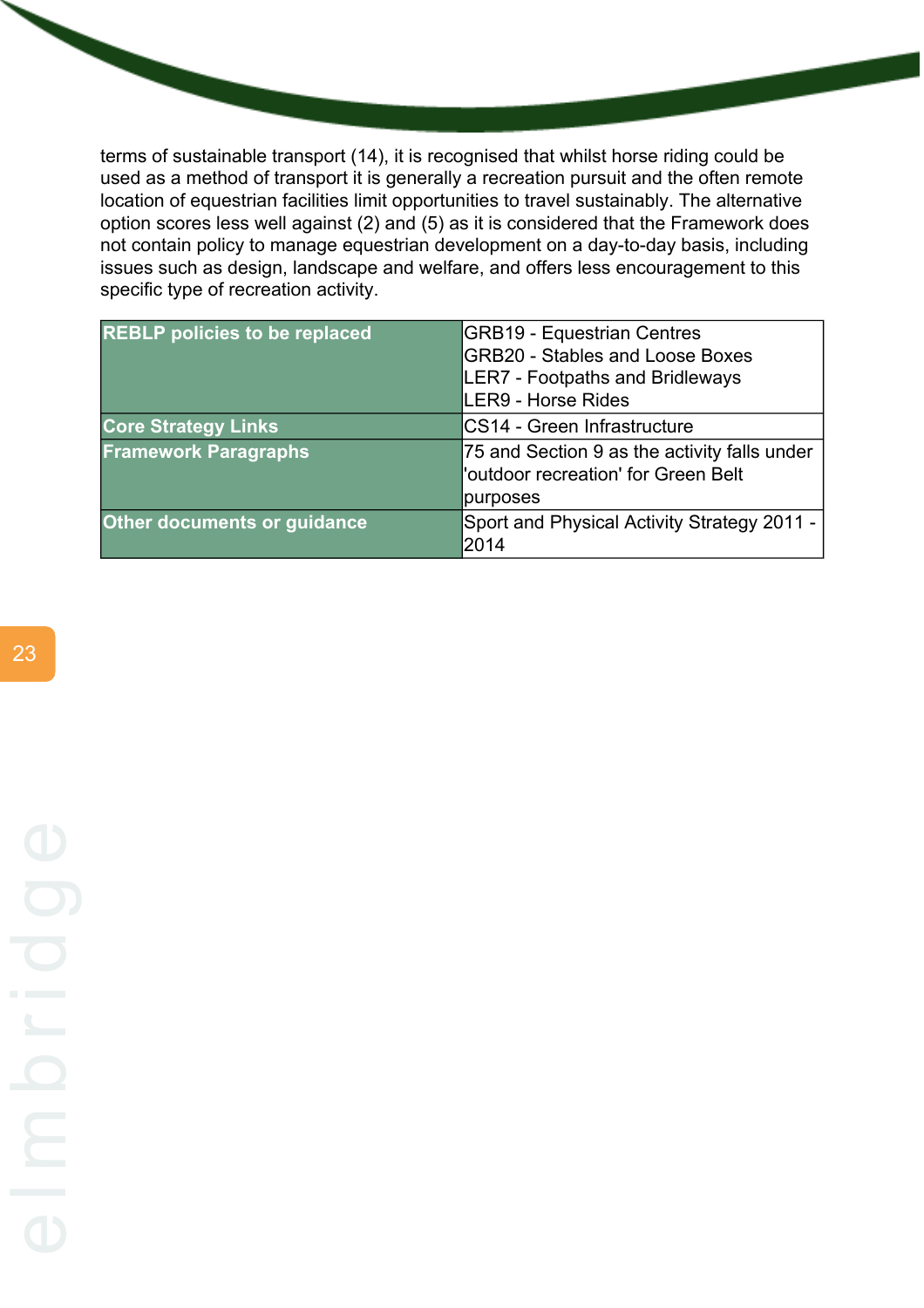#### <span id="page-32-0"></span>**DM5 - Open Space and views - Preferred Option**

- a. Local Green Space will be protected from inappropriate development unless there are very special circumstances that would clearly outweigh the potential harm. Uses and development that are deemed to be appropriate under Green Belt policy will be permitted provided that the character of the area is protected and there is no conflict with the purposes of designating that specific land as Local Green Space and the function it serves.
- b. Other areas of existing open space<sup>8</sup> should not be built on unless:
	- i. An assessment has been undertaken which has clearly shown the open space, buildings or land to be surplus to requirements,
	- ii. The loss resulting from the proposed development would be replaced by equivalent or better provision in terms of quantity and quality in a suitable location, or
	- iii. The development is for alternative sports and recreation provision, the needs for which clearly outweigh the loss.
- c. Development within Strategic Views or affecting Key Landmarks (as identified in the Policies Map and detailed in Appendix 1) will be permitted provided that it has been well designed to take account of the setting, character and amenity value of the view or landmark. Proposals should not obscure or adversely affect these views and landmarks and those that create new views or reinstate obscured views will be supported.

|  | $\vert$ 3 |  |  |  |  |  |                     |  |  |
|--|-----------|--|--|--|--|--|---------------------|--|--|
|  |           |  |  |  |  |  | $  +   +   0   0  $ |  |  |

<sup>8.[</sup>National Planning Policy Framework definition: 'All open space of public value, including not just land, but also areas of water (such as rivers canals, lakes and reservoirs) which offer important opportunities for sport and recreation and can act as a visual amenity' (glossary) ]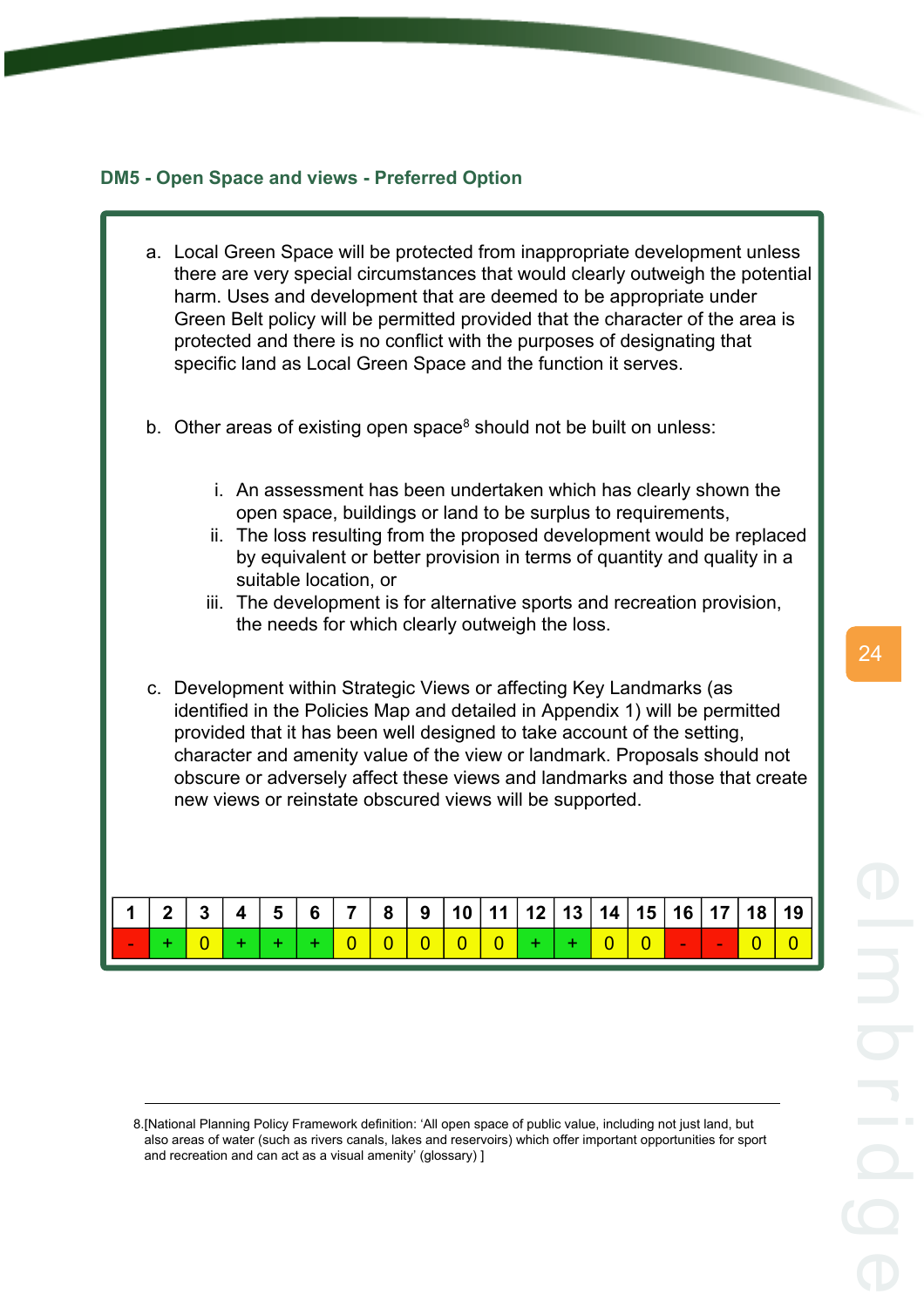| <b>Alternative Option(s)</b>       |                                  |   |   |   |   |          |   |   | Why is it not preferred? |    |    |                         |    |    |    |                                                                                                                                                                                          |                                                                                                                                                                                                                                                                                                                                  |    |
|------------------------------------|----------------------------------|---|---|---|---|----------|---|---|--------------------------|----|----|-------------------------|----|----|----|------------------------------------------------------------------------------------------------------------------------------------------------------------------------------------------|----------------------------------------------------------------------------------------------------------------------------------------------------------------------------------------------------------------------------------------------------------------------------------------------------------------------------------|----|
| Rely on the Framework for managing | proposals that affect open space |   |   |   |   |          |   |   |                          |    |    | above for completeness. |    |    |    | There is a need for a Development<br>Management policy to support the<br>included on the Policies Map. The<br>manage development affected by this<br>designation. The Framework contains | identification of open spaces, which will be<br>Framework requires local policies on Local<br>Green Space to be consistent with Green<br>Belt policy, which implies that more detail<br>will be needed at a local level in order to<br>criteria for managing existing open space<br>and this is repeated in the preferred option |    |
|                                    | 2                                | 3 | 4 | 5 | 6 |          | 8 | 9 | 10                       | 11 | 12 | 13                      | 14 | 15 | 16 |                                                                                                                                                                                          | 18                                                                                                                                                                                                                                                                                                                               | 19 |
|                                    | +                                | O | ٠ | ٠ | ÷ | $\Omega$ | O | በ | O                        | O  | +  |                         |    |    |    |                                                                                                                                                                                          | O                                                                                                                                                                                                                                                                                                                                | O  |

**2.21** The open space within Elmbridge is essential to its character and contributes to the quality of the landscape and the network of green infrastructure. It is very important to local people, who enjoy the visual benefits, wildlife habitats and the recreation function it provides. Whilst enjoying similar benefits, Green Belt serves five distinct purposes<sup>9</sup> that are not shared by land in more urban and residential parts of the Borough. Therefore this policy does not cover all Green Infrastructure Assets, as defined in the Core Strategy (CS14 – Green Infrastructure), by excluding areas in the Green Belt that are covered by separate Development Management policies. CS14 also covers other Green Infrastructure Assets that this policy does not, such as Suitable Accessible Natural Greenspace, so they should be assessed together.

**2.22** Development of open spaces needs careful management to avoid the permanent loss of these valuable areas whilst ensuring there are opportunities to enhance recreation and biodiversity. The Framework introduced a new designation of Local Green Space for areas of particular local importance that communities could identify for special protection. Local Green Space is defined as "….special to the local community, and holds particular local significance because of its beauty, historic significance, recreation value… tranquillity and richness of its wildlife". Paragraph 77 of the Framework also states the following:

"The designation will not be appropriate for most green areas or open space. The designation should only be used:

9.[See Paragraph 80 of the National Planning Policy Framework ]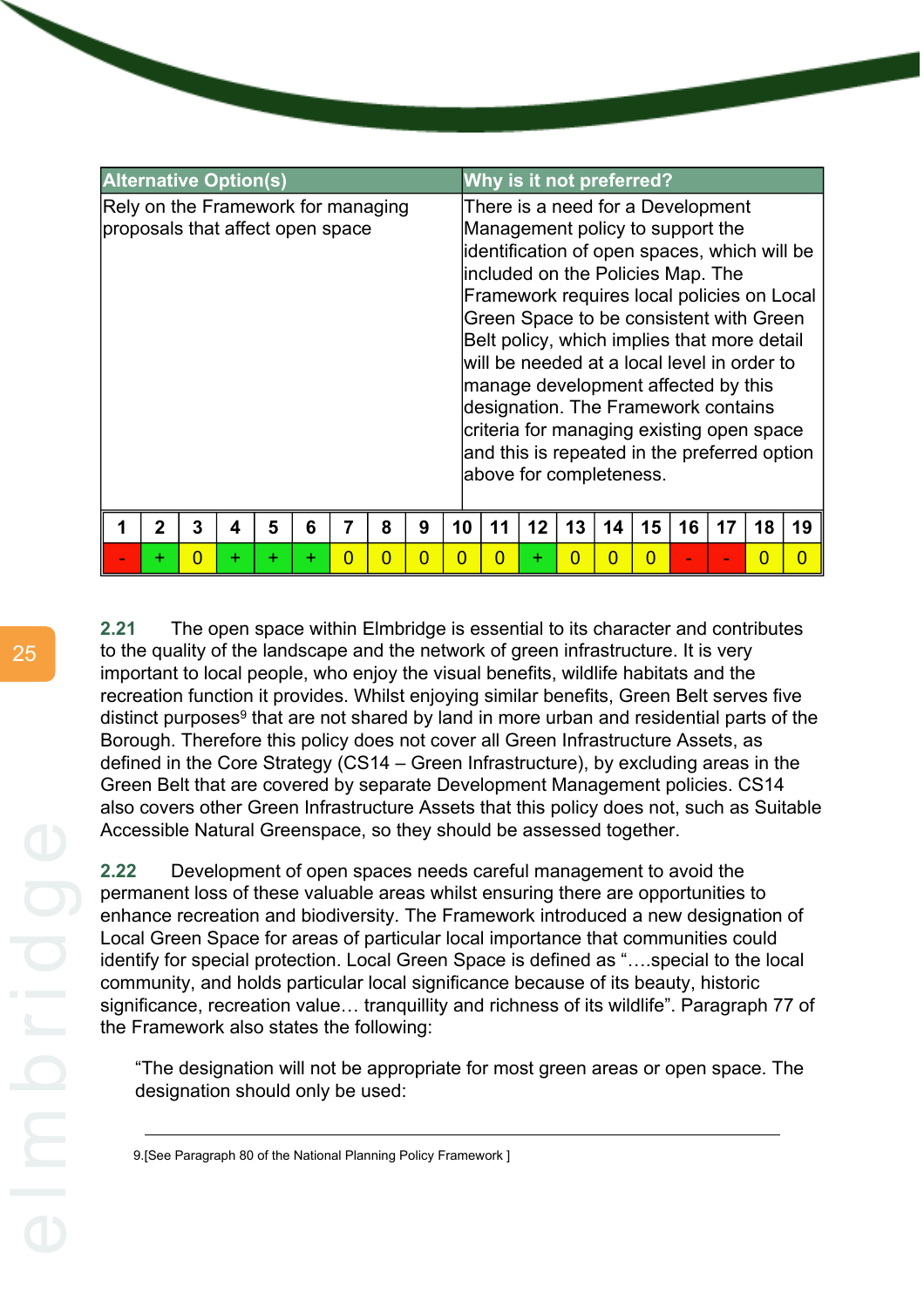- where the green space is in reasonable proximity to the community serves;
- where the green space is demonstrably special to the local community and holds a particular local significance, for example because of its beauty, historic significance, recreational value (including as a playing field), tranquillity or richness of its wildlife; and
- where the green area concerned is local in character and not an extensive tract of land."

**2.23** The Framework states that local policies for managing development within designated Local Green Space should be consistent with Green Belt policy<sup>10</sup>. As such, the policy resists inappropriate development but it is acknowledged that there are a number of uses and associated development that are deemed appropriate in the Green Belt. However, whilst an appropriate use may be compatible with the type of land falling within the Green Belt, such as a large tract of land on the periphery of a settlement, it may not be suitable for a smaller parcel of land within a more urban location that has been identified by the community as being important to the character of the area, such as a village green. Consistent with Green Belt policy which requires that facilities for appropriate uses do not conflict with the purposes of including land within the Green Belt, a similar proviso is included here so that the purpose of the land being designated as Local Green Space by the community is not compromised by a use or development that would not respect the character of the area.

**2.24** The Borough's natural and manmade landscape is distinctive and highly valued. This, together with the network of green spaces, provides a setting for strategic views and landmarks that contribute to the character of the landscape. These are often of historic significance and can extend beyond the borough boundaries. In assessing the impact of development on landmarks and within identified strategic views, consideration will be given to the features and landmarks within that view and their setting as detailed in Appendix 1.

#### **Sustainability**

**2.25** Both the preferred option and the alternative option score poorly against objectives 1, 16 and 17. The protection of open spaces limits the supply and choice of land for development but this needs to be balanced against the positive impacts in terms of natural assets (13) and health benefits (2) and recreation opportunities (5). The policy also has the added benefit of preserving areas of functional floodplain (4) as many of the Borough's open spaces lie within such areas. The alternative option scores less well against objective 13 as it is considered necessary to have a policy for managing Local Green Space at a local level to preserve and enhance natural assets.

10.[See Paragraph 78 of the National Planning Policy Framework]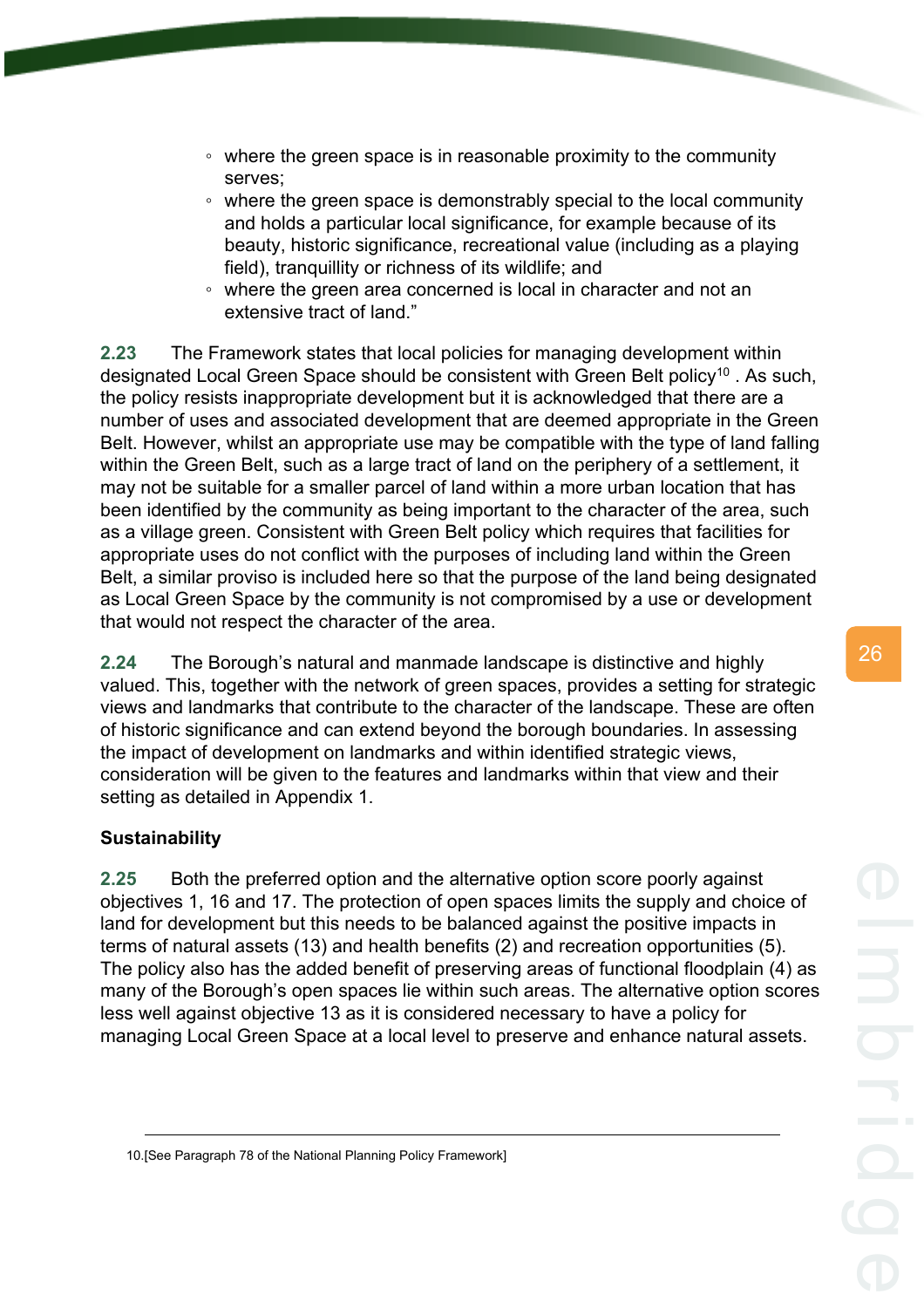#### **Strategic Open Urban Land policy**

As open space is afforded a higher level of protection in the Framework than has previously been the case, it is proposed that our existing Strategic Open Urban Land designation is no longer appropriate as the protection given to existing open space does not necessitate keeping a separate, strategic designation. Therefore the designation and the related policy should be deleted. In addition to the general protection afforded by the Framework, Local Green Spaces will also be designated where the additional importance to the community has been identified.

| <b>REBLP policies to be replaced</b> | <b>ENV27 - Strategic Views and Key</b><br>Landmarks<br>ENV28 - Strategic Open Urban Land |
|--------------------------------------|------------------------------------------------------------------------------------------|
| <b>Core Strategy links</b>           | CS14 - Green Infrastructure                                                              |
| <b>Framework paragraphs</b>          | 73-78                                                                                    |
| <b>Other documents or guidance</b>   | Green Space, Sport & Recreation Study<br>2006                                            |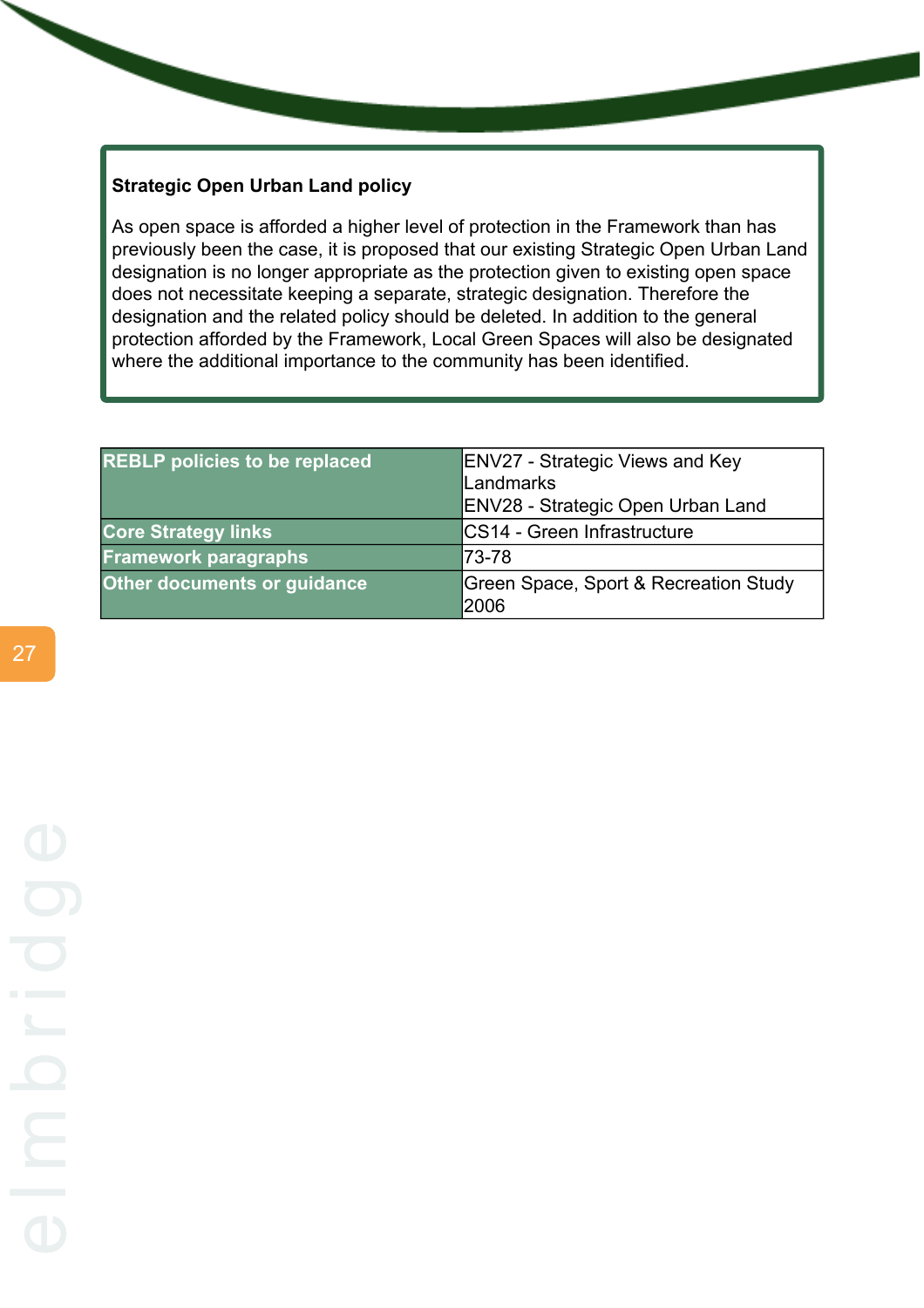#### **DM6 - Nature conservation and biodiversity - Preferred Option**

- a. In accordance with Core Strategy policy CS15 Biodiversity, all new development will be expected to preserve, manage and where possible enhance existing habitats and biodiversity features. The Council will work in partnership to explore new opportunities for habitat creation and restoration.
- b. Support will be given to proposals that enhance existing and incorporate new biodiversity features and habitats into the design of buildings themselves as well as in appropriate design and landscape schemes of new developments with the aim of attracting wildlife and promoting biodiversity. Conditions will be used to secure the provision of mitigation measures, as appropriate,
- c. Development affecting designated international sites of biodiversity importance and compensatory sites<sup>11</sup> will be considered against Core Strategy policies CS13 – Thames Basin Heaths Special Protection Area, CS15 – Biodiversity, the Framework and relevant legislation.
- d. Development affecting national sites of biodiversity importance<sup>12</sup> will not be permitted if it will have a significant adverse effect, directly or indirectly, individually or in combination, on the site or its features. In exceptional circumstances, proposals that have an adverse effect on a national site may be permitted if the benefits of the development clearly outweigh the harm.
- e. Development affecting locally designated sites of biodiversity importance<sup>13</sup> will not be permitted if it will result in significant harm to the nature conservation value of the site or feature.
- f. Sites identified on the Policies Map as having potential to be designated in future as Suitable Accessible Natural Greenspace (SANG) will be protected from development that may compromise its ability to serve that function, taking into account the level of existing SANG when the development is proposed and any wider benefits of the proposal.

| $\vert$   1   2   3   4   5   6   7   8   9  10  11  12  13  14  15  16  17  18  19 |  |  |  |  |                                       |  |  |  |  |  |
|-------------------------------------------------------------------------------------|--|--|--|--|---------------------------------------|--|--|--|--|--|
|                                                                                     |  |  |  |  | + 0 0 0 + 0 0 0 0 0 0 + + 0 0 0 0 0 0 |  |  |  |  |  |

<sup>11.[</sup>International sites listed on page 61 of the Core Strategy ]

<sup>12.[</sup>National sites listed on page 61 of the Core Strategy ]

<sup>13.[</sup>Local sites listed on page 61 of the Core Strategy ]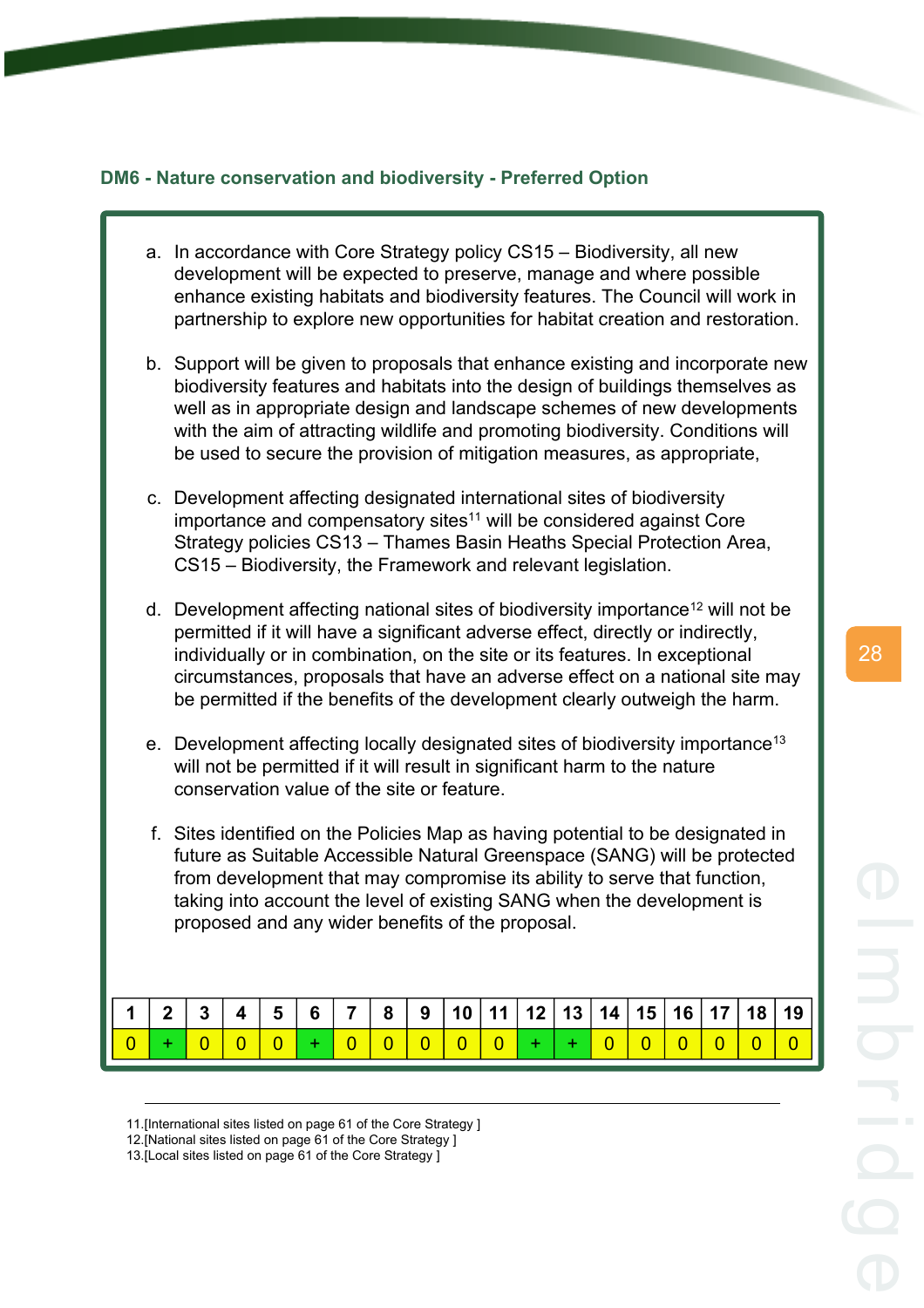| <b>Alternative Option(s)</b>                                                                                                                         |   |   |   |   |   |   |   |    |    | Why is it not preferred?                                                                                                                                                                                                                                                                                                                                                                                                                                                                                                                                   |    |    |    |    |    |    |    |
|------------------------------------------------------------------------------------------------------------------------------------------------------|---|---|---|---|---|---|---|----|----|------------------------------------------------------------------------------------------------------------------------------------------------------------------------------------------------------------------------------------------------------------------------------------------------------------------------------------------------------------------------------------------------------------------------------------------------------------------------------------------------------------------------------------------------------------|----|----|----|----|----|----|----|
| Rely on the Framework for managing<br>proposals that affect biodiversity and<br>Inature conservation rather than a<br>Development Management policy. |   |   |   |   |   |   |   |    |    | A local approach is considered to respond<br>to issues with specific relevance to<br>Elmbridge and deal more effectively with<br>areas of concern identified in the Scoping<br>Report for Sustainability Appraisal. The<br>Core Strategy contains the overarching<br>policy and focuses on the management of<br>internationally designated sites.It<br>states that a Development Management<br>policy will be produced against which<br>proposals will be judged for any<br>development affecting regional or local<br>sites of biodiversity significance. |    |    |    |    |    |    |    |
|                                                                                                                                                      | 2 | 3 | 4 | 5 | 6 | 8 | 9 | 10 | 11 | 12                                                                                                                                                                                                                                                                                                                                                                                                                                                                                                                                                         | 13 | 14 | 15 | 16 | 17 | 18 | 19 |
| 0                                                                                                                                                    | ÷ | O | n | 0 | ÷ | 0 | 0 | O  | O  |                                                                                                                                                                                                                                                                                                                                                                                                                                                                                                                                                            |    |    |    |    |    | O  | Ω  |

**2.26** Elmbridge contains a rich network of green infrastructure that supports biodiversity, much of which falls within international, national or regional designations that ensure their continued protection and enhancement. The list of sites and their hierarchy is contained in Core Strategy policy CS15 – Biodiversity, which also sets out the policy for managing internationally designated sites (Chatley Heath, which forms part of the wider Thames Basin Heaths Special Protection Area, and Knight and Bessborough Reservoirs, which form part of the South West London Waterbodies Special Protection Area and Ramsar site). This policy aims to support the Core Strategy by providing detailed criteria to apply to nationally and locally designated sites, to ensure that growth can be accommodated in appropriate locations that do not have a negative impact on biodiversity. The policy also includes sites that have been identified as potential SANG, in order to manage development proposals in accordance with the level of provision across the Borough at the time of the proposal. This will allow the Council to maintain a suitable supply of SANG to mitigate impact on the Thames Basin Heaths Special Protection Area.

**2.27** The future Greenspace Strategy will continue this approach to strengthen and protect the Borough's natural resources, working in partnership to achieve the aims of the Surrey Biodiversity Action Plan and improve the network of habitats such as wildlife corridors, rivers, woodlands and hedgerows.

**2.28** It is important to note that the presumption in favour of sustainable development (DM1 and the Framework) does not apply to development affecting international sites of biodiversity importance<sup>14</sup>.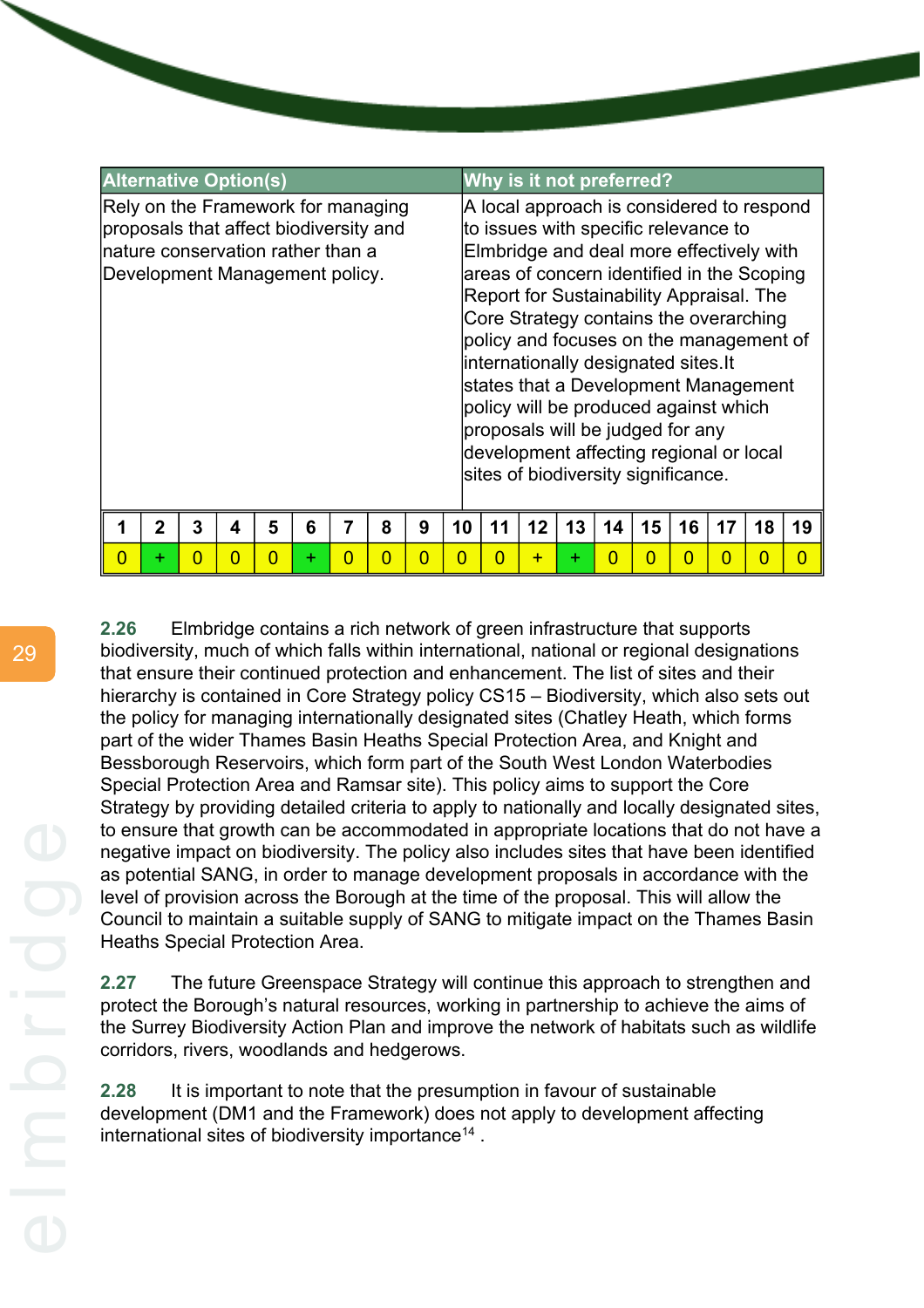# **Sustainability**

**2.29** Both the preferred option and the alternative option score similarly except against the objective to conserve and enhance biodiversity. Whilst the fallback option of relying on national policy would still meet the objective to some extent, a Development Management policy would offer the opportunity to address local biodiversity issues identified in the Sustainability Appraisal Scoping Report which are not addressed in the Core Strategy at a detailed level.

| <b>REBLP</b> policies to be replaced | <b>ENV31 - Development Affecting</b><br><b>Internationally Designated Sites</b><br><b>ENV32 - Development Affecting Nationally</b><br><b>Designated Sites</b><br><b>ENV33 - Development Affecting Locally</b><br><b>Designated Sites</b><br><b>GRB15 - The Protection and Retention of</b><br><b>Existing Woodland</b> |
|--------------------------------------|------------------------------------------------------------------------------------------------------------------------------------------------------------------------------------------------------------------------------------------------------------------------------------------------------------------------|
| <b>Core Strategy links</b>           | CS14 - Green Infrastructure<br>CS15 - Biodiversity                                                                                                                                                                                                                                                                     |
| <b>Framework paragraphs</b>          | 109-125                                                                                                                                                                                                                                                                                                                |
| Other documents or guidance          | <b>Surrey Biodiversity Action Plan</b>                                                                                                                                                                                                                                                                                 |

14.[See Paragraph 119 of the National Planning Policy Framework]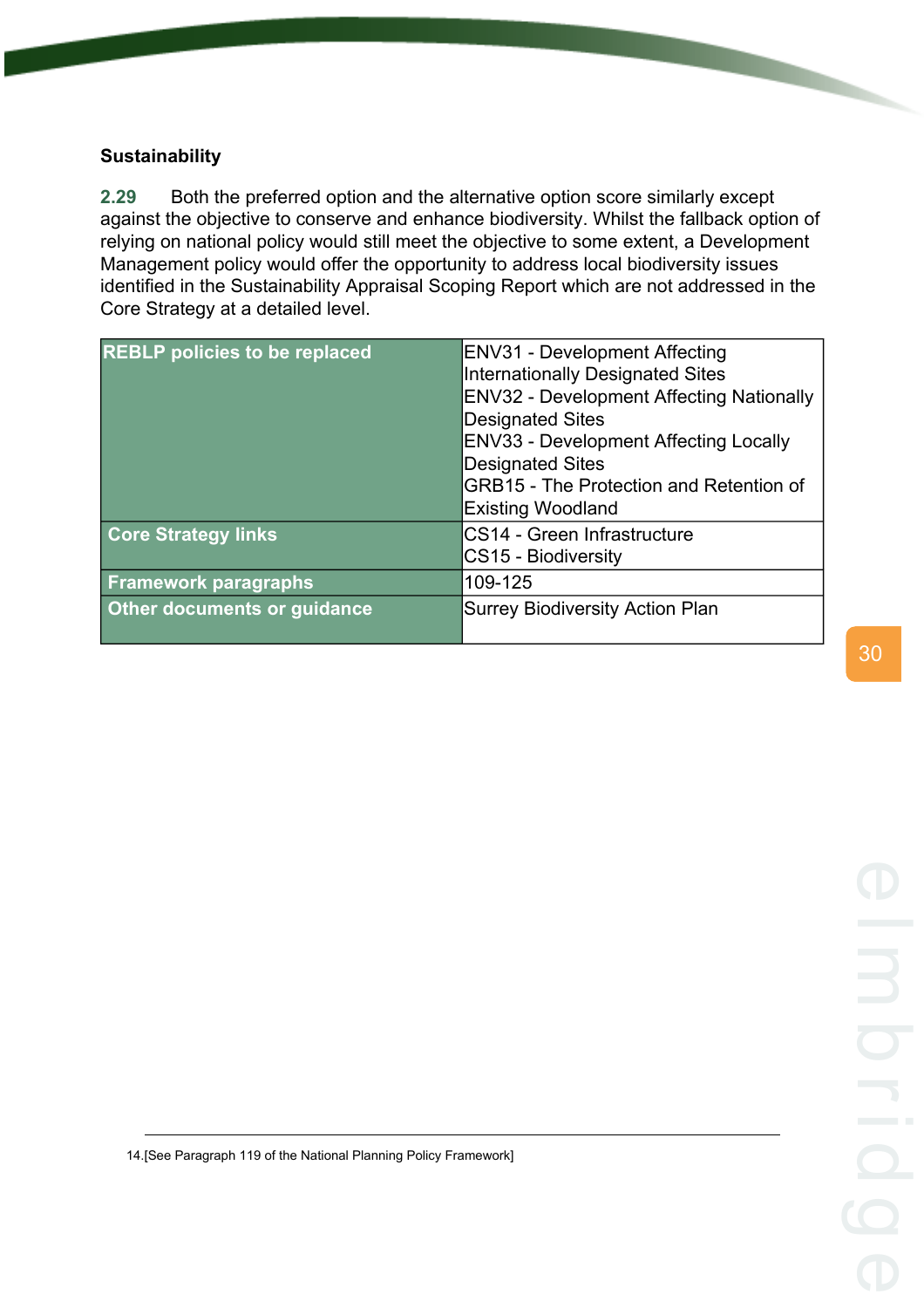#### **DM7 - Recreational uses of waterways - Preferred Option**

The Council will promote the recreational use of the Thames, its tributaries and all other water areas including the riverbanks by:

- a. Resisting the loss of facilities that contribute to their enjoyment, and by encouraging the provision of new facilities and improvement to existing facilities, where the physical capacity of these rivers and environmental (including biodiversity) considerations allow,
- b. Encouraging recreational use of reservoirs, subject to water safety, health considerations, and other planning policies together with the need to protect areas of nature conservation value. The designation of some reservoirs as sites of national and international biodiversity significance will affect the type and extent of access and recreation uses. Any existing recreational uses of a reservoir if suspended during gravel extraction will require reinstatement.
- c. Encouraging public access to the river and its banks, the maintenance and improvement of existing provision and seeking opportunities to secure further access improvements and linkages with other green spaces,
- d. Permitting extensions to existing hire bases for motorised craft on the waterway provided there is no conflict with other users of the riverside and there is no adverse effect on local amenities, whilst resisting new hire bases along the River Thames and on side channels, and
- e. Permitting further permanent moorings or houseboats provided they protect the appearance of the riverside and do not add to river congestion.

|  |  |  |  |  |  |  |  |  | $\mid$ 1 $\mid$ 2 $\mid$ 3 $\mid$ 4 $\mid$ 5 $\mid$ 6 $\mid$ 7 $\mid$ 8 $\mid$ 9 $\mid$ 10 $\mid$ 11 $\mid$ 12 $\mid$ 13 $\mid$ 14 $\mid$ 15 $\mid$ 16 $\mid$ 17 $\mid$ 18 $\mid$ 19 $\mid$ |
|--|--|--|--|--|--|--|--|--|---------------------------------------------------------------------------------------------------------------------------------------------------------------------------------------------|
|  |  |  |  |  |  |  |  |  | 0 + 0 0 + 0 0 0 + 0 + 0 + + + + + 0 0 0 0 0                                                                                                                                                 |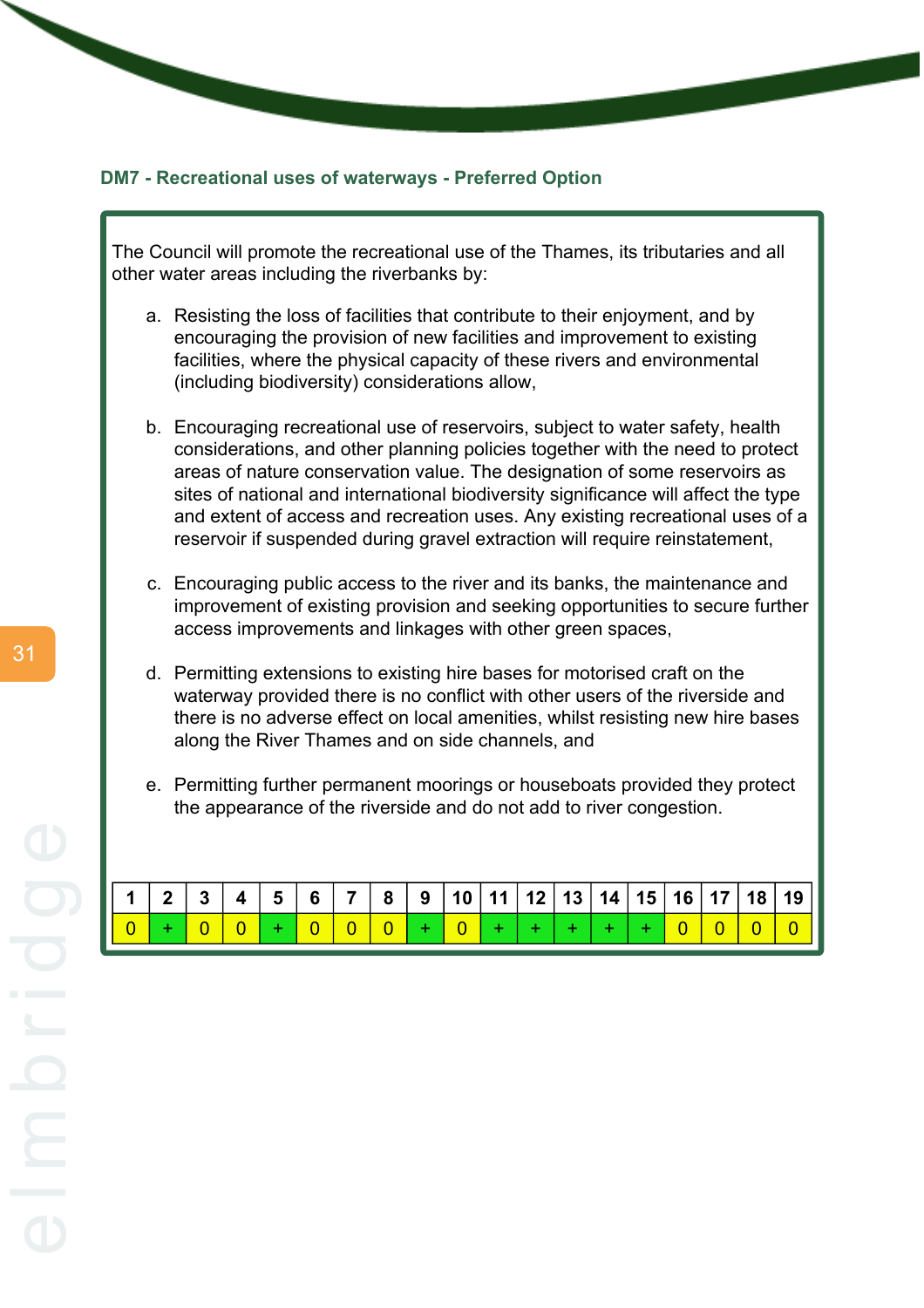| <b>Alternative Option(s)</b>                                                                                                                                                                            |             |   |   |   |   |   |   |   |    |    | Why is it not preferred?                                                                                                                                                                                                                                                                                                                                                                                                                                       |    |    |    |    |    |    |                                               |
|---------------------------------------------------------------------------------------------------------------------------------------------------------------------------------------------------------|-------------|---|---|---|---|---|---|---|----|----|----------------------------------------------------------------------------------------------------------------------------------------------------------------------------------------------------------------------------------------------------------------------------------------------------------------------------------------------------------------------------------------------------------------------------------------------------------------|----|----|----|----|----|----|-----------------------------------------------|
| Have no Development Management policy<br>on recreational uses of waterways and rely uses of the waterways in the Framework<br>on Core Strategy CS12 - The River<br>Thames Corridor and its tributaries. |             |   |   |   |   |   |   |   |    |    | There is no specific policy on recreational<br>and no detailed local guidance. The Core<br>of the Borough's rivers and tributaries and<br>does not provide the detail required for the<br>determination of planning applications.<br>Additionally, as these environments and<br>pursuits are of local importance, it is<br>important to have a Development<br>Management policy for Elmbridge allowing<br>access yet protecting their natural<br>environments. |    |    |    |    |    |    | Strategy policy deals with the Strategic role |
|                                                                                                                                                                                                         | $\mathbf 2$ | 3 | 4 | 5 | 6 |   | 8 | 9 | 10 | 11 | 12                                                                                                                                                                                                                                                                                                                                                                                                                                                             | 13 | 14 | 15 | 16 | 17 | 18 | 19                                            |
| 0                                                                                                                                                                                                       | ÷           | ი | 0 | ╊ | O | 0 | 0 | 0 | n  |    | O                                                                                                                                                                                                                                                                                                                                                                                                                                                              | n  | O  | O  |    | 0  | 0  | n                                             |

**2.30** The recreational opportunities of the River Thames and tributaries are many and varied, ranging from on-river pursuits such as sailing, rowing, canoeing, and motorcruising, to bankside activities including walking, cycling, birdwatching and angling, or just simply taking in the view. There are a number of public parks and riverside paths including the Thames Path (a national trail) and the towpath along the Wey Navigation. The Council aims to encourage appropriate active and passive recreational uses while minimising conflicts between users, protecting the natural environment and retaining public access to the riverside. The policy supports the positive use of the water as a recreation asset, which helps maintain the health and wellbeing of the Borough's communities.

**2.31** Apart from the Knight and Bessborough Reservoirs, which are in regular operational use as water supply reservoirs with access prohibited, the Council will ensure that the Borough's other reservoirs can be used for recreational pursuits provided that they meet the detailed requirements in criterion (b). Many of these contain areas of nature conservation and these will require protection.

**2.32** Proposed extensions to existing hire bases maybe considered acceptable, as they would continue to contribute to the local economy and provide leisure pursuits. However, they must not cause congestion and conflict between users and wildlife. The Council will not normally permit any new hire bases for motorised craft along the River Thames or on side channels because new hire cruisers can cause significant congestion on the River Thames, which is a threat to wildlife and can cause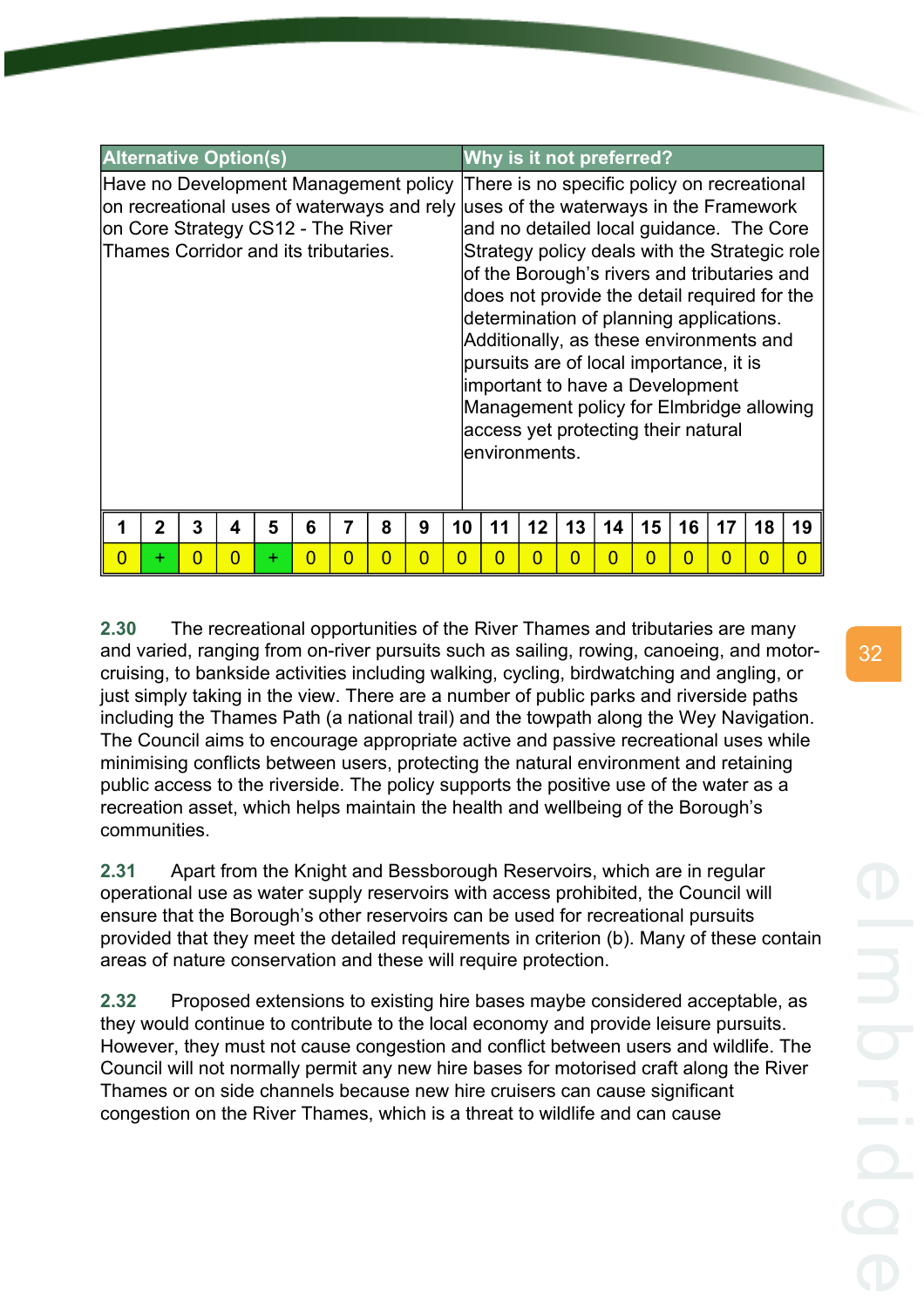environmental damage. In addition, the landward sides of hire bases require extensive areas of car parking which can be unsympathetic to the river environment.

**2.33** The permanent mooring of houseboats is also a contributory cause of congestion on the Thames. Such congestion has both public safety and environmental implications, contrary to the Council's objectives to preserve and enhance the Borough's waterways. The Council, therefore, will only permit permanent moorings provided they protect the appearance of the riverside and do not add to river congestion.

**2.34** Areas of water (such as rivers and reservoirs) are defined as Open Space in the Framework and so policy DM5 - Open Space and Views will also be of relevance when considering any proposals for recreational uses on the waterways. Built development associated with recreational uses of waterways will also be assessed against DM12 - Riverside development and uses as well as the Universal Policies.

#### **Sustainability**

**2.35** The preferred option is positive in terms of promoting the health and wellbeing of the population (2). It will also help improve accessibility to the waterways (5) encourage more sustainable methods of transport (14) and protect the natural environment (13). It scores positively in the other environmental objectives (9,11,12) as it seeks to mitigate the pollution that can occur from some recreational pursuits. The alternative option results in less positive scores as the Core Strategy is less detailed and only focuses on use.

| <b>REBLP policies to be replaced</b> | RTT9 - Hire Bases for Motorised Craft     |
|--------------------------------------|-------------------------------------------|
|                                      | RTT10 - Permanent Mooring of              |
|                                      | <b>Houseboats</b>                         |
|                                      | <b>RTT11 - Recreational Opportunities</b> |
|                                      | RTT12 - Recreational Use of Reservoirs    |
| <b>Core Strategy links</b>           | CS1 - Spatial Strategy                    |
|                                      | CS12 - The River Thames and its           |
|                                      | <b>Tributaries</b>                        |
| <b>Framework paragraphs</b>          | 73-75 and 77                              |
| <b>Other documents or guidance</b>   | Sport & Physical Activity Strategy 2011 - |
|                                      | 2014                                      |
|                                      |                                           |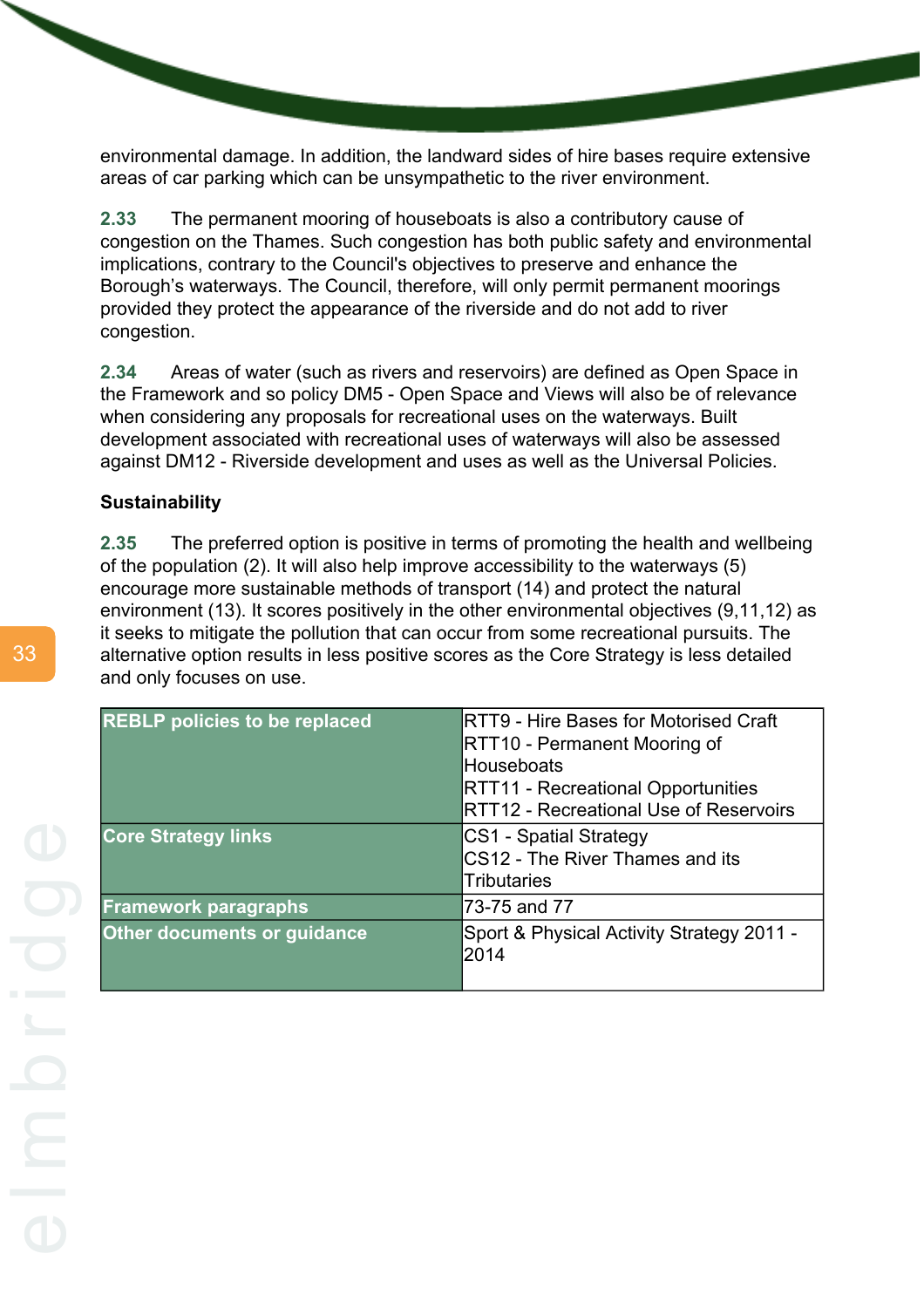# **Making Places**

# **DM8 - Social and community facilities - Preferred Option**

- a. New development for social and community facilities<sup>15</sup> will be encouraged provided that:
	- i. It meets identified local need,
	- ii. The site is in a sustainable location that is safe and accessible to the local community,
	- iii. It will accord with the character and amenity of the area, particularly in residential areas,
	- iv. It achieves a high quality design that allows for flexible use and provides inclusive access for all, and
	- v. The level of parking provision and the effects on traffic movement and highway safety are acceptable<sup>16</sup>.
- b. The Council will support mixed-use, shared, flexible and adaptable buildings and spaces that meet the needs of the community, subject to the above provisions, and will encourage collaboration between service providers, the community and key partners.

| $\begin{array}{ c c } \hline \mathbf{0} \end{array}$ |  |  |  |  | <mark>  0   0   0   0   0   0  </mark> ++   +   <mark>0  </mark> |  |  |  |  |  |
|------------------------------------------------------|--|--|--|--|------------------------------------------------------------------|--|--|--|--|--|

| <b>Alternative option(s)</b>                                                                                                                                                                   |   | Why is it not preferred?                                                                                                                                                                                 |         |    |    |    |    |    |          |    |
|------------------------------------------------------------------------------------------------------------------------------------------------------------------------------------------------|---|----------------------------------------------------------------------------------------------------------------------------------------------------------------------------------------------------------|---------|----|----|----|----|----|----------|----|
| Rely on the Framework and other policies<br>on design and amenity etc for managing<br>proposals for social and community<br>facilities rather than a specific<br>Development Management policy |   | A cohesive and local approach to the<br>policy is considered to emphasise the<br>importance Elmbridge places on these<br>facilities and sets out our aims for<br>collaboration between service providers |         |    |    |    |    |    |          |    |
| 6<br>3<br>5<br>8<br>$\mathbf 2$                                                                                                                                                                | 9 | 10                                                                                                                                                                                                       | $12 \,$ | 13 | 14 | 15 | 16 | 17 | 18       | 19 |
| $\overline{0}$<br>N<br>∩<br>0<br>÷<br>÷                                                                                                                                                        | O | O                                                                                                                                                                                                        |         | ÷  |    | ∩  | ÷  |    | $\Omega$ | ſ  |

<sup>15.[</sup>Social and community facilities include those listed in Core Strategy policy CS16 (schools, higher education facilities, health centres, GP surgeries, dentists, child care premises, care homes, libraries, community halls, day centres, children centres, indoor and outdoor recreation and sports facilities, theatres, cinemas and museums, and any other facility owned by a publicly funded body to provide front line services) and those additional facilities referred to in Paragraph 70 of the National Planning Policy Framework (local shops, meeting places, cultural buildings, public houses and places of worship) ]

16.[Parking provision and access should accord with policy DM21 - Access and Parking ]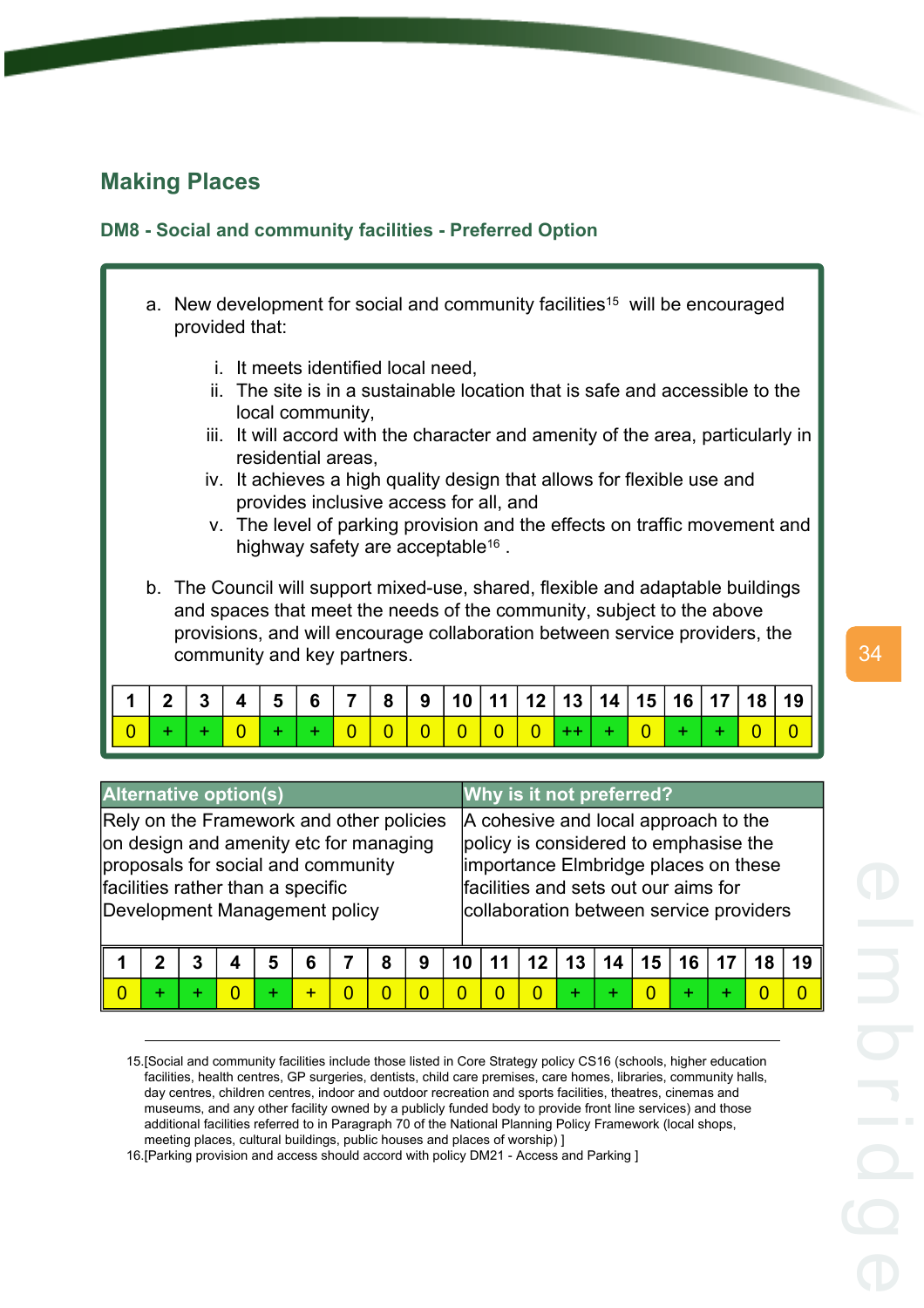**2.36** The Council recognises the important role that social and community infrastructure has in supporting the needs of people who live or work in the Borough and the additional pressure as the population grows and development takes place. The strategic approach to social and community infrastructure, including its loss, is set out in Policy CS16 of the Core Strategy.

**2.37** Local communities are very protective of existing uses but are also open to considering more flexible approaches to providing facilities in existing or new buildings and spaces to make the most efficient use of sites in sustainable locations. This approach is supported in National policy, which promotes local authorities creating a shared vision with communities of the facilities they wish to see. Opportunities may arise in the future which can deliver improvements and enhancements to existing community buildings by managing assets in a more integrated manner.

**2.38** Providing facilities in sustainable locations that are accessible to local communities reduces reliance on the private car and encourages healthier methods of travelling. Due to the cost of land in Elmbridge, new development may come forward in the form of extensions and changes of use to existing building that may be substandard or inappropriate in their current form rather than purpose-built structures. Therefore, the design of the building or space will be highly important, so as to integrate with the character of the area and existing infrastructure, whilst supporting dual or multiple uses. The Design & Character SPD offers guidance on all types of development and how it can respect the local character within each sub-area. The case studies on mixed-use development will also be useful in town and village centre locations and DM17 - Mixed Uses will also be relevant.

**2.39** Communities will have more say in the creation of new facilities as part of the Settlement ID Plan allocations and by having input into how funds from the Community Infrastructure Levy are spent. In facilitating the development of social and community uses that are important to local people, the policy aims to promote inclusive and sustainable neighbourhoods and encourage the range of organisations that provide them to work together with each other, the Council and the community.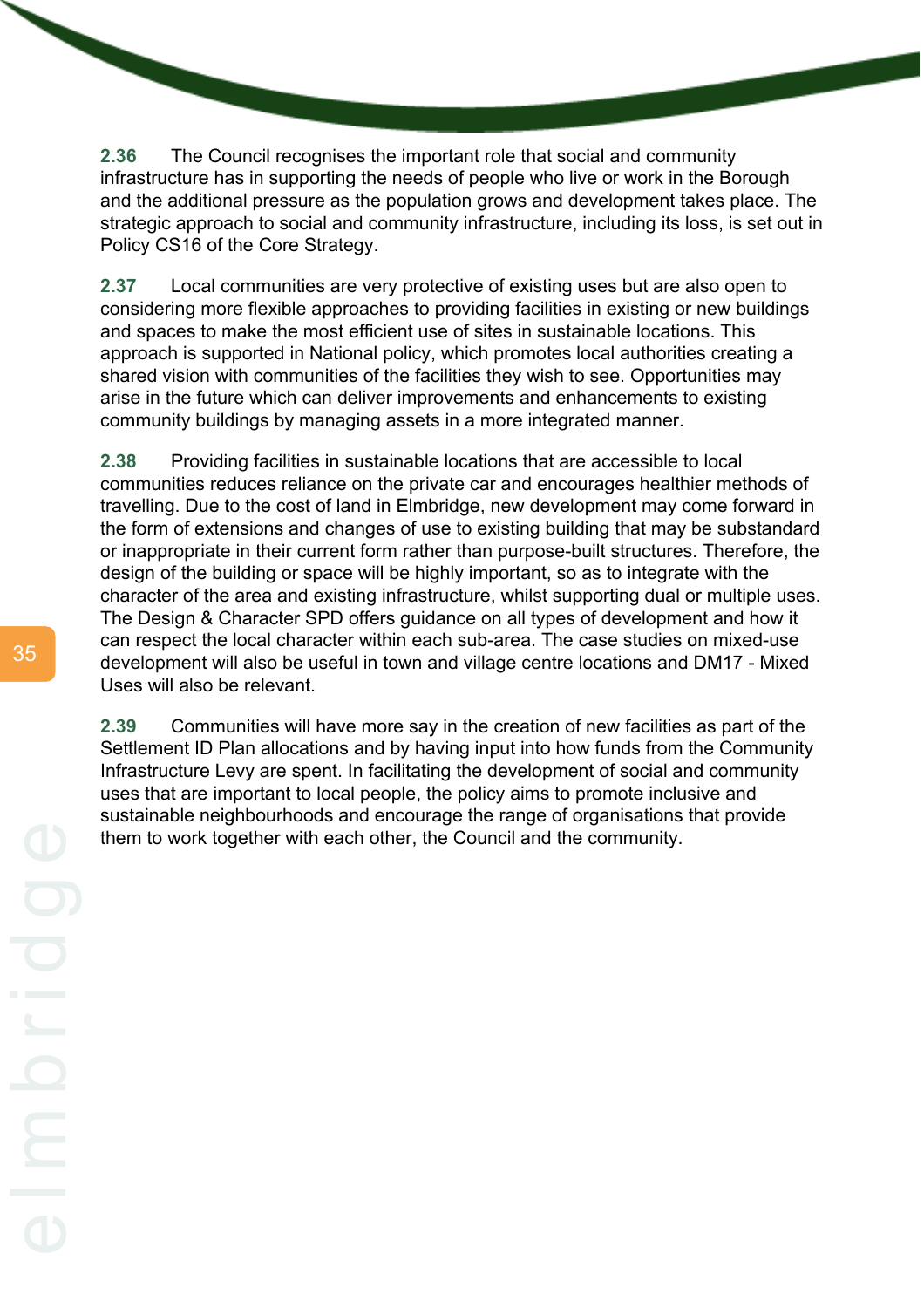# **Sustainability**

**2.40** The preferred option scores well against objectives seeking to improve health and wellbeing (2), reduce poverty and social exclusion (3) and accessibility to services (5). The option would also have a positive impact on reducing the need to travel (14) and supporting employment and economic growth (16,17) by focusing on the provision of facilities in sustainable locations that support those who live and work in the Borough. The alternative option scores similarly, due to the extent of policy support in the Framework for creating healthy, inclusive communities. However, it scores less well against the objective seeking to make best use of previously developed land as a Development Management policy would go further than the Framework in promoting mixed-use, shared, flexible and adaptable buildings and spaces that meet the needs of the community and encouraging collaboration between service providers, the community and key partners.

| <b>REBLP policies to be replaced</b> | <b>ILER12 - Arts and Cultural Facilities</b><br>COM3 - Provision of Health Service<br><b>IFacilities</b><br>ICOM4 - Provision of Educational Facilities<br>COM5 - Provision of Day Nursery and<br><b>Childcare Facilities</b> |
|--------------------------------------|-------------------------------------------------------------------------------------------------------------------------------------------------------------------------------------------------------------------------------|
| <b>Core Strategy links</b>           | CS16 - Social and Community<br>Infrastructure                                                                                                                                                                                 |
| <b>Framework paragraphs</b>          | 69-74                                                                                                                                                                                                                         |
| <b>Other documents or guidance</b>   | Settlement ID Plans, Design & Character<br><b>SPD</b>                                                                                                                                                                         |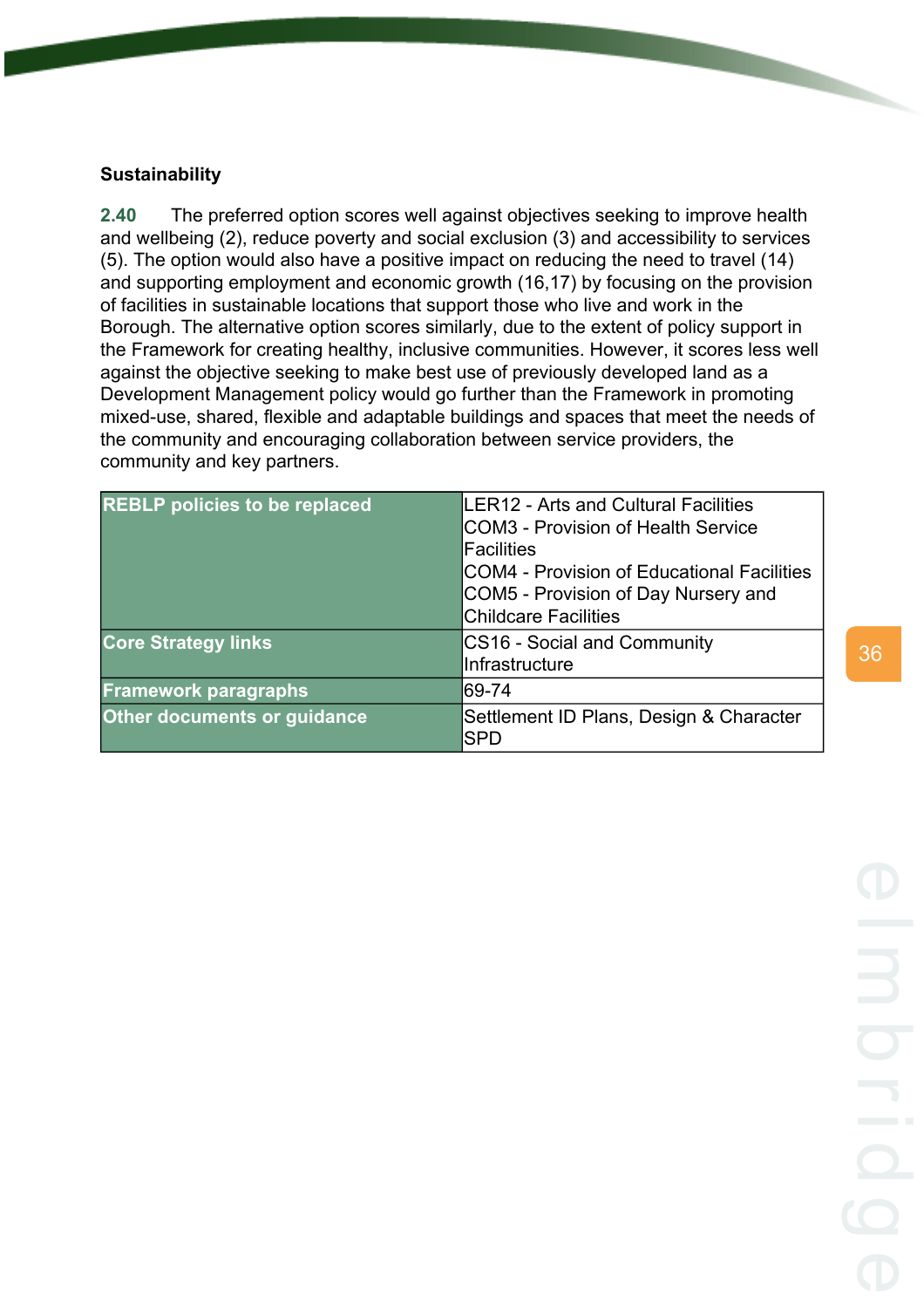#### **DM9 - Housing - Preferred Option**

#### a. **Housing mix**

Housing development on sites of 0.3 hectares or more should promote house types and sizes that make most efficient use of land and meet the most up to date measure of local housing need, whilst reflecting the character of the area.

#### b. **Loss of housing**

In accordance with CS2 of the Core Strategy, development that results in a net loss of housing will be resisted unless it can be demonstrated that it would result in benefits that would outweigh the harm. Consideration will be given to the type and quality of accommodation that will be lost; the contribution it makes to the range of housing in the Borough including low cost housing that supports local businesses, for example Houses in Multiple Occupation and accommodation above shops; and the importance of the new use to the community.

#### c. **Living standards**

Proposals for new housing development or the conversion of larger dwellings into smaller units will be expected to offer an appropriate standard of living, internally and externally. Minimum space standards will be applied to all new housing development (including conversions) in line with the table below. Residential accommodation should offer residents an appropriate level of light, outlook (particularly when the accommodation is lit solely by rooflights) and amenity, including gardens or outdoor space, commensurate with the type and location of housing proposed.

#### d. **Development on garden land**

Housing development on garden land and/or to the rear or side of existing residential property will be appropriate provided that:

- i. The scheme as a whole has been well designed to respect the character of the area,
- ii. The relationship between buildings within and outside the site ensures that privacy and amenity of existing and future residents are preserved,
- iii. The means of access is appropriate in size and design to accommodate vehicles and pedestrians safely and to prevent harm to the amenities of adjoining residents, and
- iv. A high standard of landscape is incorporated into the design.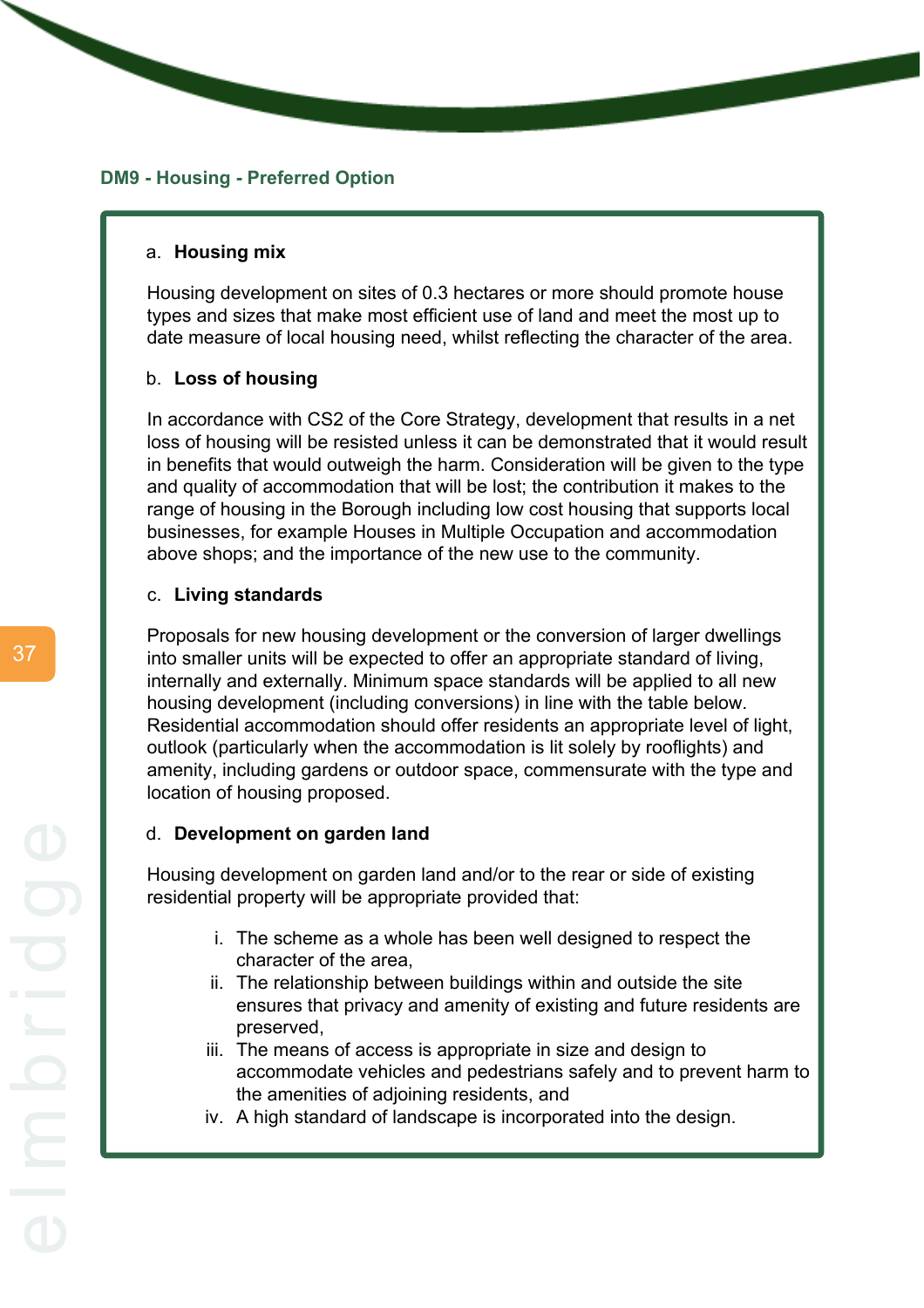#### e. **Ancillary accommodation**

Ancillary residential extensions, including 'granny annexes' and staff accommodation, should be subservient to the main dwelling and be capable of incorporation into the main house if no longer required. Freestanding units that can demonstrate they are genuinely ancillary to the occupation of the main house will be considered in light of the character and amenities of the area and may be subject to conditions restricting their occupancy. Separate, freestanding, independent accommodation will be treated in the same way as a proposal for a new dwelling.

|  |  |  |  |  |  |  |  |  | 1   2   3   4   5   6   7   8   9   10   11   12   13   14   15   16   17   18   19 |
|--|--|--|--|--|--|--|--|--|-------------------------------------------------------------------------------------|
|  |  |  |  |  |  |  |  |  |                                                                                     |

|                                                                                                              | <b>Alternative option(s)</b> |                     |                                     |   |                |                |                |                |                |                |                      | Why is it not preferred?                                                                                                                                                                                                                                                                                                                                                                                                        |    |                      |    |    |                      |                                               |
|--------------------------------------------------------------------------------------------------------------|------------------------------|---------------------|-------------------------------------|---|----------------|----------------|----------------|----------------|----------------|----------------|----------------------|---------------------------------------------------------------------------------------------------------------------------------------------------------------------------------------------------------------------------------------------------------------------------------------------------------------------------------------------------------------------------------------------------------------------------------|----|----------------------|----|----|----------------------|-----------------------------------------------|
| Use an alternative measure or method for<br>setting a threshold of applicabilty for<br>housing type and mix. |                              |                     |                                     |   |                |                |                |                |                |                |                      | The figure of 0.3 hectares is proposed as it<br>equates to sites that will be expected to<br>accommodate more than 10 units (i.e.<br>'major' housing developments) based on a<br>minimum density of 30 dwellings per<br>hectare. By specifying a number of units<br>instead, this could have the result of<br>reducing the net increase of housing<br>proposed on a site if applicants seek to<br>avoid the policy requirements |    |                      |    |    |                      |                                               |
| 1                                                                                                            | $\overline{2}$               | 3                   | 4                                   | 5 | 6              | 7              | 8              | 9              | 10             | 11             | 12                   | 13                                                                                                                                                                                                                                                                                                                                                                                                                              | 14 | 15                   | 16 | 17 | 18                   | 19                                            |
| $+$                                                                                                          | ÷                            | $\overline{0}$      | $\Omega$                            | ÷ | $\overline{0}$ | $\overline{0}$ | $\overline{0}$ | $\overline{0}$ | $\overline{0}$ | $\Omega$       |                      |                                                                                                                                                                                                                                                                                                                                                                                                                                 |    |                      |    |    |                      |                                               |
|                                                                                                              |                              |                     |                                     |   |                |                |                |                |                |                | $\overline{0}$       | $+$                                                                                                                                                                                                                                                                                                                                                                                                                             | ÷  | $\overline{0}$       | ÷  | ÷  | $\Omega$             | $\overline{0}$                                |
| Do not apply minimum internal space<br>standards for housing development.                                    |                              |                     |                                     |   |                |                |                |                |                | lissue.        |                      | In the past, the Council has found it difficult<br>to resist the creation of excessively small<br>flats and bedsits without a policy specifying<br>a minimum space standard. The preferred                                                                                                                                                                                                                                      |    |                      |    |    |                      | option offers the opportunity to address this |
| 1<br>$\overline{0}$                                                                                          | $\overline{2}$               | 3<br>$\overline{0}$ | $\overline{\mathbf{4}}$<br>$\Omega$ | 5 | 6              | 7<br>$\Omega$  | 8<br>0         | 9<br>0         | 10<br>0        | 11<br>$\Omega$ | 12<br>$\overline{0}$ | 13<br>$\overline{0}$                                                                                                                                                                                                                                                                                                                                                                                                            | 14 | 15<br>$\overline{0}$ | 16 | 17 | 18<br>$\overline{0}$ | 19<br>$\overline{0}$                          |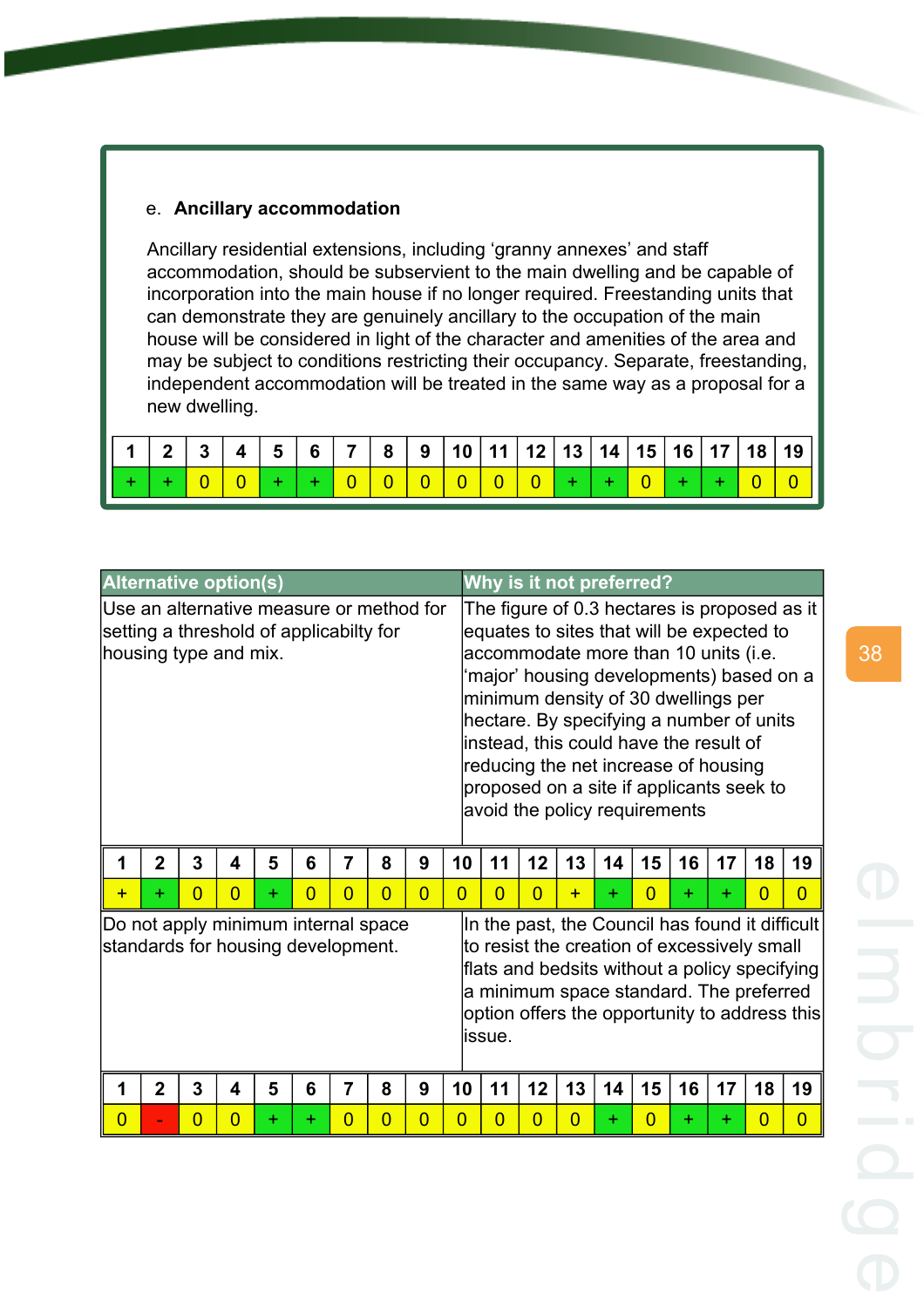| Do not allow any additional housing<br>development on existing gardens. |              |   |   |   |   |   |   |    | larea. | Applying a blanket restriction on all<br>residential development on garden land<br>would affect the number of potential<br>housing sites and would prevent the<br>Council making an individual assessment<br>of the merits of each proposal. Early<br>engagement with the community on this<br>issue has suggested the local people are<br>not necessarily resistant to 'backland'<br>development provided that it is well- |    |    |    |    |    |    | designed and respects the character of the |
|-------------------------------------------------------------------------|--------------|---|---|---|---|---|---|----|--------|-----------------------------------------------------------------------------------------------------------------------------------------------------------------------------------------------------------------------------------------------------------------------------------------------------------------------------------------------------------------------------------------------------------------------------|----|----|----|----|----|----|--------------------------------------------|
|                                                                         | $\mathbf{2}$ | 3 | 4 | 5 | 6 | 8 | 9 | 10 | 11     | 12                                                                                                                                                                                                                                                                                                                                                                                                                          | 13 | 14 | 15 | 16 | 17 | 18 | 19                                         |
|                                                                         | N            | O |   | ÷ |   | O |   |    |        |                                                                                                                                                                                                                                                                                                                                                                                                                             |    |    |    |    | ٠  | O  |                                            |

# **Minimum Space Standards**

|                 | <b>Dwelling type</b><br>bedroom (b)/ persons-<br>bedspaces (p) | <b>Gross Internal Area</b><br>(GIA) |
|-----------------|----------------------------------------------------------------|-------------------------------------|
| <b>Flats</b>    | 1p                                                             | 37                                  |
|                 | 1b <sub>2p</sub>                                               | 50                                  |
|                 | 2b3p                                                           | 61                                  |
|                 | 2b4p                                                           | 70                                  |
|                 | 3b4p                                                           | 74                                  |
|                 | 3b5p                                                           | 86                                  |
|                 | 3b6p                                                           | 95                                  |
|                 | 4b5p                                                           | 90                                  |
|                 | 4b6p                                                           | 99                                  |
| 2 Storey Houses | 2b4p                                                           | 83                                  |
|                 | 3b4p                                                           | 87                                  |
|                 | 3b5p                                                           | 96                                  |
|                 | 4b5p                                                           | 100                                 |
|                 | 4b6p                                                           | 107                                 |
| 3 Storey Houses | 3b5p                                                           | 102                                 |
|                 | 4b5p                                                           | 106                                 |
|                 | 4b6p                                                           | 113                                 |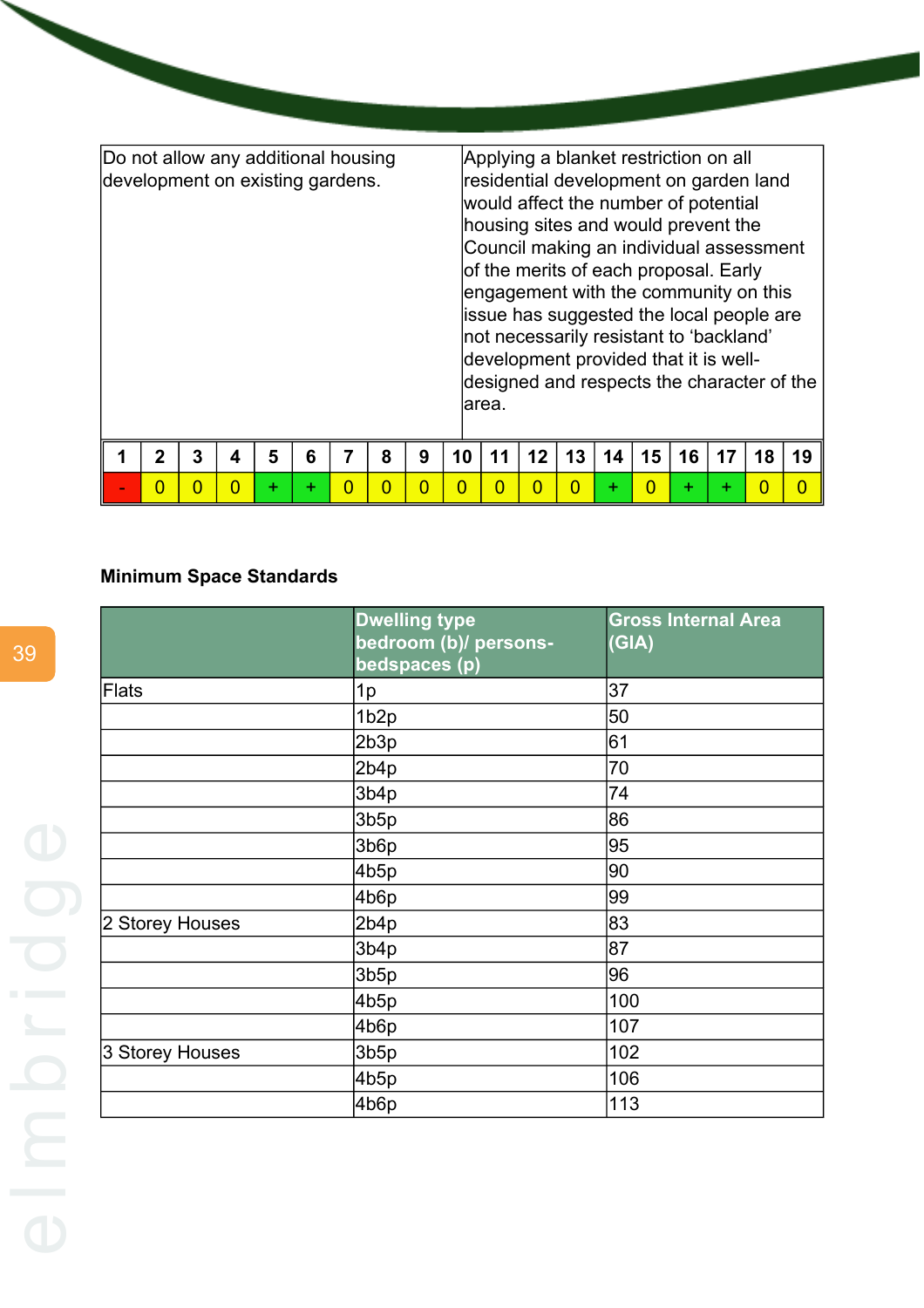**2.41** Proposals for new housing should be in accordance with Policy CS19 - Housing Type and Size of the Core Strategy in order to ensure that a mix of housing is achieved across the Borough to meet identified need. It is acknowledged that achieving this mix may conflict with market forces in the Borough and that viability will also be a determining factor. As such, whilst CS19 applies to all new residential development, the above policy will have specific regard to sites over 0.3 hectares (i.e. those that will be expected to accommodate more than 10 units on the basis of a minimum density of 30 dwellings per hectare). This will enable greater scrutiny of larger schemes that may have capacity to achieve a broader mix than smaller sites, in order to address any imbalance in meeting local need.

**2.42** Resisting the loss of residential units is a key factor in maintaining the Borough's housing supply, in order to deliver new homes within the urban area and prevent pressure on the Green Belt, in accordance with the Core Strategy. Given the cost of home ownership and rental in Elmbridge, certain types of accommodation such as flats above shops and Houses in Multiple Occupation (HMOs) have an important role in providing relatively low-cost housing for people who often work nearby or even in the same building, which can be regarded as a highly sustainable way of life. This can ease the pressure on 'formal' affordable housing provision and supports local shops, restaurants and businesses. Whilst the Council is not promoting the creation of additional HMOs, it will resist their loss. There are currently more than ten licensed HMOs in the Borough, which are occupied by more than six persons who form more than one household. Planning permission is not required for a change of use from a dwelling (Class C3 of the Use Classes Order<sup>17</sup>) to small scale houses in multiple occupation with three to six occupants (now Class C4), nor to change back again to Class  $C3^{18}$ . This means that the Council does not have, nor seeks to have<sup>19</sup> planning control over such development but through this policy the development of larger HMOs can be managed to ensure that residential accommodation is not lost through their change of use or replacement with fewer units, unless there are overriding factors that support the proposal. Alongside this, the Council's Housing Services Team will continue to seek to regulate HMOs through the licensing regime to ensure they are effectively managed and maintained.

**2.43** The Core Strategy aims to promote housing schemes in the urban area in the most sustainable locations. This means making efficient use of land, increasing densities where local character allows and maximising opportunities in town centres. Without careful planning, this can have the result of reducing the quality of accommodation in designing viable, high density schemes. Residential schemes that do not achieve acceptable living standards are often symptomatic of overdevelopment, poor design, an inappropriate location for housing or a combination of these.

<sup>17.[</sup>The Town and Country Planning (Use Classes) (Amendment) (England) Order 2010 ]

<sup>18.[</sup>The Town and Country Planning (General Permitted Development) (Amendment) (No.2) (England) Order 2010 ]

<sup>19.[</sup>By using an Article 4 direction under the Town and Country (General Permitted Development) Order to remove permitted development rights ]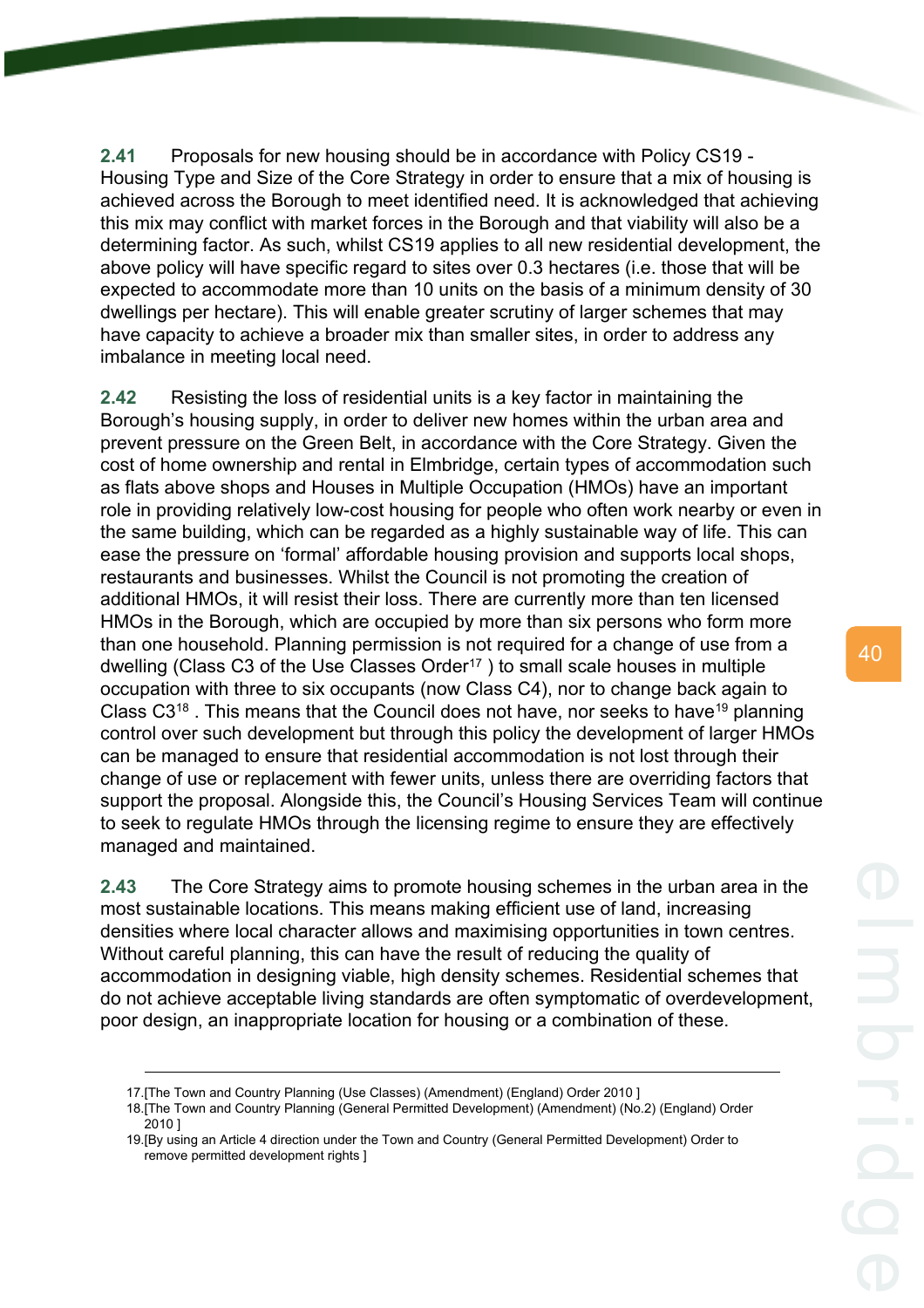**2.44** In considering proposals for new development, the Council proposes applying minimum internal space standards<sup>20</sup>. This is a new provision in the Elmbridge Local Plan due to concerns that some developments have been proposed that are not large enough to offer the future occupant(s) a decent standard of living or to provide lifetime homes in accordance with Core Strategy policies CS17 - Local Character, Density and Design and CS20 - Older People to meet Objective 13<sup>21</sup> . Particularly when the housing market is buoyant, the Borough can experience pressure on even the smallest of sites for residential units, such as the conversion of storerooms behind or above retail premises or the subdivision of larger units to form smaller flats or bedsits. Although the creation of smaller units is often welcomed, there is also a responsibility to ensure that such housing is not excessively small to result in a poor standard of living for its occupants.

**2.45** Similarly, the Council will also look at the quality of individual units to ensure that each has appropriate levels of amenity for future residents. Whilst the expectations for living in a town centre flat, for example, should reflect those of an urban environment with all the benefits it can bring, the standard should not fall below reasonable levels.

**2.46** The Framework states that it is for Local Authorities to consider the case for setting out policies that resist inappropriate development of residential gardens<sup>22</sup>. In Elmbridge, 'backland' development has made a meaningful contribution to the supply of housing as an efficient use of land, particularly large and underused gardens, and in some locations has become established as characteristic of the area. As such, the Council is not seeking to resist all development of residential gardens. However, housing development of this type needs very careful consideration and benefits from early engagement with all interested partners to develop a scheme that is sensitive to the constraints such sites will have in order to preserve the character of the area and the amenities of neighbouring residents. Proposals in the Green Belt would also need to take account of DM2 and DM3 to establish at the outset whether the housing development is 'appropriate' in principle.

**2.47** The Council is mindful that housing development needs to respond flexibly to the changing needs of families by accommodating additional relatives or staff. The policy on ancillary accommodation aims to meet such needs whilst recognising that separate buildings within the curtilage of larger dwellings can have a negative impact on the character of the area and may not have suitable amenity space or access arrangements to be used as an independent house. Conditions may therefore be appropriate in order to set the parameters for the occupation of the extension or buildings and to retain control where appropriate.

<sup>20.[</sup>Proposed space standards to be consistent with those used as Elmbridge's minimum floorspace requirements for affordable housing (see the Developer Contributions SPD) and by other local planning authorities, such as the standards contained in the London Plan 2011. ]

<sup>21.[</sup>To meet the needs of an increasingly ageing population through a variety of measures, including lifetime homes, specialist accommodation and care and support services that respond to their needs ]

<sup>22.[</sup>Paragraph 53 of the National Planning Policy Framework. ]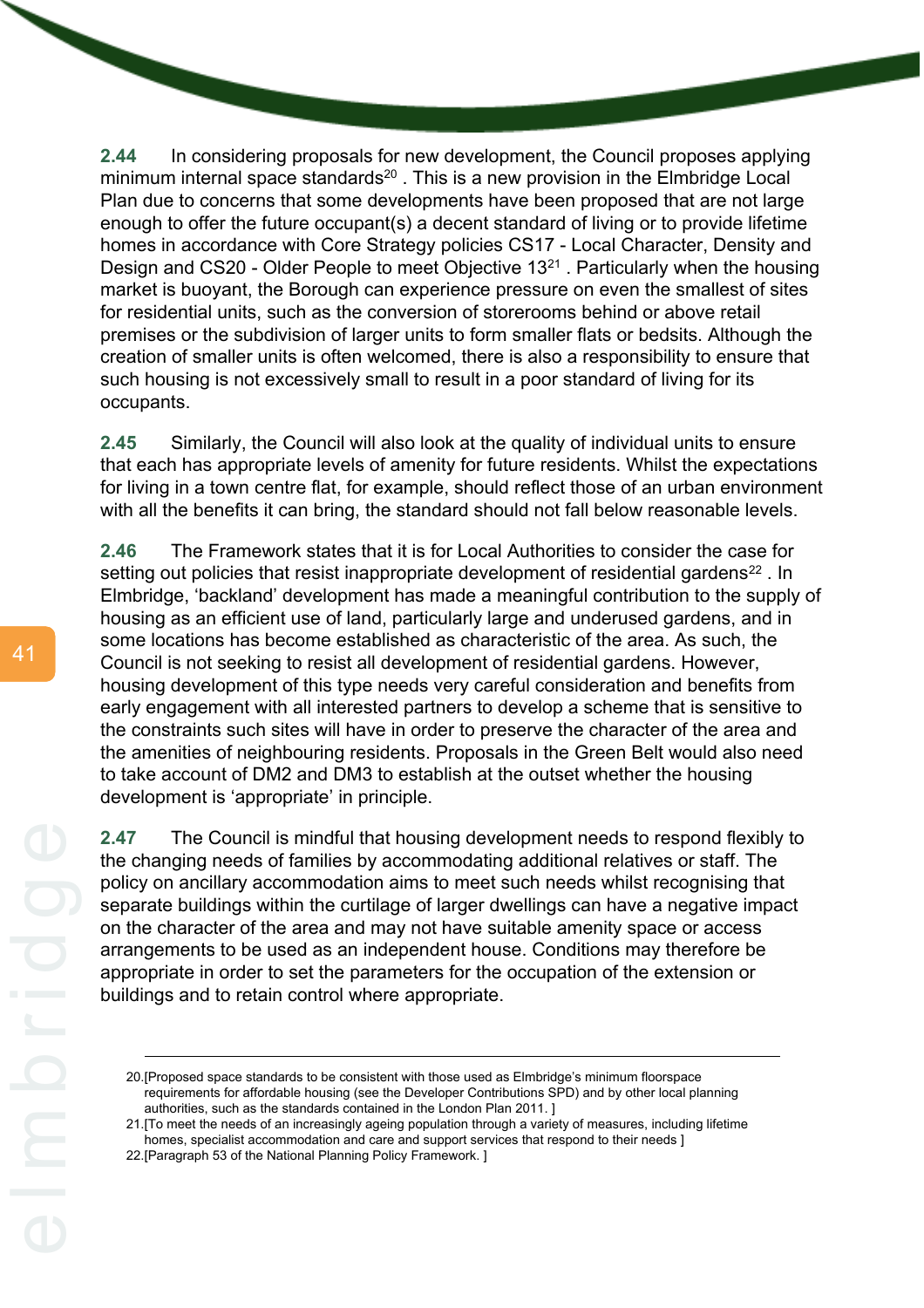#### **Sustainability**

**2.48** The preferred option scores well against the objective to provide sufficient housing to enable people to live in a home suitable to their needs and which they can afford (1). The second alternative option has received a neutral score against this objective as smaller units are often more affordable but the housing may be too small for people's needs. However, it scores poorly against the objective to facilitate the improved wellbeing of the population in view of the poor standard of living that may result from excessively small units, although it scores better than the preferred option against the objective to make best use of previously developed land and existing buildings (6). As a matter of judgement, it is considered that the reduced housing capacity arising from applying space standards would be justified by the benefits to the wellbeing of future residents. The third alternative option scores poorly against the provision of sufficient housing (1) in recognition of the contribution garden land makes to supply but more positively against objective 6 as gardens are not covered within the definition of previously developed land. However, the attention to design and character that the policy will include for this type of development is considered to be sufficient mitigation. The first alternative option does not score as well as the preferred option against objective 1 in view of the preference to effect a mix of housing that is suitable to people's needs.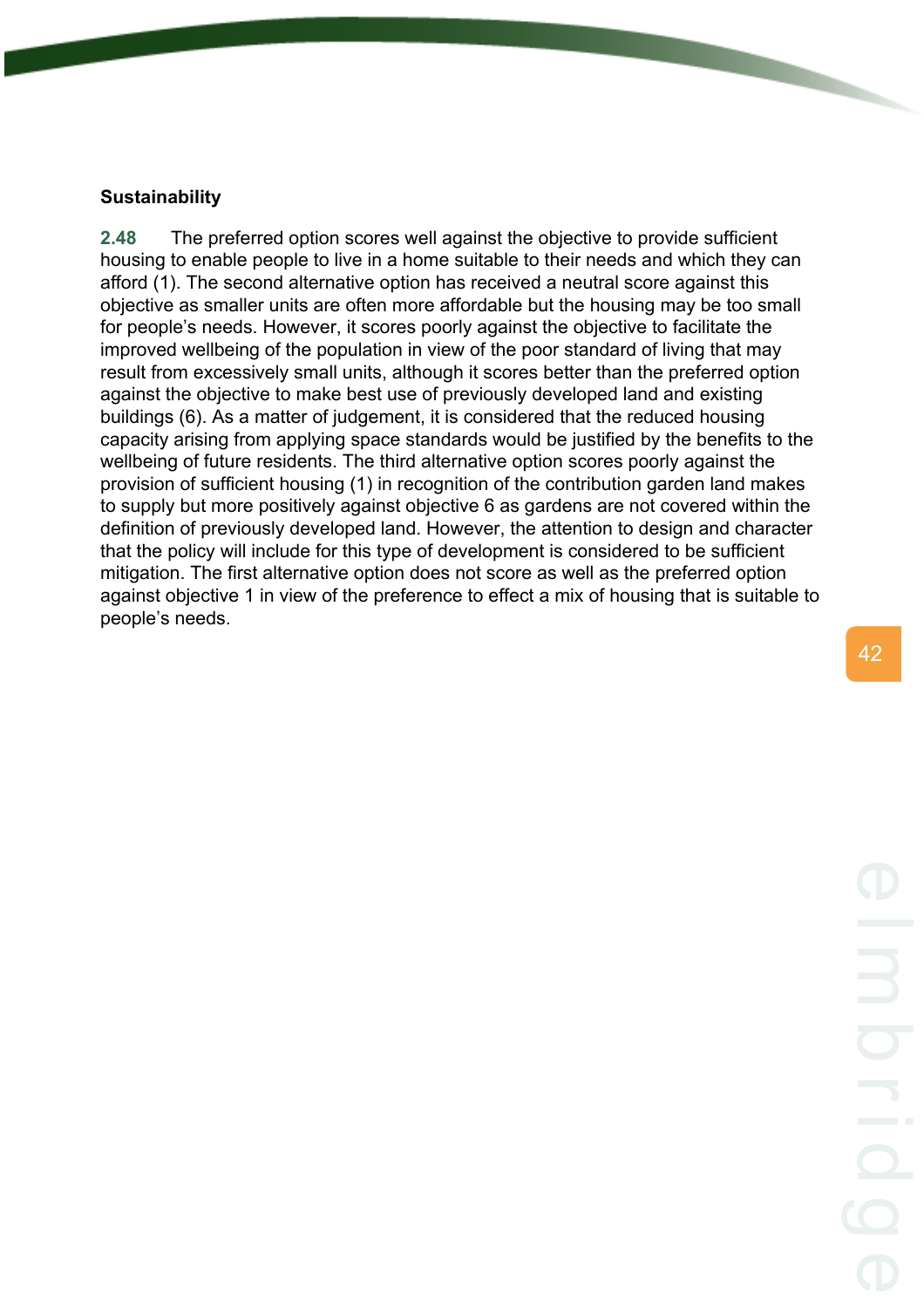| <b>REBLP policies to be replaced</b> | <b>HSG8 - Loss of Residential</b><br>Accomodation<br><b>HSG12 - Conversion of Larger Dwellings</b><br>linto Smaller Units<br><b>HSG15 - Ancillary Residential</b><br>Accomodation<br>HSG18 - Development of Land Located to<br>the Rear of Existing Residential Properties                                                                  |
|--------------------------------------|---------------------------------------------------------------------------------------------------------------------------------------------------------------------------------------------------------------------------------------------------------------------------------------------------------------------------------------------|
| <b>Core Strategy links</b>           | CS1 - Spatial Strategy<br>CS2 - Housing Provision, Location, and<br><b>Distribution</b><br><b>CS311- Settlement Policies</b><br>CS17 - Local Character, Density and<br>Design<br>CS19 - Housing Type and Size<br>CS20 - Older People<br>CS21 - Affordable Housing<br><b>CS25 - Travel and Accessibility</b><br>CS27 - Sustainable Buildings |
| <b>Framework paragraphs</b>          | 47-55                                                                                                                                                                                                                                                                                                                                       |
| <b>Other documents or guidance</b>   | Design and Character SPD<br><b>Developer Contributions SPD</b>                                                                                                                                                                                                                                                                              |

**N.B. General design and amenity policy for residential development is contained in DM16 Design & Amenity**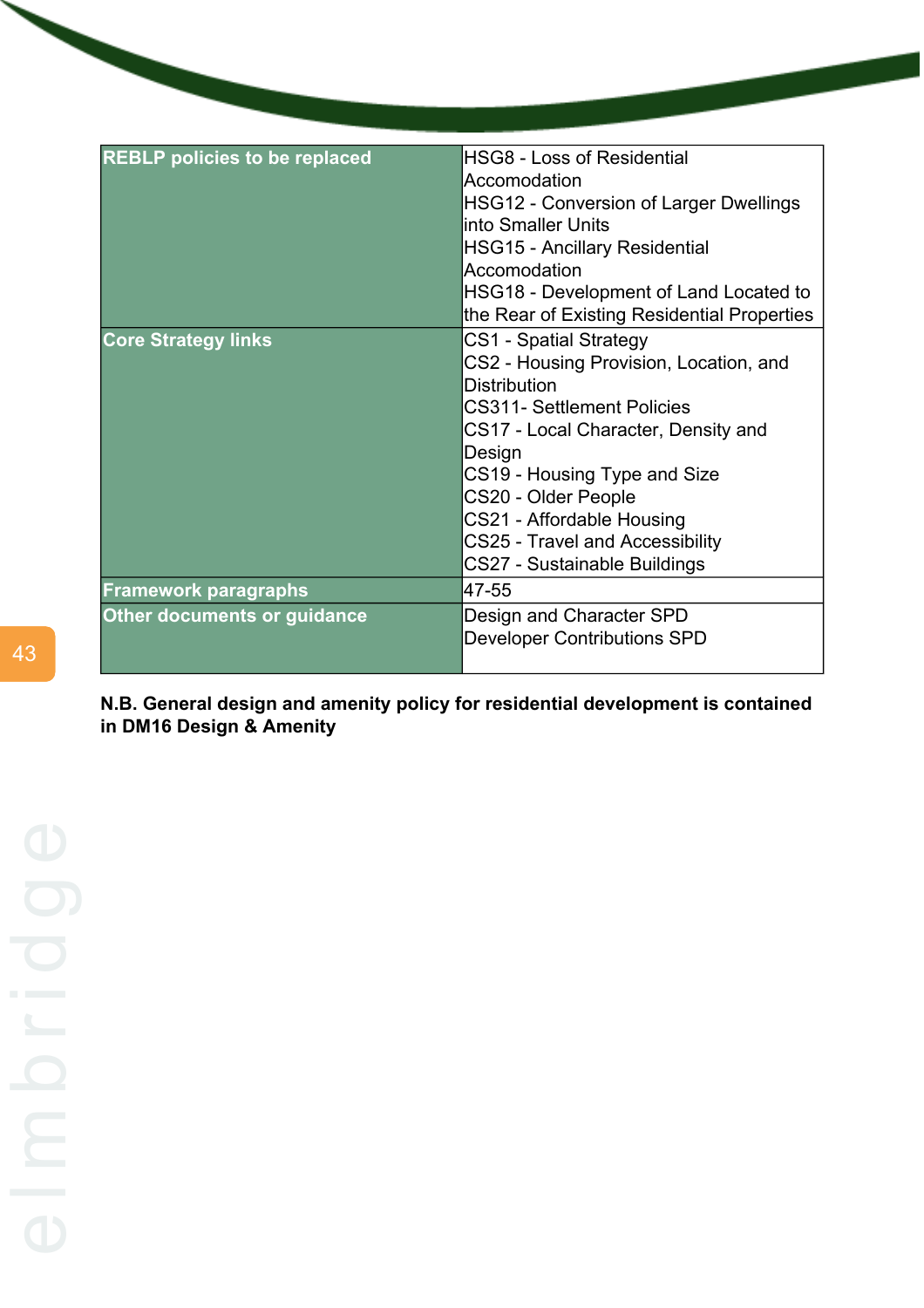# **DM10 - Employment - Preferred Option**

- a. Encouragement will be given to employment development that has a positive impact on the local area and supports:
	- i. Sustainable economic growth,
	- ii. Existing business sectors, whether expanding or contracting,
	- iii. Knowledge driven, creative or high technology industries, and
	- iv. The vitality and viability of town and village centres.
- b. When considering the loss of non-strategic employment sites, the Council will take into account the wider benefits to the community, as well as the current and future demand for the existing use and the local need for the proposed use, based on an individual assessment. Applicants will be expected to demonstrate that the site has been marketed unsuccessfully for employment purposes for an appropriate period of time. The benefit to the community should be proportionate to the loss of the use and the contribution it would make to achieving Core Strategy objectives.
- c. Flexible working will be encouraged through the provision of purpose-built live/work units where they achieve a high standard of internal and external design and are compatible with the character of the surrounding area. Such units must ensure that an appropriate residential environment is provided and that each use does not compromise the other.
- d. Proposals for working from a dwelling, which require planning permission as a material change of use, will be supported provided that the use:
	- i. Remains linked to the residential use and does not operate as a separate commercial unit,
	- ii. Will not have a significant adverse effect on residential amenity, and
	- iii. Has an acceptable impact on the highway, taking account of whether the site can accommodate associated parking and vehicle movements without unreasonable disturbance to neighbouring dwellings.

In order to facilitate economic growth, conditions will be used where necessary to provide solutions to individual circumstances, such as to manage the size, times and frequency of deliveries, limit the approval to a temporary permission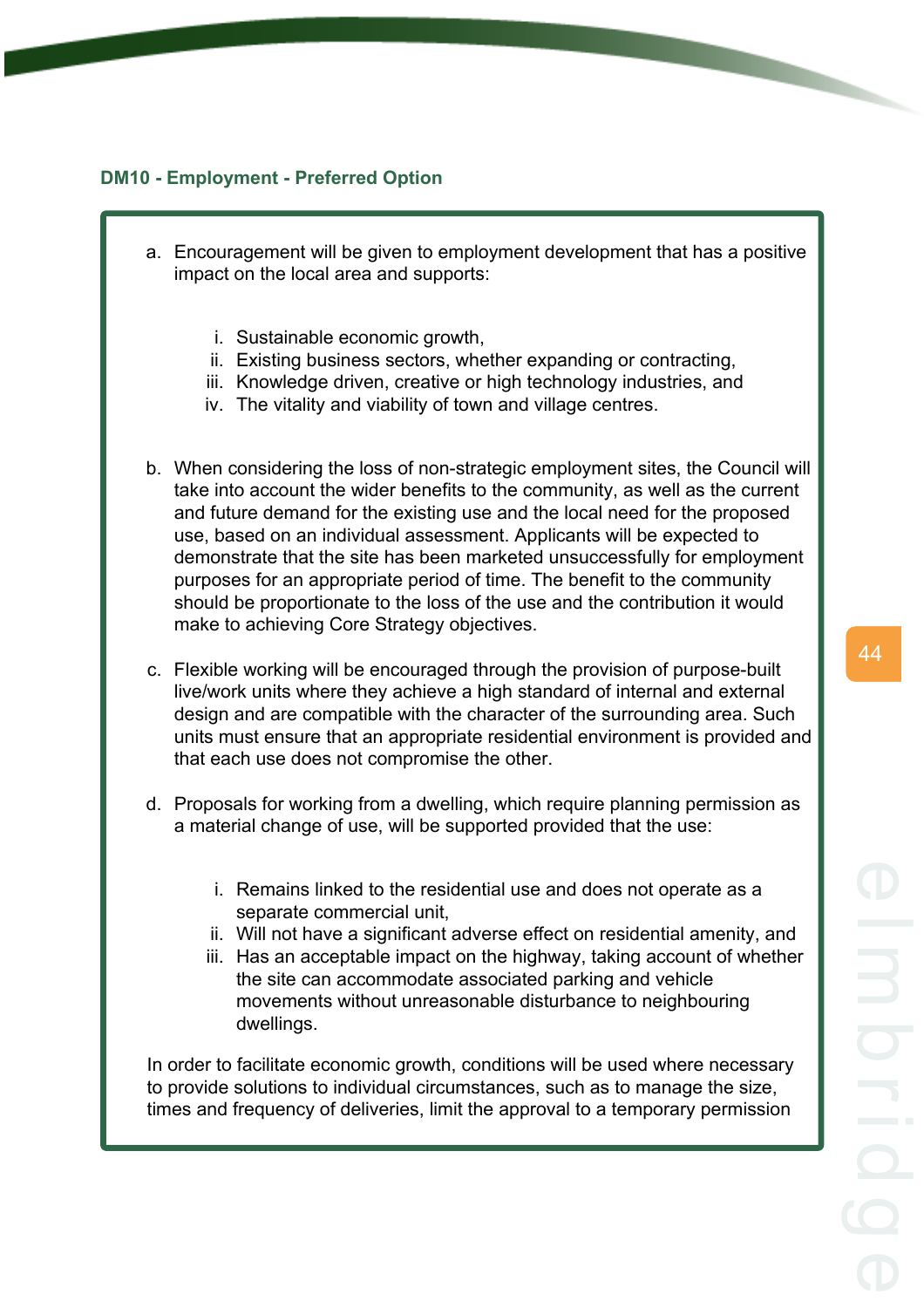and/or grant a permission personal to the occupier of the dwelling and the operator of the business.

| <b>Alternative Option(s)</b>                                                                                                 | Why is it not preferred?                                                                                                                                                                                                                                                                                                                                                            |  |  |  |  |  |  |  |  |  |
|------------------------------------------------------------------------------------------------------------------------------|-------------------------------------------------------------------------------------------------------------------------------------------------------------------------------------------------------------------------------------------------------------------------------------------------------------------------------------------------------------------------------------|--|--|--|--|--|--|--|--|--|
| Rely on the Framework and the Core<br>Strategy employment policy rather than a<br>specific Development Management<br>policy. | The Framework and the Core Strategy do<br>not contain detailed policies on the issues<br>covered in the preferred option, specifically<br>on live-work units and working from a<br>dwelling. A Development Management<br>policy can support the strategic aims of<br>encouraging these types of uses whilst<br>providing more detail for the day-to-day<br>assessment of proposals. |  |  |  |  |  |  |  |  |  |
| 5<br>$\mathbf{2}$<br>3<br>6<br>8<br>4<br>9                                                                                   | 16<br>19<br>10<br>12<br>15<br>13<br>18<br>11<br>14<br>17                                                                                                                                                                                                                                                                                                                            |  |  |  |  |  |  |  |  |  |
| $\overline{0}$<br>$\overline{0}$<br>0<br>0<br>0<br>$\Omega$<br>÷<br>÷<br>÷                                                   | O<br>∩<br>0<br>0                                                                                                                                                                                                                                                                                                                                                                    |  |  |  |  |  |  |  |  |  |

**2.49** The Council is committed to delivering growth in the Borough and the Core Strategy is a key tool that plans positively to accommodate employment growth, promote efficient use of land in the urban area and support vibrant town and village centres, whilst taking account of their respective roles. This Development Management policy provides additional detail and criteria for managing and assessing development proposals in order to facilitate sustainable economic growth and to reinforce the national policy objectives in the Framework. A key element of this policy is to provide and support flexibility for employment uses and between these uses and others, in order to respond to changes in the market. However, it is important that any new use of an employment site is also in an appropriate and sustainable location, for example by ensuring that retail development, whilst serving an employment function as a provider of jobs, is focused in town centres.

**2.50** Elmbridge experiences relatively low unemployment levels<sup>23</sup>, with many Elmbridge residents commuting out of the Borough to London or other areas for work. Significant numbers of people commute into the Borough to work because of the high cost of home ownership in Elmbridge. There is currently a relatively high vacancy rate

23.[Source: Census 2011 ]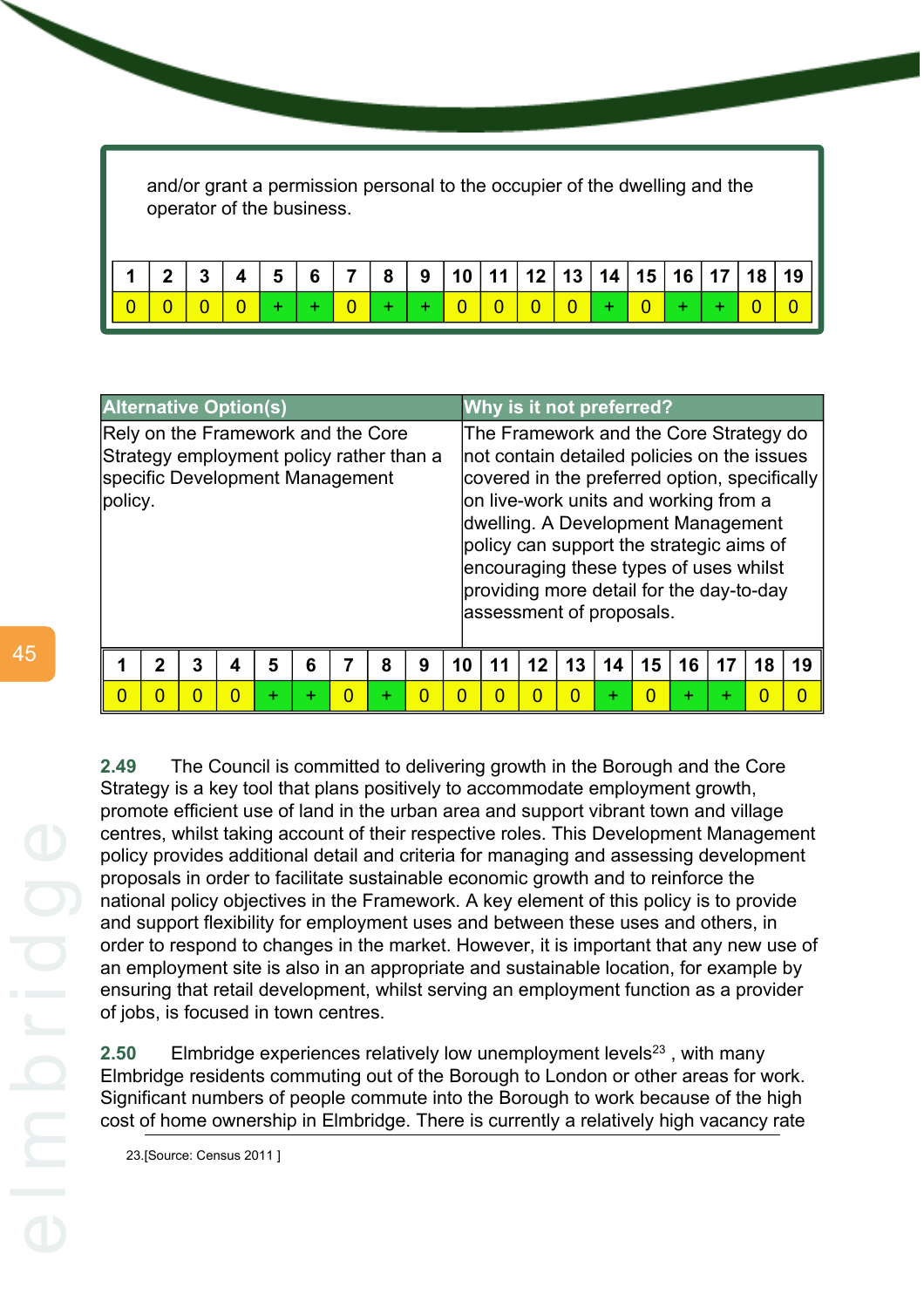within certain types of employment sites, such as offices<sup>24</sup>, and there is evidence of changing markets for office buildings in terms of size and location. Demand for general industrial use buildings (B2) is also expected to decline. These changing markets warrant a flexible approach, which links to the review of Strategic Employment Land as part of the Settlement ID Plans. Policy CS23 - Employment Land Provision allows for the redevelopment of sites not designated as Strategic Employment Land where a new use may offer wider benefits to the community. Such benefits might include the provision of residential accommodation in a sustainable location, particularly where local accommodation needs can be met, such as affordable housing or a site for Gypsies and Travellers, or the provision of a community facility serving a local need. There may also be visual benefits to bringing a vacant, maybe derelict building back into use. Inherent to considering whether a new purpose would be beneficial to the community is assessing the demand for the existing employment use and using evidence of current market trends, such as the latest Employment Land Review and the applicant's own attempts to market the site for employment purposes, usually for a period of no less than 12 months but in some instances a longer period may be required.

**2.51** The Council encourages flexible working practices, recognising the social and economic benefits of working from home and the significant number of people who are self-employed and/or work from home currently or wish to do so in future<sup>25</sup>. Advancements in technology mean that there is more scope for residents to work from home, either within a purpose built live-work unit or by utilising an area within an existing dwelling. By supporting small-scale economic activity and an entrepreneurial culture, there is potential for some of these businesses to expand and eventually take up conventional, larger business premises and contribute to the growth of the economy. Planning permission often is not required to work from home but where the level of activity alters the character of the property as a residential dwelling, a material change of use will have occurred. This policy provides criteria for assessing whether such use would be appropriate on a case-by-case basis, taking into account the impact on wider amenity.

# **Sustainability**

**2.52** Both the alternative and the preferred option score well against the objectives that seek to provide employment opportunities and support economic growth (16, 17) in view of the support afforded by the Framework, whether there is a Development Management policy or not. They also score well against objectives that aim to reduce the need to travel (14) and hence improve air quality by reducing pollution from traffic (8) as the Framework and the Core Strategy encourage employment uses that limit the need to drive to work. However, the alternative option scores less well against the objective to reduce noise pollution (9) as the fallback position of relying on the Framework and the Core Strategy would not offer any detailed policy or criteria for

<sup>24.[</sup>Elmbridge Employment Land Review - www.elmbridge.gov.uk/planning/policy]

<sup>25.[</sup>Source: Experian ©]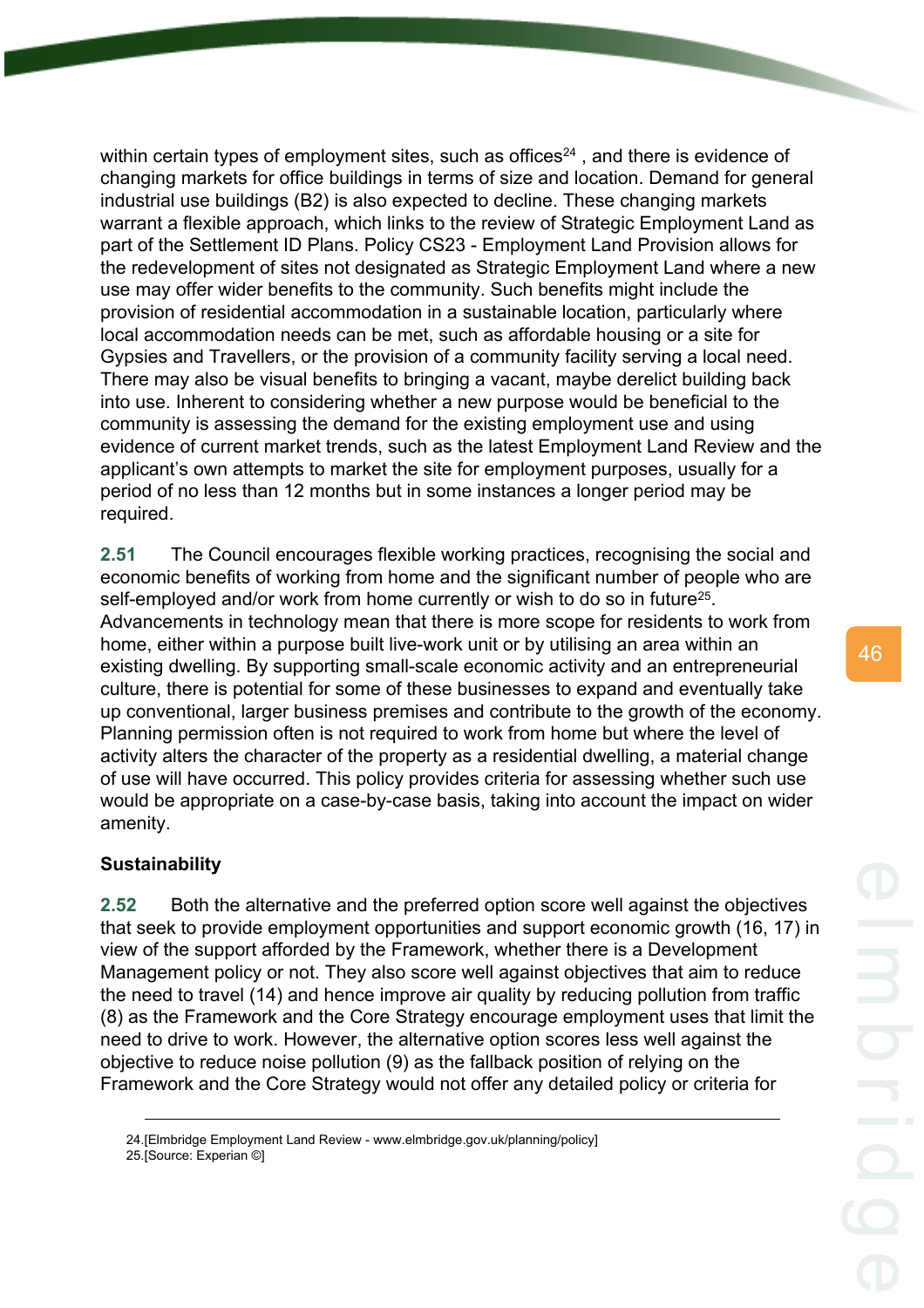assessing the impact of live-work units or working from home on the amenity of the area.

| <b>REBLP</b> policies to be replaced | ELE8 - Working from a Dwelling      |
|--------------------------------------|-------------------------------------|
| <b>Core Strategy links</b>           | CS1 - Spatial Strategy              |
|                                      | CS18 - Town Centre Uses             |
|                                      | CS23 - Employment Land Provision    |
| <b>Framework paragraphs</b>          | 18-22                               |
| <b>Other documents or guidance</b>   | Employment Land Review, Town Centre |
|                                      | Audit                               |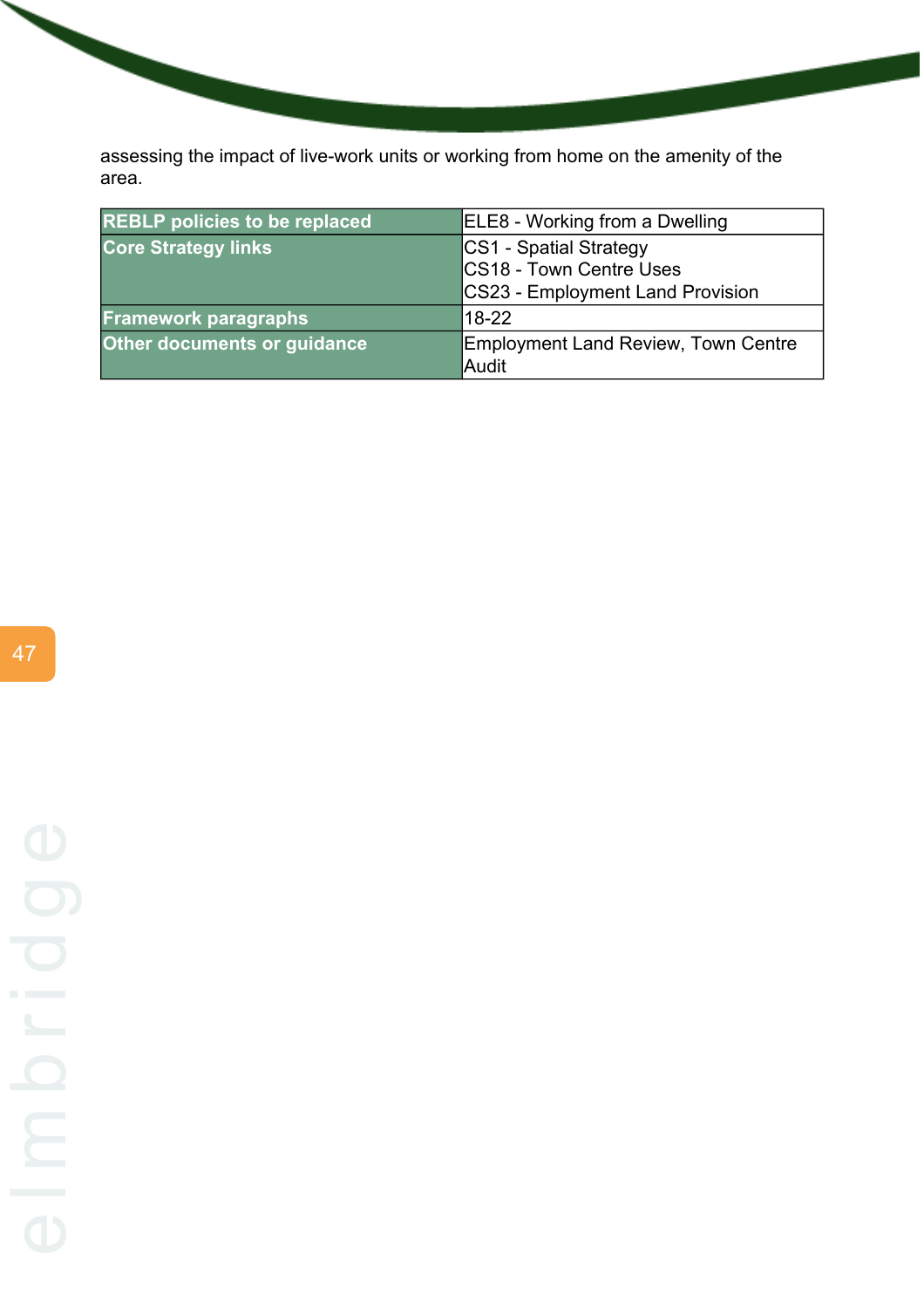# **DM11 - Heritage - Preferred Option**

Planning permission will be granted for developments that protect, conserve and enhance the Borough's historic environment. This includes the following heritage assets $26$ :

- Listed Buildings and their settings
- Conservation Areas and their settings
- Parks and Gardens of Special Historic Interest and their settings
- Scheduled Monuments and their settings
- Areas of High Archaeological Potential
- Locally Listed Buildings and other identified or potential assets (including non-designated locally significant assets identified in the local lists compiled by the Council)

# a. **Listed Buildings**

- i. The Council will encourage appropriate development to maintain and restore Listed Buildings, particularly those identified as being most at risk.
- ii. Development to, or within the curtilage or vicinity of, a listed building or structure should preserve or enhance its special interest and its setting.
- iii. A change of use of part, or the whole, of a Listed Building will be approved provided that its setting, character and features of special architectural or historic interest would be preserved or enhanced. Consideration will also be given to the long-term preservation that might be secured through a more viable use.
- iv. Partial demolition of a Listed Building, including curtilage buildings, will be resisted unless the character or appearance of the listed building and its setting will be improved.
- v. Total demolition of a Listed Building will be refused.

#### b. **Conservation Areas**

- i. Development proposals should take full account of the Council's Conservation Area Character Appraisals and Management Plans for the relevant area.
- ii. Proposals for all new development, including alterations and extensions to buildings, their re-use and the incorporation of energy efficiency and renewable energy technologies, must have a sensitive and appropriate response to context and good attention to detail.

<sup>26.[</sup>These are listed in Appendix 2. Conservation Areas, Parks and Gardens of Special Historic Interest, Scheduled Ancient Monuments and Areas of High Archaeological Potential are shown on the Policies Map ]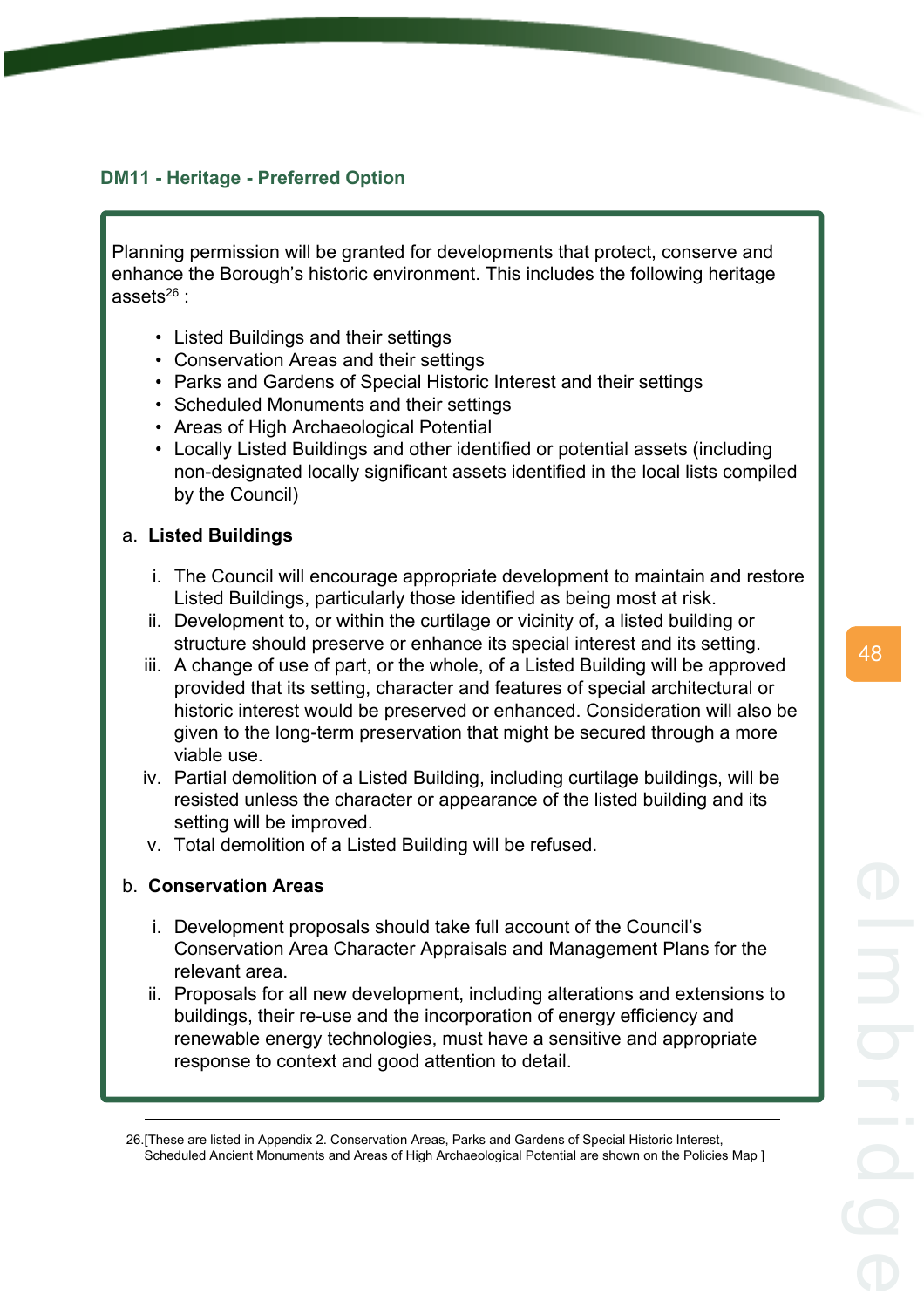- iii. Development within or affecting the setting of a conservation area, including views in or out, should preserve or enhance the character and appearance of the area, taking account of the streetscape, plot and frontage sizes, materials and relationships between existing buildings and spaces.
- iv. Open spaces, trees and other hard and soft landscape features important to the character or appearance of the area should be retained or be in keeping with the character of the area.
- v. Demolition of buildings and/or structures will be granted consent provided that the building and/or structure to be demolished makes no material contribution to the character or appearance of the conservation area and that permission has been granted for their sensitive replacement or redevelopment.

# c. **Parks and Gardens of Special Historic Interest**

- i. Parks and gardens identified as being of special historic interest, including landscape features and buildings, and their setting, will be protected and their sensitive restoration encouraged.
- ii. Any proposed development within or conspicuous from a historic park or garden will be permitted provided that it does not detract from the asset.

#### d. **Scheduled Monuments**

- i. Development that adversely affects the physical survival, setting or overall heritage significance of any element of a Scheduled Monument will be resisted.
- ii. Any new development should be sensitive to these criteria and positively act to enhance the monument overall and ensure its continued survival.

#### e. **Areas of High Archaeological Potential**<sup>27</sup>

i. Proposals for development should take account of the likelihood of heritage assets with archaeological significance being present on the site, provide for positive measures to asses the significance of any such assets, and enhance understanding of their value.

#### f. **Locally Listed Buildings and other identified heritage assets**

i. The Council will seek to retain these, ensuring new development does not harm the character, appearance or setting of the building or asset.

<sup>27.[</sup>For the purposes of this policy the Council considers an Area of High Archaeological Potential to comprise either an area specifically identified on the policies map as such, or outside of these areas, any major development area of 0.4ha or greater]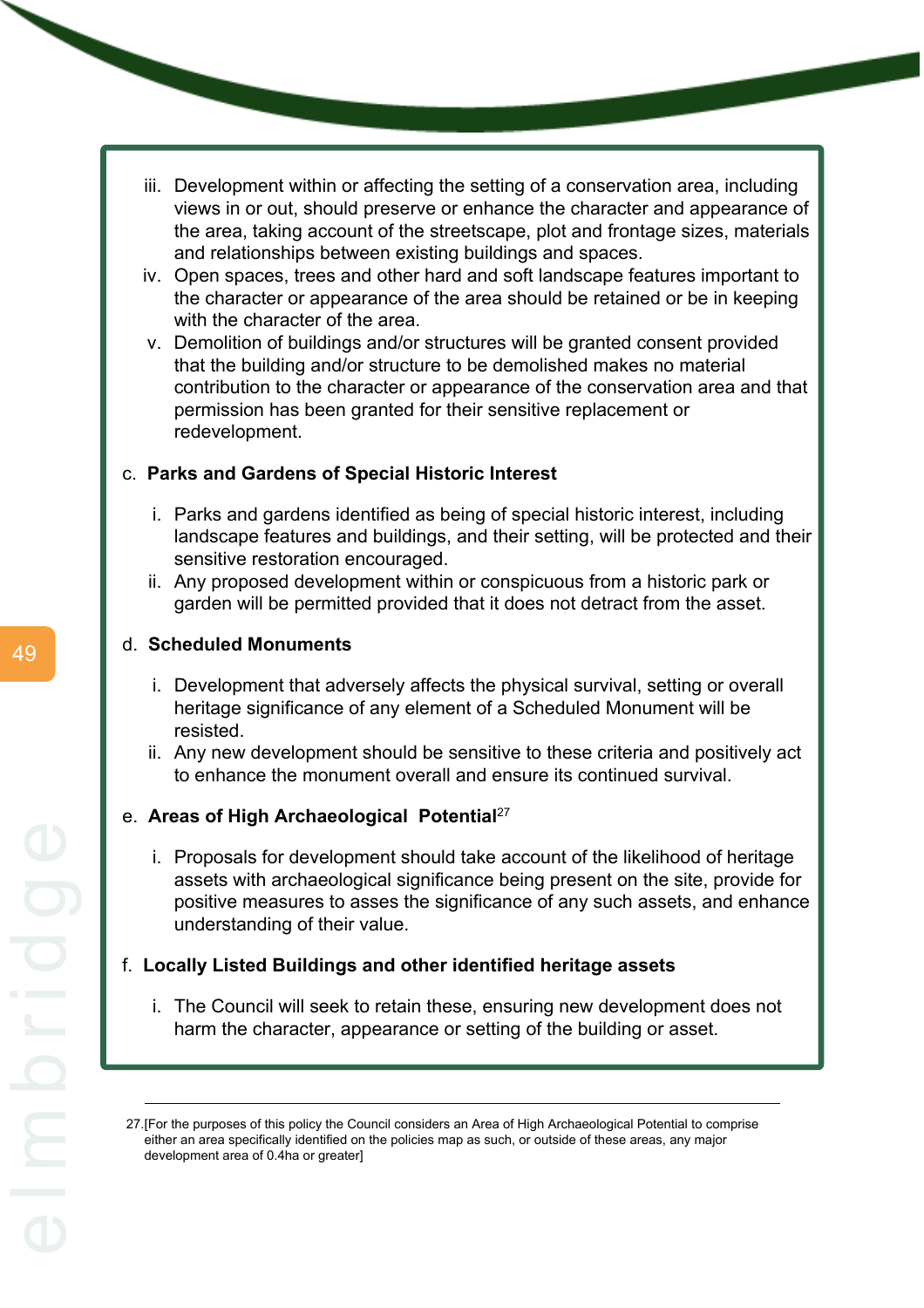Where harm or loss to a heritage asset is considered by the Council to be justified by the scale and nature of public benefits of the proposed development, developers will be required to record and advance understanding of the significance of the asset to be lost (wholly or in part) in a manner proportionate to their importance and the impact, and to make this evidence publicly accessible.

| 1123 |  |  |  |  |  |  |  |  | │ 4 │ 5 │ 6 │ 7 │ 8 │ 9 │10 │11 │12 │13 │14 │15 │16 │17 │18 │19 │ |
|------|--|--|--|--|--|--|--|--|-------------------------------------------------------------------|
|      |  |  |  |  |  |  |  |  |                                                                   |

| <b>Alternative Option(s)</b>                      |                |   |   |   |   |          |   |          |    |    | Why is it not preferred?                                                                                                                                                                                                                                                                                                                                                                                                                                                                                                                                                                        |    |    |    |    |                |    |                                                                                                 |
|---------------------------------------------------|----------------|---|---|---|---|----------|---|----------|----|----|-------------------------------------------------------------------------------------------------------------------------------------------------------------------------------------------------------------------------------------------------------------------------------------------------------------------------------------------------------------------------------------------------------------------------------------------------------------------------------------------------------------------------------------------------------------------------------------------------|----|----|----|----|----------------|----|-------------------------------------------------------------------------------------------------|
| Rely on the Core Strategy and national<br>policy. |                |   |   |   |   |          |   |          |    |    | The importance and the continued<br>protection of the historic environment is an<br>integral part of the Core Strategy, although<br>and enjoyment of the Borough's historic<br>environment. The Framework contains<br>strategic policies to deliver the<br>conservation and enhancement of the<br>historic environment. This includes policy<br>on matters of significance, loss of heritage<br>assets and conservation area<br>designations. However, the Framework<br>does not contain locally specific policy and<br>the detail required to determine<br>applications on a day-to-day basis. |    |    |    |    |                |    | there is no specific heritage policy that sets<br>out a strategy or policy for the conservation |
|                                                   | $\overline{2}$ | 3 | 4 | 5 | 6 | 7        | 8 | 9        | 10 | 11 | 12                                                                                                                                                                                                                                                                                                                                                                                                                                                                                                                                                                                              | 13 | 14 | 15 | 16 | 17             | 18 | 19                                                                                              |
| $\overline{0}$                                    | 0              | 0 | 0 | 0 | ÷ | $\Omega$ | 0 | $\Omega$ | 0  | 0  | O                                                                                                                                                                                                                                                                                                                                                                                                                                                                                                                                                                                               | ÷  | 0  | ÷  | 0  | $\overline{0}$ | ÷  | $\overline{0}$                                                                                  |

**2.53** The Framework identifies protecting and enhancing our natural, built and historic environment as a key role for the planning system in achieving sustainable development. It recognises that heritage assets are an irreplaceable resource and that they should be conserved in a manner appropriate to their significance. Elmbridge has a rich historic environment that has evolved around historic estates, towns and villages and this helps to create the Borough's local character and distinctiveness**.**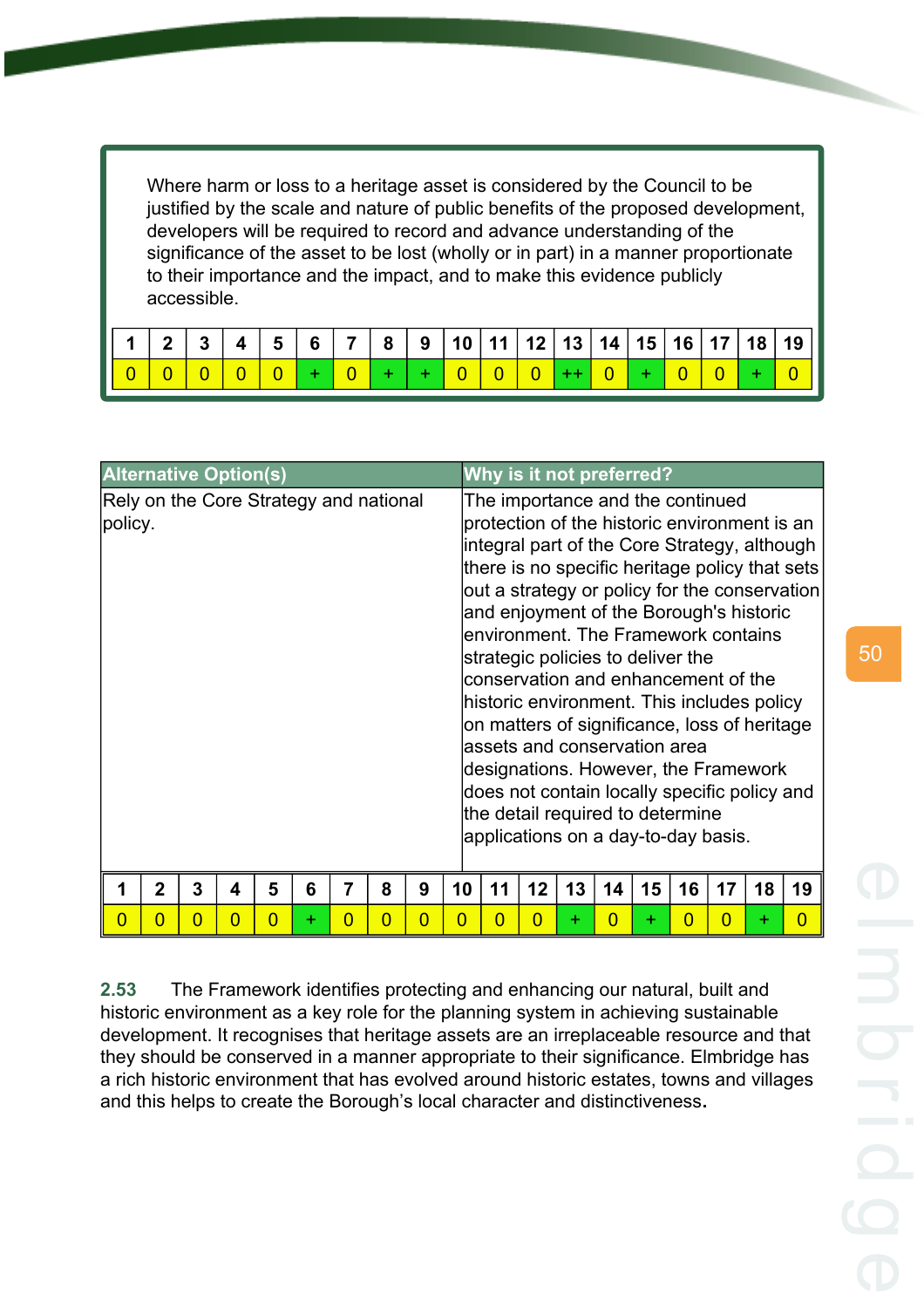**2.54** In accordance with the Borough's spatial strategy, development will be located in the urban area, which includes many of the historic towns and villages throughout Elmbridge. It is therefore important that development has a positive impact on the historic environment and that all new development affecting a heritage asset conserves or enhances the character and appearance of the area. Proposed advertisements on historic buildings and/or within a conservation area, shopfront replacements and alterations and associated signage are covered in policy DM14 - Advertisements, shopfronts and signage.

**2.55** This policy aims to ensure that applicants understand that new development needs to respond to local character and history and integrate into the natural, built and historic environment. It encourages high quality development that reflects the identity of local surroundings and materials, while not preventing appropriate innovation. Environmental improvements and adaptation to climate change should be encouraged but sensitive design and siting is required to prevent any undue harm to the historic asset. Additionally some change of use and conversion applications can bring a heritage asset back to life and enhance its vitality, appearance and setting.

**2.56** Produced in partnership with the local community, development proposals should take full account of the Council's Conservation Area Character Appraisals and Management Plans for the relevant area. The Council will use these to encourage appropriate development and manage change. The Design and Character Supplementary Planning Document 2012 also provides character assessments for each settlement including key design guidelines and should be used in association with more specialist heritage advice and information. It is the Council's intention to produce a future Heritage Strategy, which will set out in more detail how the historic environment will be conserved and enhanced in the Borough.

#### **Sustainability**

**2.57** The preferred option scores a very positive impact on objective 13 for protecting and enhancing the natural, archaelogical, historic environments and cultural assets as its deals more specifically with the local detail required to make planning recommendations on a day-to-day basis. The Framework deals with the more overarching issues. Both options are positive in their approach to encouraging the reuse of buildings (6), protecting and enhancing the historic environment (13) and adapting to climate change (15).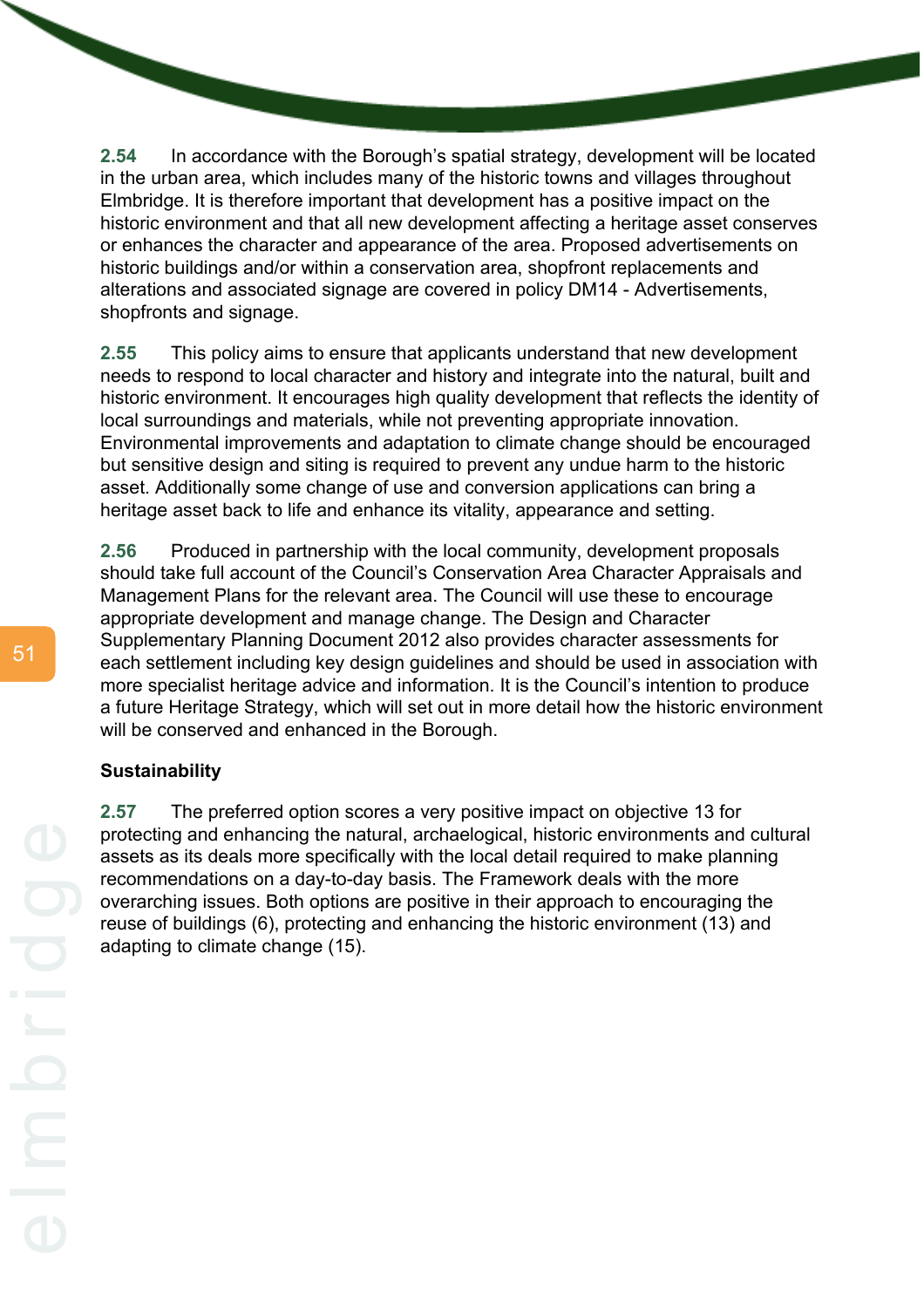| <b>REBLP policies to be replaced</b> | HEN8 - Locally Listed Buildings and<br>Features                                                               |
|--------------------------------------|---------------------------------------------------------------------------------------------------------------|
|                                      | HEN11 - Development within                                                                                    |
|                                      | a Conservation Area                                                                                           |
|                                      | HEN17 - Development within Areas of High                                                                      |
|                                      | <b>Archaeological Potential</b>                                                                               |
|                                      | HEN18 - Parks and Gardens of Special                                                                          |
|                                      | <b>Historic Interest</b>                                                                                      |
| <b>Core Strategy links</b>           | <b>CS1 - Spatial Strategy</b>                                                                                 |
|                                      | CS17 - Local Character, Density and                                                                           |
|                                      | Design                                                                                                        |
|                                      | Threaded through CS3-CS11                                                                                     |
| <b>Framework paragraphs</b>          | 126-141                                                                                                       |
| Other documents or guidance          | PPS5 Guidance (or subsequent amended<br>version), English Heritage 'The Setting of<br><b>Heritage Assets'</b> |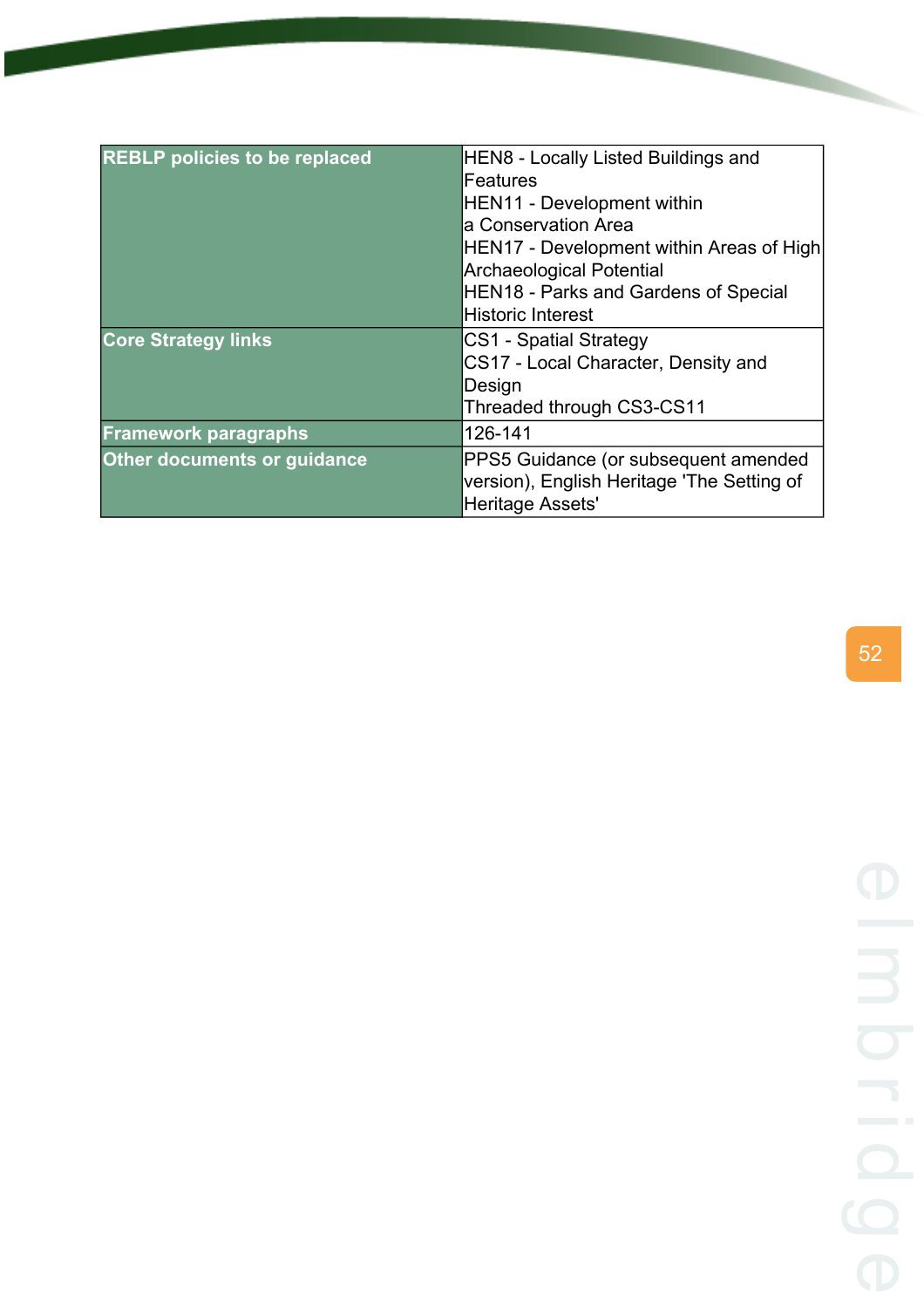#### **DM12 - Riverside development and uses - Preferred Option**



28.[Water Framework Directive is a new piece of European legislation which promotes a new approach to water management through river basin planning. Please see http://ec.europa.eu/environment/water/waterframework/index\_en.html for the full report.]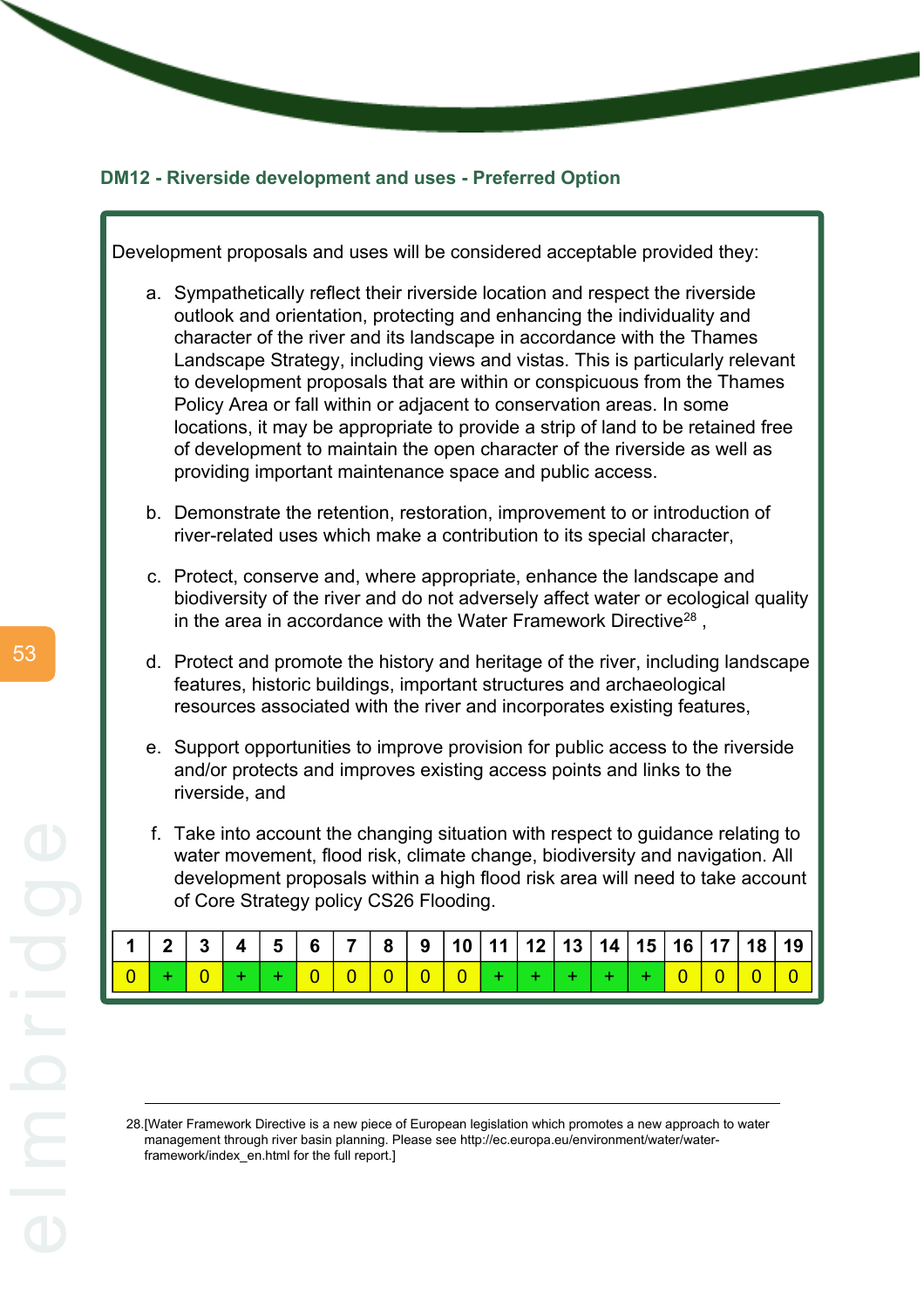| <b>Alternative Option(s)</b>                                                                                                                                                             |    |    |    |    | Why is it not preferred?   |    |                                                                                                                                                                  |    |                                                                                                                                                                                                                                                                                                                                                                                                                                                               |                                                                                                |
|------------------------------------------------------------------------------------------------------------------------------------------------------------------------------------------|----|----|----|----|----------------------------|----|------------------------------------------------------------------------------------------------------------------------------------------------------------------|----|---------------------------------------------------------------------------------------------------------------------------------------------------------------------------------------------------------------------------------------------------------------------------------------------------------------------------------------------------------------------------------------------------------------------------------------------------------------|------------------------------------------------------------------------------------------------|
| Rely on Core Strategy Policy CS12 - The<br>River Thames Corridor and its tributaries,<br>design guidance in the Design and<br>Character SPD and future Green<br>Infrastructure Strategy. |    |    |    |    | day planning applications. |    | lthe River Thames Corridor and its<br>relating to waterside setting, will be<br>lincluded in future DPDs that address<br>Infrastructure Strategy will cover blue |    | tributaries. It states that detailed planning<br>quidance which relates to the need for new<br>development to take account of all aspects<br>Development Management. The Design<br>and Character SPD provides guidance for<br>the design of new riverside development. It<br>does not include cross cutting issues such<br>access and climate change. The Green<br>infrastructure but will not include the policy<br>required for making decisions on day-to- | Policy CS12 sets out the strategic policy on<br>as the retention of uses, biodiversity, public |
| 2<br>8<br>9<br>3<br>5<br>6                                                                                                                                                               | 10 | 11 | 12 | 13 | 14                         | 15 | 16                                                                                                                                                               | 17 | 18                                                                                                                                                                                                                                                                                                                                                                                                                                                            | 19                                                                                             |

**2.58** The River Thames and its tributaries, the River Mole, River Ember, River Wey and the Wey Navigation, are key features of the Borough and fulfil important amenity, biodiversity, transport, leisure and recreation roles. They also form an essential part of the Borough's green infrastructure network and make a fundamental contribution to the landscape quality and character of the Borough. The variety of small and large scale uses such as rowing clubs and boat repair works and features such as locks and towpaths create this unique character. Together with the Borough's open areas and conservation areas, the rivers and to some extent reservoirs, form an essential element of the quality of life for the Borough's residents.

0 0 0 + + 0 0 0 0 0 0 0 + 0 0 0 0 0 0

**2.59** The Core Strategy policy CS12 provides the strategic policy for the River Thames Corridor and its tributaries. It promotes a co-ordinated partnership approach to the future of waterways. It states that detailed guidance, which relates to the need for new development to take account of all aspects relating to the waterside setting, will be included in future documents that address Development Management. This policy provides the link between the strategic policy and the guidance featured in the Design and Character SPD relating to riverside development.

**2.60** The Thames Policy Area is a designated area featured on the policies map and includes the River Thames that forms the northern boundary of the Borough and extends to a short section of the River Wey and Wey Navigation within Elmbridge. It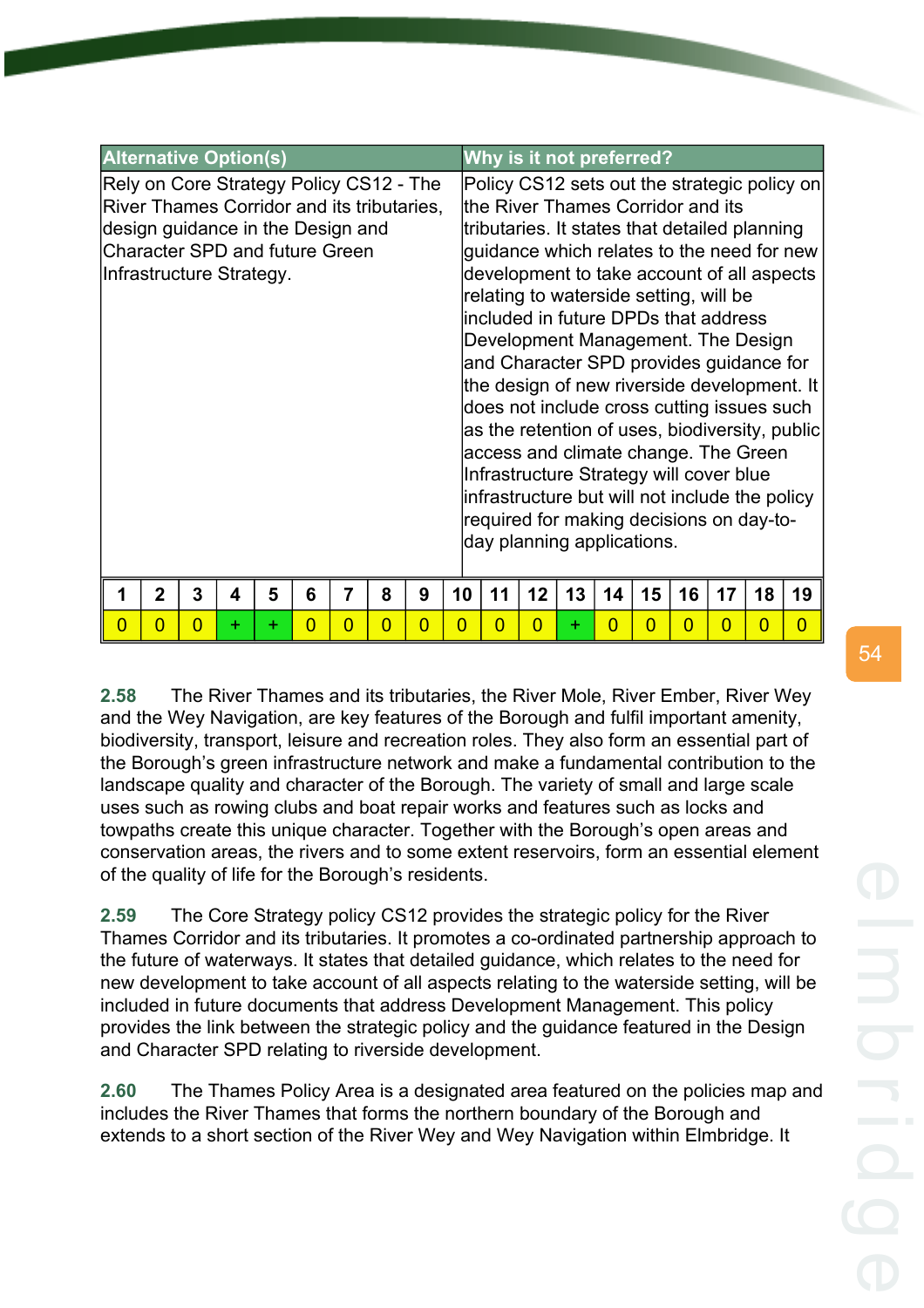reflects the importance of the River Thames as one of the greatest natural and manmade cultural assets of Elmbridge. Although particular consideration is required for development within or conspicuous from the Thames Policy area, this policy also seeks to ensure all new riverside development covers the same important aspects from its design, siting and character to its accessibility and environmental impact.

**2.61** Many of the reservoirs and waterways are of national and international biodiversity significance with SSSI, Ramsar, SPA designations and large areas are within Green Belt. Many of the strategic views and landmarks are river related and cross borough boundaries and this is covered by other DM policies.

**2.62** Assessing the character of the river is an important aspect of the policy and this is covered in the Design and Character SPD. The Thames Landscape Strategy [Hampton – Kew] is a 100-year strategic vision for the Thames including guidance, project, management and maintenance objectives. It provides analysis of the character of the river landscape through a series of Landscape Character Reaches. Its aim is to conserve, enhance and promote for the future, one of the world's great urban landscapes. To achieve this aim the strategy bring together a partnership of statutory and non statutory organisations, local groups and individuals to inform strategic policy and implement a broad range of projects. These supporting documents provide the detail needed to meet the policy's aim of ensuring high quality riverside development that protects and enhances the environment and allows for future generations to enjoy the riverside.

**2.63** The Council would expect applicants to meet all criteria in this policy taking account of other Local Plan policies (where applicable) that address open space, Green Belt, heritage, design and amenity, landscape and flooding. DM7- Recreational Uses of the Waterways may be relevant for development associated with recreational use on the waterways. The guidance featured in the Design and Character SPD and Thames Landscape Strategy will also be key considerations.

#### **Sustainability**

**2.64** Scoring positively on environmental objectives (11, 12, 14 and 15) the preferred option covers much wider issues than just design alone. The alternative option shares some of the positive scores but as the Design and Character SPD deals primarily with the design and siting of riverside development, it is not the most sustainable option.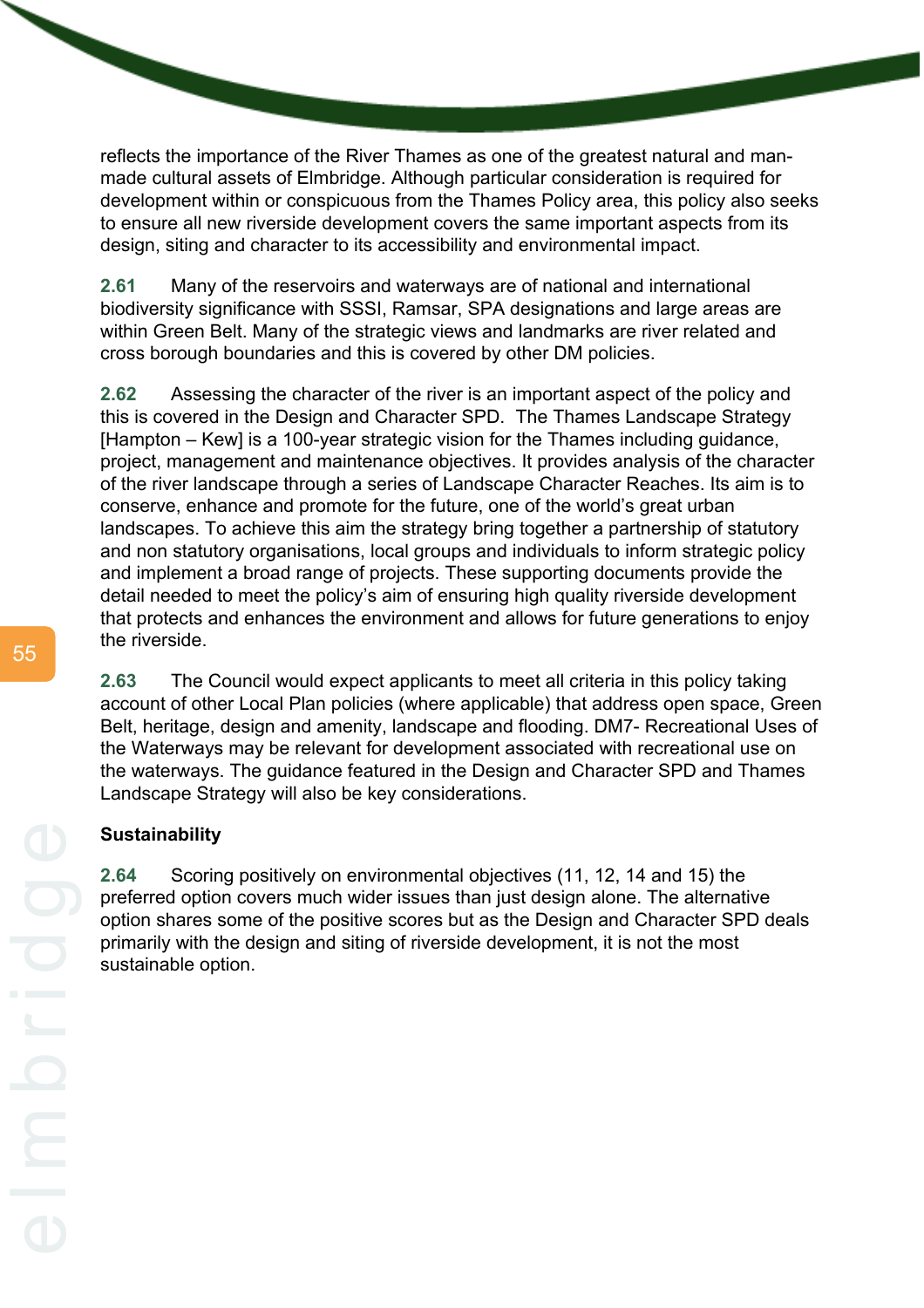| <b>REBLP</b> policies to be replaced | RTT2 - Development within or conspicuous<br>from the Thames Policy Area<br>RTT3 - Loss of riverside uses and features<br>RTT6 - Land adjacent to the River Thames<br>RTT7 - Riverside development<br>RTT8 - Public Access to the Riverside |
|--------------------------------------|--------------------------------------------------------------------------------------------------------------------------------------------------------------------------------------------------------------------------------------------|
| <b>Core Strategy links</b>           | CS1 - Spatial Strategy<br>CS12 - River Thames and its Tributaries<br>CS14 - Green Infrastructure<br>CS15 - Biodiversity<br>CS17 - Local Character, Density and<br>Design                                                                   |
| <b>Framework paragraphs</b>          | 73 – 75 and 77                                                                                                                                                                                                                             |
| <b>Other documents or guidance</b>   | Thames Landscape Strategy, Design and<br><b>Character SPD</b>                                                                                                                                                                              |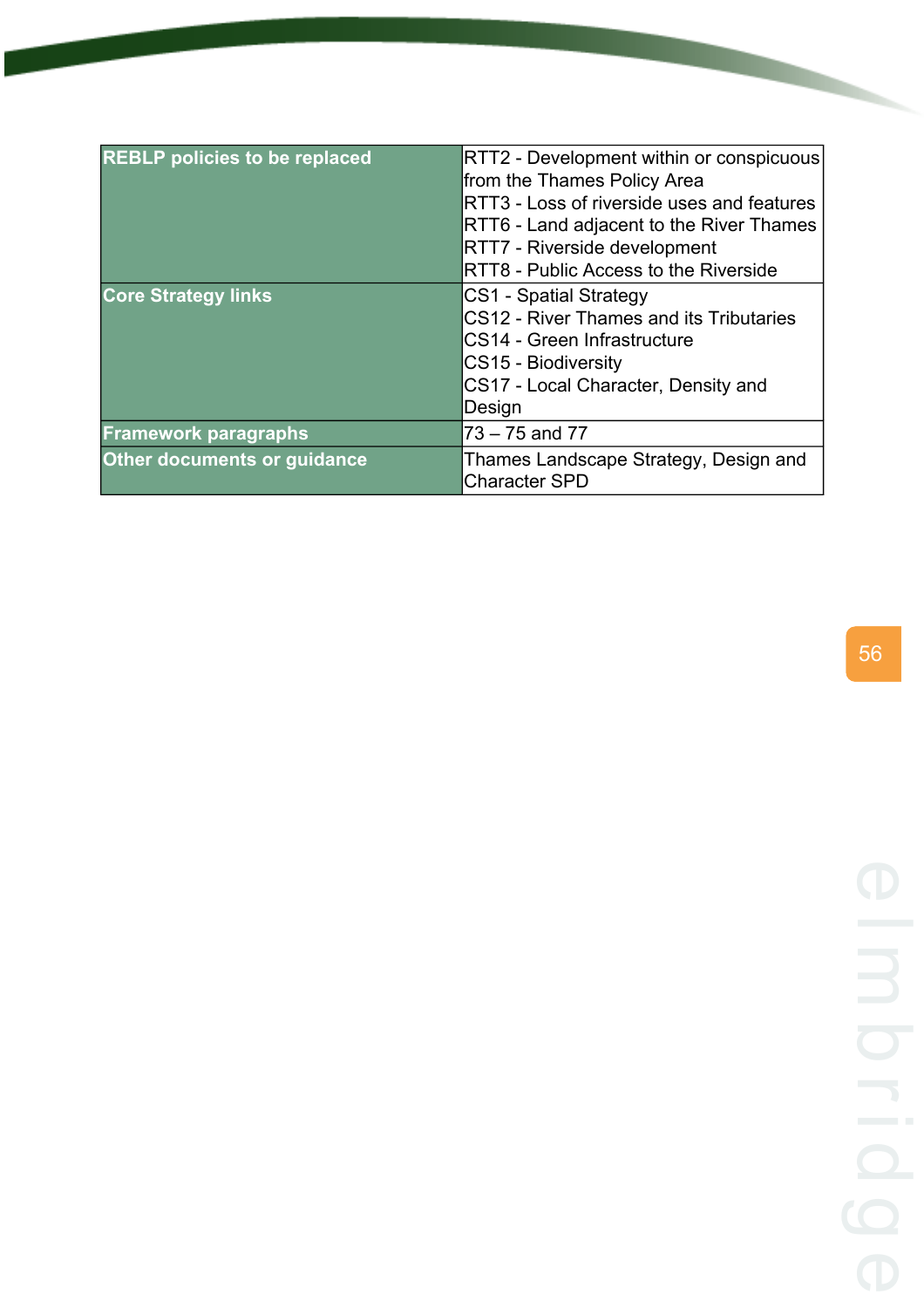# **DM13 - Evening Economy - Preferred Option**

- a. The Council will support new uses that contribute to the economy in appropriate locations<sup>29</sup>, including takeaway hot food shops, restaurants, taxi/ minicab premises and associated development, taking into account the impact these uses may have on residential amenity in the evening.
- b. Proposals should be designed and located to ensure that highway safety is maintained and has an acceptable impact on local on-street parking provision.
- c. Adequate infrastructure and measures should be included to ensure the development is neighbourly particularly when located near to residential properties. This may be achieved by seeking innovative design solutions to handling emissions and through the use of conditions<sup>30</sup>.

|  |  |  |  |  |  |  |  |  | 1   2   3   4   5   6   7   8   9   10   11   12   13   14   15   16   17   18   19 |
|--|--|--|--|--|--|--|--|--|-------------------------------------------------------------------------------------|
|  |  |  |  |  |  |  |  |  |                                                                                     |

| <b>Alternative Option(s)</b>                                                                                                                                                                          |  |   |   |   |   |  |   |   | Why is it not preferred? |                                                                                                                                                                                                                                                                                                     |    |    |  |    |    |    |    |    |
|-------------------------------------------------------------------------------------------------------------------------------------------------------------------------------------------------------|--|---|---|---|---|--|---|---|--------------------------|-----------------------------------------------------------------------------------------------------------------------------------------------------------------------------------------------------------------------------------------------------------------------------------------------------|----|----|--|----|----|----|----|----|
| Rely on the Framework and other policies<br>amenity and access etc for managing<br>proposals for uses associated with the<br>evening economy rather than a specific<br>Development Management policy. |  |   |   |   |   |  |   |   |                          | A local approach to this issue will provide a<br>policy that offers support for the growth of<br>this element of the economy whilst<br>ensuring adequate protections are in place.<br>The Framework does not provide specific<br>policy against which to assess proposals<br>on a day-to-day basis. |    |    |  |    |    |    |    |    |
|                                                                                                                                                                                                       |  | 3 | 4 | 5 | 6 |  | 8 | 9 | 10                       |                                                                                                                                                                                                                                                                                                     | 12 | 13 |  | 15 | 16 | 17 | 18 | 19 |
| $\Omega$<br>$\Omega$<br>O<br>÷<br>÷<br>O<br>÷                                                                                                                                                         |  |   |   |   |   |  |   |   |                          |                                                                                                                                                                                                                                                                                                     |    |    |  |    | ÷  | ٠  | 0  | O  |

**2.65** The Borough enjoys a thriving evening economy, due to the extensive variety of restaurants, takeaways, bars and pubs, supported by numerous taxi hire businesses. Certain areas have a higher concentration of these uses because of nearby venues that attract additional visitors to the town centre, such as the Sandown Racecourse in Esher

<sup>29.[</sup>See CS18 - Town Centre Uses for policy on retaining retail uses within primary and secondary frontages in town and village centres, and in local centres. ]

<sup>30.[</sup>In conjunction with the provisions of DM17 - Mixed Uses and DM20 - Pollution, as applicable.]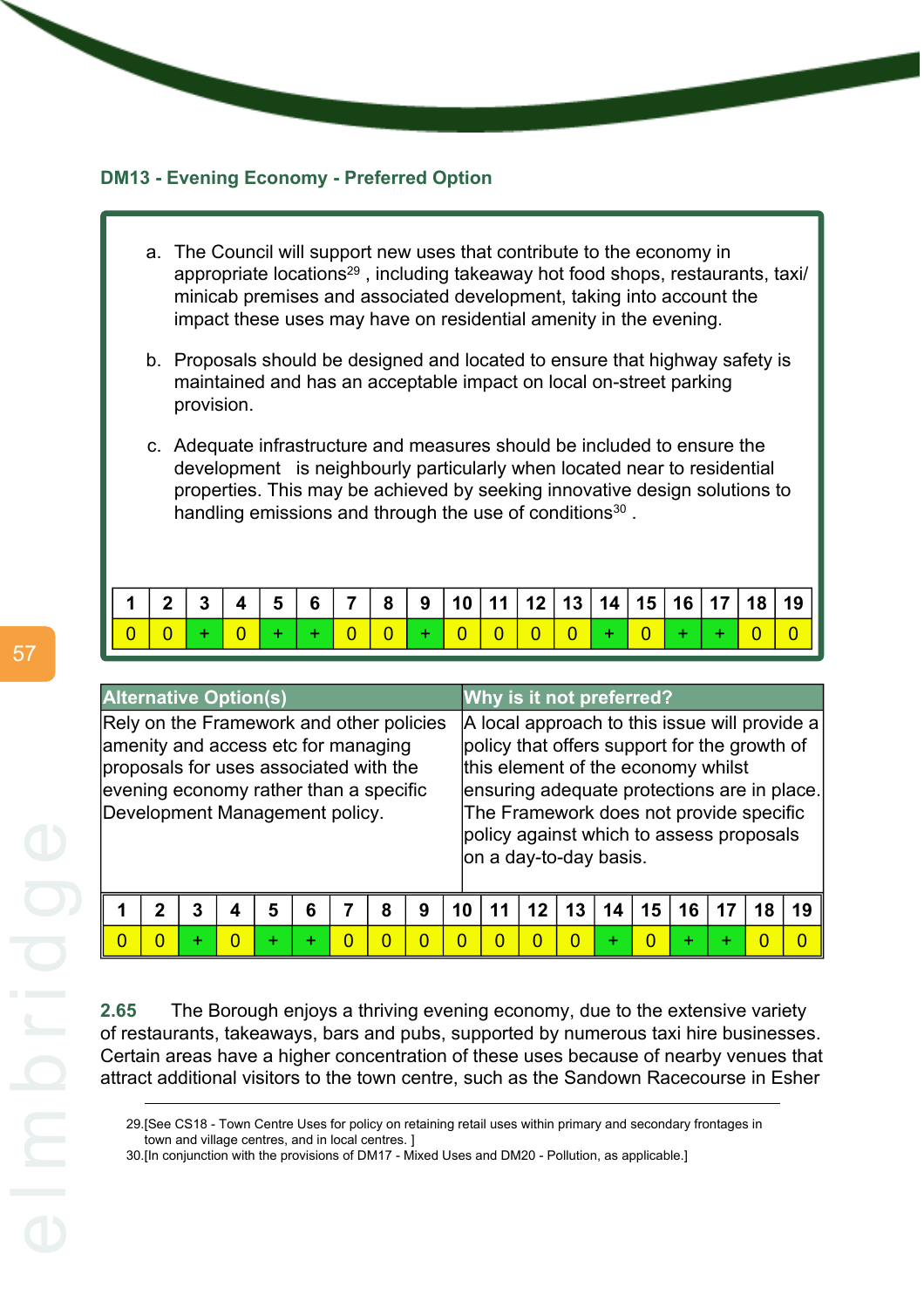and Hampton Court Palace near Bridge Road, East Molesey. The types of premises referred to in this policy also make a contribution to the overall vitality of shopping areas during the day, in common with other non-retail uses, but these particular uses have been identified for specific inclusion within a Development Management policy due to the disturbance they may cause in the evening in areas where there are residential properties.

**2.66** These businesses have an important role in maintaining growth within the town centres and as part of mixed-use development schemes (see also DM17 - Mixed Uses). As such, the Council will support their economic viability where appropriate but will balance this against the fact that some evening activities may be unneighbourly in residential areas, resulting in noise, disturbance and odour. The Council will carefully consider such applications and work with local businesses to assess whether any harmful effects can be mitigated through design solutions for extraction systems, orientation of new buildings, conditions on opening times and controlling outdoor seating.

**2.67** This policy sets out that the Council will not encourage proposals for development associated with the evening economy that cannot demonstrate that any potentially harmful effects on local residents, the character of the area or highway safety are limited to an acceptable level.

# **Sustainability**

**2.68** Whilst the fallback position of relying on the Framework for managing development proposals would not have a significant impact on sustainability objectives, the alternative option scores less well against the aim to reduce noise pollution (9) and, although not one of the objectives within the SA framework, odour and other nuisance arising from uses associated with the evening economy. This is because a Development Management policy has the scope to address specific issues of concern for local residents to balance against the support in the national Framework for growth of the economy.

| <b>REBLP policies to be replaced</b> | STC10 - Take Away Hot Food Shops,<br>Cafés, Restaurants and Wine Bars<br><b>STC11 - Vehicle Hire Premises</b>           |
|--------------------------------------|-------------------------------------------------------------------------------------------------------------------------|
| <b>Core Strategy links</b>           | CS3 - CS11 Settlement Areas<br><b>CS18 - Town Centre Uses</b>                                                           |
| <b>Framework paragraphs</b>          | 23                                                                                                                      |
| <b>Other documents or guidance</b>   | Licensing and inspection information from<br>Environmental Health & Licensing Team at<br>www.elmbridge.gov.uk/envhealth |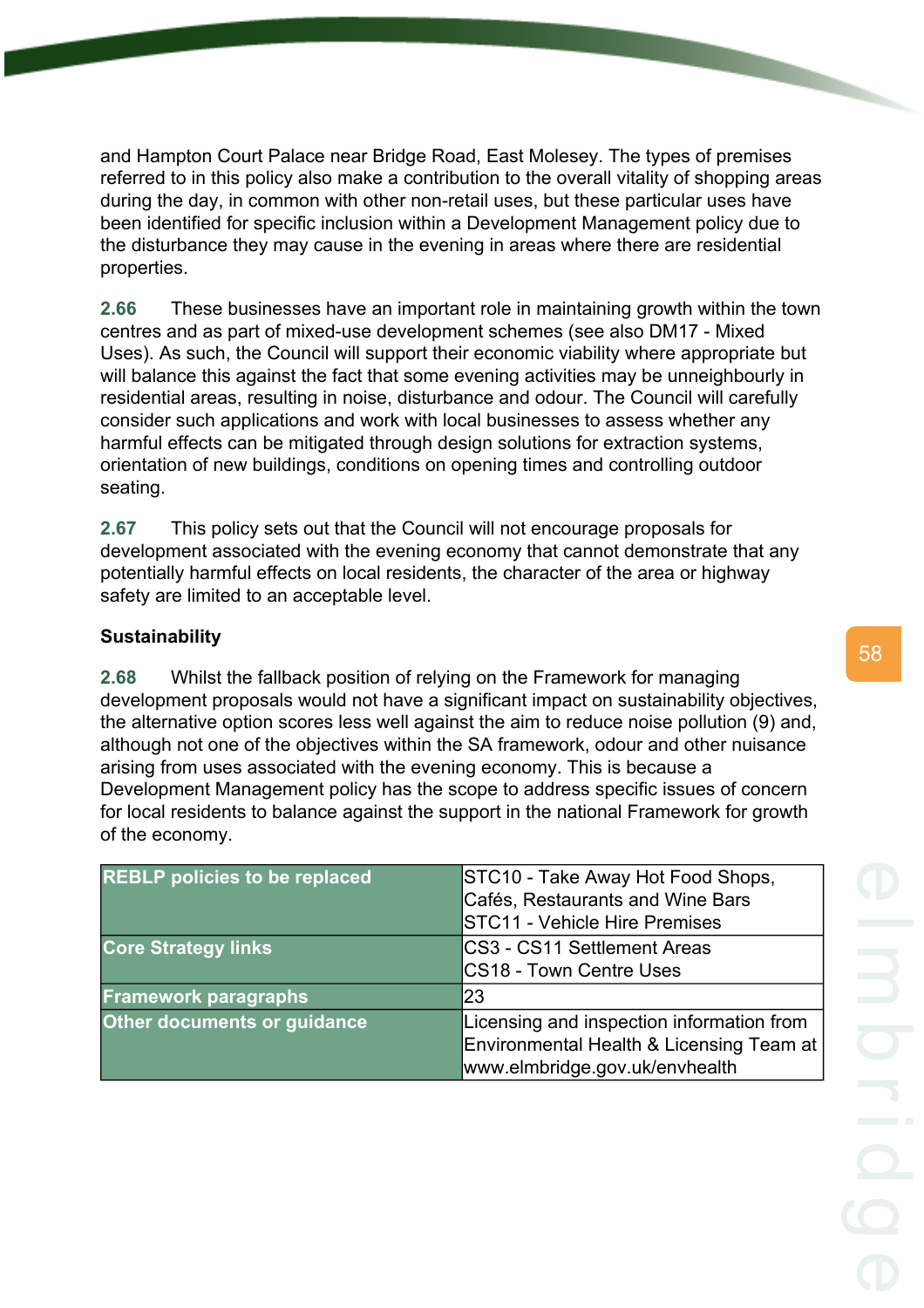# **DM14 - Advertisements, shopfronts and signage - Preferred Option**

Permission and/or consent will be granted provided that:

- a. Advertisements (including hoardings) are well designed to ensure they do not harm visual amenity, are in proportion to their surroundings and do not result in undue clutter. Consideration will be given to the size (including individual lettering), materials, cumulative number and method of illumination, together with any impact on public or highway safety.
- b. Advertisements in areas of special control and conservation areas are carefully designed to prevent an adverse impact to the historic or open environment.<sup>31</sup>
- c. Projecting signs and illumination to shopfronts must be appropriate in size, design and scale, complement the character and materials of the shopfront and surrounding streetscene, and must not compromise public safety. Illumination to advertisements and shopfronts in conservation areas should be external and sensitively designed. Large illuminated fascias will be resisted outside of town and district centres.
- d. Shopfront proposals demonstrate a high quality of design, which complements the original design, proportions, materials and detailing of the shopfront, surrounding streetscene and the building of which it forms part. The Council will resist the removal of shopfronts of architectural or historic interest.
- e. New shopfronts must be designed to allow equal access for all users. Public and highway safety must be considered when siting signage or seating, table arrangements and structures.
- f. Blinds, canopies or shutters where acceptable in principle must be appropriate to the character of the shopfront and its setting. External security grilles and solid shutters which present blank frontages will not be permitted. In sensitive areas, rigid and non-retractable canopies will generally be unacceptable.

|  |  |  |  |  |  |  |  |  | 0 0 0 0 0 + 0 0 0 0 0 0 + 0 + 0 + 0 0 0 0 + 0 0 0 |
|--|--|--|--|--|--|--|--|--|---------------------------------------------------|

31.[Areas of special advertisement control include the Borough's open land, which makes a significant contribution to the structure and environmental quality of the built up area, and the Green Belt.]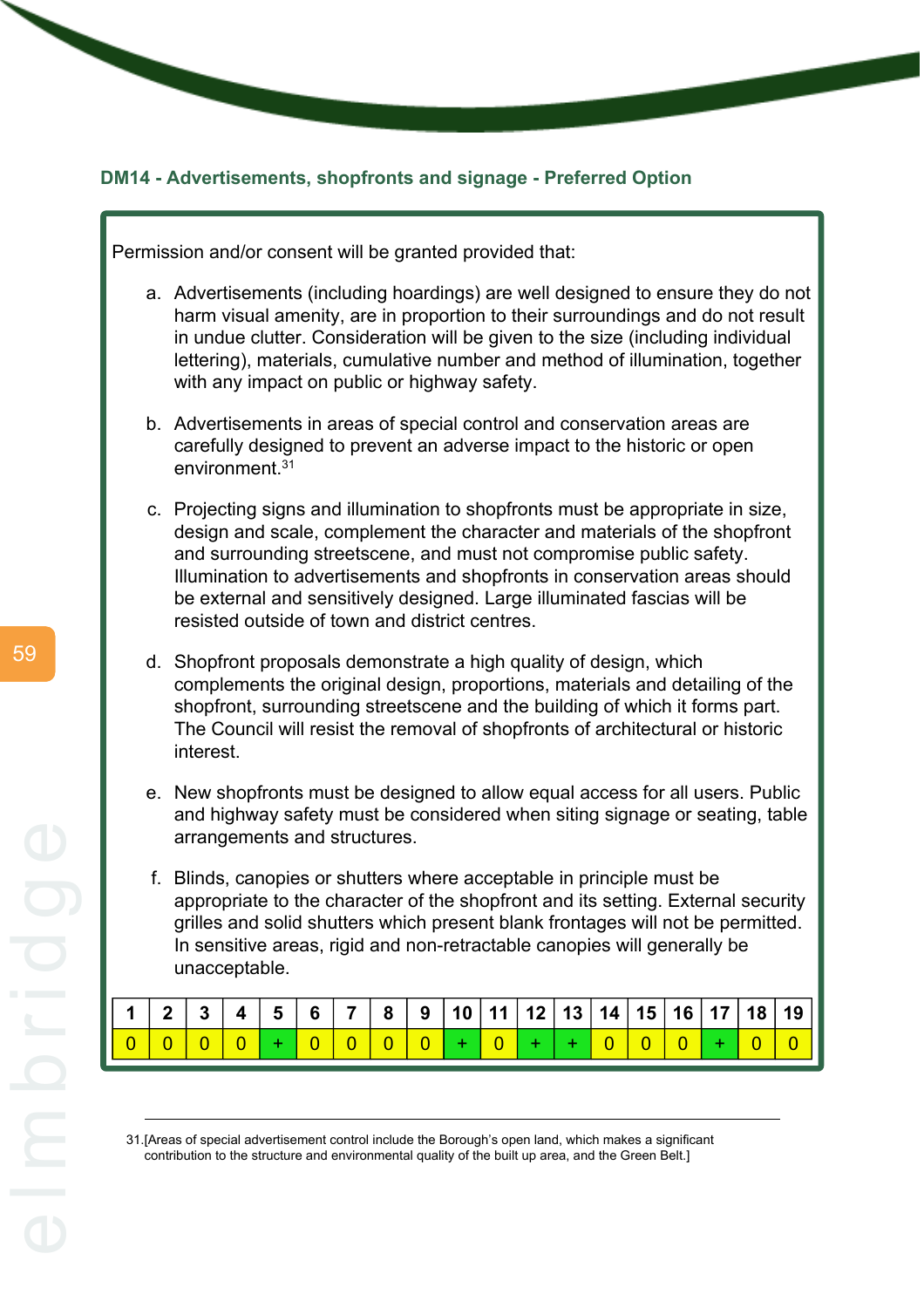**2.69** Elmbridge has a number of attractive town and village centres as well as local parades of shops. The environmental quality of these shopping areas is of fundamental importance to their economic health and viability. Well designed advertising displays, signage and shopfronts add to the vitality of the town and village centre and provide important information for the shopper or visitor. It is important that the Council supports the economic development of these centres and one way of doing this is through the provision of high quality advertisements, shopfronts and signage. This is particularly important when considering advertisements and shopfronts in Conservation areas and on historic (Listed) buildings.

**2.70** As well as ensuring shopfronts are of a high quality design, the policy also aims to ensure all associated advertising on shopfronts such as illuminated fascia boards, projecting signs, freestanding displays and forecourt seating/structures are also appropriate to the character of the area. The size, scale, illumination and design of some of these may not be appropriate in areas of special control because of the likely impact. Similarly, some canopies will not be suitable in sensitive areas, such as nonretractable 'Dutch blinds' which often have a high gloss finish and do not represent high quality design.

**2.71** Areas of special control include the Green Belt and open urban land that makes a significant contribution to the structure and environmental quality of the built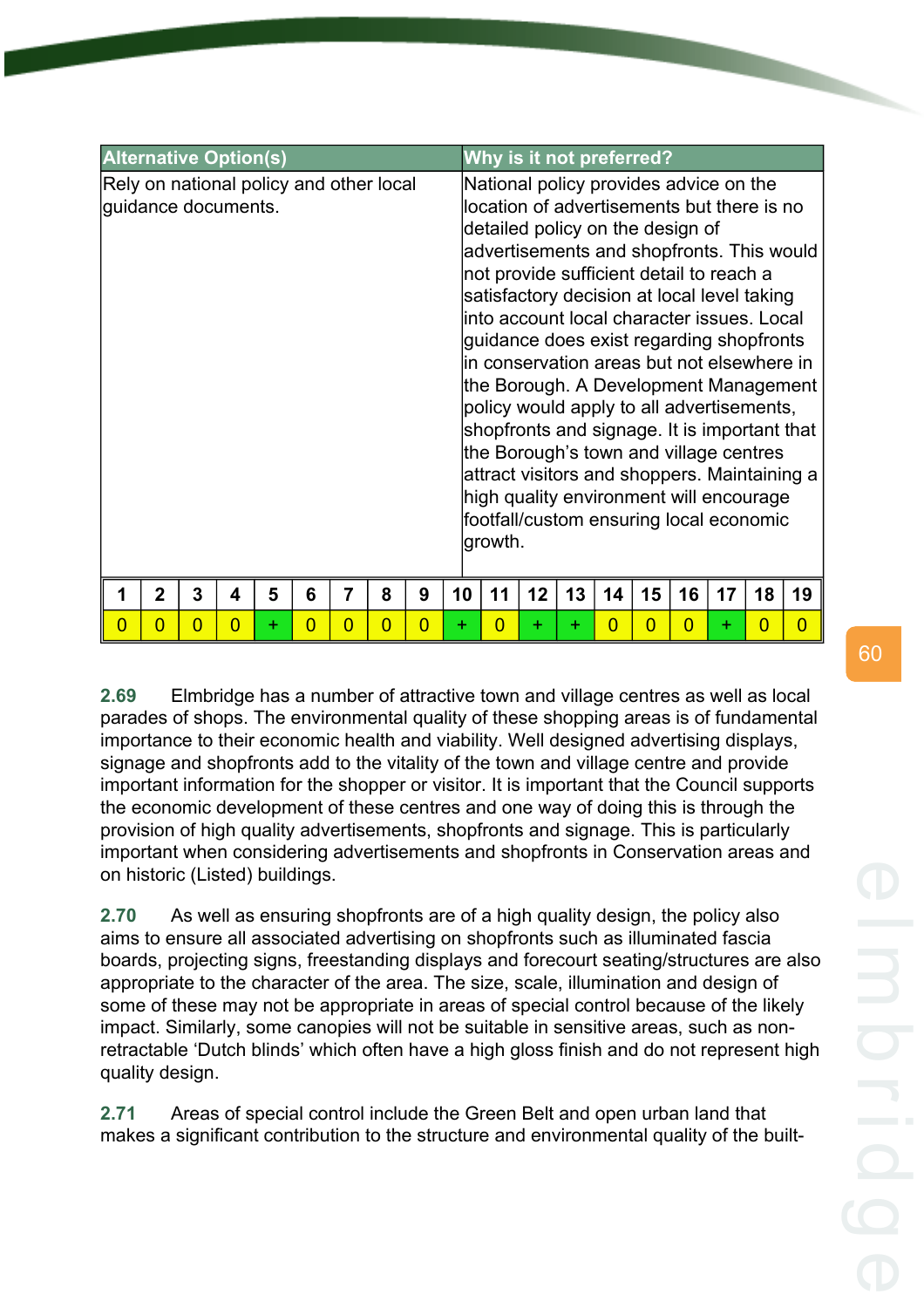up area and is seen by many people from a public vantage point of a daily basis. Illumination can cause light pollution affecting local amenity, landscapes that are intrinsically dark and nature conservation. It is therefore important that advertising in these areas have stricter control to prevent harm to these areas of strategic importance.

**2.72** Poorly placed and designed adverts and hoardings can also have a negative impact on the character of the area, visual amenity and raise issues of public and highway safety. The Council will assess all of these factors when determining advertising consents.

**2.73** New shopfronts should be accessible to all users, taking into account the objectives of the Disability Discrimination Act 2005. This is important, as the Council wants to ensure equal access for everyone that lives, works or visits the Borough.

# **Sustainability**

**2.74** Both options score positively with regard to protecting the natural, historic and built environment (13) due to local guidance including very specific guidance relating to shopfronts in conservation areas. However the preferred option is more sustainable overall and scores positively in improving accessibility to services (5). It also scores positively will regard to minimised light pollution (10) and conserving biodiversity (12) as it seeks to protect areas of special control. The supporting text that accompanies the preferred option explains the economic importance of appropriately designed advertising and hence this policy has a positive impact on objective 17.

| <b>REBLP policies to be replaced</b> | <b>HEN5</b> - Advertisements on a Listed    |
|--------------------------------------|---------------------------------------------|
|                                      | Building                                    |
|                                      | HEN13 - Shopfronts within a Conservation    |
|                                      | lArea                                       |
|                                      | HEN14 - Blinds or Canopies in a             |
|                                      | Conservation Area                           |
| <b>Core Strategy links</b>           | CS18 - Town Centre Uses                     |
| <b>Framework paragraphs</b>          | <b>67</b>                                   |
| <b>Other documents or guidance</b>   | 'Shopfronts in a conservation area' leaflet |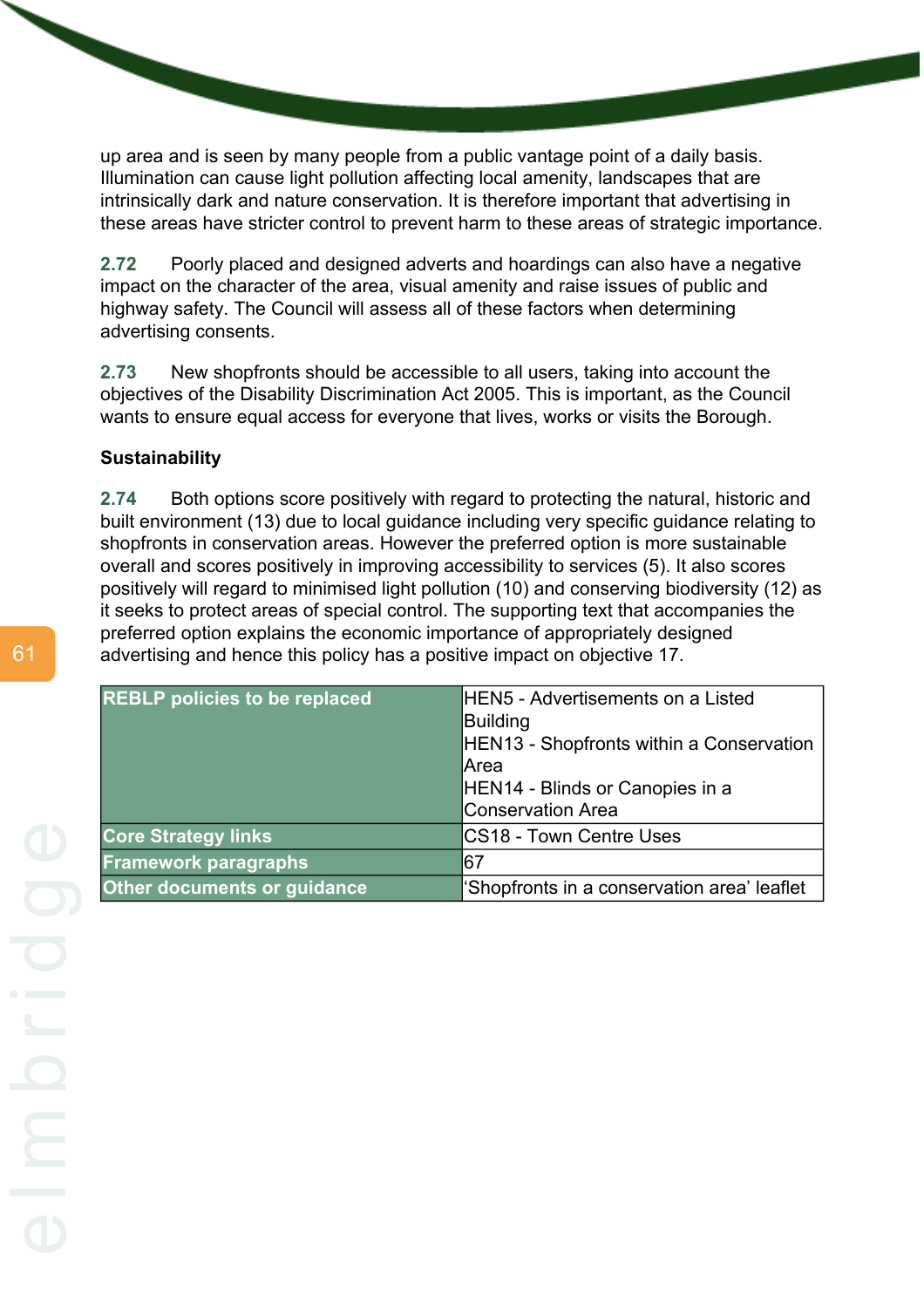# **DM15 - Telecommunications - Preferred Option**

The installation of telecommunications equipment will be permitted where it can be demonstrated that:

- a. It is sited to achieve operational efficiency, taking account of the existing and planned future networks,
- b. There is no significant adverse effect on the external appearance of the building on which it is located or the visual amenities of the area as a result of clutter and poorly located street furniture,
- c. Alternative sites, mast sharing and utilising existing buildings or structures have been fully considered and evidence is submitted if this is impractical,
- d. Technologies to miniaturise and camouflage any telecommunications apparatus have been fully explored and incorporated where possible, and
- e. It is appropriately designed, coloured and landscaped to take account of its setting.

Installations should avoid sensitive local areas including conservation areas and listed buildings, Green Belt, sites of nature conservation importance, sites of special scientific interest, Local Green Space, strategic views and landmarks and the Thames Policy Area unless there is evidence that this is technically impractical.

|  |  |  |  |  |  |  |  |  | │ 1 │ 2 │ 3 │ 4 │ 5 │ 6 │ 7 │ 8 │ 9 │10 │11 │12 │13 │14 │15 │16 │17 │18 │19 ││ |
|--|--|--|--|--|--|--|--|--|--------------------------------------------------------------------------------|
|  |  |  |  |  |  |  |  |  | 00000+000000000++0+                                                            |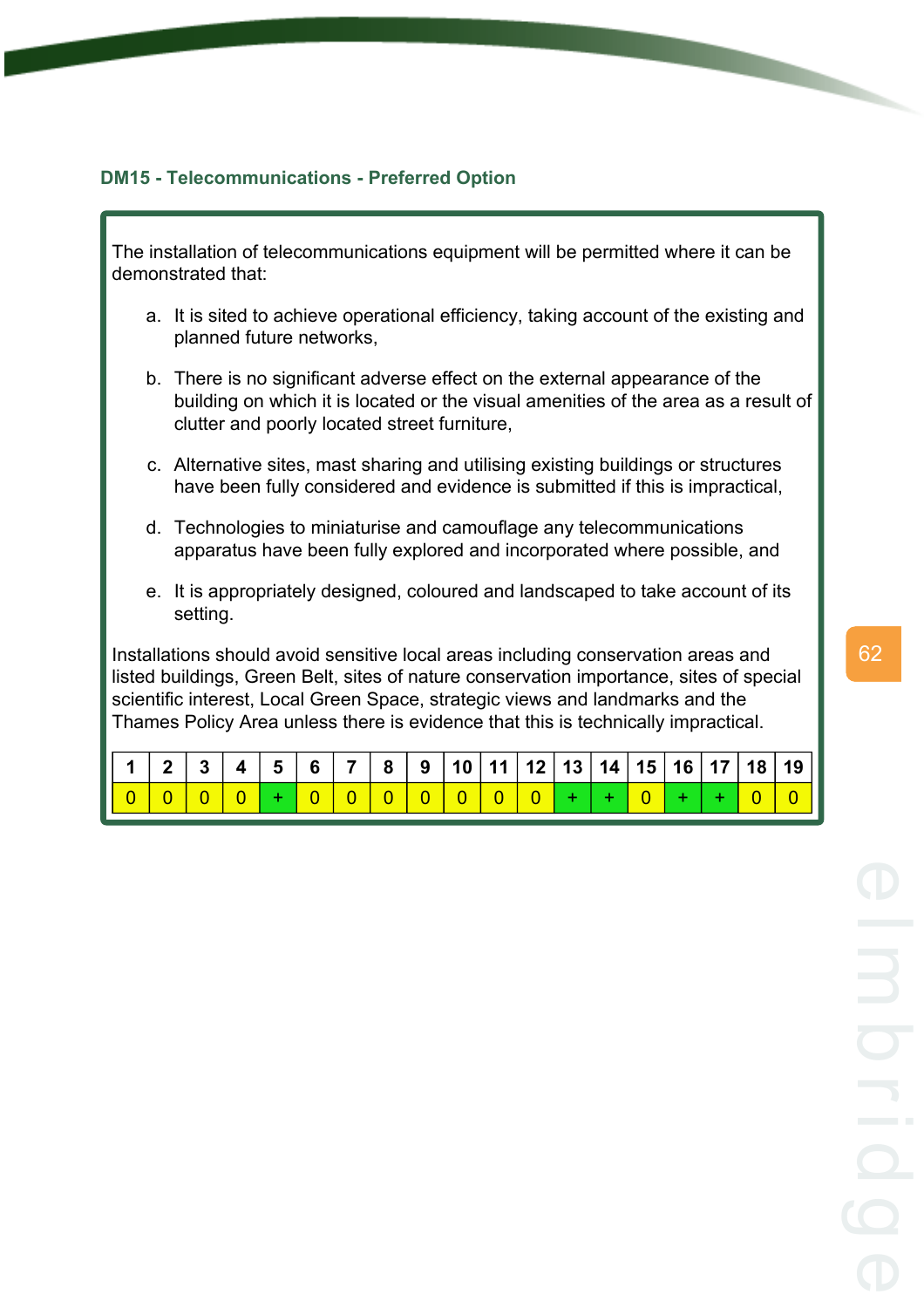| <b>Alternative Option(s)</b> |   |   |          |   |          |   |   |   | Why is it not preferred? |    |                                                                                                                                                                                                                                                                                                                                                                                                                                                                           |    |    |    |    |    |    |                                            |
|------------------------------|---|---|----------|---|----------|---|---|---|--------------------------|----|---------------------------------------------------------------------------------------------------------------------------------------------------------------------------------------------------------------------------------------------------------------------------------------------------------------------------------------------------------------------------------------------------------------------------------------------------------------------------|----|----|----|----|----|----|--------------------------------------------|
| Rely on national policy      |   |   |          |   |          |   |   |   |                          |    | As there is a demand and need for high<br>quality communications infrastructure in the<br>Borough to support the local economy it is<br>considered that a local Development<br>Management policy is necessary. The<br>Framework cannot highlight the number of<br>sensitive local areas where development<br>should be avoided. The Council receives<br>high level of representations from the<br>which demonstrates strong local opinion on<br>this type of development. |    |    |    |    |    |    | community when applications are submitted, |
| 1                            | 2 | 3 | 4        | 5 | 6        |   | 8 | 9 | 10                       | 11 | 12                                                                                                                                                                                                                                                                                                                                                                                                                                                                        | 13 | 14 | 15 | 16 | 17 | 18 | 19                                         |
| $\overline{0}$               | N | 0 | $\Omega$ | ٠ | $\Omega$ | 0 | ი | n | O                        |    | Ω                                                                                                                                                                                                                                                                                                                                                                                                                                                                         |    |    |    | ÷  | ÷  | 0  |                                            |

**2.75** Fast, reliable and affordable telecommunications is essential for the Borough in terms of promoting growth, increasing the competitiveness of business and ensuring excellent communications and choice for the public. They can also benefit the environment by reducing the need to travel as more people choose to work from home using alternative methods of communication. Elmbridge has a large self-employed workforce and providing the most advanced and high quality communication technology to support them to operate within the Borough is vital to the local economy. Therefore, the Council will give positive consideration to telecommunications development, which is well located and designed, both in terms of its contribution to the efficiency of the existing or planned network and its minimal impact on the environment and amenity.

**2.76** The policy aims to achieve this by ensuring that telecommunications equipment is kept to a minimum through encouraging the sharing of existing and/or proposed facilities where this is technically possible. The visual impact of telecommunications equipment can be minimised through careful design, placement, colouring and landscape. In addition, using available technologies to miniaturise and camouflage apparatus can also contribute to reducing any visual intrusion. This will help to protect the character of an area and the appearance of property, which is of particular importance to local people.

**2.77** The policy highlights those areas in Elmbridge where new telecommunication development should be avoided due to their unique character. Any telecommunication equipment in these areas would appear visually intrusive in these settings and hence should be avoided.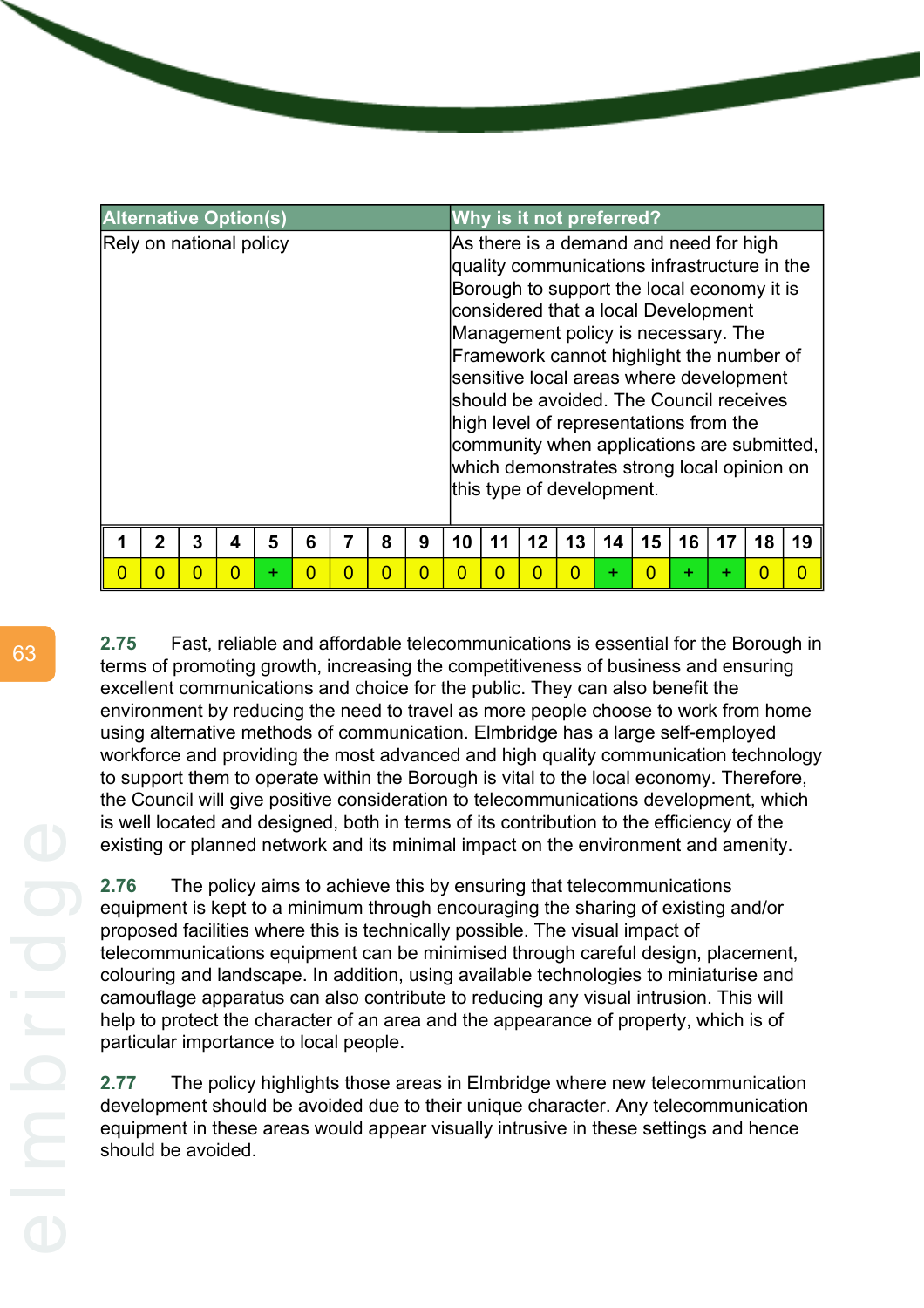**2.78** Local people are often concerned about the possible health implications of telecommunication development. However, the Framework states local planning authorities must determine application on planning grounds and not determine health safeguards if the proposal meets International Commission guidelines for public exposure.

**2.79** The policy applies to planning applications or prior notification applications for the installation of satellite dishes, microwave antennae, radio masts, cabinet boxes and other types of telecommunications apparatus, which require planning permission. When considering such applications the Council will also have regard to the legal requirements placed upon telecommunications operators to provide an adequate service, and any technical and operational constraints.

# **Sustainability**

**2.80** Both the preferred and alternative options score positively in terms of economic sustainability (16 and 17). Reducing the need to travel and accessibility objectives score positively for both options as well (5, 14). However, the preferred option has scored positively on objective 13 and as it seeks to protect sensitive local areas such as natural and historic environments.

| <b>REBLP policies to be replaced</b> | <b>ENV25 - Commercial Telecommunications</b><br>Development |
|--------------------------------------|-------------------------------------------------------------|
| <b>Core Strategy links</b>           | CS23 - Employment land provision                            |
| <b>Framework paragraphs</b>          | $ 42 - 46 $                                                 |
| Other documents or guidance          | Code of Practice on Mobile Network                          |
|                                      | Development (2002).                                         |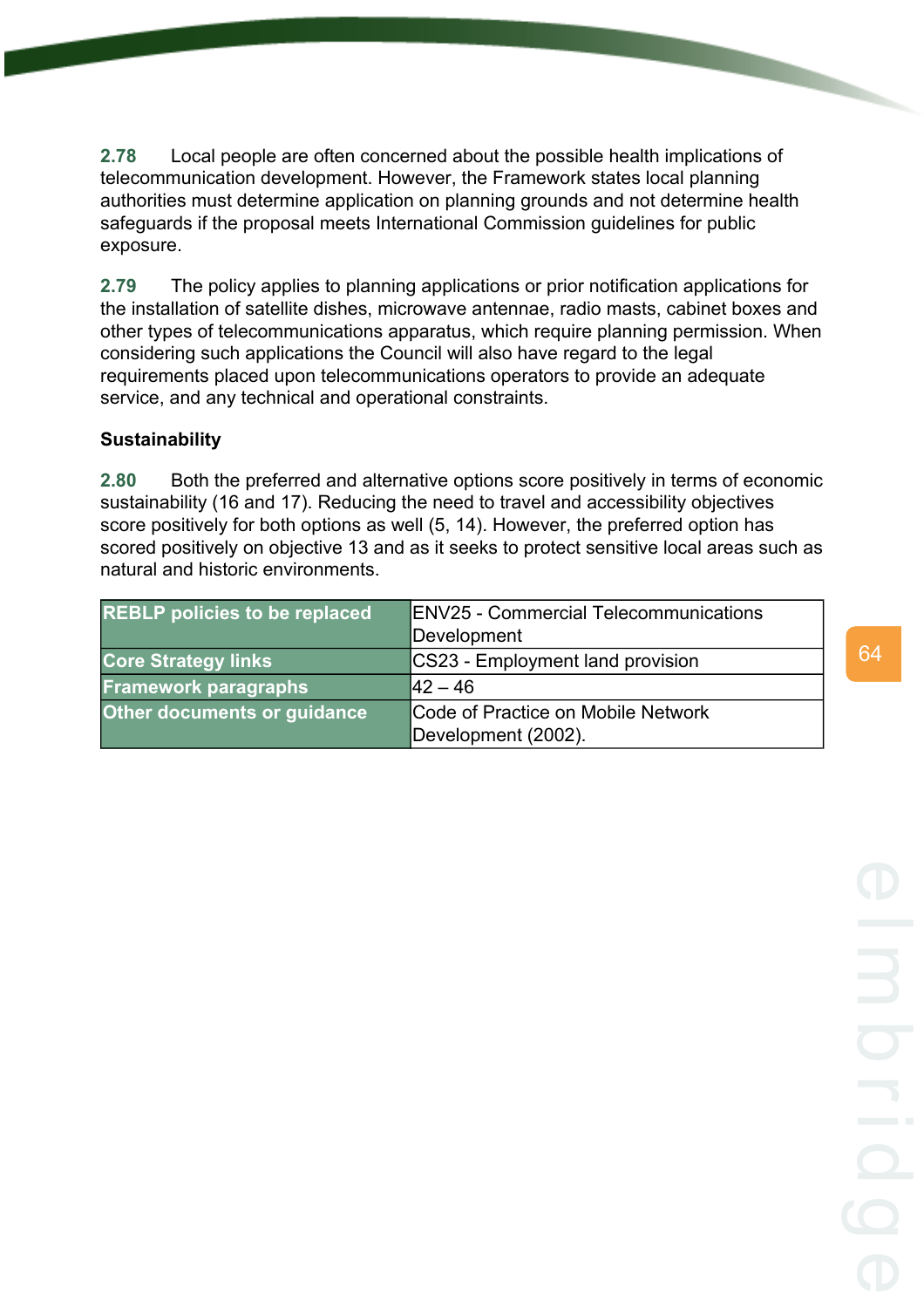# **Universal Policies**

## **DM16 - Design and amenity - Preferred Option**

All new development should achieve high quality design, which demonstrates environmental awareness and contributes to climate change mitigation and adaptation. The Council will permit development proposals that demonstrate that they have taken full account of the following:

- a. All development proposals must be based on an understanding of local character including any specific local designations<sup>32</sup> and take account of the natural, built and historic environment. Development proposals will be expected to take account of the relevant character assessment companion guide in the Design and Character SPD.
- b. Proposals should preserve or enhance the appearance, scale, mass, height and pattern of surrounding buildings and spaces, taking account of design guidance detailed in the Design and Character SPD. Extensions should be designed to respect the character of the host building.<sup>33</sup>
- c. Proposals should take account of landform, layout, building orientation, massing and landscape to minimise energy consumption incorporating sustainable design and construction requirements as set out in the sustainability section of the Design and Character SPD.
- d. Development proposals should create safe and secure environments and reduce opportunities for crime.
- e. To protect amenity, development proposals should be designed to allow adequate daylight, sunlight, privacy and outlook for adjoining and potential occupiers and users. This is particularly important when considering proposals for windows, external staircases, balconies, raised terraces and roof gardens

|  |  |  |  |  |  |  |  |  | $\mid$ 1 $\mid$ 2 $\mid$ 3 $\mid$ 4 $\mid$ 5 $\mid$ 6 $\mid$ 7 $\mid$ 8 $\mid$ 9 $\mid$ 10 $\mid$ 11 $\mid$ 12 $\mid$ 13 $\mid$ 14 $\mid$ 15 $\mid$ 16 $\mid$ 17 $\mid$ 18 $\mid$ 19 $\mid$ |
|--|--|--|--|--|--|--|--|--|---------------------------------------------------------------------------------------------------------------------------------------------------------------------------------------------|
|  |  |  |  |  |  |  |  |  | $0 +   +   +   +   +   0   +   +   +   +   +   +   +   +   0   0   +   +  $                                                                                                                 |

<sup>32.[</sup>These include Special Low Density Residential Areas, Thames Policy Area, the Green Belt, open space and heritage assets. ]

<sup>33.[</sup>Residential extensions should also take account of advice contained within the Home Extensions Companion Guide to the Design & Character SPD ]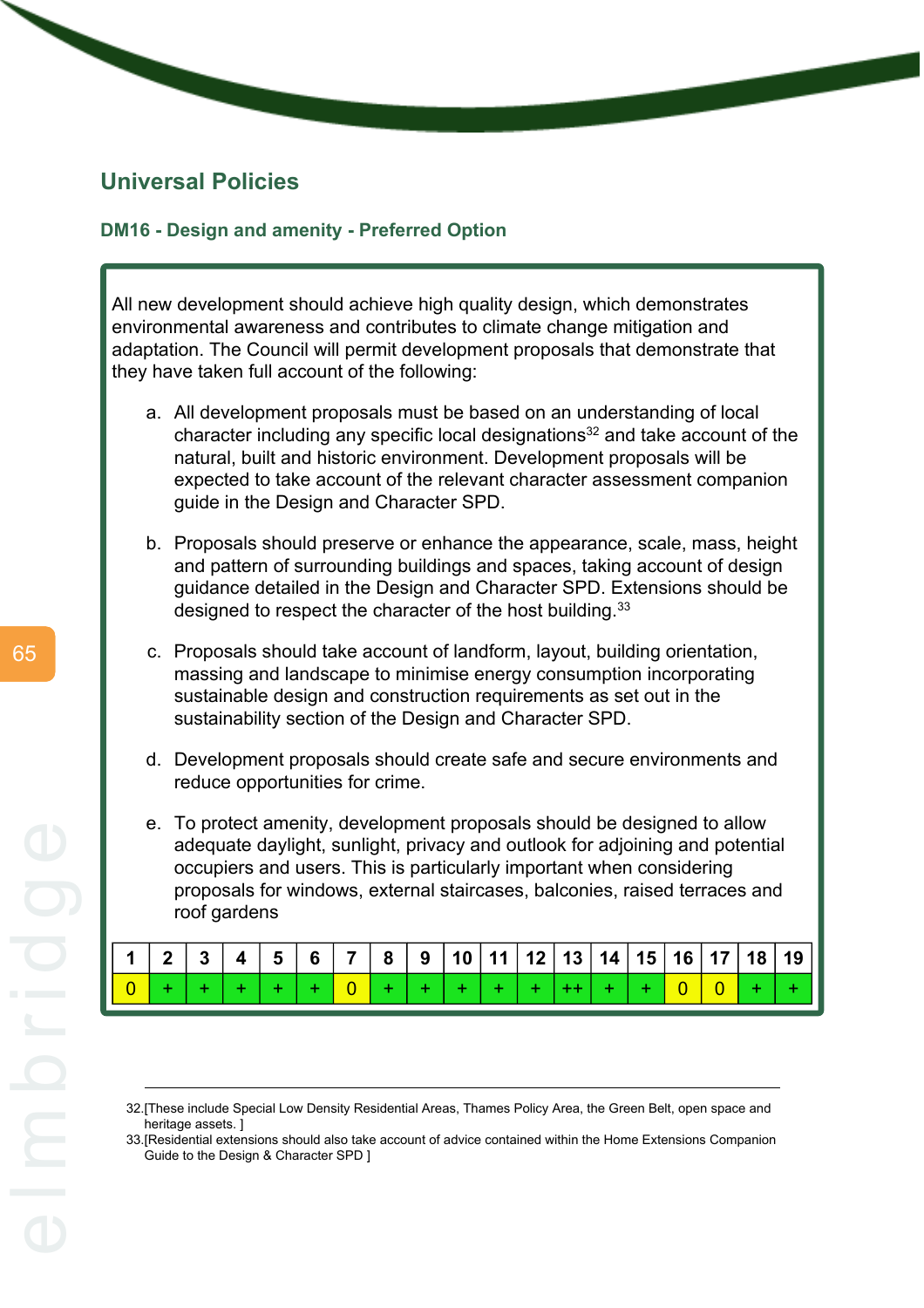| <b>Alternative Option(s)</b>                                                   |                             |        |         |        |        |                                  |        |        |    |    | Why is it not preferred?                                                                                                                                                                                                                                        |    |    |         |                      |                      |                                                                                                                                                                                                                                                                                                                                                                                                                                                                                                                      |                                                                                            |
|--------------------------------------------------------------------------------|-----------------------------|--------|---------|--------|--------|----------------------------------|--------|--------|----|----|-----------------------------------------------------------------------------------------------------------------------------------------------------------------------------------------------------------------------------------------------------------------|----|----|---------|----------------------|----------------------|----------------------------------------------------------------------------------------------------------------------------------------------------------------------------------------------------------------------------------------------------------------------------------------------------------------------------------------------------------------------------------------------------------------------------------------------------------------------------------------------------------------------|--------------------------------------------------------------------------------------------|
| Rely on national policy, the Core Strategy<br>and the Design and Character SPD |                             |        |         |        |        |                                  |        |        |    |    | design policy and the Core Strategy<br>when considering development in<br>Elmbridge it is essential that the<br>development plan includes a policy<br>on a daily basis. Every development<br>in the Design and character SPD and<br>document within the policy. |    |    |         |                      |                      | National policy provides the overarching<br>contains the strategy for the Borough in<br>terms of design. However, they do not go<br>issues on a site-specific basis. As design<br>and character is such an important factor<br>proposal that is submitted to the Council<br>will have to take account of this policy and<br>so it is essential to have a locally specific<br>policy on design and amenity. This policy<br>provides the link to the guidance featured<br>actually requires applicants to consult this | into detail especially with regard to amenity<br>allowing officers to make recommendations |
| $\overline{0}$                                                                 | $\overline{2}$<br>$\ddot{}$ | 3<br>÷ | 4<br>÷. | 5<br>÷ | 6<br>÷ | $\overline{7}$<br>$\overline{0}$ | 8<br>÷ | 9<br>÷ | 10 | 11 | 12                                                                                                                                                                                                                                                              | 13 | 14 | 15<br>÷ | 16<br>$\overline{0}$ | 17<br>$\overline{0}$ | 18                                                                                                                                                                                                                                                                                                                                                                                                                                                                                                                   | 19                                                                                         |
|                                                                                |                             |        |         |        |        |                                  |        |        | +  | +  | ÷                                                                                                                                                                                                                                                               | ÷  | ÷  |         |                      |                      | +                                                                                                                                                                                                                                                                                                                                                                                                                                                                                                                    | +                                                                                          |

**2.81** One of the key objectives of the Core Strategy is to protect the unique character of the Borough, and to enhance the high quality of the built, historic and natural environment. This Development Management policy seeks to ensure all new development represents high quality design whether it is a small-scale householder extension or a larger mixed-use scheme. The adopted spatial strategy featured in the Core Strategy directs new development to the urban area with continual protection of the Green Belt. This results in pressure on the Borough's urban settlements to accommodate new development. With limited land available to build, infilling, conversions and redevelopments must be designed to a high standard in order to protect the character of settlements local people value so highly.

**2.82** This policy must be used in conjunction with the Design and Character SPD as it provides the guidance needed to achieve the policy. For example the main documents explains the design process, advising on how to assess character, appraise a site, develop a design concept and design a final scheme for submission. There is a chapter dedicated to sustainability which tackles how applicants can best meet sustainability objectives within their development. Understanding and following the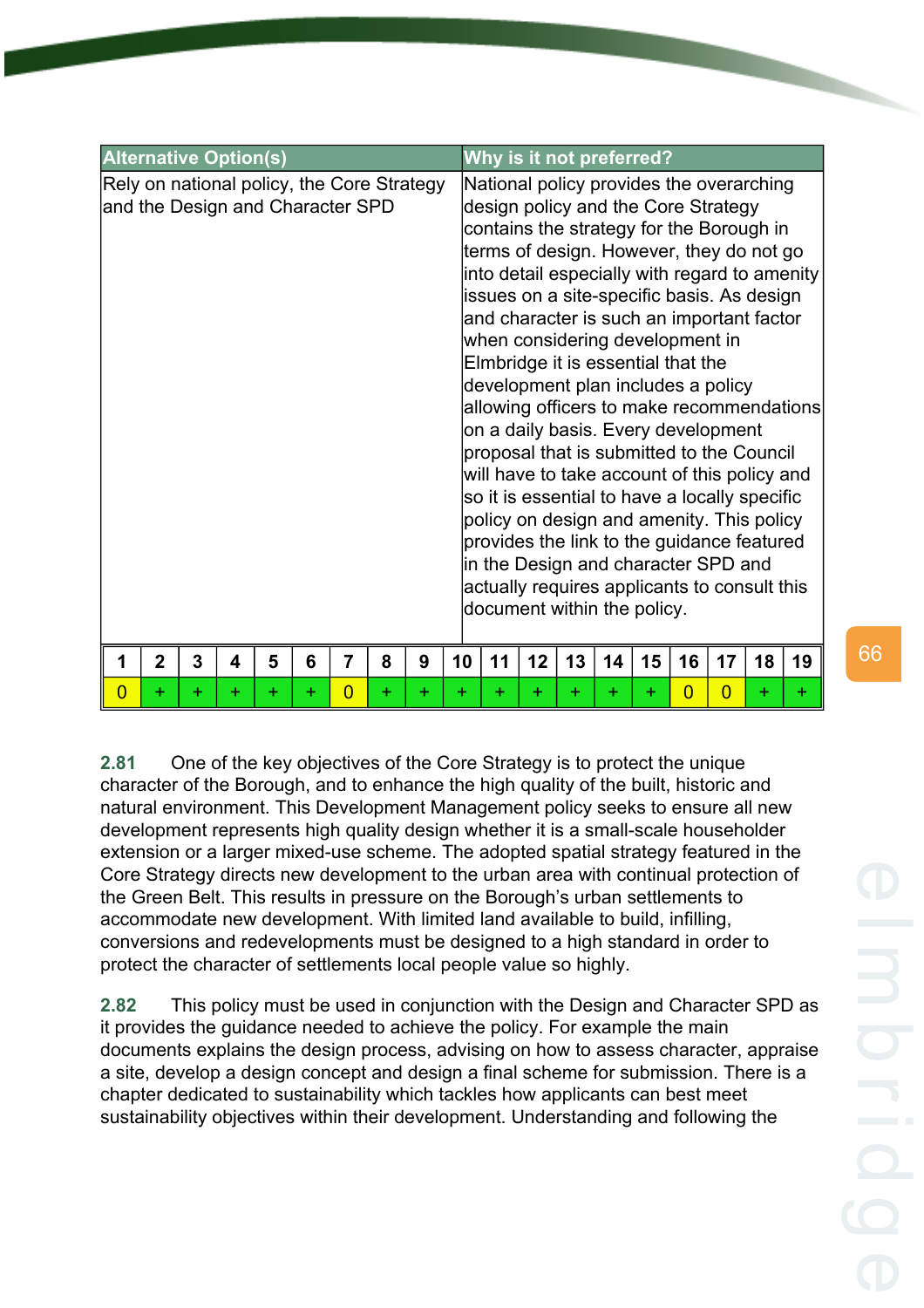design process featured in the SPD is a fundamental aspect in the delivery of high quality development and will be essential to meeting the policy.

**2.83** Understanding character is crucial to the success of a development. The policy requires that applicants take account of character assessment companion guide (part of the Design and Character SPD) as this will ensure the development is in keeping with and enhances the unique character of the Borough. This provides the applicant with the knowledge of the local characteristics featured in every sub area across the 8 urban settlements of Elmbridge. Reference to the Borough's special low density residential areas are featured in the relevant sub area analysis, which provides the specific design guidance for these local areas.

**2.84** Levels of crime are relatively low in Elmbridge, however fear of crime is disproportionately high compared with the actual level of crime. This policy will help to ensure development is designed to prevent crime thus making places safer, which will help to reduce the fear of crime people experience in the Borough.

**2.85** This policy covers amenity issues, which should be integral to the design of any development proposal, including changes of use. Specific guidance relating to layout, privacy and amenity is covered in the Design and Character SPD, however this policy will ensure that people's amenity is not damaged by poorly designed development. Policy relating to development of land located to the rear of existing residential properties can be found at DM9 Housing (d).

**2.86** Working at every scale of development, this policy applies to householder proposals including extensions and alterations. However, for more detailed design guidance applicants should use the Home Extensions companion guide, which gives greater detail on achieving high quality home improvements.

**2.87** This policy is intended to provide the basis for assessing design and amenity in a universal manner. Development proposals will be expected to take account of other relevant policies that address specific issues including access and parking, flooding, landscape and trees.

# **Sustainability**

**2.88** Both the preferred option and alterative option score highly across the social and environmental objectives. The Framework includes the strategic policy on design and the local guidance contains the detailed design advice and so each promotes sustainability at different levels. As the supporting text explains, the preferred option is essential providing the weight needed to ensure every development approved by the Council is of high design quality. For this reason objective 13 has a very positive impact in the preferred option.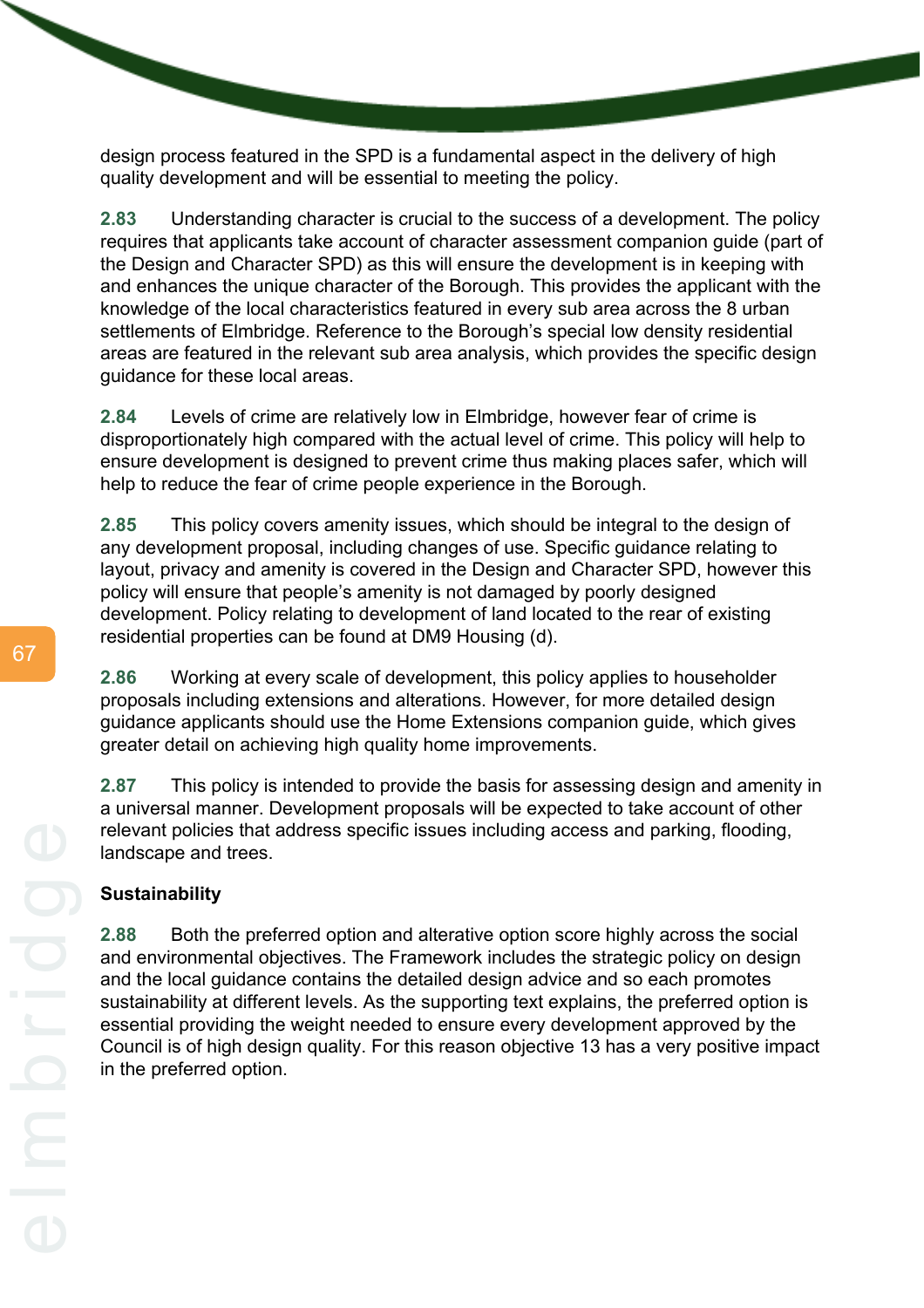| <b>REBLP policies to be replaced</b> | <b>ENV2 - Standard of Design</b><br><b>ENV3 - Safe and Secure Environments</b><br><b>ENV5 - External Staircases</b><br>HSG16 - Design and Layout of Residential<br>Development<br><b>HSG20 - Extensions and Alterations to</b><br><b>Existing Dwellings</b><br>HSG23 - Non-residential Development in<br><b>Residential Areas</b><br><b>ELE5 - Employment Development and</b><br><b>Residential Amenity</b> |
|--------------------------------------|-------------------------------------------------------------------------------------------------------------------------------------------------------------------------------------------------------------------------------------------------------------------------------------------------------------------------------------------------------------------------------------------------------------|
| <b>Core Strategy links</b>           | CS17 - Local Character, Density and<br>Design                                                                                                                                                                                                                                                                                                                                                               |
| <b>Framework paragraphs</b>          | $56 - 68$                                                                                                                                                                                                                                                                                                                                                                                                   |
| <b>Other documents or guidance</b>   | Design & Character SPD including<br>Companion Guides for the Character of<br>Elmbridge, all 8 settlements and Home<br>Extensions.                                                                                                                                                                                                                                                                           |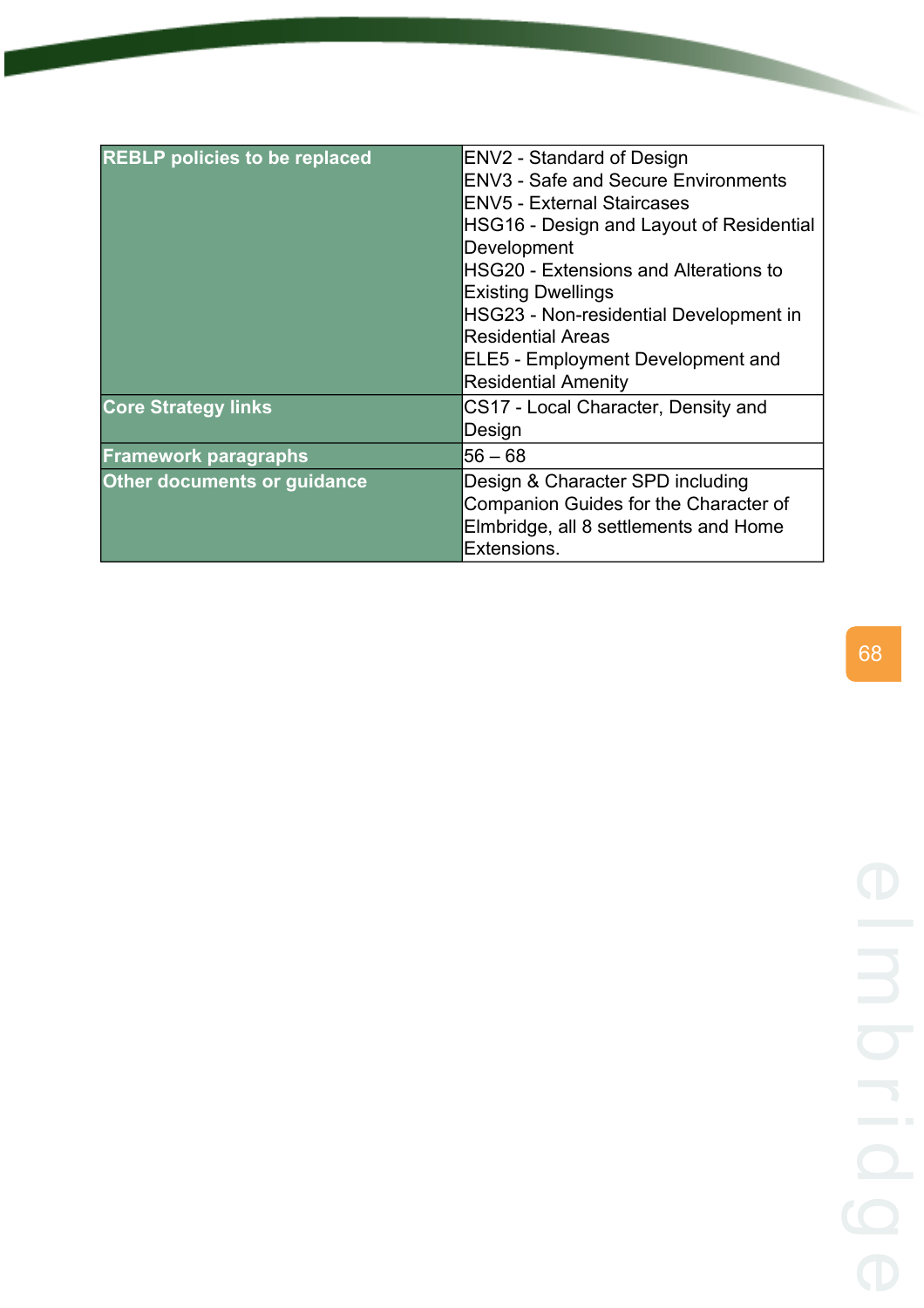#### **DM17 - Mixed Uses - Preferred Option**

- a. The Council will encourage a diversity of uses in town and district centres and will resist large, single use buildings unless mixed use development has first been explored and discounted for viability and feasibility reasons.
- b. Mixed use development should be appropriate to the character of the area and ensure that the proposed uses are compatible with one another and existing uses nearby.
- c. The proposed development site should maximise opportunities for sustainable travel, make use of the range of services and facilities in the area and promote opportunities for contact between different members of the community.
- d. New development should achieve high quality design that creates a pleasant yet functional place for people to live and work. It should offer an appropriate standard of accommodation for the types of use proposed, including providing adequate outlook, privacy, ventilation and prevention of nuisance from commercial to residential uses.
- e. Access to the building should be clearly defined, secure and integral to the design of the proposal. Where provision is made on site for deliveries and servicing, the scheme should include sufficient space to avoid conflict between vehicles and pedestrians and create a safe environment.

|  |  |  |  |  |  |  |  |  | 1   2   3   4   5   6   7   8   9   10   11   12   13   14   15   16   17   18   19 |
|--|--|--|--|--|--|--|--|--|-------------------------------------------------------------------------------------|
|  |  |  |  |  |  |  |  |  |                                                                                     |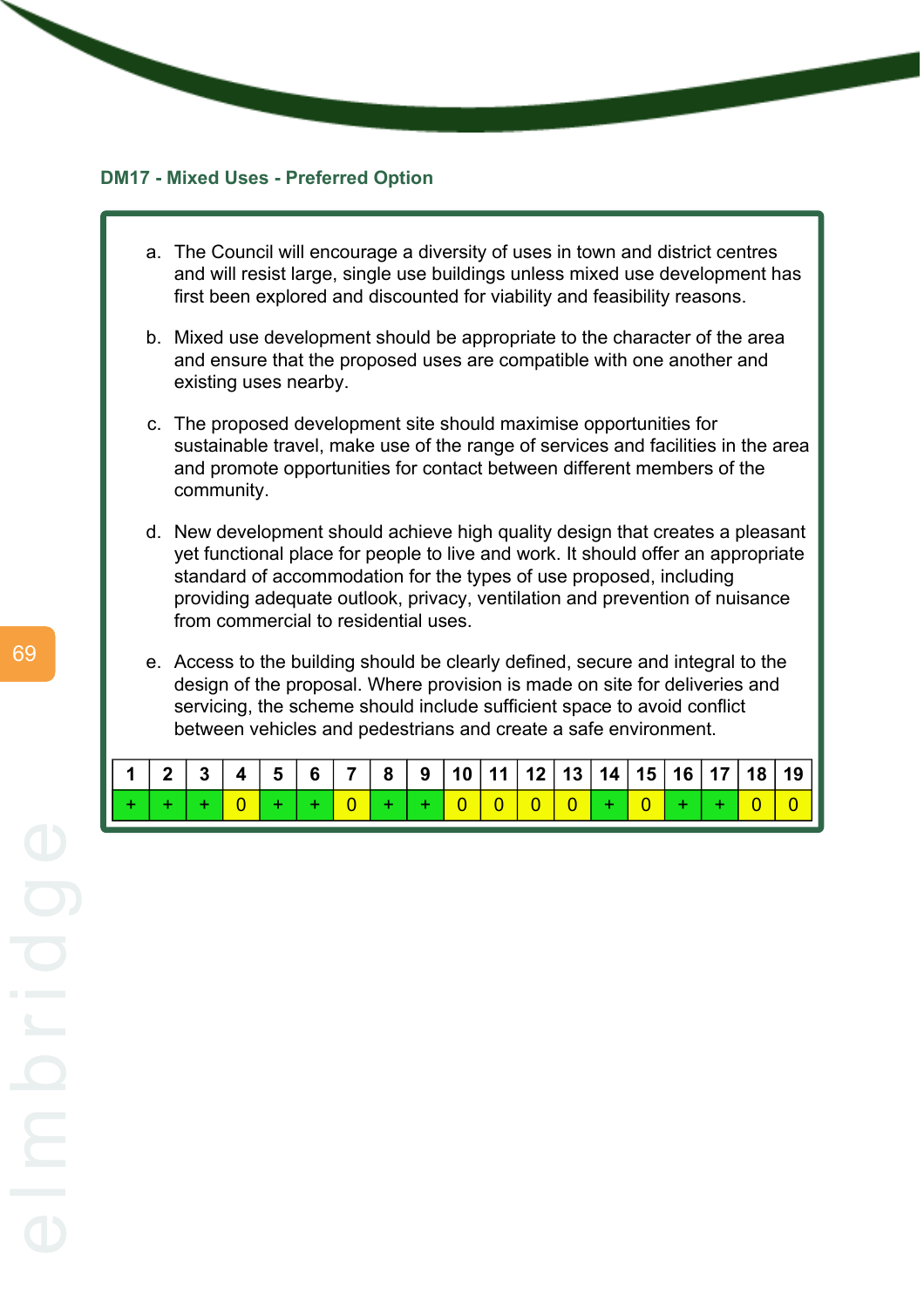| <b>Alternative Option(s)</b>                                                                                                             |             |   |   |   |   |          |   |   |    | Why is it not preferred?                                                                                                                                                                                                                                                                                                                                                              |    |    |    |   |    |    |    |
|------------------------------------------------------------------------------------------------------------------------------------------|-------------|---|---|---|---|----------|---|---|----|---------------------------------------------------------------------------------------------------------------------------------------------------------------------------------------------------------------------------------------------------------------------------------------------------------------------------------------------------------------------------------------|----|----|----|---|----|----|----|
| Rely on the Framework and the Core<br>Strategy to cover mixed use development<br>rather than a specific Development<br>Management policy |             |   |   |   |   |          |   |   |    | The framework and the Core Strategy do<br>not contain detailed policies on the issues<br>arising in the preferred option, specifically<br>how mixed use development should be<br>designed and located. A Development<br>Management policy can support the<br>strategic aims of encouraging mixed uses<br>whilst providing more detail for the day-to-<br>day assessment of proposals. |    |    |    |   |    |    |    |
|                                                                                                                                          | $\mathbf 2$ | 3 | 4 | 5 | 6 |          | 8 | 9 | 10 | 11                                                                                                                                                                                                                                                                                                                                                                                    | 12 | 13 | 14 | 5 | 16 | 18 | 19 |
| ÷                                                                                                                                        | ÷           | ÷ | n | ÷ | ÷ | $\Omega$ | ÷ | ი | ი  | n                                                                                                                                                                                                                                                                                                                                                                                     |    |    |    |   |    |    |    |

**2.89** Mixed use development, often incorporating residential flats, can be an efficient way of using land, especially in town and district centres. This helps the Borough to achieve the aims of the Core Strategy by maximising development opportunities in the urban area, promoting sustainable locations and continuing to preserve the Green Belt. The Framework also recognises that residential development can play an important role in ensuring the vitality of centres and encourages local planning authorities to set out policies that encourage residential development on appropriate sites.

**2.90** This policy provides additional detail to support in the Core Strategy policy CS18 - Town Centre Uses, which includes the promotion of higher density mixed use schemes in town and district centres. It is acknowledged that some uses within the same site or building may be less compatible than others and therefore careful consideration needs to be given to the design, location and access arrangements of mixed use developments so that negative effects, particularly on future residents, can be avoided. However, it also recognises that mixed use development is commonplace in town and district centres and that the diversity of uses and the character and vitality of the area can be eroded by large, single use buildings.

**2.91** The Elmbridge Design & Character SPD contains specific guidance on achieving high quality, high density mixed use schemes in town centres within the Case **Studies**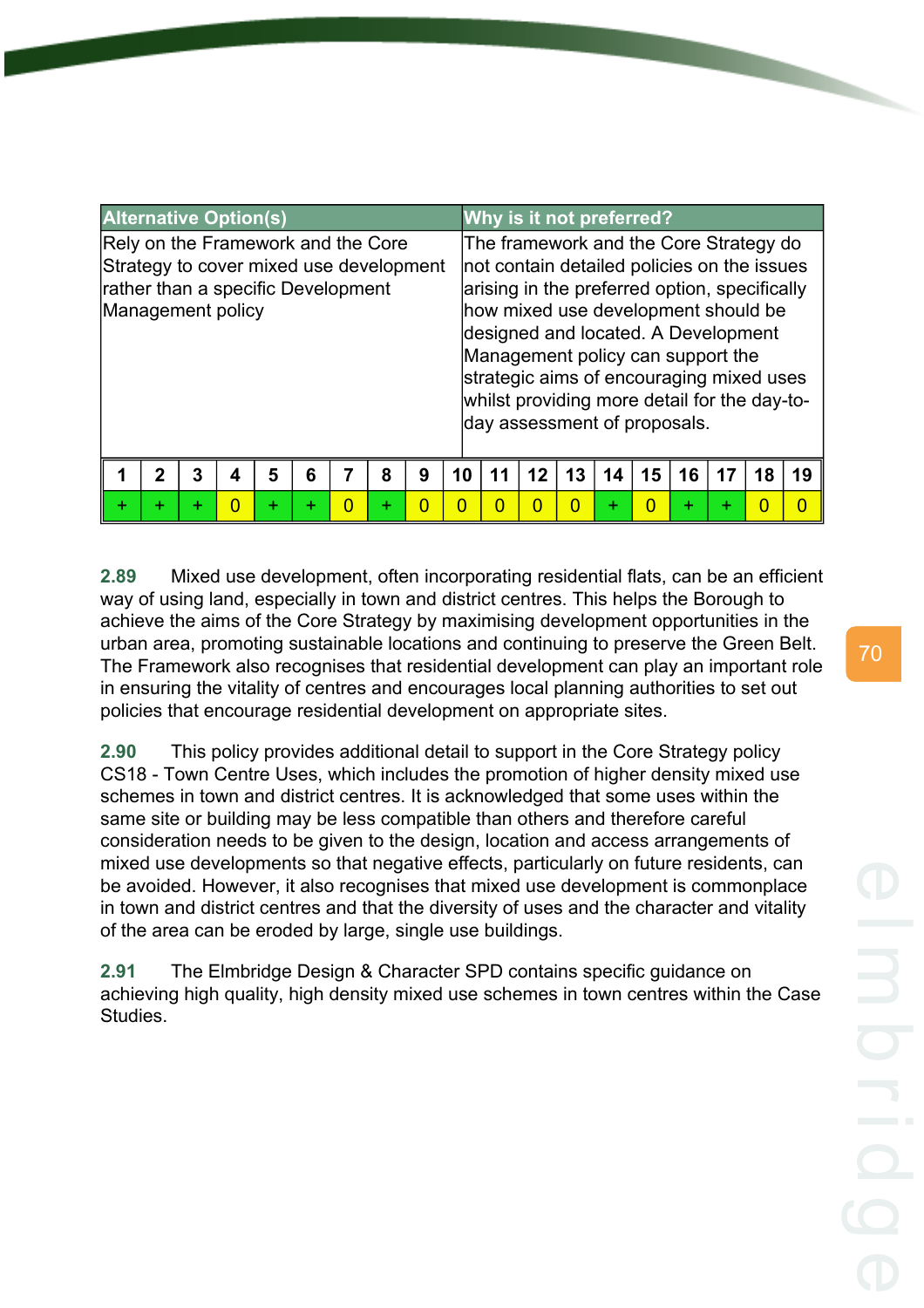#### **Sustainability**

**2.92** Mixed uses can contribute to the creation of sustainable communities so both the alternative and the preferred option score well against many of the objectives, particularly those that seek to provide housing, services and employment opportunities (1, 5, 16) and support economic growth (17). The similarity in scores reflects the support for mixed use schemes afforded by the Framework, whether there is a Development Management policy or not. The options also score well against objectives that aim to reduce the need to travel (14) and hence improve air quality by reducing pollution from traffic (8) as the Framework and the Core Strategy encourage mixed uses that result in locating housing, employment and services in one place. However, the alternative option scores less well against the objective to reduce noise pollution (9) as the fallback position of relying on the Framework and the Core Strategy would not offer any detailed policy or criteria for assessing the compatibility of uses within a development.

| <b>REBLP policies to be replaced</b> | <b>GEN7 - Mixed Use Development</b>                        |
|--------------------------------------|------------------------------------------------------------|
|                                      |                                                            |
|                                      | <b>Schemes</b>                                             |
| <b>Core Strategy links</b>           | CS1 - Spatial Strategy                                     |
|                                      | CS2 - Housing Provision, Location and                      |
|                                      | <b>Distribution</b>                                        |
|                                      | CS3-11 - Settlement Policies                               |
|                                      | CS16 - Social and Community                                |
|                                      | Infrastructure                                             |
|                                      | CS17 - Local Character, Density and                        |
|                                      | Design                                                     |
|                                      | <b>CS18 - Town Centre Uses</b>                             |
|                                      | CS23 - Employment Land Provision                           |
| <b>Framework paragraphs</b>          | Core planning principles (9), 23 (9 <sup>th</sup> bullet), |
|                                      | 69  (1 <sup>st</sup> bullet)                               |
| Other documents or guidance          | Design & Character SPD                                     |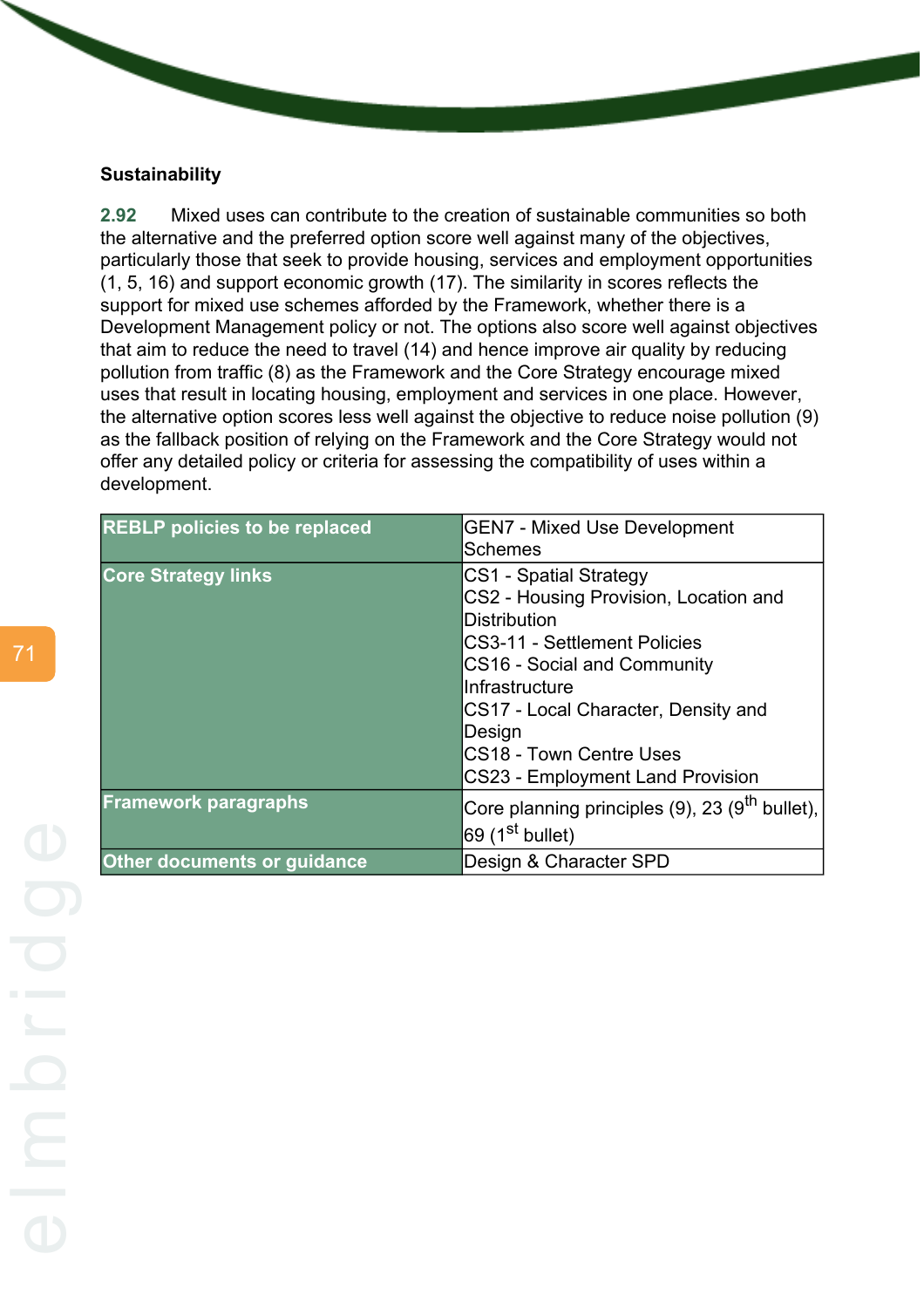## **DM18 - Comprehensive development - Preferred Option**

- a. Comprehensive development that achieves a co-ordinated approach with adjoining sites will be encouraged, especially when it may result in additional benefits to the Borough such as, for example, improved access arrangements, a wider mix of housing or provision of on-site playspace.
- b. Developers and landowners of adjoining sites will be encouraged to work together with each other and key partners to deliver comprehensive development.
- c. To avoid piecemeal development, proposals for a site adjacent to another site with development potential should demonstrate that all reasonable attempts to develop the sites comprehensively have been exhausted. Development proposals that fetter the potential for developing an adjoining site will not be supported.
- d. In assessing proposals for separate sites in the same and/or public control or ownership that involve sharing and/or transferring uses between the sites, the Council will give careful consideration to balancing the benefits of such development to the Borough as a whole with the aims of sustainability and achieving mixed communities whilst making efficient use of land.

|  |  |  |  | $\sqrt{1 + \alpha} \sqrt{\alpha} \sqrt{\alpha} \sqrt{\alpha} \sqrt{\alpha} \sqrt{\alpha} \sqrt{\alpha} \sqrt{\alpha}$ |  |  |  |  |  |
|--|--|--|--|-----------------------------------------------------------------------------------------------------------------------|--|--|--|--|--|

| <b>Alternative option(s)</b>                                                                                                              |   |   |   |   |        |  |   |   |  | Why is it not preferred? |    |          |    |                                                                                                                        |        |    |                                              |
|-------------------------------------------------------------------------------------------------------------------------------------------|---|---|---|---|--------|--|---|---|--|--------------------------|----|----------|----|------------------------------------------------------------------------------------------------------------------------|--------|----|----------------------------------------------|
| Consider each application on its own<br>individual merits without reference to other<br>sites adjacent to or affected by the<br>proposal. |   |   |   |   |        |  |   |   |  | Development Plans.       |    |          |    | This option would not facilitate a strategic<br>approach to managing development<br>with the Settlement Investment and |        |    | opportunities in the Borough, in conjunction |
|                                                                                                                                           |   | 3 |   | 5 | 6      |  | 8 | 9 |  | 12 <sup>1</sup>          | 13 | 14       | 15 | 16                                                                                                                     | 17     | 18 | 19                                           |
| $\Omega$                                                                                                                                  | O |   | O |   | $\cup$ |  |   |   |  | O                        |    | $\Omega$ |    | O                                                                                                                      | $\cup$ | O  | O                                            |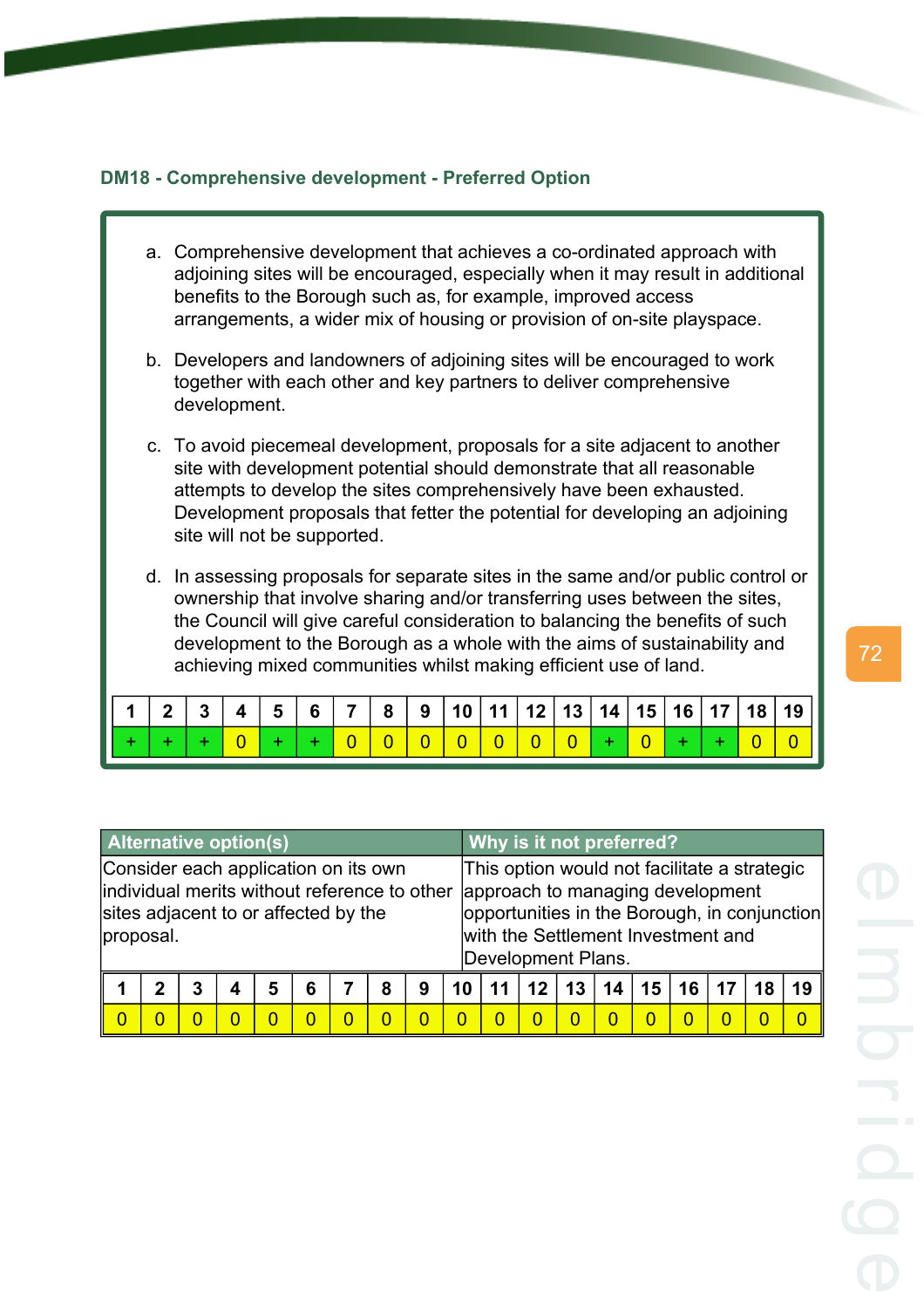**2.93** Piecemeal development can be hard to plan for and ensure that adequate infrastructure is in place to meet the needs of existing and future occupiers. A more advantageous scheme may be able to be delivered if sites come forward in a coordinated manner. This may involve ensuring an appropriate access that can serve a larger scheme, the ability to provide a greater mix of housing types and tenures on site or by providing on-site playspace that otherwise would not have been required due to the size of the site. Similarly, this policy also aims to prevent proposals that unduly prejudice the development of an adjoining site in future, for example by limiting amenity and outlook.

**2.94** There are other documents and evidence bases, such as the Settlement ID Plans and the Strategic Housing and Employment Land Availability Assessment, that are publicly available and identify sites that have been put forward for redevelopment. It may be useful for developers and landowners to consult these documents and liase with Planning Services in order to ascertain whether any developments are proposed on neighbouring sites that would benefit from being considered together.

**2.95** In a similar way to adjoining sites within different ownership, sites that are not geographically contiguous but that are within the same ownership warrant careful consideration and a more strategic approach to their assessment. An applicant may wish to develop a site for a particular purpose but 'decant' a use that is beneficial to the Borough onto an alternative site within their ownership or control, such as on-site affordable housing or a social/community facility. In such cases, the Council will be mindful of any additional advantages this approach could bring, over and above those inherent to the independent development of these sites, but also any negative impacts to local communities caused by displacing important uses.

## **Sustainability**

**2.96** The co-ordinated, comprehensive approach to managing development in the preferred option scores higher against sustainability objectives than the alternative option of considering sites in isolation. This is as a result of the additional benefits to the community that a strategic approach can bring in terms of infrastructure, mix of housing, access arrangements etc and the efficient use of land. The alternative option would not have a negative impact on sustainability objectives as development will still come forward and be subject to other policies that seek to ensure good design and contributions towards infrastructure and affordable housing but this approach would miss the opportunity to gain advantages offered by multiple sites being considered in a co-ordinated manner and therefore the impact on sustainability objectives is merely neutral.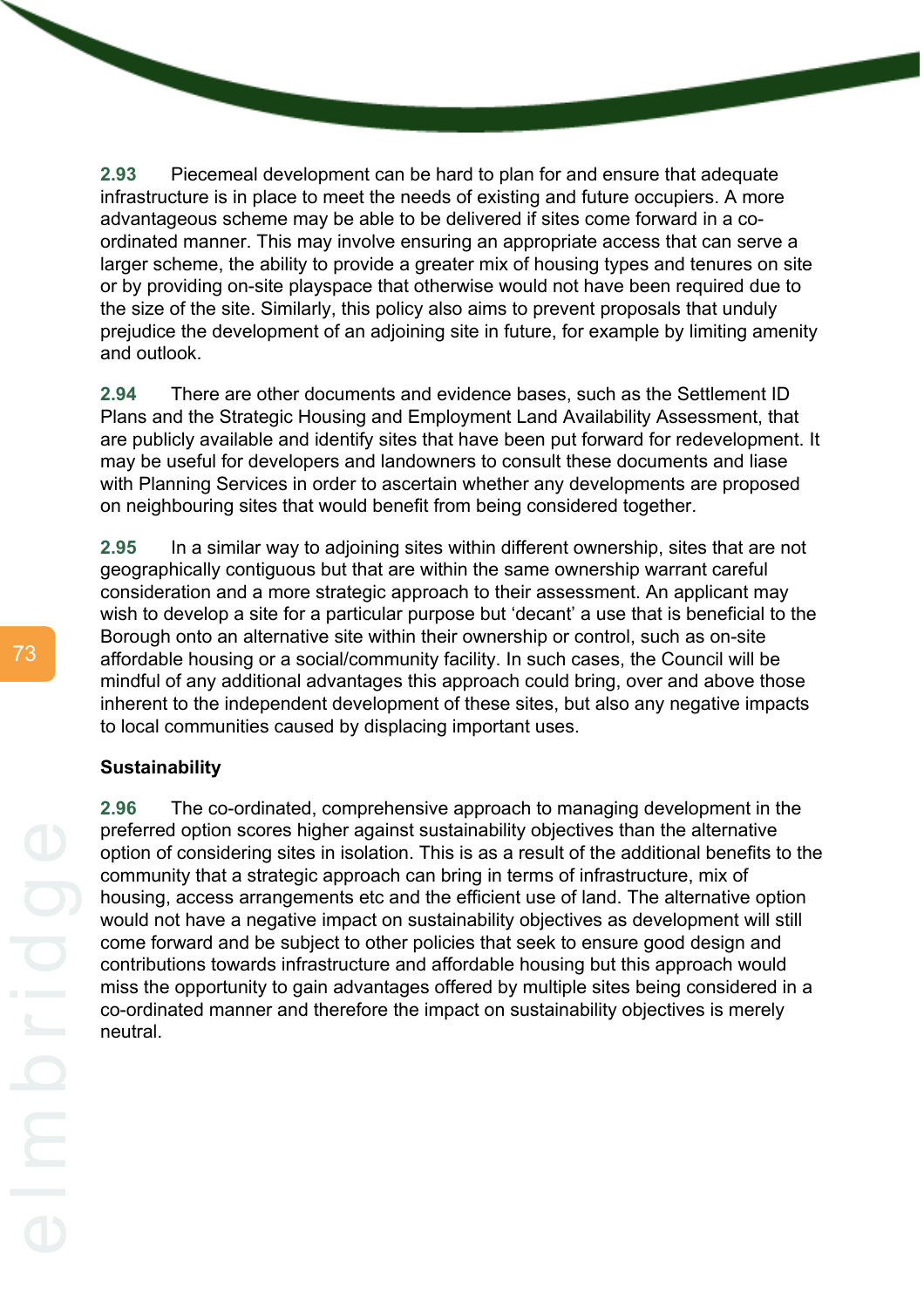| <b>REBLP</b> policies to be replaced | <b>GEN11 - Comprehensive Development</b><br><b>ENV8</b> - Partial Development of Sites |
|--------------------------------------|----------------------------------------------------------------------------------------|
| <b>Core Strategy links</b>           | CS1 - Spatial Strategy                                                                 |
|                                      | CS2 - Housing Provision, Location and                                                  |
|                                      | <b>Distribution</b>                                                                    |
|                                      | CS16 - Social and Community                                                            |
|                                      | Infrastructure                                                                         |
| <b>Framework paragraphs</b>          | Core planning principles (8, 9 and 11)                                                 |
| <b>Other documents or guidance</b>   | Settlement ID Plans, SHELAA                                                            |

# **Flooding Policy**

The Framework includes the national policy for managing development in flood risk areas. There is a presumption that development should be located in areas with the lowest probability of flooding, and where it is necessary, making it safe without increasing flood risk elsewhere. It details the need for site-specific flood risk assessments and explains the sequential and exception tests when determining planning applications. Technical guidance accompanies this covering in detail the sequential and exception tests, flood risk assessments, flood zone definitions and managing residual flood risk.

The Core Strategy policy CS26 - Flooding seeks to reduce the overall and local risk of flooding in the Borough, making sure development is located and designed to ensure it is safe and the risk of flooding is minimised whilst not increasing the risk of flooding elsewhere. This is a detailed policy and includes the need for sequential and exception tests, permitted development rights, development in flood zones 2 and 3 and policy on sustainable drainage systems.

The Framework, current national guidance and the Core Strategy policy CS26 are sufficient to determine planning applications. The Council will need more detailed guidance relating to advising people on flood risk assessments and locally specific issues, which would be better placed in a Supplementary Planning Document on flooding.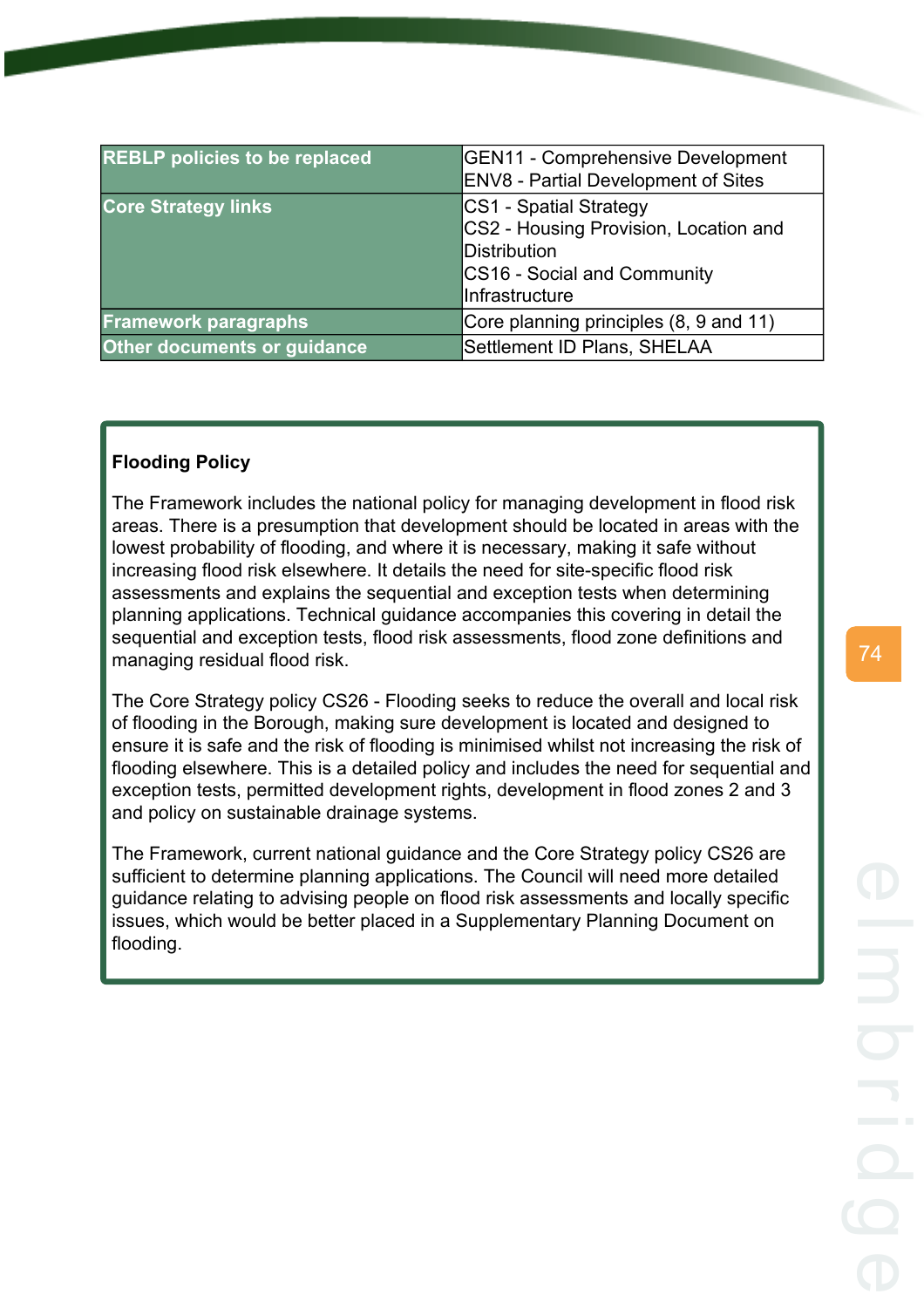### **DM19 - Pollution - Preferred Option**

#### a. **Noise, odour and light**

All development that may result in noise or odour emissions or light pollution will be expected to incorporate appropriate attenuation measures to mitigate the effect on existing and future residents. New development located near to existing noise, odour or light generating uses will be expected to demonstrate that the proposal is compatible and will not result in unacceptable living standards, for example through the mitigation measures, the design of the building and its orientation and layout $34$ .

#### b. **Floodlighting**

Floodlighting of sports grounds and historic/architectural features will be permitted provided there is no unacceptable harm to biodiversity, intrinsically dark landscapes, such as the Green Belt, or the local character and amenity of the area, taking into account the benefits to and/or impact on:

- i. The use and viability of the facility,
- ii. Nature conservation and wildlife,
- iii. Residential amenities and the wider community, and
- iv. Highway safety.

Support will be given to the replacement of existing lighting to minimise its impact and improve energy efficiency. Applicants should consider incorporating mitigation measures to prevent light spillage beyond the focus of the lighting and should limit hours of use to reasonable times.

#### c. **Air quality**

Within designated Air Quality Management Areas<sup>35</sup>, the Council will promote measures to improve air quality and will expect development proposals to avoid introducing additional sources of air pollution. For proposals falling within an Air Quality Management Area and/or where the Council considers that air quality objectives are likely to be prejudiced, applicants will be expected to submit a detailed specialist report which sets out the impact that the proposed development would have upon air quality. Planning permission will not be granted for proposals where there is significant adverse impact upon the status of the Air Quality Management Area or where air quality may have a harmful

<sup>34.[</sup>See also DM13 - Evening Economy]

<sup>35.[</sup>The current list of AQMAs can be found at www.elmbridge.gov.uk/envhealth ]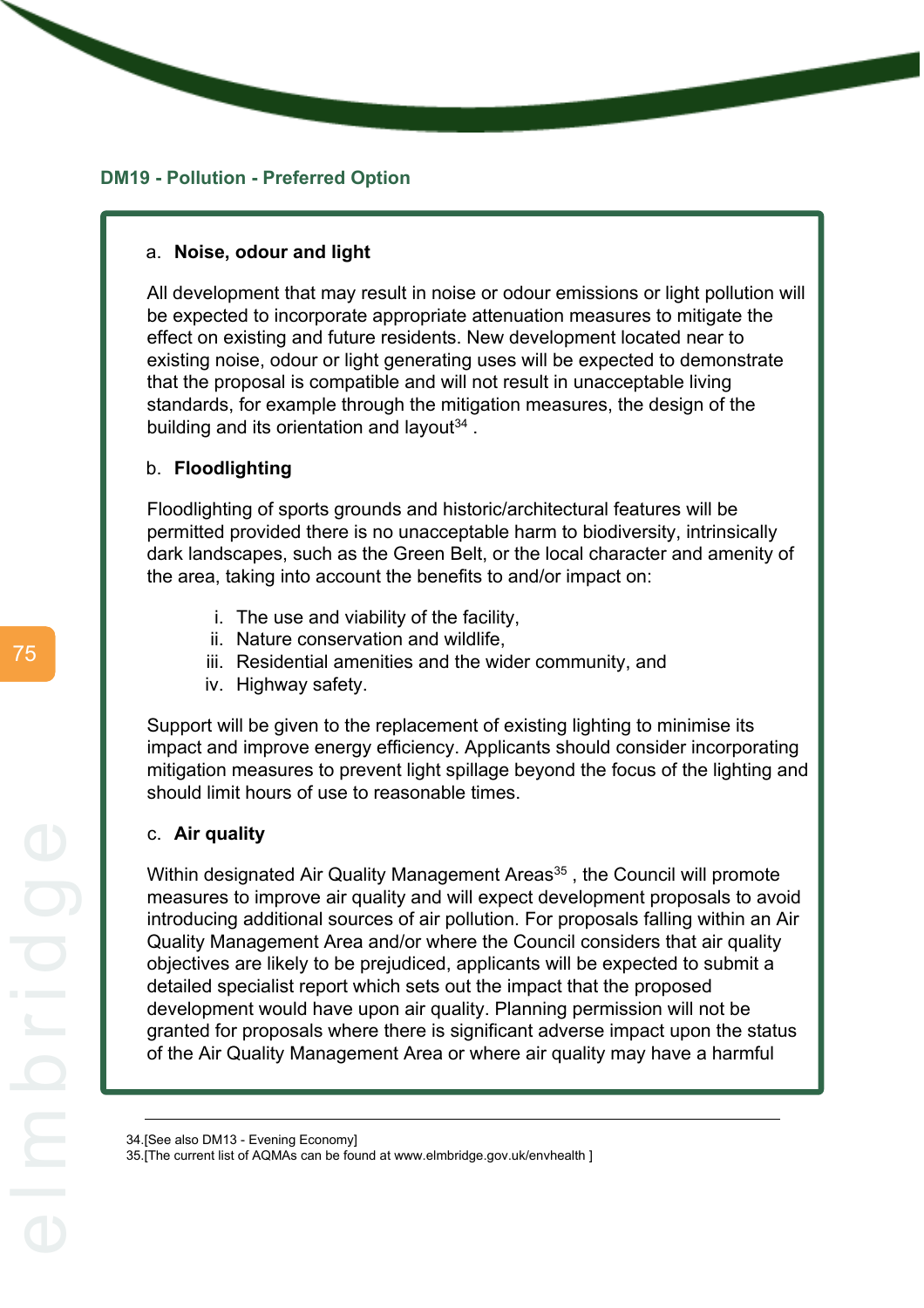effect on the health of future occupiers of the development, taking into account their sensitivity to pollutants, unless the harm can be suitably mitigated.

# d. **Water quality**

Development proposals should be designed and/or located to prevent or limit the input of pollutants into water bodies and the groundwater. Sustainable Drainage Systems (SuDS) should be incorporated wherever practical to reduce the discharge of surface water to the sewer network.

# e. **Land contamination**

Development affecting contaminated land will be permitted provided that the site is remediated to ensure it is suitable for the proposed use, taking into account the sensitivity of future occupants/users to pollutants, and that remedial decontamination measures are sufficient to prevent harm to living conditions, biodiversity or the buildings themselves. All works, including investigation of the nature of any contamination, should be undertaken without escape of contaminants that could cause risk to health or the environment.

To minimise the impact of development and potential sources of pollution, the Council will seek appropriate conditions attached to planning permissions to secure mitigation measures.

|  |  |  |  | $  +   +   +   +   0   0   0   +   0   0   0$ |  |  |  |  |  |
|--|--|--|--|-----------------------------------------------|--|--|--|--|--|

| <b>Alternative Option(s)</b> |                                                                                                                                            |   |  |   |   |  |   |   |    |   |    |    | Why is it not preferred?                                                                                                                                                                                            |    |    |  |    |
|------------------------------|--------------------------------------------------------------------------------------------------------------------------------------------|---|--|---|---|--|---|---|----|---|----|----|---------------------------------------------------------------------------------------------------------------------------------------------------------------------------------------------------------------------|----|----|--|----|
|                              | Rely on the Framework for managing<br>proposals affected by or that may cause<br>pollution rather than a Development<br>Management policy. |   |  |   |   |  |   |   |    |   |    |    | A local approach is considered to respond<br>to issues with specific relevance to<br>Elmbridge and deal more effectively with<br>areas of concern identified in the Scoping<br>Report for Sustainability Appraisal. |    |    |  |    |
|                              | 7                                                                                                                                          | 3 |  | 5 | 6 |  | 8 | 9 | 10 |   | 12 | 13 | 14                                                                                                                                                                                                                  | 15 | 16 |  | 19 |
|                              | ÷                                                                                                                                          |   |  |   |   |  | n |   |    | O |    |    |                                                                                                                                                                                                                     |    |    |  |    |

**2.97** One of the Council's key planning objectives is to focus development in the most sustainable locations, using land efficiently and protecting the Green Belt. However, development in urban locations may have an impact upon or be affected by existing sources of pollution, such as noise, odour, contaminated land and poor air quality. The Sustainability Appraisal, which is carried out for all new policies, promotes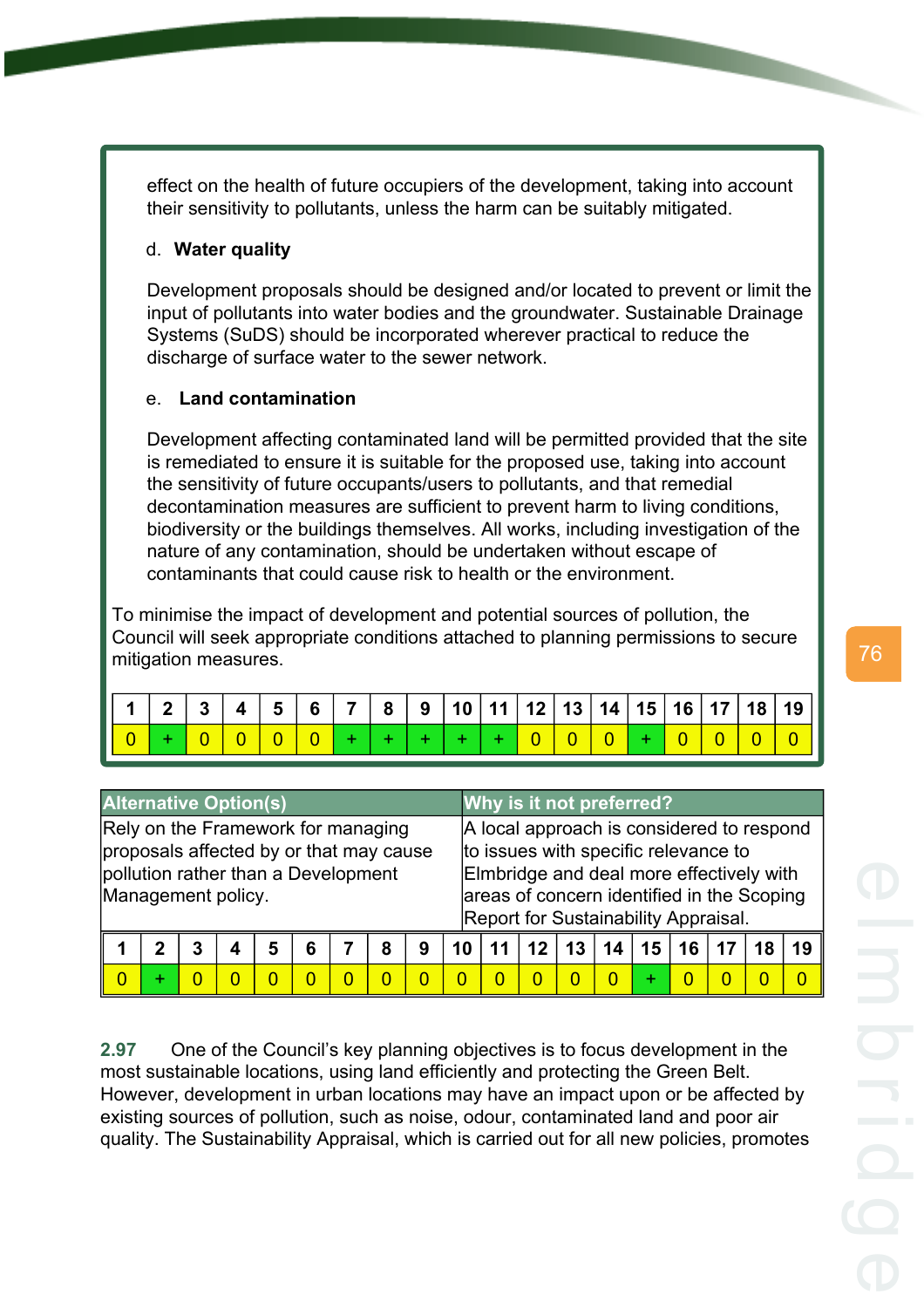sustainable development through better integration of social, environmental and economic considerations into the preparation of planning documents. Baseline information is supplied, which identifies sustainability issues and problems that will inform the policies with the effect of addressing areas of concern. The information shows that there are a number of indicators that are not performing well or that are below the target and it is essential that policies are developed that can have a positive benefit on sustainability by ensuring new development does not worsen current trends or improves upon them. For example, some of the Air Quality Management Areas in the Borough are higher than the national annual objective for nitrogen dioxide emissions and are therefore flagged as areas of concern. This policy aims to ensure that development in the Borough is sustainable by taking account of sources of pollution that affect the local environment and seeks improvements, such as the remediation of contaminated land, and mitigation measures where necessary.

#### **Sustainability**

**2.98** The preferred option scores positively against objectives that seek to reduce pollution from various sources (7, 8, 9, 10, 11) as the assumption is that a Development Management policy that focuses on local issues identified in the Scoping Report will be able to address them. For that reason, the alternative option scores less well against these objectives as the Framework lacks this local approach.

| <b>REBLP</b> policies to be replaced | <b>ENV21 - Light Pollution</b>           |
|--------------------------------------|------------------------------------------|
|                                      | <b>ENV22 - Floodlighting Proposals</b>   |
| <b>Core Strategy links</b>           | CS15 - Biodiversity                      |
|                                      | CS25 - Travel and Accessibility          |
| <b>Framework paragraphs</b>          | 109, 110                                 |
| <b>Other documents or guidance</b>   | Information available from the           |
|                                      | Environmental Health & Licensing Team at |
|                                      | www.elmbridge.gov.uk/envhealth           |
|                                      | <b>EU Water Framework Directive</b>      |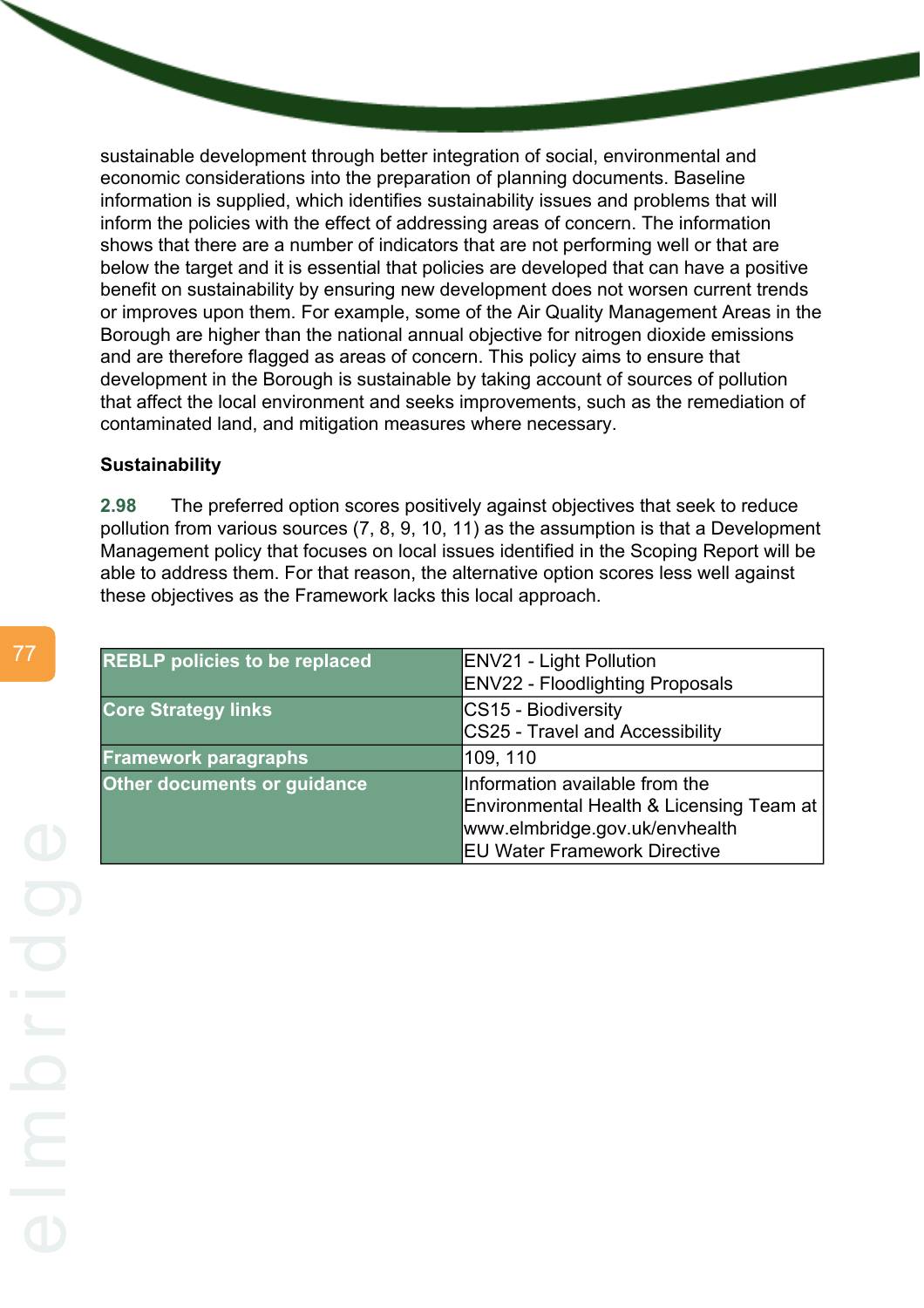# **DM20- Landscape and trees - Preferred Option**

Development proposals should be designed to include an integral scheme of landscape, tree retention, protection and/or planting that:

- a. Reflects, conserves or enhances the existing landscape and integrates the development into its surroundings, adding scale, visual interest and amenity,
- b. Contributes to biodiversity by conserving existing wildlife habitats, creating new habitats and providing links to the green infrastructure network,
- c. Encourages adaptation to climate change, for instance by incorporating Sustainable Drainage Systems (SuDS) providing areas for flood mitigation, green roofs, green walls, tree planting for shade, shelter and cooling and a balance of hard and soft elements,
- d. Does not result in loss of, or damage to, trees that are, or are capable of, making a significant contribution to the character or amenity of the area,
- e. Adequately protects existing trees including their root systems prior to, during and after the construction process,
- f. Would not result in the loss or deterioration habitats including ancient woodland and ancient or veteran trees, unless the need for and benefits clearly outweigh this, and
- g. Includes proposals for the successful implementation, maintenance and management of landscape and tree planting schemes.

To ensure high quality landscape schemes and depending on the scale, nature and location of the development, the Council will seek appropriate conditions attached to planning permissions to secure various improvements. These may include tree retention and protection, the submission and implementation of a landscape or treeplanting scheme, surface materials, screen walls, fences and planting.

### **Tree Preservation Orders (TPOs)**

In considering consent for works to trees protected by TPO, the Council will:

i. Assess the amenity value of the tree or woodland and the likely impact of the proposal on the amenity of the area, and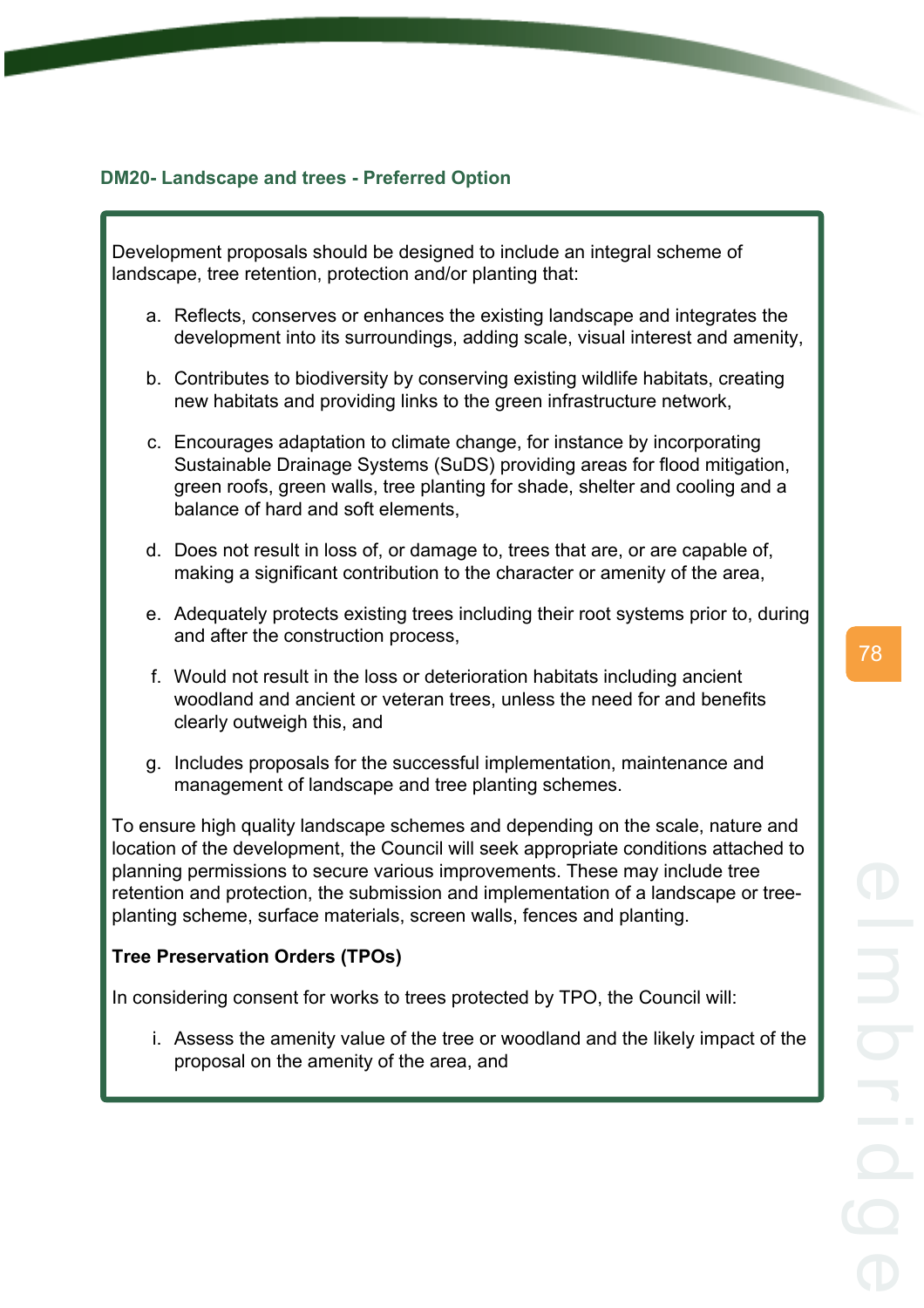ii. In the light of this assessment consider whether or not the proposal is justified, having regard to the reasons put forward in support of it.

## **Trees in conservation areas**

In considering works to trees protected by virtue of their location within a conservation area the Council will assess the amenity value of the tree or woodland and the likely impact of the proposal on the amenity of the area. The Council will then either:

- i. Make a TPO if justified in the interests of amenity. The proposal would then have to be the subject of a formal application under the TPO, or
- ii. Decide not to make a TPO and allow the six week period to expire, at which point the proposed work may go ahead as long as it is carried out within two years from the date of the notice.

|  |  |  |  |  |  |  |  |  | $1 \mid 2 \mid 3 \mid 4 \mid 5 \mid 6 \mid 7 \mid 8 \mid 9 \mid 10 \mid 11 \mid 12 \mid 13 \mid 14 \mid 15 \mid 16 \mid 17 \mid 18 \mid 19 \mid$ |
|--|--|--|--|--|--|--|--|--|--------------------------------------------------------------------------------------------------------------------------------------------------|
|  |  |  |  |  |  |  |  |  | 0 + 0 + 0 0 0 0 + 0 0 0 0 + + 0 + 0 0 0 0 0 0                                                                                                    |

|   | <b>Alternative option(s)</b>                                                  |   |   |   |   |          |   |   |                                                                                | Why is it not preferred?                                                             |    |    |    |    |    |    |    |          |  |  |
|---|-------------------------------------------------------------------------------|---|---|---|---|----------|---|---|--------------------------------------------------------------------------------|--------------------------------------------------------------------------------------|----|----|----|----|----|----|----|----------|--|--|
|   | Rely on national policy and local guidance                                    |   |   |   |   |          |   |   |                                                                                | National policy provides the overarching<br>strategy for landscape and the natural   |    |    |    |    |    |    |    |          |  |  |
|   | such as the Design and Character SPD<br>and A Guide to Incorporating Trees in |   |   |   |   |          |   |   |                                                                                | environment. It does not provide the                                                 |    |    |    |    |    |    |    |          |  |  |
|   | Proposals for Developing Land.                                                |   |   |   |   |          |   |   |                                                                                | detailed policy required to ensure good                                              |    |    |    |    |    |    |    |          |  |  |
|   |                                                                               |   |   |   |   |          |   |   | landscape schemes when applicants are<br>submitting development proposals. The |                                                                                      |    |    |    |    |    |    |    |          |  |  |
|   |                                                                               |   |   |   |   |          |   |   |                                                                                | Guide to Incorporating Trees on                                                      |    |    |    |    |    |    |    |          |  |  |
|   |                                                                               |   |   |   |   |          |   |   |                                                                                | Development Sites provides important<br>detail regarding a specific topic, but this  |    |    |    |    |    |    |    |          |  |  |
|   |                                                                               |   |   |   |   |          |   |   |                                                                                | Development Management policy would                                                  |    |    |    |    |    |    |    |          |  |  |
|   |                                                                               |   |   |   |   |          |   |   |                                                                                | provide the weight needed to make                                                    |    |    |    |    |    |    |    |          |  |  |
|   |                                                                               |   |   |   |   |          |   |   |                                                                                | decisions on applications that include a<br>wide range of landscape issues on a day- |    |    |    |    |    |    |    |          |  |  |
|   |                                                                               |   |   |   |   |          |   |   |                                                                                | to-day basis.                                                                        |    |    |    |    |    |    |    |          |  |  |
|   |                                                                               |   |   |   |   |          |   |   |                                                                                |                                                                                      |    |    |    |    |    |    |    |          |  |  |
|   | $\mathbf 2$                                                                   | 3 | 4 | 5 | 6 | 7        | 8 | 9 | 10                                                                             | 11                                                                                   | 12 | 13 | 14 | 15 | 16 | 17 | 18 | 19       |  |  |
| N | ÷.                                                                            | N | + |   |   | $\Omega$ | ÷ | 0 | 0                                                                              | N                                                                                    | ÷. | ÷  | O  | ÷  |    | O  | 0  | $\Omega$ |  |  |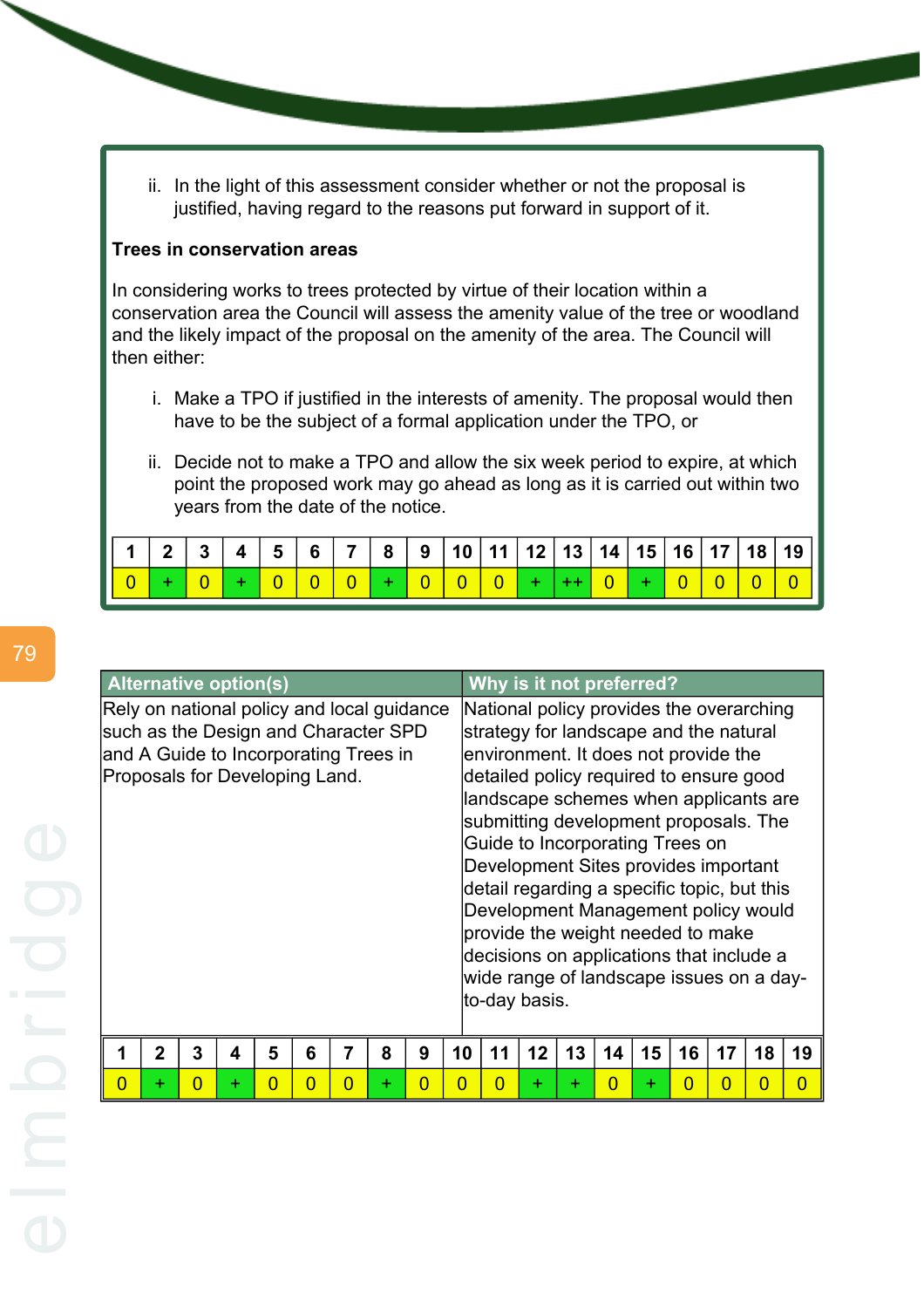**2.99** Elmbridge has a variety of landscapes, which contribute to its local character and distinctiveness and is highly valued by local residents. These form part of the essential green infrastructure, such as open spaces, woodland, farmland, gardens and blue infrastructure such as rivers, lakes and reservoirs. Much of this falls within the Green Belt and has other designations such as habitats and historic landscapes of local, national and international importance. A number of these are covered by other Local Plan policies on open space and views, Green Belt, nature conservation, rivers and heritage.

**2.100** Although described as relatively urban, Elmbridge's towns, villages and residential areas contain a wealth of green landscapes including tree-lined roads, verges, greens, parks, playing fields and private gardens. These have important environmental and biodiversity value as well as playing an essential role in the landscape character of the area $36$ .

**2.101** This policy seeks to ensure that developers consider the local landscape at the outset of the development design process and make sure this is reflected in their landscape proposals. It should be read in conjunction with DM16, which covers Design and Amenity. Depending on the scale, nature and location of the development a thorough survey, appraisal and analysis of the site and its surroundings will usually be essential. Consideration should be given to the retention of existing trees, hedgerows and other features, new planting, boundary treatments and the hard and soft elements. The presence of trees within or adjacent to the development site will require supporting arboricultural information prepared by a person who has, through relevant education, training and experience, gained expertise in the field of trees in relation to construction. This information will provide the basis for evaluation. Planting schemes should use native species and/or those native to the area and not rely on the use of fast growing coniferous and/or evergreen hedges for screening purposes.

**2.102** There are a number of useful documents including the landscape design section in the Design and Character SPD and the Thames Landscape Strategy, plus it is the Council's intention to produce a future Tree and Landscape Strategy. These together with other specialist information will be used by the Council to assess landscape and tree planting schemes.

**2.103** Trees make an important contribution to the character and appearance of the Borough. Trees which are healthy and are of high amenity value can be protected by the making of a Tree Preservation Order (TPO) under the Town and Country Planning Act 1990. Tree Preservation Orders can help to protect trees from inappropriate treatment and prevent their removal, as permission must first be sought from the council to carry out most types of tree surgery. Appropriate protection of TPO trees and those identified for retention will be expected in line with good practice during construction of a development.

<sup>36.[</sup>See the Design & Character SPD Companion Guide: The Character of Elmbridge. ]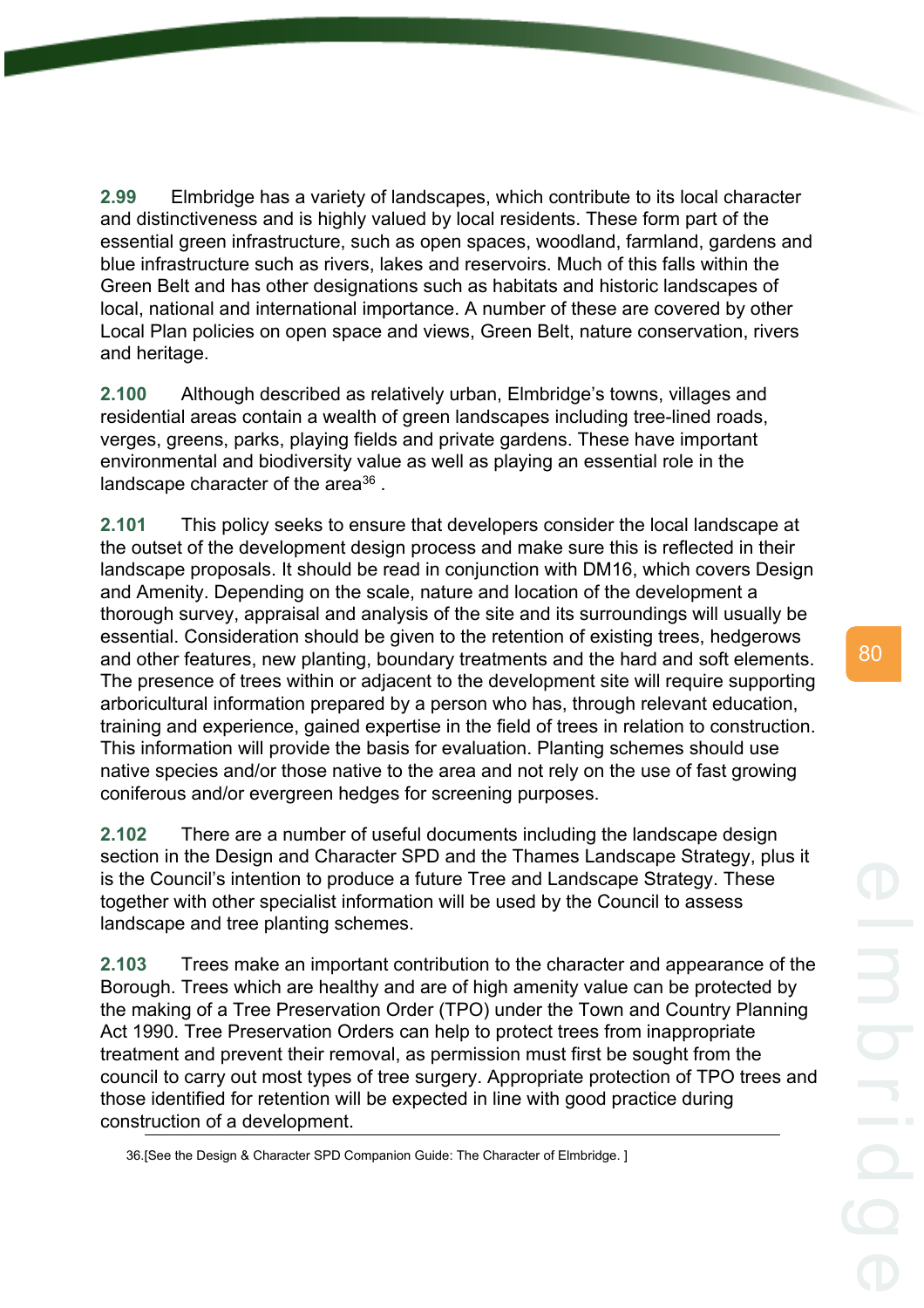# **Sustainability**

**2.104** The preferred option scores positively in environmental objectives 4, 8, 12 and 15. It also will have positive impacts on the health and well being of the population (2). The alternative option has the same score, as the Framework includes the strategic policy and the local guidance contains the detail on landscape and trees. However, the preferred option focuses on local character, design and amenity and hence has a very positive impact on objective 13.

| <b>REBLP policies to be replaced</b> | ENV11 - Landscape Considerations in the<br><b>Development Process</b><br>ENV12 - Retention of Trees on<br><b>Development Sites</b>                                                              |
|--------------------------------------|-------------------------------------------------------------------------------------------------------------------------------------------------------------------------------------------------|
| <b>Core Strategy links</b>           | CS1 - Spatial Strategy<br>CS12 - The River Thames Corridor and its<br><b>Tributaries</b><br>CS14 - Green Infrastructure<br>CS15 - Biodiversity<br>CS17 - Local Character, Density and<br>Design |
| <b>Framework paragraphs</b>          | 58, 61, 97, 114, 118, 126, 156, 157, 170,<br>179, 206                                                                                                                                           |
| Other documents or guidance          | Design and Character SPD 'Landscape<br>Design' Thames Landscape Strategy                                                                                                                        |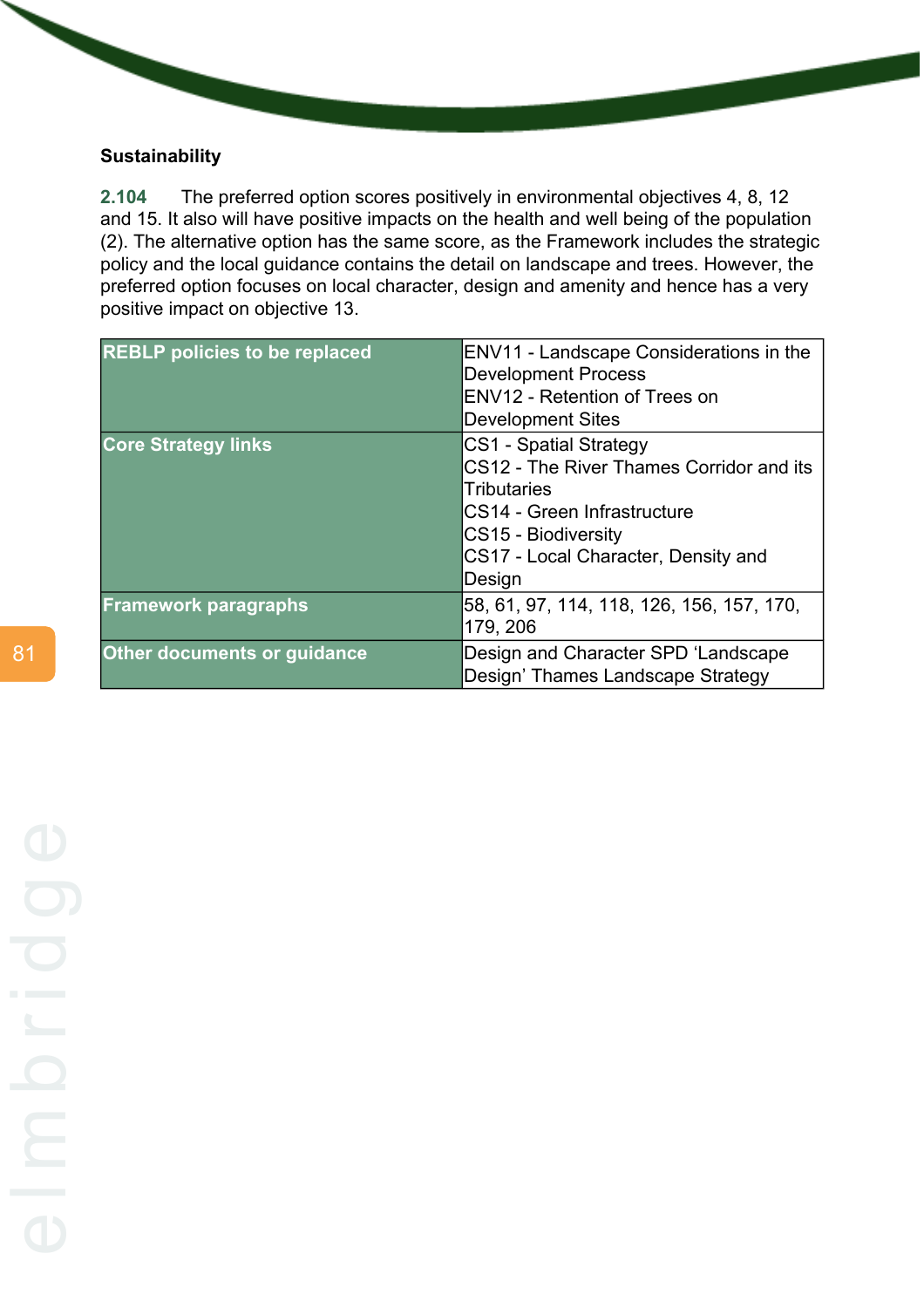# **DM21 - Access and parking - Preferred Option**

#### a. **Access**

- i. The layout and siting of accesses should be acceptable in terms of amenity, capacity, safety, pollution, noise and visual impact.
- ii. Access to and from the highway should be safe and convenient for pedestrians, cyclists and motorists.
- iii. Provisions for loading, unloading and the turning of service vehicles are expected to be designed into the scheme ensuring highway and pedestrian safety.
- iv. The proposal should minimise the impact of vehicle and traffic nuisance, particularly in residential areas and other sensitive areas.

## b. **Parking**

- i. The proposed parking provision should be appropriate to the development and not result in an increase in on-street parking stress that would be detrimental to the amenities of local residents.
- ii. Garaging, cycle stores and car parking designs should be integrated into the scheme and make a positive contribution to the character of the area.
- iii. Hardstanding should be designed and constructed with permeable (or porous) surfacing. Impermeable paving should be limited and the use of soft landscape maximised.
- iv. Provision of car, cycle and disabled parking should accord with the Elmbridge Parking Standards at Appendix 3.

## c. **Public car parks**

- i. Public off street parking will continue to be provided where it supports the economic or recreational use of the immediate area and provides dual use allowing parking for residents and shoppers/employees, particularly in town centres.
- ii. New park and ride proposals will be assessed against their impact on highway capacity, traffic congestion, amenity of local residents and land within sensitive designations<sup>37</sup>, together with the potential benefits to the provision of sustainable transport links.

<sup>37.[</sup>Designations may include Green Belt, open space, sites of biodiversity importance, conservation areas and flood zones. Policies covering these designations will also need to be satisfied.]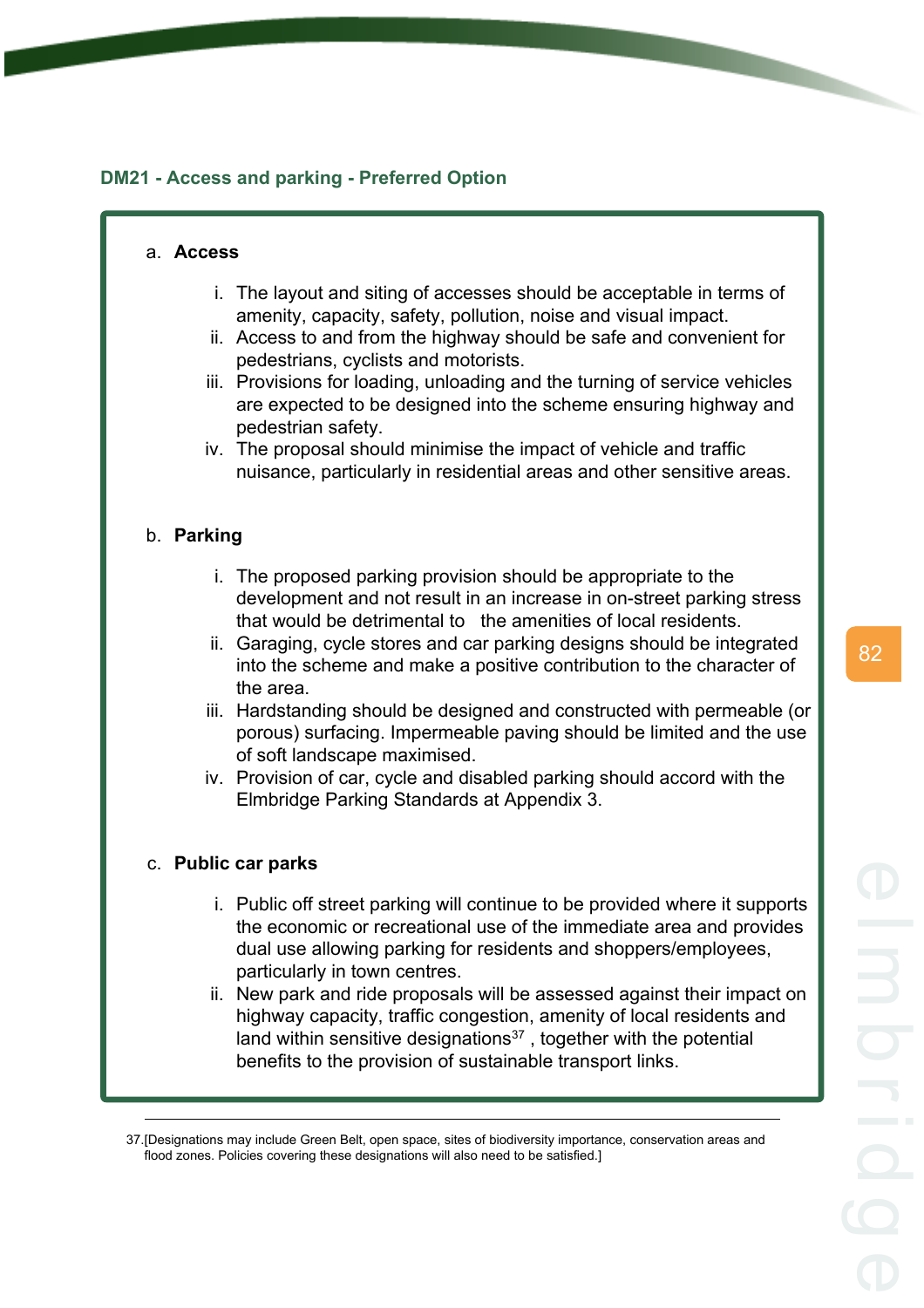- iii. The Council will encourage the improvement and retention of station car parking unless the existing provision exceeds the need or the redevelopment would re-provide sufficient lost spaces.
- iv. The cumulative impact of changes to station car park provision will be considered in terms of the possible knock on effect in with regard to the impact on number and length of car journeys, increased demand on another train station or impact on traffic safety, congestion or residential amenity in surrounding streets.

| $\mid$ 1 $\mid$ 2 $\mid$ 3 $\mid$ 4 $\mid$ 5 $\mid$ 6 $\mid$ 7 $\mid$ 8 $\mid$ 9 $\mid$ 10 $\mid$ 11 $\mid$ 12 $\mid$ 13 $\mid$ 14 $\mid$ 15 $\mid$ 16 $\mid$ 17 $\mid$ 18 $\mid$ 19 $\mid$ |  |  |  |  |  |  |  |  |                                           |
|---------------------------------------------------------------------------------------------------------------------------------------------------------------------------------------------|--|--|--|--|--|--|--|--|-------------------------------------------|
|                                                                                                                                                                                             |  |  |  |  |  |  |  |  | $0 + 0 0 0 0 + + 0 + 0 + + + 0 0 0 0 0 0$ |

|                         |                                                                                                        | <b>Alternative Option(s)</b> |                         |           |                |                |       |       | Why is it not preferred?                                                                                                        |                                                                                                                                                                                                                                                                                                                                                                                                                                    |                     |  |  |  |                                                                                                                                                                                                                                                                                                                                                                                                                                                                   |  |  |  |
|-------------------------|--------------------------------------------------------------------------------------------------------|------------------------------|-------------------------|-----------|----------------|----------------|-------|-------|---------------------------------------------------------------------------------------------------------------------------------|------------------------------------------------------------------------------------------------------------------------------------------------------------------------------------------------------------------------------------------------------------------------------------------------------------------------------------------------------------------------------------------------------------------------------------|---------------------|--|--|--|-------------------------------------------------------------------------------------------------------------------------------------------------------------------------------------------------------------------------------------------------------------------------------------------------------------------------------------------------------------------------------------------------------------------------------------------------------------------|--|--|--|
| Rely on national policy |                                                                                                        |                              |                         |           |                |                |       |       |                                                                                                                                 | The Framework contains the strategic<br>policy relating to the promotion of<br>sustainable transport and does not include<br>the detail with regard to access and<br>parking provisions on individual planning<br>proposals. Elmbridge has specific local<br>transport issues including high car<br>ownership and so requires specific policy<br>relating to the local context and relevant to<br>the issue of access and parking. |                     |  |  |  |                                                                                                                                                                                                                                                                                                                                                                                                                                                                   |  |  |  |
| 1                       | $\overline{2}$                                                                                         | 3                            | $\overline{\mathbf{4}}$ | 5         | 6              | $\overline{7}$ | 8     | 9     | 10<br>12<br>13<br>11<br>14<br>15<br>16<br>18<br>19<br>17                                                                        |                                                                                                                                                                                                                                                                                                                                                                                                                                    |                     |  |  |  |                                                                                                                                                                                                                                                                                                                                                                                                                                                                   |  |  |  |
| $\overline{0}$          | $\overline{0}$                                                                                         | $\ddot{}$                    | $\overline{0}$          | $\ddot{}$ | $\overline{0}$ | $\overline{0}$ | $\pm$ | $\pm$ | $\Omega$<br>$\overline{0}$<br>$\overline{0}$<br>$\Omega$<br>$\Omega$<br>$\Omega$<br>$\overline{0}$<br>$\overline{0}$<br>÷.<br>÷ |                                                                                                                                                                                                                                                                                                                                                                                                                                    |                     |  |  |  |                                                                                                                                                                                                                                                                                                                                                                                                                                                                   |  |  |  |
|                         | Use Surrey County Council Vehicular and<br>Cycle Guidance instead of local Parking<br><b>Standards</b> |                              |                         |           |                |                |       |       |                                                                                                                                 |                                                                                                                                                                                                                                                                                                                                                                                                                                    | across the Borough. |  |  |  | Although high levels of car ownership are<br>common throughout Surrey <sup>38</sup> , Elmbridge<br>has particular local circumstances that<br>require local solutions. Train stations are<br>located away from the town and village<br>centres so people often need the car to<br>assess these important public transport<br>modes. Although higher than the Surrey<br>Guidance, these parking standards better<br>reflect the parking need for residential units |  |  |  |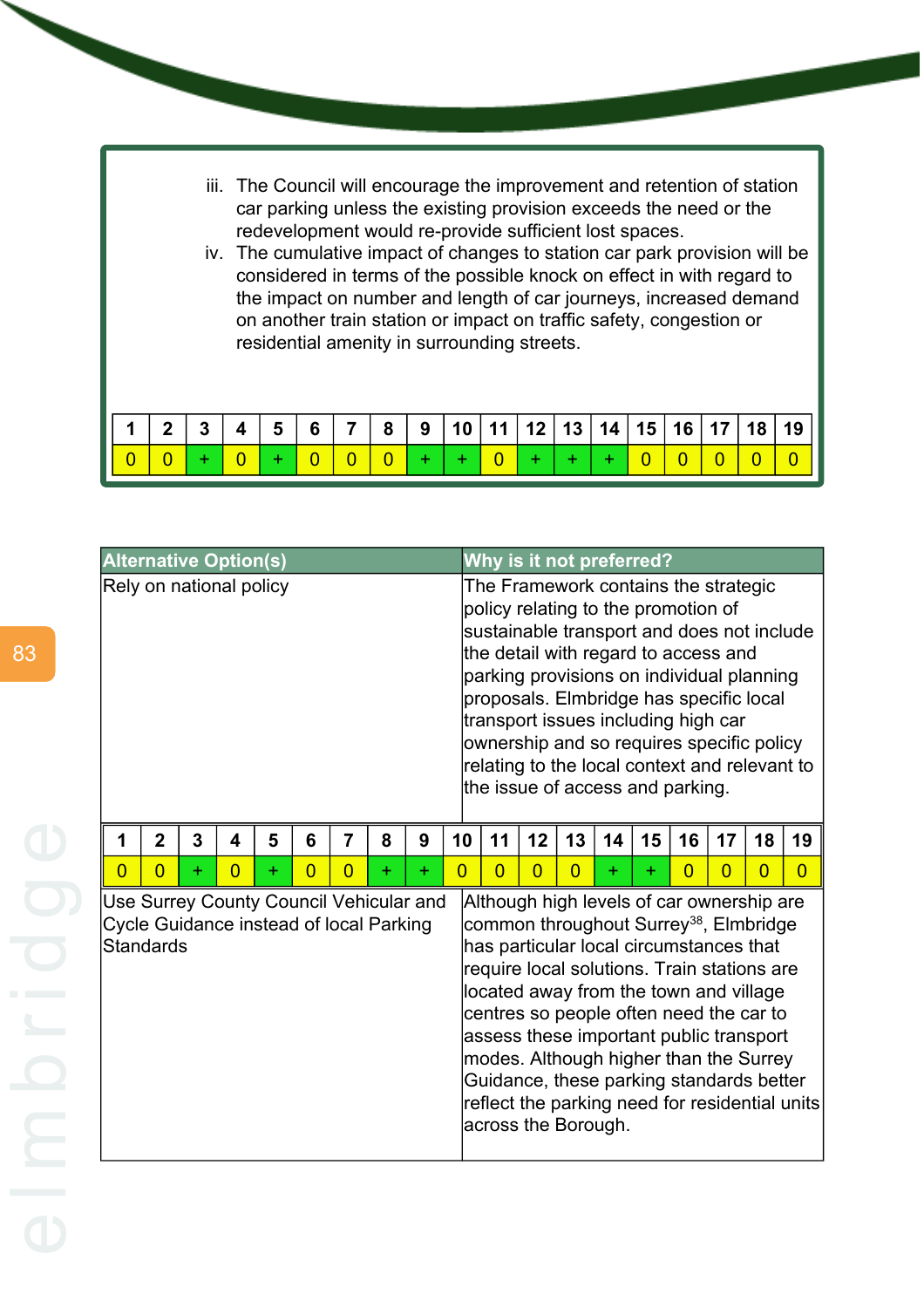|                                                                                  | 2 | 3 | 4 | 5        | 6        |                | 8              | 9              | 10 | 11 | 12                                                                                                                                                                                                                                                                                                                                                                                                                                                                                                                                                                                                                       | 13 | 14 | 15       | 16             | 17 | 18       | 19             |
|----------------------------------------------------------------------------------|---|---|---|----------|----------|----------------|----------------|----------------|----|----|--------------------------------------------------------------------------------------------------------------------------------------------------------------------------------------------------------------------------------------------------------------------------------------------------------------------------------------------------------------------------------------------------------------------------------------------------------------------------------------------------------------------------------------------------------------------------------------------------------------------------|----|----|----------|----------------|----|----------|----------------|
| $\overline{0}$                                                                   | 0 | 0 | 0 | $\Omega$ | $\Omega$ | $\Omega$       | $\overline{0}$ | $\overline{0}$ | N  | O  | n                                                                                                                                                                                                                                                                                                                                                                                                                                                                                                                                                                                                                        | 0  | ÷  | $\Omega$ | $\Omega$       | 0  | $\Omega$ | $\overline{0}$ |
| Applying minimum/demand parking<br>standards to all new development<br>proposals |   |   |   |          |          |                |                |                |    |    | This option is not consistent with the Core<br>Strategy, which applies maximum parking<br>standards to all uses, or the Framework,<br>both of which aim to reduce greenhouse<br>gas emissions and congestion by reducing<br>reliance on the private car and promoting<br>sustainable transport modes. There would<br>also be the consequence that requiring<br>greater levels of parking provision would<br>impact on the amount of available land for<br>housing and other uses in a Borough<br>where the supply of land is already limited<br>and there may therefore result in pressure<br>to develop the Green Belt. |    |    |          |                |    |          |                |
|                                                                                  | 2 | 3 | 4 | 5        | 6        |                | 8              | 9              | 10 | 11 | 12                                                                                                                                                                                                                                                                                                                                                                                                                                                                                                                                                                                                                       | 13 | 14 | 15       | 16             | 17 | 18       | 19             |
|                                                                                  |   | 0 | 0 | ÷        |          | $\overline{0}$ |                |                | ი  | n  | ÷                                                                                                                                                                                                                                                                                                                                                                                                                                                                                                                                                                                                                        | ÷  |    |          | $\overline{0}$ | 0  | 0        | $\overline{0}$ |

**2.105** One of the objectives of the Core Strategy is to reduce people's reliance on driving, by directing new development to sustainable locations, promoting attractive and convenient alternatives and in doing so reducing congestion and pollution caused by traffic. Policy CS25 - Travel and Accessibility sets out the overarching policy for sustainable travel and accessibility for the Borough and deals with issues such as submitting transport assessments, improving transport infrastructure and the environmental impact of transport.

**2.106** It is recognised that car ownership in Elmbridge is high at 0.64 cars per head population compared with the national average of 0.48 cars per head (2001 Census). The accessibility of the A3 and M25 to many of the region's strategic locations makes driving a key transport mode in the Borough. In addition to the high level of car use, public transport is limited in some settlement areas, although there are a number of regularly used bus services that operate in the settlements to the north of the Borough such as Claygate, Molesey and the Dittons. As many of the Borough's residents commute to London, train stations are well used but often located away from the town or district centres, resulting in people driving to the stations.

**2.107** The high trip rate of the Borough's residents to work, train stations and local services result in congestion on the roads and emissions that adversely affect air

<sup>38.[13%</sup> of households in Elmbridge have no car or van, just below the average of 14% across all the Surrey boroughs, compared to 27% nationally (2001 Census, Office for National Statistics) ]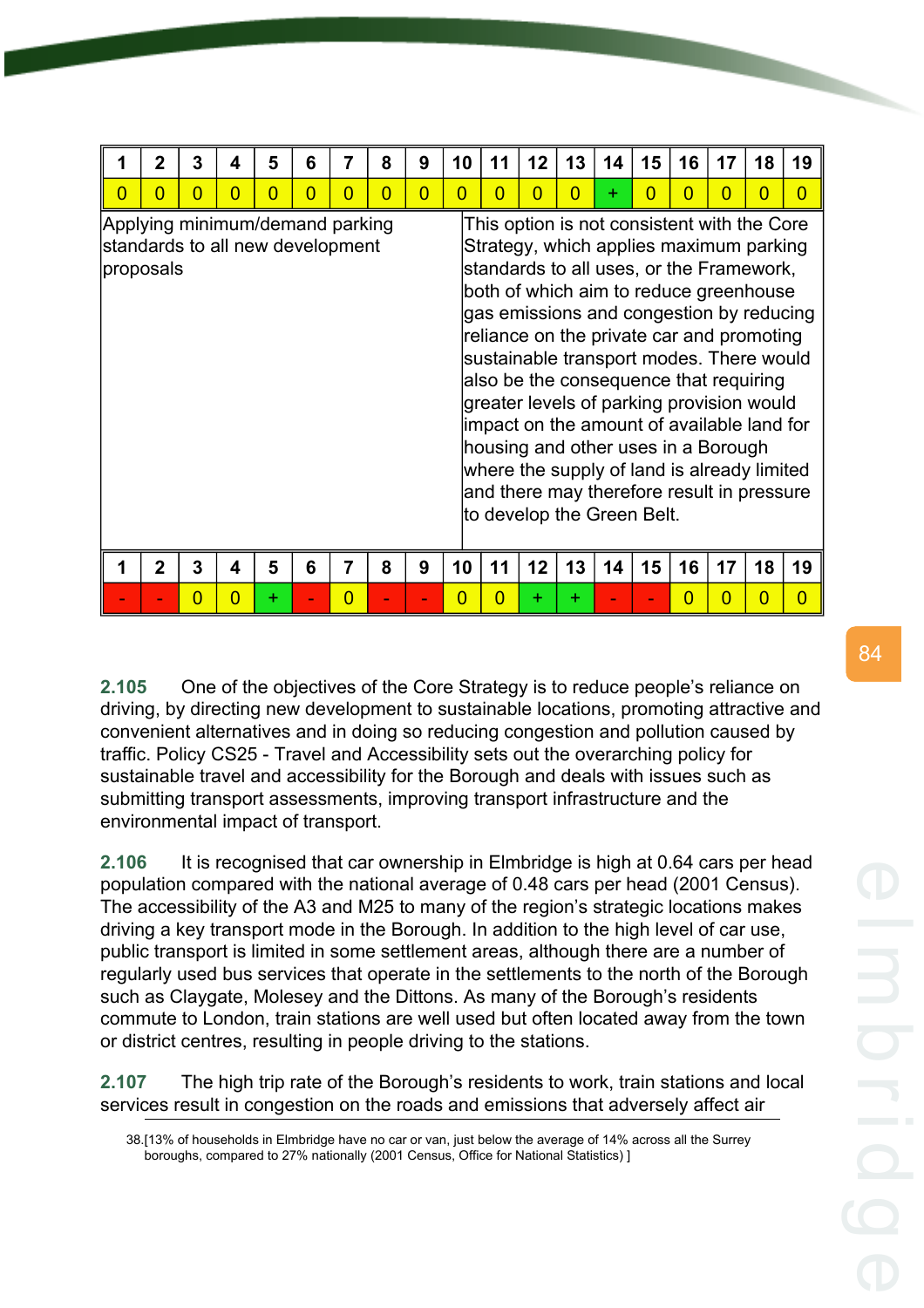quality. The Core Strategy aims to minimise the effect of trips by encouraging new development in accessible locations, encouraging use of sustainable transport modes and applying maximum parking standards, including consideration of zero parking for certain town centre developments. In many instances zero parking will not be acceptable and this is often the case in areas where on-street parking stress is a particular problem and there is no suitable alternative provision. The onus will be on the applicant to demonstrate why zero parking is appropriate in a given location. This Development Management policy supports the aims of the Core Strategy by providing detailed parking standards that are also based on maximums and ensuring that proposals affecting public car parks are carefully considered in terms of the wider impact on the Borough.

**2.108** Accessibility is an important factor to a development proposal and this policy ensures that various environmental and highway safety issues have been addressed. In order to improve air quality and mitigate pollution from vehicles, the council will expect a development proposals to comply with criteria a) and c) in policy DM20 - Pollution. It is important to note that the design and layout of access should be designed at the outset of the proposal, as this will determine the layout of the rest of the development. The site must be accessible to a range of users including those with disabilities and people using pushchairs.

**2.109** The design of parking areas, turning points and garaging is key to the success of the development and can have a positive impact on the area if designed well. The use of soft landscape and permeable surfacing can have positive environmental implications preventing flooding and drainage issues from occurring. All of these elements will be assessed by the Council to ensure an environmentally sustainable development.

**2.110** As well as considering these elements, the Council will also refer to the Design and Character SPD that provides guidance on parking and vehicular access within the Layout chapter. It covers landscape design, the storage of cars and bicycles and incorporates designing out crime. The case studies also provide possible solutions to incorporating safe access and accommodating parking within a development.

**2.111** The policy states that development will be approved if it accords with the Elmbridge Parking Standards. These are outlined at Appendix 3 and are broadly in line with the 2004 parking standards. However the Framework advises that local planning authorities should take into account the accessibility of the development when setting local standards. As well as doing this, the standards have taken account of the Surrey Vehicular and Cycle Parking Guidance, which provides a guide on accommodating electric charging points and minimum cycle parking in order to promote more sustainable methods of transport across the Borough.

**2.112** There are 28 Council owned car parks in the Borough, which are located close to the town and village centres and have 'Park Mark' safety awards. These allow people to access local shops and contribute to the local economy. There are also a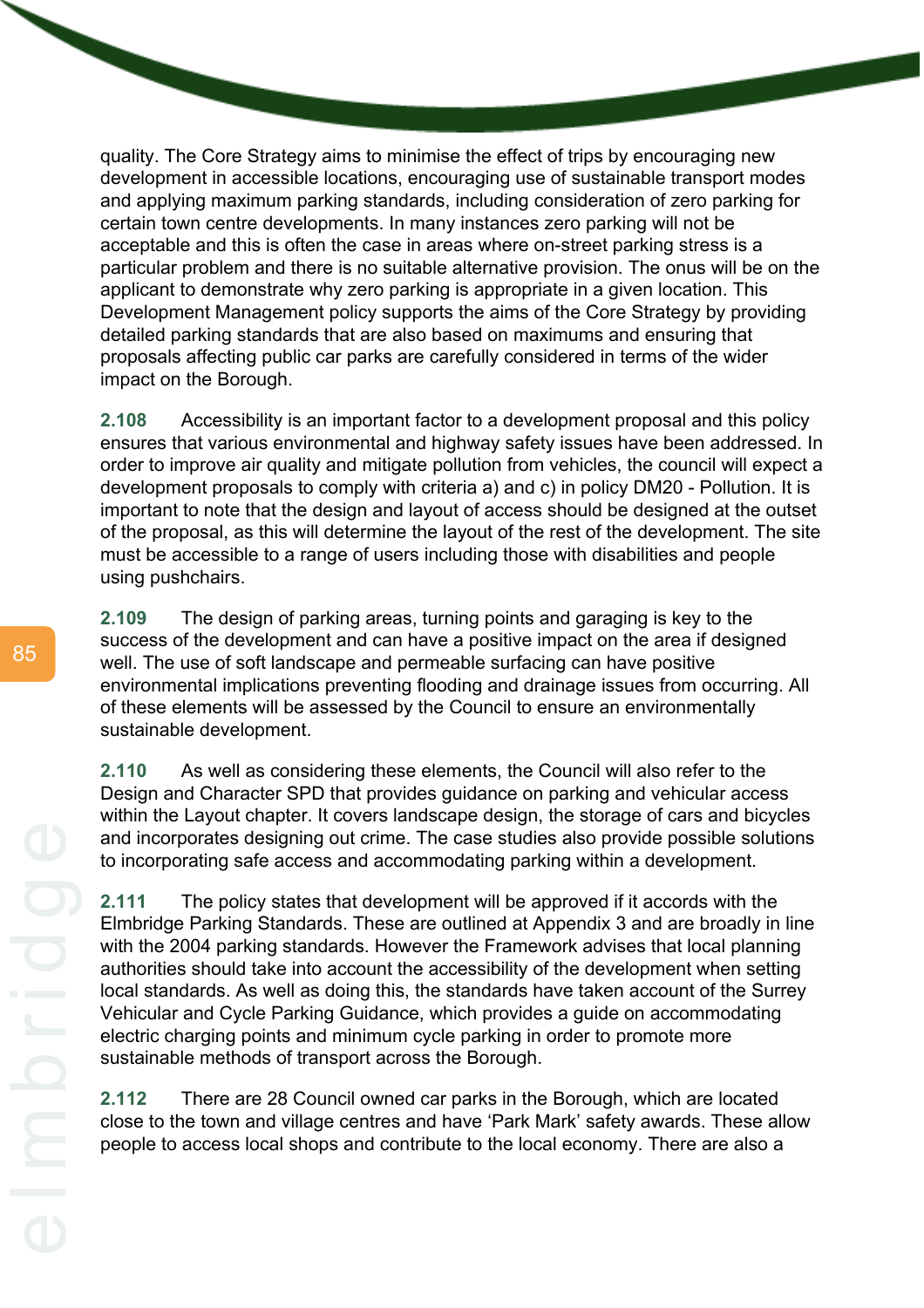number of Council owned car parks that are located close to sports clubs and or open spaces. A Parking Plan commissioned by the Council's Environmental Care Team provides an assessment of the use of all these car parks, many of which are in high demand. Only in instances of significant under-use will alternative uses be considered in line with the Core Strategy and National policy.

**2.113** Although the introduction of park and ride schemes could help provide local people and visitors accessibility to a number of key events and locations in and on the borders of the Borough, the location of these will have to be assessed carefully so not to cause traffic congestion, noise pollution or disturbance to residential area.

**2.114** Many people living in Elmbridge commute to London using the train stations across the Borough. Located away from the majority of town and village centres and some residential areas, station car parks are essential to their daily journeys to and from work. This policy seeks to ensure that these car parks are retained where necessary and that the impact of any change in parking provision is assessed strategically across the Borough.

# **Sustainability**

**2.115** The preferred option scores positively with regard to improving accessibility to services and facilities (5) due to its aim to improve the design of access on site and its reference to park and ride schemes that helps people gain access to events and locations in and outside the Borough. Largely the environmental objectives have neutral scores. This is because although the policy wants to ensure environmental improvements such as permeable services, bicycle use and electric cars, parking and access involves car use and so the negative impacts of car use outweigh the positives. The exception to this is noise and light pollution, as there is specific reference to this with regard to the layout of access preventing nuisance to residential dwellings (9, 10). Additionally, there should be positive benefits to biodiversity as landscape is required when designing parking and access schemes. The preferred option also scores positively with regard to objective 3 as it addresses road safety.

**2.116** The first alterative option has a similar score to the preferred option as the Framework includes all these issues but at a strategic level. As it is more overarching it deals with issues of air quality and climate change and thus scores more positively in these objectives (15, 8). However as the preferred option includes locally specific issues and much more detail it scores more positively on objective 10, 12 and 13 which deals with detailed environmental issues and the protection of the built and natural environment.

**2.117** The second alternative option scores well on objective 14 as recommends maximum parking guidance, minimum cycle standards and electric vehicle charging.

**2.118** The third alternative option of applying minimum parking standards scores poorly against many of the sustainability objectives, in particular improving the health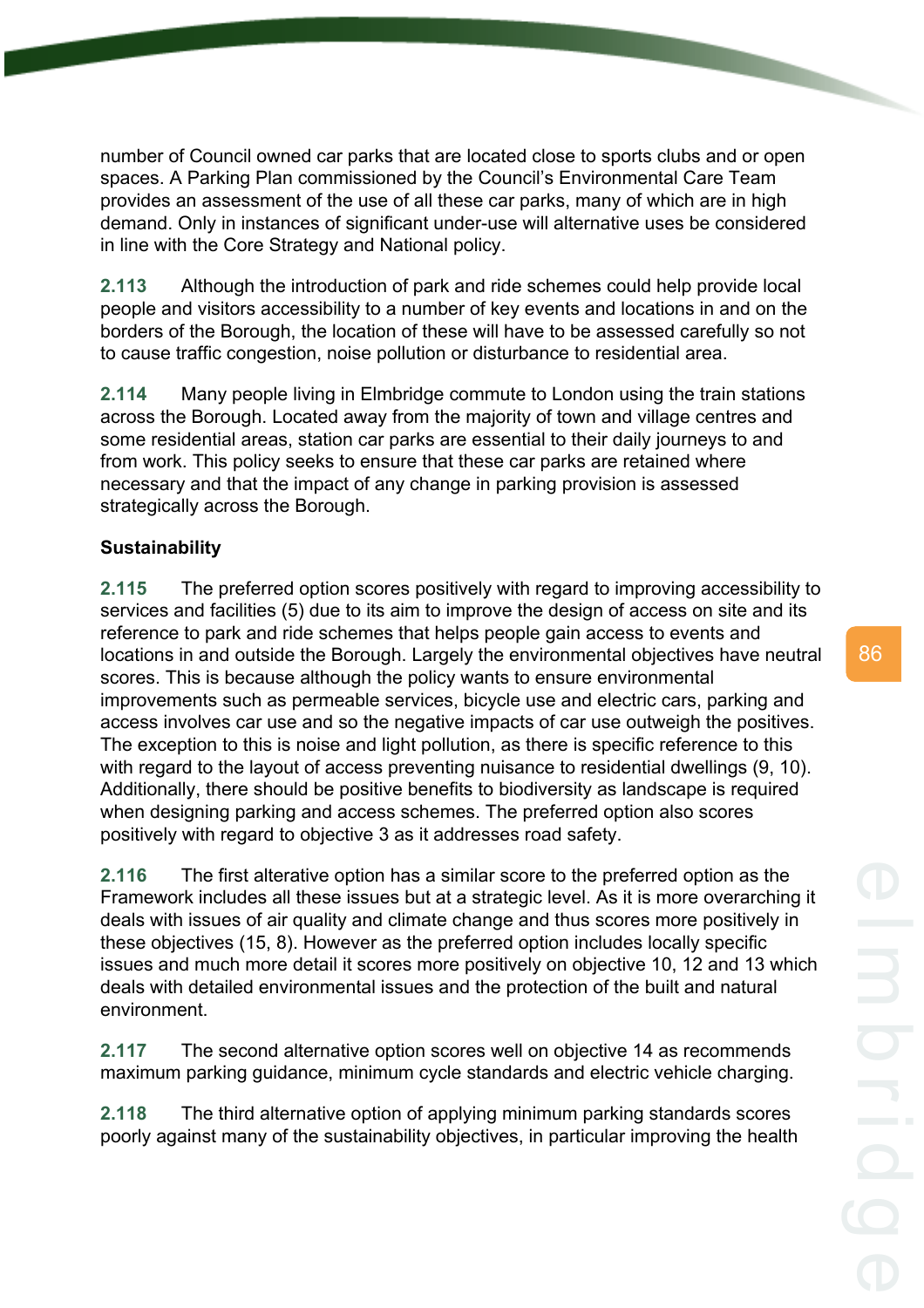and wellbeing of residents (2), making best use of previously developed land (6) and ensuring air quality improves (8). This is because providing more parking would not reduce reliance on the private car and may even serve to encourage it, whilst not making efficient use of valuable urban land by taking the opportunity to explore dual use of existing spaces.

| <b>REBLP policies to be replaced</b> | HSG19 - Garaging and Car Parking<br>MOV2 - The Movement Implications of<br>Development<br>MOV4 - Traffic Impact of Development<br>Proposals<br>MOV6 - Off-Street Parking<br><b>MOV7 - Servicing Facilities</b><br>MOV10 - Cycling Facilities<br>MOV13 - Loss of Station Car Parking<br>MOV19 - Public Off-Street Parking |
|--------------------------------------|--------------------------------------------------------------------------------------------------------------------------------------------------------------------------------------------------------------------------------------------------------------------------------------------------------------------------|
| <b>Core Strategy links</b>           | <b>CS25 - Travel and Accessibility</b>                                                                                                                                                                                                                                                                                   |
| <b>Framework paragraphs</b>          | $32 - 40$                                                                                                                                                                                                                                                                                                                |
| <b>Other documents or guidance</b>   | Manual for Streets 2007 & 2010<br>Design and Character SPD                                                                                                                                                                                                                                                               |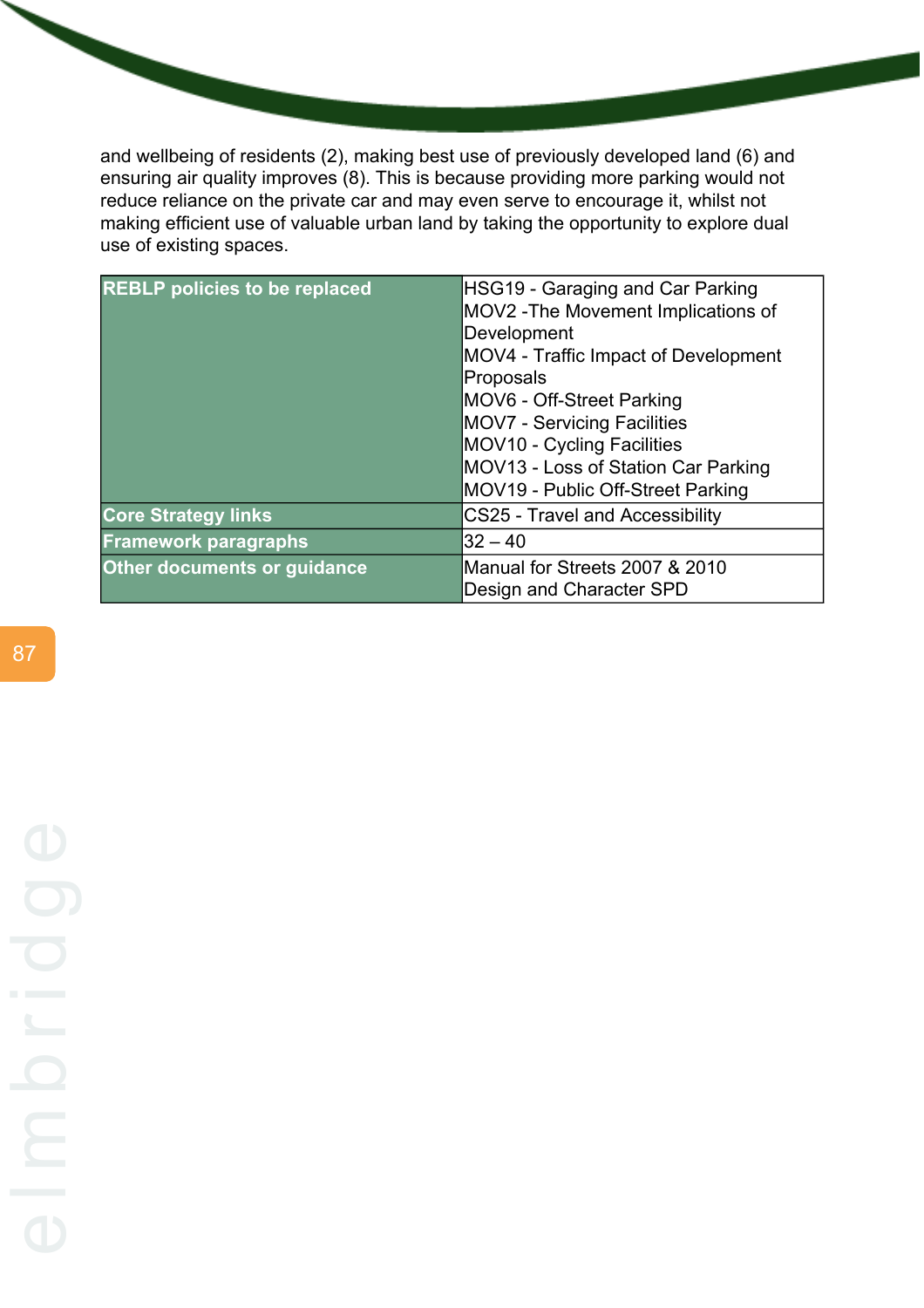# **DM22 - Refuse, recycling and external plant - Preferred Option**

Appropriate waste and recycling facilities must be provided on all new developments, including changes of use. Proposals will be acceptable provided that:

- a. The location and design of bin storage, waste facilities and any proposed external plant, such as air conditioning units and extract flues, have been considered at the outset and are integral to the development,
- b. The design and siting of bin storage and external plant respect the visual amenities of the host building and the area, and
- c. Storage points for refuse and recycling are accessible for collection vehicles as well as regular users.

| $\mid 1 \mid 2 \mid 3 \mid 4 \mid 5 \mid 6 \mid 7 \mid 8 \mid 9 \mid 10 \mid 11 \mid 12 \mid 13 \mid 14 \mid 15 \mid 16 \mid 17 \mid 18 \mid 19 \mid$ |  |  |  |  |  |  |  |  |  |
|-------------------------------------------------------------------------------------------------------------------------------------------------------|--|--|--|--|--|--|--|--|--|
|                                                                                                                                                       |  |  |  |  |  |  |  |  |  |

| <b>Alternative option(s)</b>                                    |             |   |          |   |   |   |   |   |    |           |          |    |          | Why is it not preferred?                                             |          |                                                                                                                                                                                                                                                                                                                                                                                                  |          |                                                                                          |
|-----------------------------------------------------------------|-------------|---|----------|---|---|---|---|---|----|-----------|----------|----|----------|----------------------------------------------------------------------|----------|--------------------------------------------------------------------------------------------------------------------------------------------------------------------------------------------------------------------------------------------------------------------------------------------------------------------------------------------------------------------------------------------------|----------|------------------------------------------------------------------------------------------|
| Rely on national policy and other local<br>policy and guidance. |             |   |          |   |   |   |   |   |    | guidance. |          |    |          | bin storage and waste facilities in<br>(Design and Character SPD and |          | There is no specific policy or guidance on<br>the Framework. Local People have stated<br>in past consultations that the location of<br>bins was a local problem and can have a<br>negative impact on the street scene and<br>character of the area. Although there is<br>good local guidance on bin storage<br>would deal with the wider issues of siting,<br>general design policy and specific |          | Environmental Care guidance) a DM policy<br>location and design, filling the gap between |
|                                                                 | $\mathbf 2$ | 3 | 4        | 5 | 6 |   | 8 | 9 | 10 | 11        | 12       | 13 | 14       | 15                                                                   | 16       | 17                                                                                                                                                                                                                                                                                                                                                                                               | 18       | 19                                                                                       |
| $\overline{0}$                                                  | ÷           | 0 | $\Omega$ | 0 | 0 | 0 | 0 | O | O  | O         | $\Omega$ | ÷  | $\Omega$ | ÷                                                                    | $\Omega$ | 0                                                                                                                                                                                                                                                                                                                                                                                                | $\Omega$ | 0                                                                                        |

**2.119** New development, whether residential or commercial, conversion or change of use, will produce waste from its users. In order to encourage recycling and reduce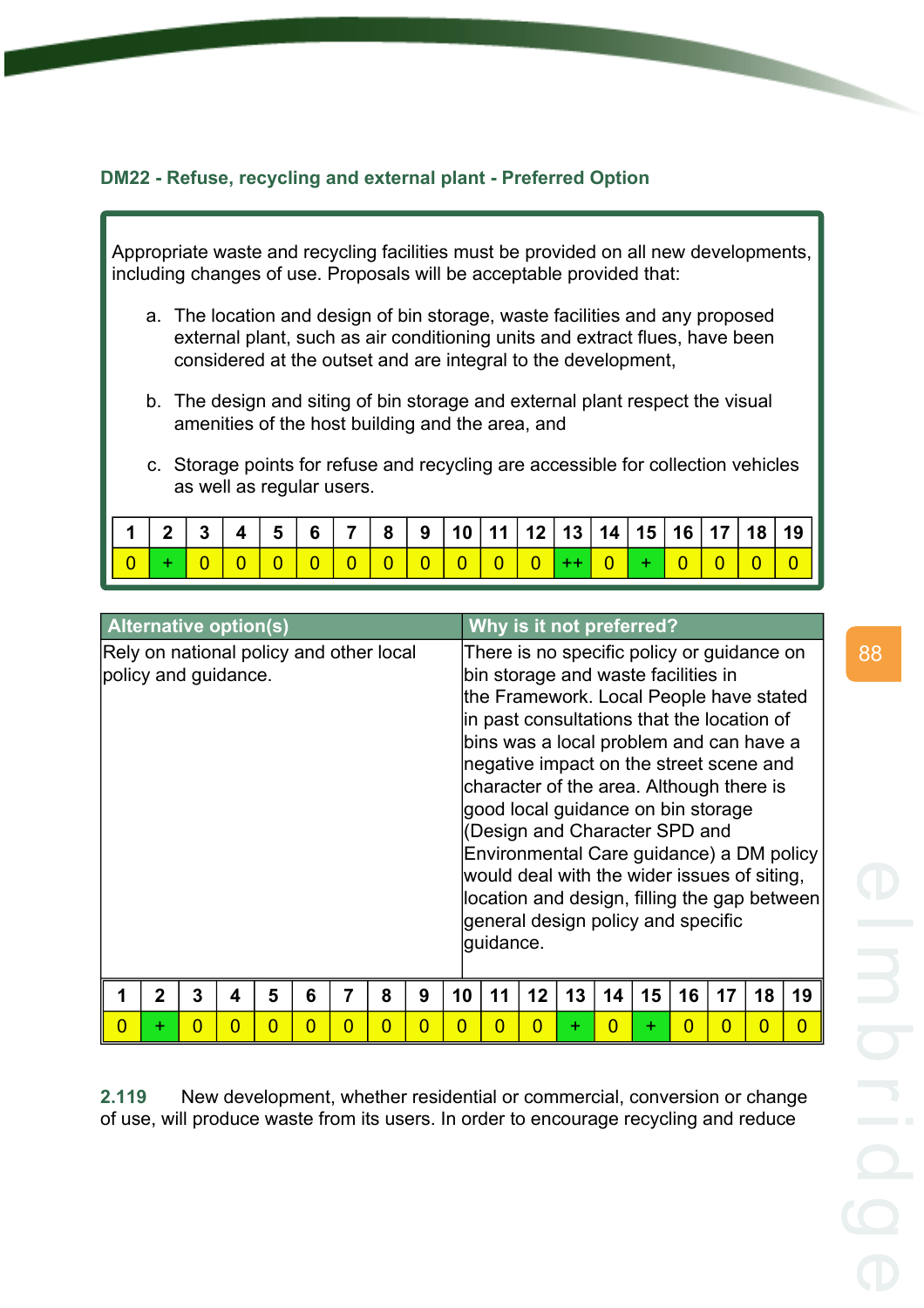waste as one of the Core Strategy's Objectives (5), it is important that new development incorporates adequate waste facilities and storage points.

**2.120** These facilities and storage points must be considered at the outset of a design proposal and not added on at the end of the design process. Establishing the number and dimensions of the bins required for the proposal is key to ensuring an integrated and successful bin storage solution. Poorly designed bin stores added as an 'afterthought' to the scheme often have a negative impact on the streetscene. The same applies to external plant, which includes air conditioning units, extract systems, flues and ducts, which usually require sensitive siting, especially on existing buildings

**2.121** The policy seeks to ensure bin storage and plant is sited and designed carefully in order to prevent any negative effects on amenity and the street scene. It is also vital that refuse and recycling facilities are easily accessible for regular users and collection vehicles.

**2.122** The Council's Environmental Care Team has produced 'Guidance on the storage and collection of household waste' which provides detailed advice on the dimensions of wheelie bins, the design of storage areas and access requirements. Tailored designs will be required for flatted development and commercial development.

#### **Sustainability**

**2.123** The preferred option scores positively on health and wellbeing (objective 2) and overarching environmental factors (objective 15). Both options score positively on objective 13 as there is specific local advice relating to bin design principles and exact dimensions. However as this policy covers local character and amenity, the preferred option has a very positive impact on objective 13.

| <b>REBLP policies to be replaced</b> | <b>ENV9 - Provision of Domestic Recycling</b> |
|--------------------------------------|-----------------------------------------------|
|                                      | <b>IFacilities</b>                            |
| <b>Core Strategy links</b>           | ln/a                                          |
| <b>Framework paragraphs</b>          | ln/a                                          |
| <b>Other documents or guidance</b>   | Design & Character SPD                        |
|                                      | Guidance on the storage and collection of     |
|                                      | household waste (Environmental Care           |
|                                      | Team)                                         |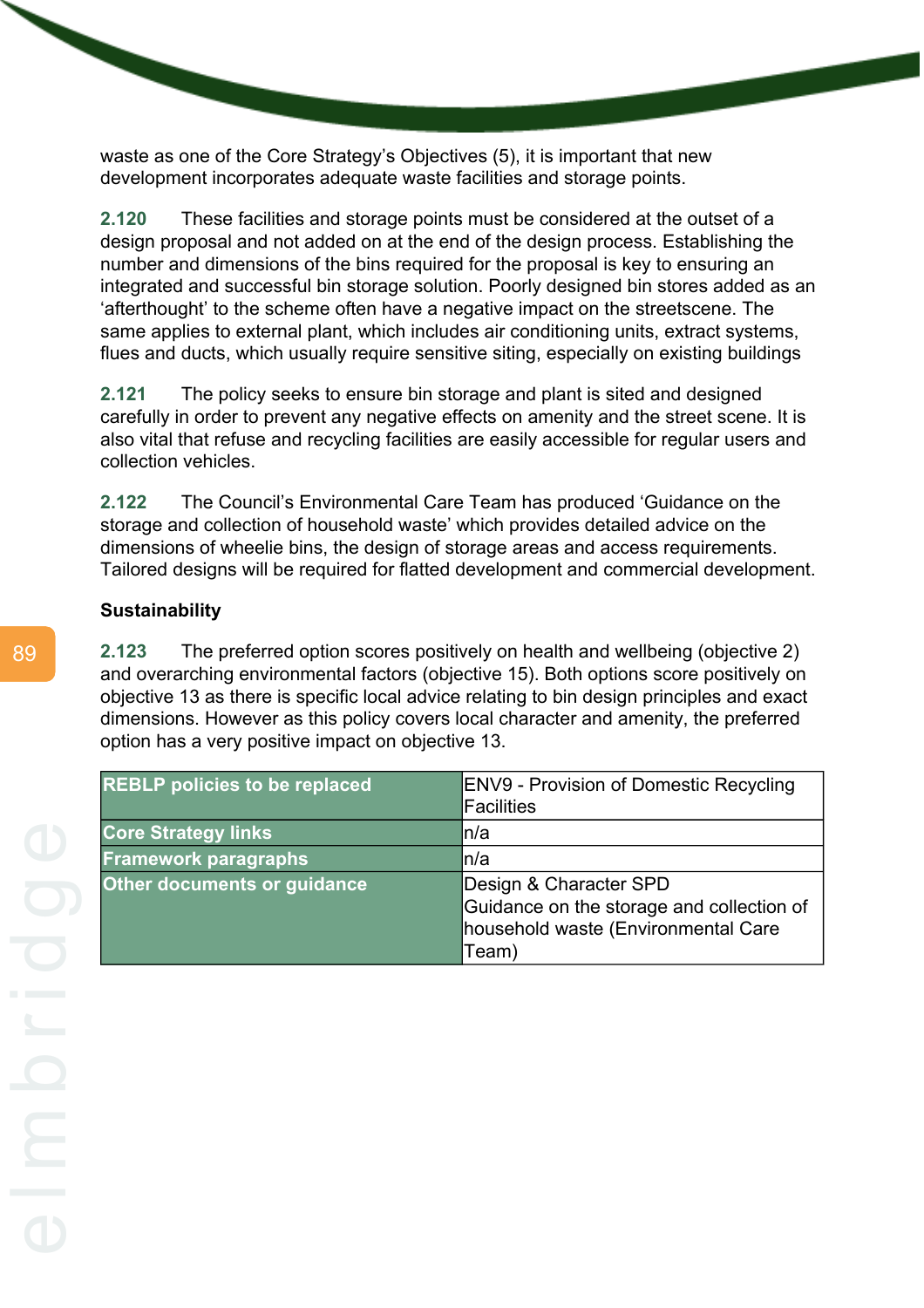# **3 Appendices**

# **Appendix 1: Views and Landmarks (DM5- Open space and views)**

**3.1** Twenty key landmarks and seven strategic views are identified and listed in Core Strategy policy CS14 - Green Infrastructure and on the Policies Map. Descriptions for the views are as follows:

# i. **River Thames meadowlands from St Mary's Church, Hampton**

Vista lines, also identified in the Thames Landscape Strategy, emanate from St Mary's Church (Key Landmark 1) and Garrick's Temple dedicated to Shakespeare (Key Landmark 2), within the London Borough of Richmond upon Thames, and continue south-east to the spire of St Paul's Church, East Molesey (Key Landmark 3). The view includes mature trees along Hurst Road, Molesey extends across open riverside lands including areas of vegetation within Hurst Meadows District Park, Garrick's Ait and the River Thames.

# ii. **Surrey Hills from Hampton Court**

This vista line, identified in the Thames Landscape Strategy, emanates from Hampton Court Palace (Key Landmark 5) and the Privy Garden, a Grade I listed building and a Scheduled Ancient Monument of international significance within the London Borough of Richmond upon Thames, and continues due south across the River Thames to the semi natural, riverside banks of Albany Reach and sports facilities at Ditton Field. The view is interrupted by a line of Lombardy poplars with glimpses beyond of the distant Surrey Hills on the skyline.

# iii. **Talman vista from Hampton Court towards Surbiton Water Treatment Works**

This vista line, also identified in the Thames Landscape Strategy, emanates from Hampton Court Palace (Key Landmark 5), within the London Borough of Richmond upon Thames, and continues south-east following an avenue of lime trees within the Royal Park grounds over the River Thames and its settling basins terminating at the Seething Wells Pumping Station, a Grade II listed building (Key Landmark 6).

# iv. **Broadwater Farm and Thames floodplain from the Terrace, at the Oatlands Park Hotel**

A mostly rural, panoramic, view to the north-west from the terrace of the Oatlands Park Hotel (Key Landmark 9) of open farmland within the Thames floodplain. The view includes trees on the slope of the river terrace within the hotel grounds, and parkland trees around the Broadwater Lake in the foreground. Beyond are farm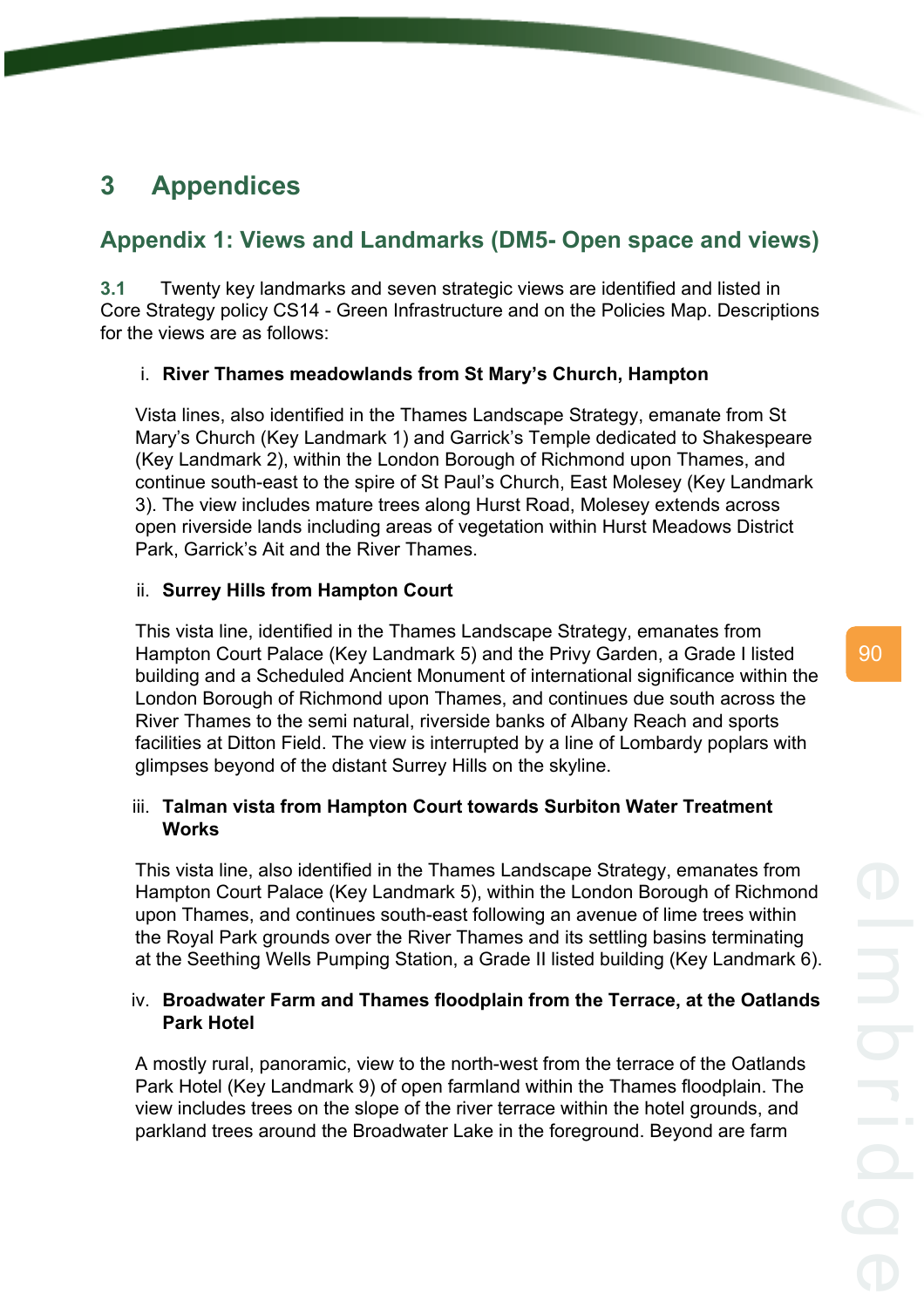buildings in the middle distance, and far views of high rise buildings at Sunbury Cross and the Grandstand at Kempton Park which are within the Borough of Spelthorne.

#### v. **Valley of the River Mole from The Ledges at Esher**

There is a wide panoramic view from the public footpaths along the Ledges, Esher. In the foreground there are glimpsed views of open arable land with associated farm buildings from the steep, wooded slopes of the river terrace and in the background there are further wooded slopes. Even though pylons traverse the area, it is considered that the views merits protection. Glimpsed views can be seen of Whiteley Village (Key Landmark 17) and the American Community School due west; Hersham Parish Church (Key Landmark 13) and the residential properties of Hersham due north-west; and Hersham Air Products, the Hersham Centre and Paul Vanson Court, Hersham due north.

#### vi. **Winey Hill from Telegraph Hill, Hinchley Wood**

There is a wide panoramic view to the south-east, although restricted by tree growth, from the public footpaths at Telegraph Hill, Hinchley Wood. In the foreground there are glimpsed views of open arable land and Claygate Village and in the background views of Ruxley Towers (Key Landmark 16), and the vegetation at Winey Hill, which is within the Royal Borough of Kingston upon Thames.

#### vii. **Dorking Gap from Oxshott Heath**

Panoramic view due south and south-east of the North Downs, bisected by the Dorking Gap and including the spire of Ranmore Church within the District of Mole Valley approximately 10 miles distant. The view in the foreground is of the open heathland and woodland of Oxshott Heath with limited visibility of the residential properties of Oxshott.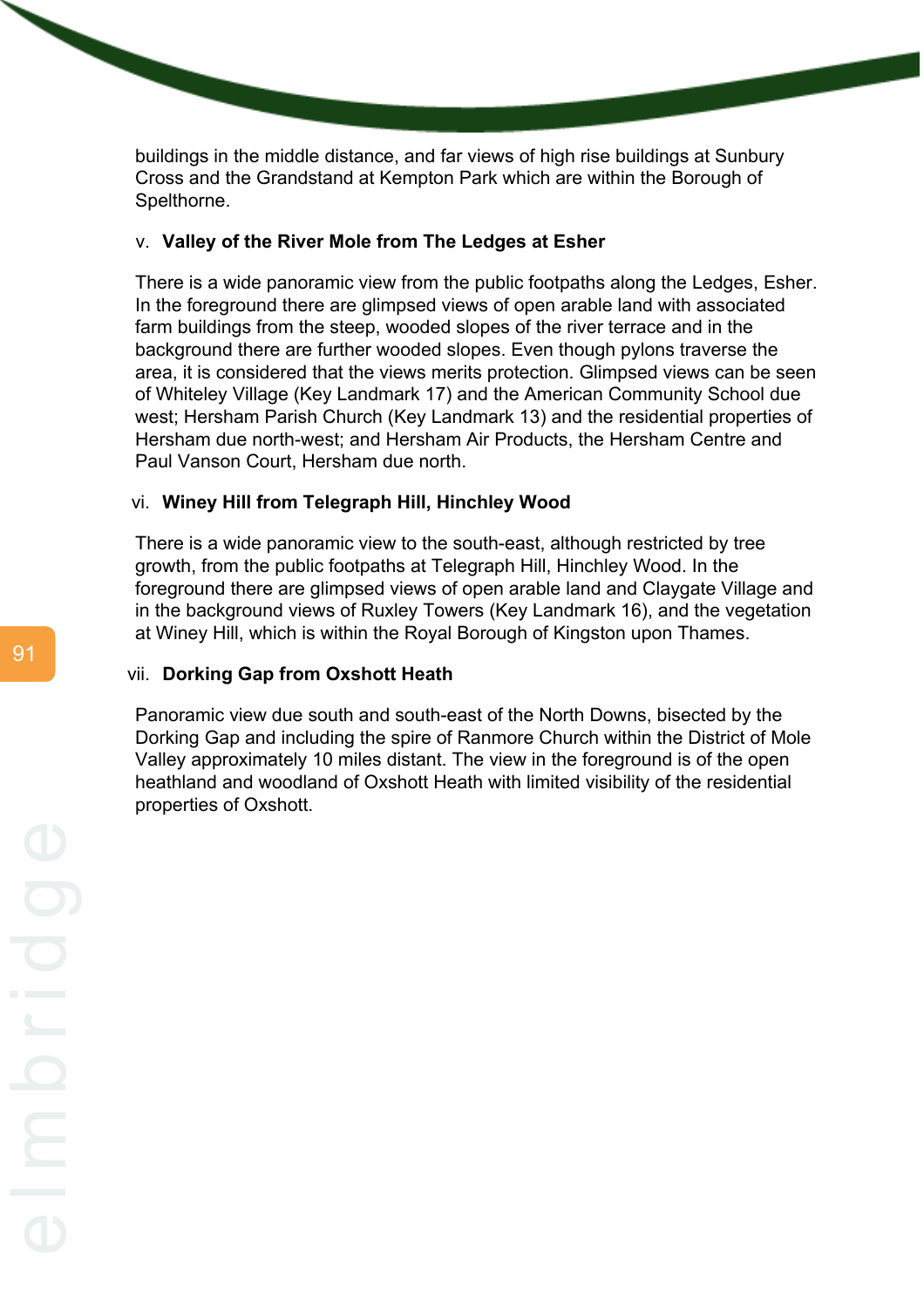# **Appendix 2: Heritage Assets (DM11 - Heritage)**

- **3.2** The Borough's heritage assets include:
	- i. **Listed Buildings -** Approximately 750 buildings in Elmbridge are statutorily listed by the Department for Culture, Media and Sport as being of special architectural or historic interest, and are graded according to their importance.
	- ii. **Conservation Areas -** Statutory areas defined by national planning legislation as having special architectural or historic interest, the character or appearance of which it is desirable to preserve or enhance. There are currently 24 designated conservation areas within the Borough, which cover more than 1800 properties.

23 of the 24 conservation areas have conservation area Designation Statements. Conservation Area Appraisals and Management Plans (CAAMPs) have been prepared for 9 conservation areas

# **Walton**

- 1. Walton Riverside (Work on a CAAMP began in 2012)
- 2. Walton Bridge/Church Street (Work on a CAAMP began in 2012)

## **Weybridge**

- 3. Weybridge Town Centre, CAAMP published December 2006
- 4. Monument Green, Weybridge, CAAMP published December 2006
- 5. Brooklands, Weybridge
- 6. Wey Navigation

## **Hersham**

- 7. Whiteley Village, CAAMP published 2012
- 8. Hersham

## **East Molesey**

- 9. Bridge Road, East Molesey, CAAMP published April 2006
- 10. Old Village, East Molesey, CAAMP published April 2006
- 11. East Molesey (Kent Town) Conservation Area, CAAMP published December 2011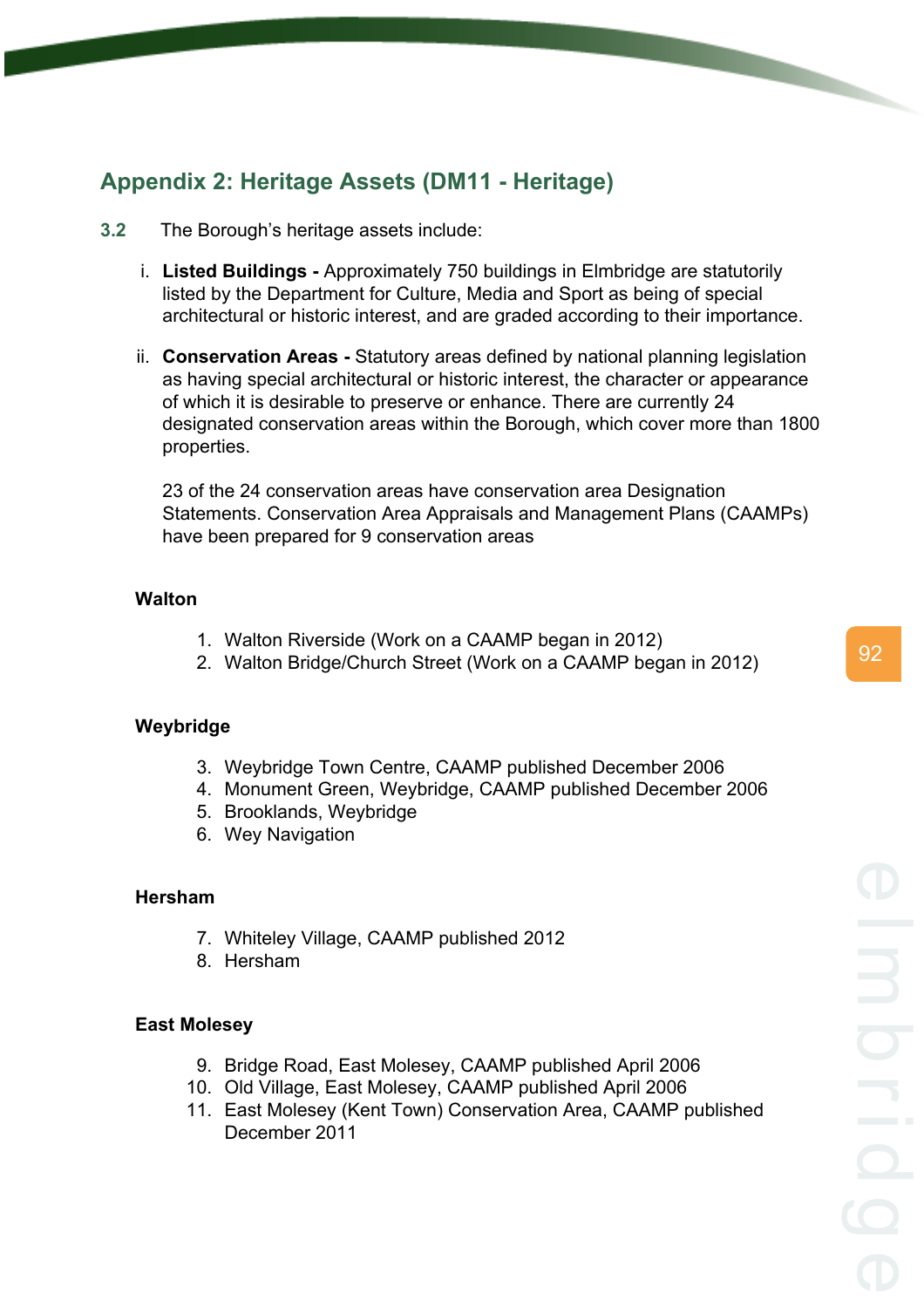## **Thames Ditton, Long Ditton, Hinchley Wood and Weston Green**

- 12. Thames Ditton, CAAMP published October 2009
- 13. Giggs Hill Green, CAAMP published October 2009
- 14. Long Ditton
- 15. Weston Green

#### **Esher**

- 16. Esher Town Centre, CAAMP published February 2008
- 17. West End, Esher

## **Cobham, Oxshott, Stoke D'Abernon and Cobham Downside**

- 18. Cobham Area
- 19. Cobham Plough Corner
- 20. The Tilt, Cobham
- 21. Downside, Cobham
- 22. Stoke D'Arbernon, Cobham

#### **Claygate**

- 23. Foley Estate, Claygate
- 24. Claygate Village
- iii. **Parks and Gardens of Special Historic Interest -**sites on the Historic Parks and Gardens Register prepared by English Heritage in Elmbridge include:
	- 1. Claremont (Grade 1)
	- 2. Painshill (Grade 1) and
	- 3. Oatlands Park (Grade 2).
- iv. **Scheduled Monuments -**archaeological remains of national importance that have special protection under the Ancient Monuments and Archaeological Areas Act 1979. Six archaeological sites in Elmbridge have been identified as of national importance and are given statutory protection. These are: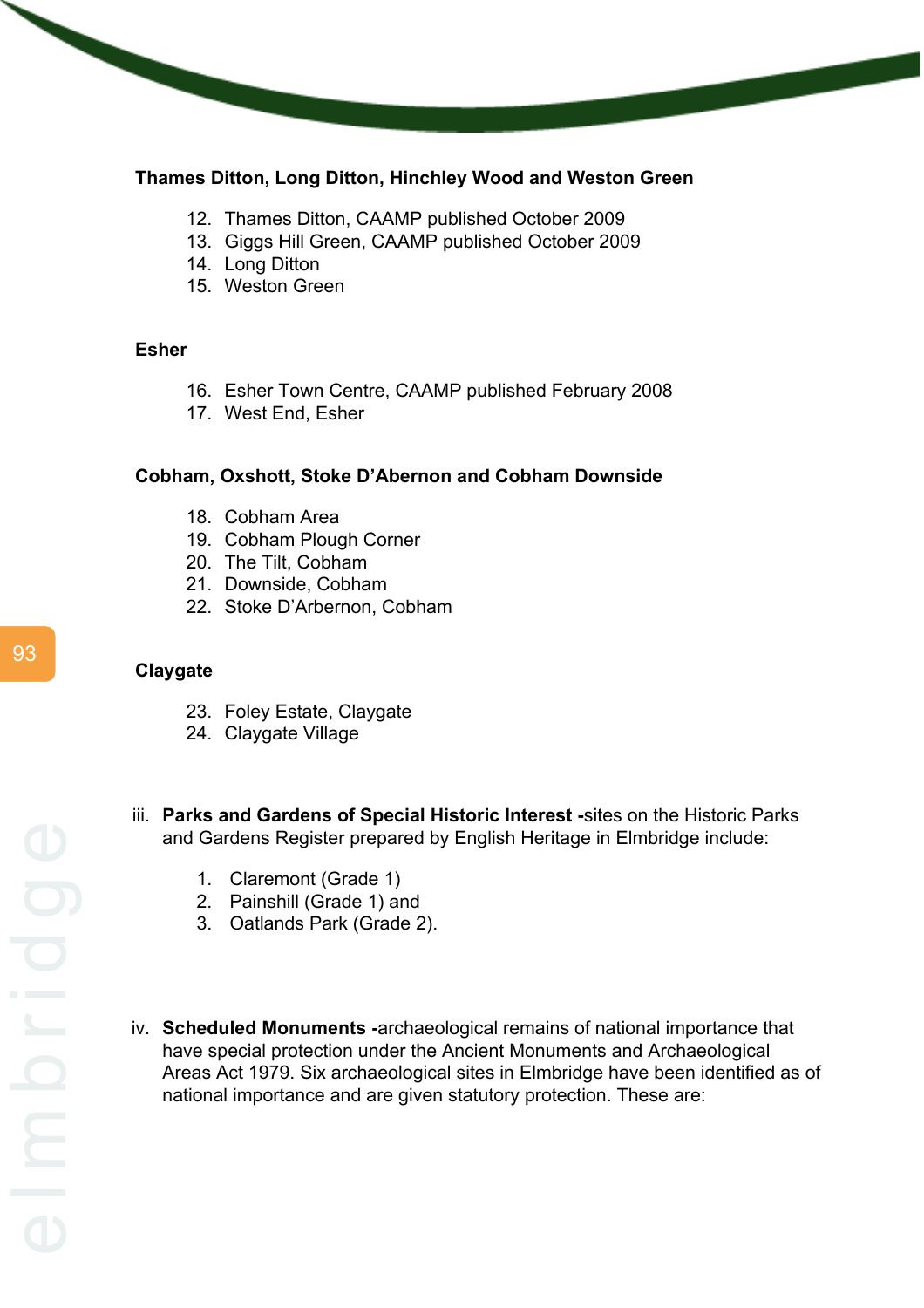- i. Large Multivallate fort on St George's Hill
- ii. The White Lady, Milestone, junction of Portsmouth Road and Station Road
- iii. Brooklands motor track
- iv. Site of Oatlands Palace
- v. Late Roman bath house at Chatley Farm
- vi. The Belvedere, Claremont
- v. **Areas of High Archaeological Potential -** sites that are based on information contained in the Surrey County Council's Sites and Monuments record where there is evidence for the existence of archaeological remains from maps and previous finds.
- vi. **Locally Listed buildings and assets -** although non-designated these are of local significance and provide a positive contribution to the Borough's historic environment, there are approximately 350 buildings and a number of other assets are in the process of being identified.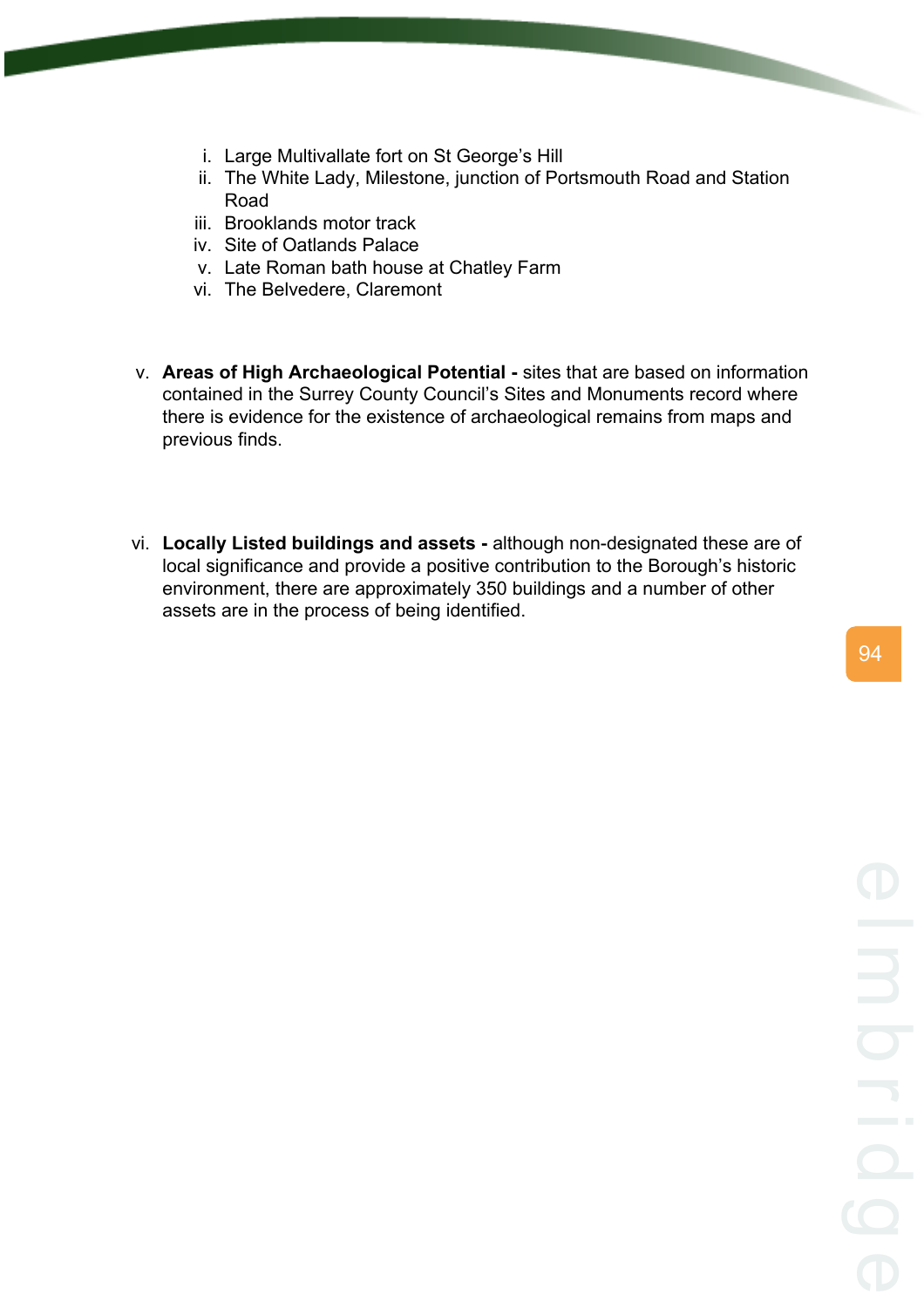# **Appendix 3: Elmbridge Parking Standards (DM21 - Access and Parking)**

**3.3** These parking standards have been developed in conjunction with the Surrey County Council Vehicular and Cycling Guidance 2012 and use local evidence with regard to car ownership in Elmbridge.

# **Evidence (Indicators taken from Paragraph 39 of the Framework):**

**The Accessibility of the Development**- this is based on location and for Elmbridge this relates to town centre, edge of centre or suburban characteristics.

**The Type, Mix and Use of Development-** the table below features the different types, mixes and use of development.

**The Availability of and Opportunities for Public Transport-** evidence has been taken from the settlement strategy, which highlights the local bus services and train routes within the settlements. Since then, changes have been made to certain bus routes and this impacts on the Borough's need to use a car to get to various locations within and outside the Borough.

**Local Car Ownership Levels**- Elmbridge Borough Council has a slightly higher car ownership compared with the Surrey average. 12.7% do not have a car in the Borough compared with 14% in Surrey. 41.7% of people in Elmbridge have one car or van and 35.1% have two cars or vans. While Surrey overall has 40.5% people with one car or van and 34.7% with two cars. Elmbridge has the highest amount of wealthy people living in the most sought after neighbourhoods in Surrey. One of the key findings of this group is the amount of car and vans that people own, which is often more than 3.

**An Overall Need to Reduce the Use of High-Emission Vehicles**- Core Strategy policy CS25 Travel and Accessibility seeks to improve the environmental impact of transport. It also requires the application of maximum parking standards in order to promote improvements to sustainable travel.

## **The Parking Standards**

- All parking levels relate to gross floor area and are recommended as a maximum.
- Provision for uses marked **"individual assessment"** will require their own justification and the inclusion of parking management plans, travel plans and cycle strategies where appropriate.
- Standards are also provided regarding parking for people with disabilities, school parking, car clubs and electric vehicle charging points.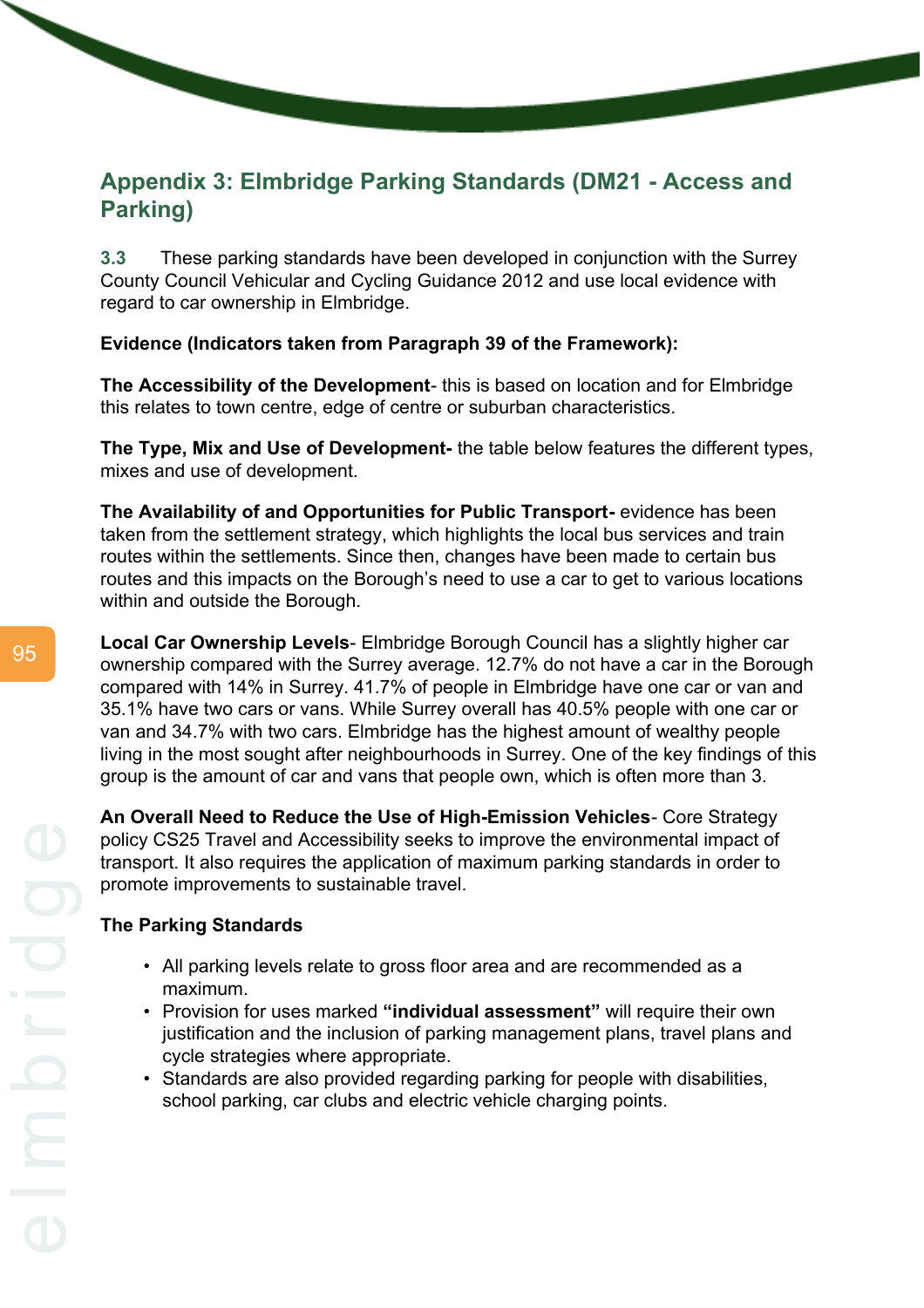| <b>Use Class</b>                                                                                                                                           | Maximum per m <sup>2</sup> ground floor area                                                                         |
|------------------------------------------------------------------------------------------------------------------------------------------------------------|----------------------------------------------------------------------------------------------------------------------|
| A1 Retail                                                                                                                                                  |                                                                                                                      |
| Food or non-food retail eg: small parades of<br>shops serving the local community (up to<br>$500m^2$ <sup>*</sup>                                          | 1 car space per 30m <sup>2</sup>                                                                                     |
| Food retail (500 m <sup>2</sup> to 1000m <sup>2</sup> )*                                                                                                   | 1 space per 25m <sup>2</sup>                                                                                         |
| Food retail (above 1000m <sup>2</sup> )*                                                                                                                   | 1 car space per 14m <sup>2</sup>                                                                                     |
| Non-food retail (500m <sup>2</sup> or more)*                                                                                                               | 1 space per 25m <sup>2</sup>                                                                                         |
| *Suggested reductions as stated or greater,<br>to be applied based on location.<br>Note: Retail parking to be provided as shared<br>use where appropriate. | Town Centre 75%<br>Edge of Centre 50%<br>Suburban 25%<br>Suburban/Edge/Village/Rural 0%                              |
| <b>A3 Food and drink</b>                                                                                                                                   |                                                                                                                      |
| Restaurants, snack bars and café's. For sale &<br>consumption on the premises (if located beyond<br>Town Centre locations).                                | 1 car space per 6m <sup>2</sup><br>No parking required in town centres                                               |
| A4 Drinking establishments                                                                                                                                 |                                                                                                                      |
| Public houses, wine bars or other drinking<br>establishments but not nightclubs (if located<br>beyond Town Centre locations).                              | Individual assessment/justification<br>No parking required in town centres                                           |
| <b>A5 Hot Food Takeaways</b>                                                                                                                               |                                                                                                                      |
| For sale & consumption of hot food off the<br>premises (if located beyond Town Centre<br>locations).                                                       | 1 car space per 6m <sup>2</sup><br>No parking required in town<br>centres                                            |
| <b>B1 Business</b>                                                                                                                                         |                                                                                                                      |
| Offices, research & development, light industry<br>appropriate in a residential area – threshold of<br>2500m <sup>2</sup>                                  | A maximum range of 1 car space per<br>30m <sup>2</sup> to 1 car space per 100m <sup>2</sup><br>depending on location |
| <b>B2 General Industrial</b>                                                                                                                               |                                                                                                                      |
| General industrial use                                                                                                                                     | 1 car space per 30m <sup>2</sup>                                                                                     |
| B8 Storage/distribution (including open air storage)                                                                                                       |                                                                                                                      |
| Warehouse - storage                                                                                                                                        | 1 car space per 100m <sup>2</sup><br>1 lorry space per 200m <sup>2</sup>                                             |
| Warehouse - distribution                                                                                                                                   | 1 car space per 70m <sup>2</sup><br>1 lorry space per 200m <sup>2</sup>                                              |
| Cash and carry                                                                                                                                             | 1 car space per 70m <sup>2</sup><br>1 lorry space per 200m <sup>2</sup>                                              |
| <b>C1 Hotels</b>                                                                                                                                           |                                                                                                                      |
| Hotels, boarding and guest houses where no<br>significant care is provided                                                                                 | 1.5 car spaces per bedroom plus 1<br>coach space per 100 bedrooms OR<br>Individual assessment/justification          |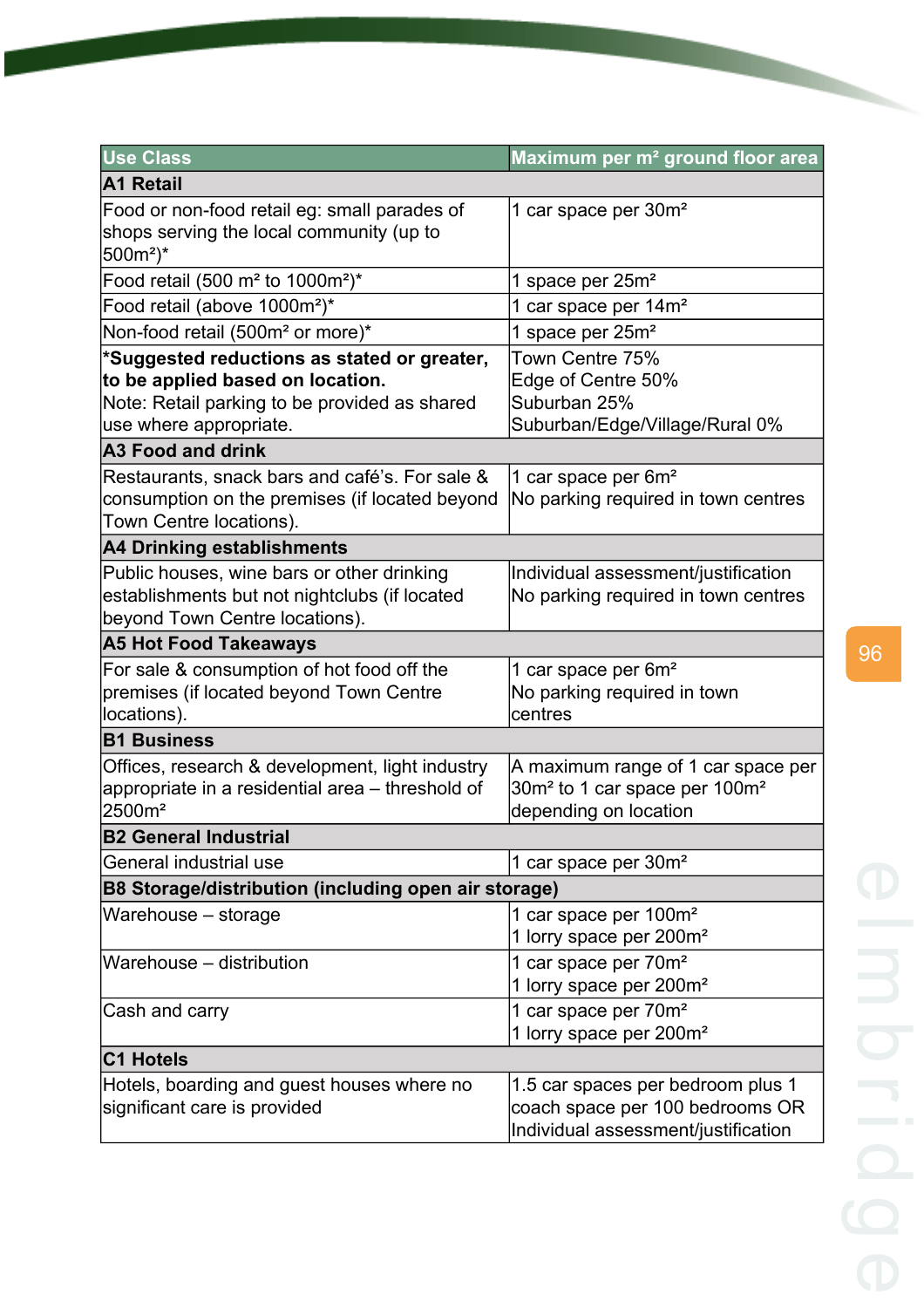# **C2 Residential Institutions**

| 1 car space per 2 residents OR                                                                                                      |  |
|-------------------------------------------------------------------------------------------------------------------------------------|--|
| Individual assessment/justification                                                                                                 |  |
| 1 car space per 4 staff plus 1 car                                                                                                  |  |
| space per 3 daily visitors OR                                                                                                       |  |
| Individual assessment/justification                                                                                                 |  |
| Individual assessment/justification                                                                                                 |  |
| 1 car space per 2 staff OR Individual<br>assessment/justification                                                                   |  |
| See Figure 1                                                                                                                        |  |
| 1 car space per 1 or 2 bed self<br>contained unit OR 0.5 per communal<br>unit OR Individual Assessment                              |  |
|                                                                                                                                     |  |
| 0.75 car spaces per member of staff                                                                                                 |  |
| plus 0.2 spaces per child                                                                                                           |  |
| 1 car space per consulting room.<br>Remaining spaces on individual<br>assessment                                                    |  |
| 1 car space per consulting room.<br>Remaining spaces on individual<br>assessment                                                    |  |
| 1 car space per consulting room.<br>Remaining spaces on individual<br>assessment                                                    |  |
| 1 car space per 30m <sup>2</sup> OR Individual<br>assessment/justification                                                          |  |
| 1 car space per 3 persons OR per 3                                                                                                  |  |
| seats OR per 20 m <sup>2</sup> OR Individual                                                                                        |  |
| assessment/justification                                                                                                            |  |
| 1 car space per 10 seats OR<br>Individual assessment/justification                                                                  |  |
| Individual assessment/justification -<br>see additional notes below                                                                 |  |
| <b>D2 Assembly and leisure</b>                                                                                                      |  |
| Theatres, cinemas, bingo clubs, dance halls and<br>1 car space per 5 licensed persons<br>OR Individual assessment/<br>justification |  |
|                                                                                                                                     |  |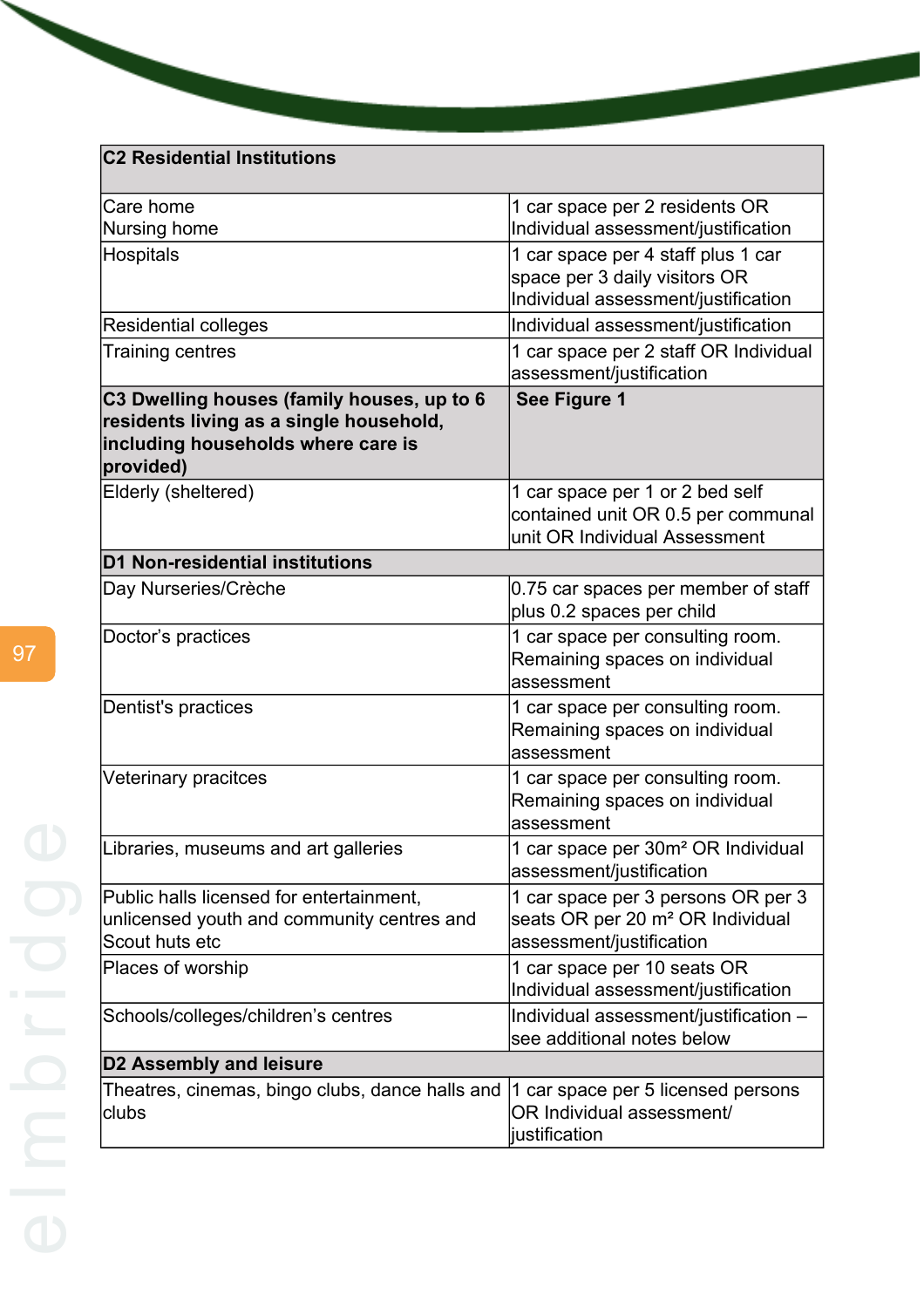| <b>Conference Centres</b>                             | 1 car space per 5 seats OR<br>Individual assessment/justification                               |
|-------------------------------------------------------|-------------------------------------------------------------------------------------------------|
| <b>Exhibition Halls</b>                               | 1 car space per 6 m <sup>2</sup> OR Individual<br>assessment/justification                      |
| <b>Stadia</b>                                         | 1 car space per 15 seats OR<br>individual assessment/justification                              |
| Health clubs/leisure centres                          | Individual assessment/justification                                                             |
| <b>Tennis and Badminton Clubs</b>                     | 4 car spaces per court OR Individual<br>assessment/justification                                |
| Squash Clubs                                          | 2 car spaces per court OR Individual<br>assessment/justification                                |
| Marinas and water sports                              | 3 car spaces per hectare of water OR<br>Individual assessment/justification                     |
| <b>Field Sports Clubs</b>                             | 1 car space per 2 playing participants<br>OR Individual assessment/<br>iustification            |
| Golf Clubs and driving ranges                         | 1 car space per 0.3 holes OR per<br>driving bay OR Individual<br>assessment/justification       |
| Equestrian centres                                    | 1 car space per stable OR Individual<br>assessment/justification                                |
| <b>Other uses</b>                                     |                                                                                                 |
| Pick your own fruit farms                             | 9 car spaces per hectare of farmland<br>OR Individual assessment/<br>iustification              |
| Vehicle repair, garage and spares stores              | 1 car space per 20m <sup>2</sup> OR Individual<br>assessment/justification                      |
| Car sales establishments                              | 1 car space per 50m <sup>2</sup> car display<br>area OR Individual assessment/<br>justification |
| <b>Exhaust and tyre centres</b>                       | 1 car space per 0.3-0.5 bays OR<br>Individual assessment/justification                          |
| Sui Generis and all other uses not mentioned<br>above | Individual assessment/justification                                                             |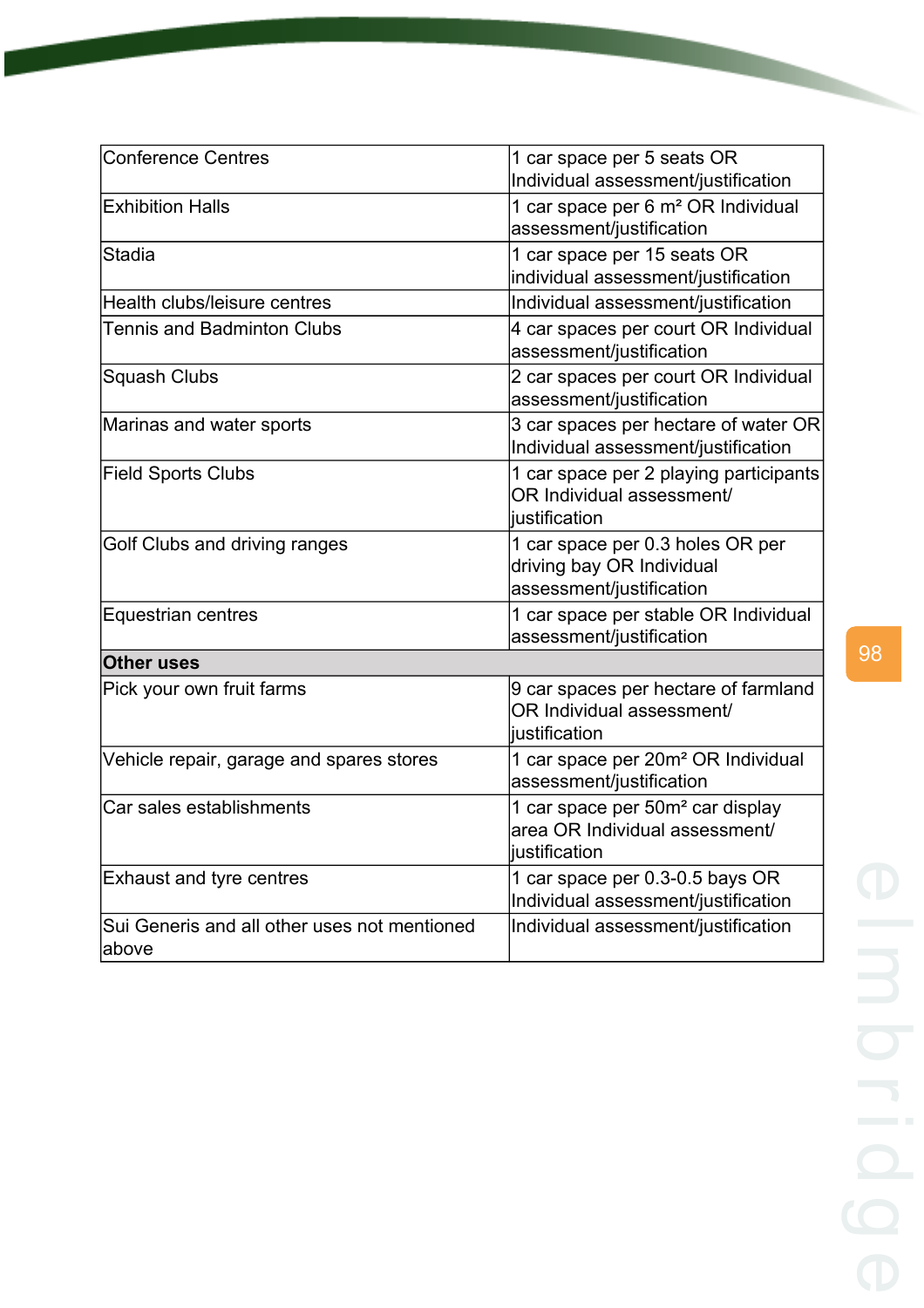# **Parking for People with Disabilities**

**3.4** Parking for drivers with disabilities should be designed and provided in accordance with the appropriate government guidance<sup>[39</sup>]. As a starting point, for nonresidential development, an additional 5% of total parking spaces should be allocated for disabled users or a minimum of 1 space per 750m² (whichever is the greater) to meet demand. Such spaces should have dimensions of 3.6m by 5m and be located no further than 50m from an accessible entrance, (ideally the main entrance), clearly signed and under cover if possible.

# **School Parking**

**3.5** New Schools, or those where expansion is proposed, are expected to develop, update and monitor School Travel Plans.

# **Cars**

**3.6** Operational requirements (broadly defined as staff and visitors) should be provided for only, together with overflow parking areas for community uses. Parent parking, pupil parking should not be provided as this is a disincentive to travelling by sustainable modes. Existing sites may be an exception if further on-street parking reduces highway safety or emergency access.

**3.7** Measures to discourage parking should be considered first and could include car sharing, staggered school days, parking restrictions, parking permits issued on the basis of need and other measures as appropriate.

**3.8** A parking management plan should be prepared and submitted as an integral part of any planning application where parking is an acknowledged problem.

# **Coach/ Bus**

**3.9** On all new school sites where it is likely that pupils will travel to and from school in coaches, sufficient space should be reserved to allow coaches to enter the site, drop off and pick up pupils. Where appropriate, bus stops, bays, raised kerbs, seating and shelters shall be provided on the highway by the applicant.

# **Cycles and non-motorised scooters**

**3.10** Provision of cycle and non-motorised scooter\* parking will be a condition of any new or expanded school. Whenever possible, improvements to cycle routes and other appropriate safety measures should be provided by the applicant.

\*for Pre-school and Primary School education

<sup>39.[</sup>Department for Transport Traffic Advice Leaflet 5/95 can be obtained at http://webarchive.nationalarchives.gov.uk/20090505152230/http://www.dft.gov.uk/adobepdf/165240/244921/ 244924/TAL\_5-951 ]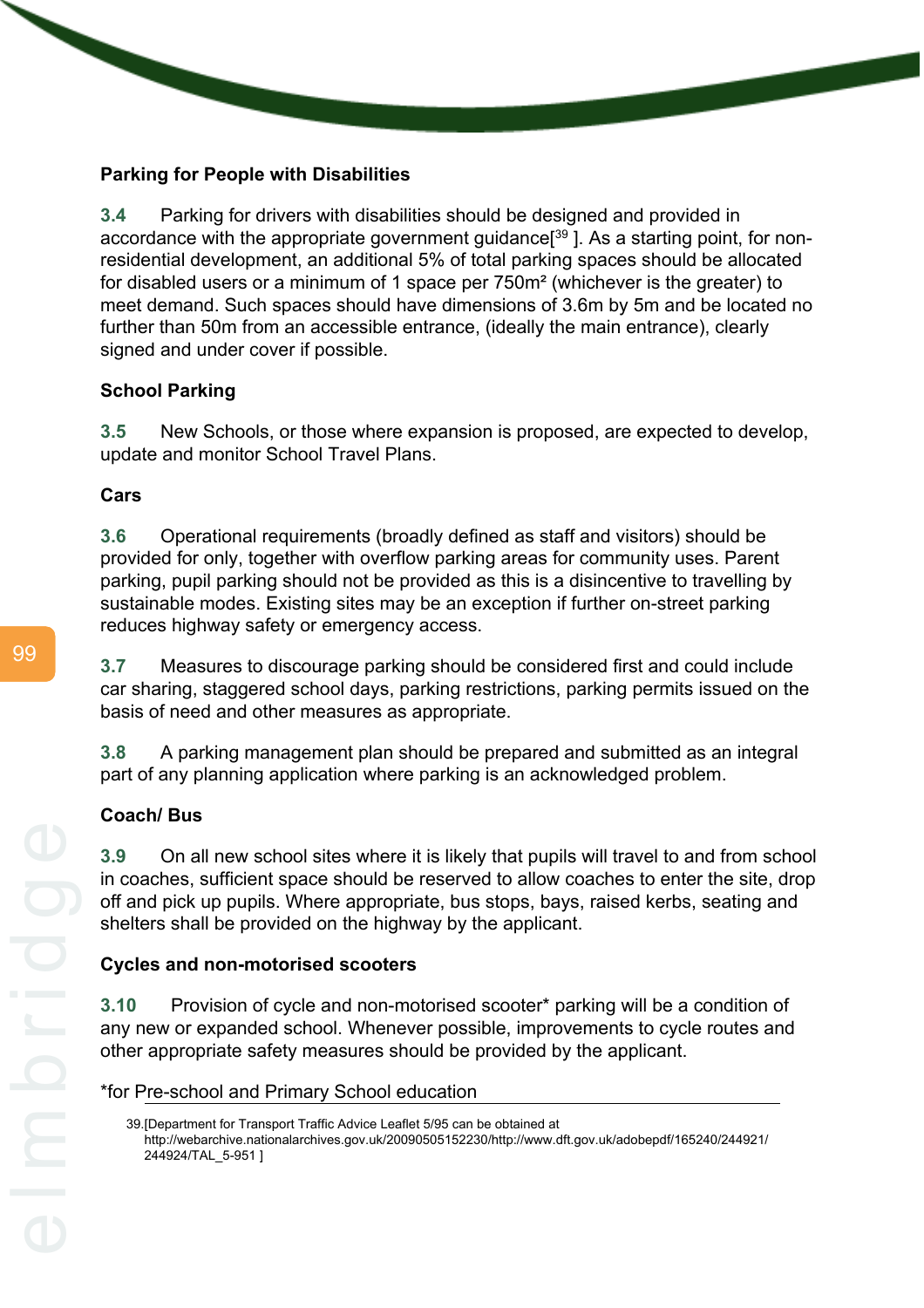#### **Electric Vehicle Charging**

**3.11** The Council will seek the provision of electric vehicle (EV) charging points within all new developments as set out below. These standards have been based upon a mid range scenario which assumes that environmental incentives grow at their current rate and that the number of electric vehicles on UK roads will increase from a projected estimate of 600,000 at 2020 to 1,600,000 by 2030. It also assumes that the whole life cost of an electric vehicle is comparable to an internal combustion powered vehicle by 2015 (ref: "Investigation into the Scope for the Transport Sector to Switch to Electric Vehicles and Plug-in Hybrid Vehicles" produced jointly by Department for Business Enterprise and Regulatory Reform (BERR) and the Department for Transport (DfT) 2008).

**3.12** EV charging is a developing technology and the Council will seek to ensure that connection points are installed in line with emerging technical requirements. Standardised connections will be used wherever possible. With continuing development in technology, it is expected that wired charging will eventually be replaced by passive wireless charging which allows to vehicles to park over a pad buried beneath the surface. The Council will expect new installations to be passive when this method of charging becomes cost effective for general use.

**3.13** There are currently three speeds for electric vehicle charging – trickle, fast and rapid. Trickle charging is currently the only method that uses standardised plugs and sockets. Trickle charging is therefore likely to be the most common method of charging in future. The standards set out below for residential developments are set at a higher level than the other uses due to the duration of charge needed and the ease at which low cost trickle charging points can be integrated into new housing developments. However, commercial land uses such as offices can give rise to long periods of stay making EV charging viable and for some large mixed-use developments, economies of scale may also allow the viable provision of fast and rapid charging.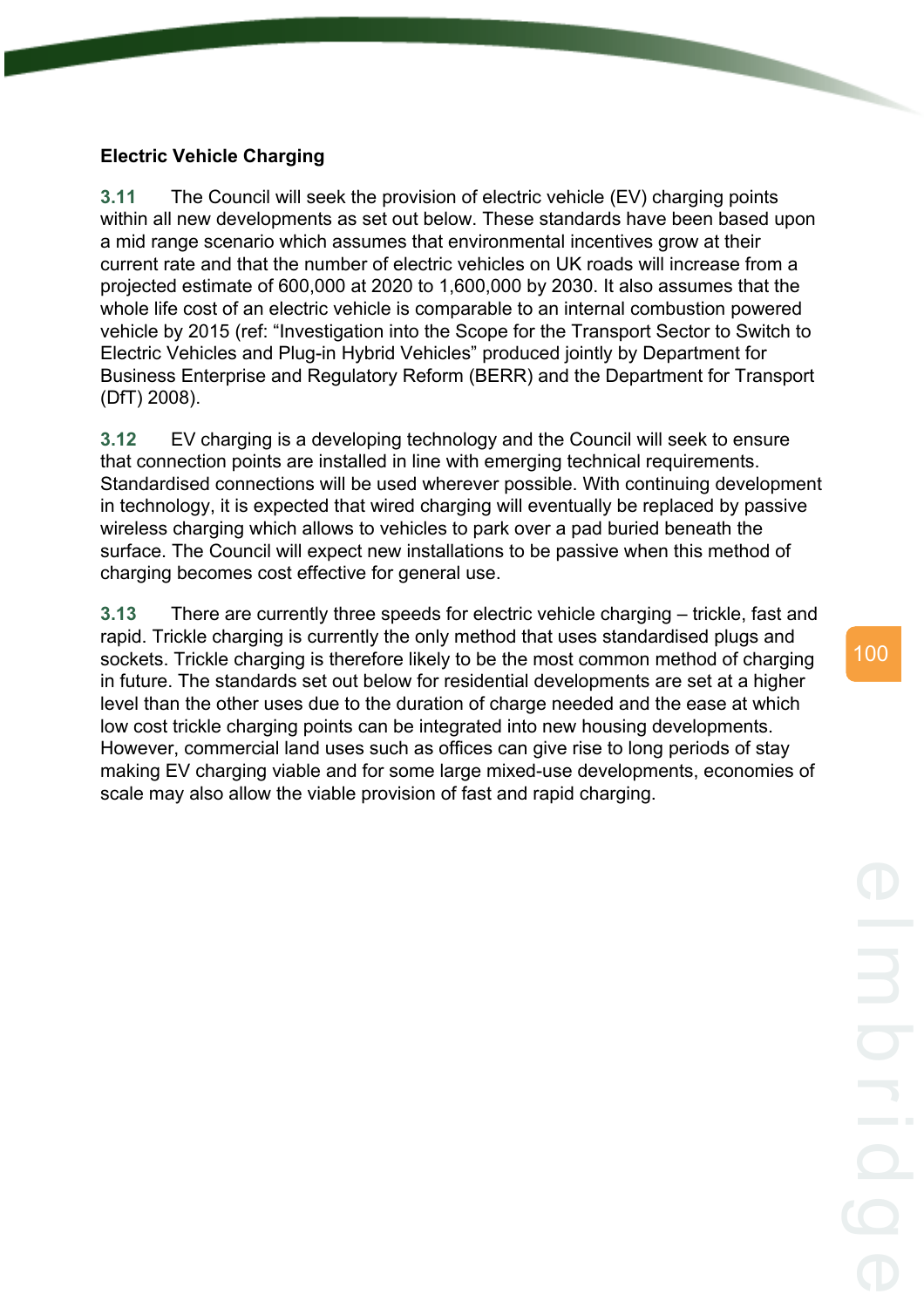| <b>Residential Development</b>                                      |                                                                                                                                                   |
|---------------------------------------------------------------------|---------------------------------------------------------------------------------------------------------------------------------------------------|
| Single Dwellings:                                                   | 1 Trickle charging point per dwelling                                                                                                             |
| Flats/Apartments                                                    | 20% of available spaces to be fitted with a<br>trickle charging point                                                                             |
| <b>Commercial Development</b>                                       |                                                                                                                                                   |
| Individual developments requiring a Travel<br>Plan:                 | 5% of available spaces to be fitted with a<br>trickle charging point.                                                                             |
| Large Commercial/ Mixed Use<br>Development requiring a Travel Plan: | 3% of available spaces to be fitted with a<br>trickle charging point, plus<br>2% of available spaces to be fitted with a<br>fast charging point*. |
| <b>Major Commercial Mixed Use</b><br>Development:                   | On individual merit                                                                                                                               |

*\* Where non-standard charging plugs are impractical, trickle charging points may be used depending upon the land use.*

### **Parking Standards for Residential Parking**

| <b>Locational Characteristics</b> | <b>Town Centre/ Edge of Centre</b> | Suburban                  |
|-----------------------------------|------------------------------------|---------------------------|
| 1 bed residential unit            | 1 space per unit                   | 1 space per unit (a)      |
| 2 bed residential unit            | $ 1.5$ space per unit              | $ 1.5$ space per unit (a) |
| 3 bed residential unit            | 2 space per unit                   | $ 2$ space per unit (a)   |
| $ 4 +$ bed residential unit       | 2 space per unit                   | $ 2$ space per unit (a)   |

- a. Where space permits, it may be appropriate to consider provision for visitors
- b. Allocated or unallocated parking may be acceptable where appropriate.
	- c. Unallocated parking should be available only to the proposed development.
	- d. Garages, open carports and/or car barns are acceptable subject to good design (please see the Design and Character SPD for advice). It is acknowledged that in certain locations garages may be used for purposes other than parking.

## **3.14 Minimum Cycle Parking Levels**

Cycle parking should be designed and provided in accordance with the appropriate government guidance. Current guidance suggests that such parking should be undercover, lit, secure, adequately signed and as close to the destination as possible (within 20m).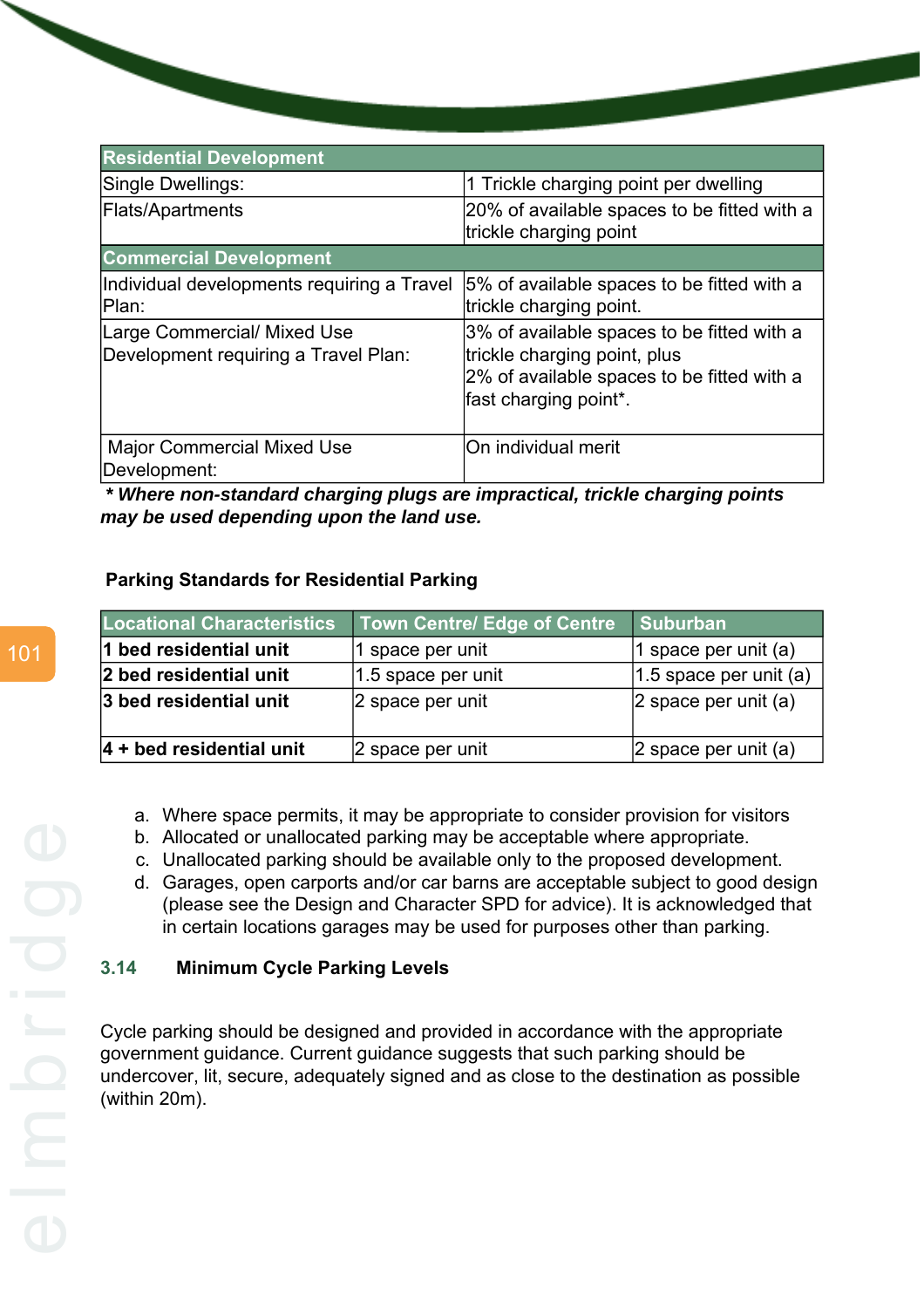| <b>Use Class</b>                                                                                                             | <b>Minimum Standard</b>                                                                                                      |
|------------------------------------------------------------------------------------------------------------------------------|------------------------------------------------------------------------------------------------------------------------------|
| <b>A1 Retail</b>                                                                                                             |                                                                                                                              |
|                                                                                                                              |                                                                                                                              |
| <b>Food Retail</b>                                                                                                           | 1 space per 350m <sup>2</sup> (out of centre) 1<br>space per 125m <sup>2</sup> (town/local centre)                           |
| Non-food retail                                                                                                              | 1 space per 1500m <sup>2</sup> (out of centre)<br>with minimum 4 spaces 1 space per<br>300m <sup>2</sup> (town/local centre) |
| Garden Centre (can also be classed under sui<br>generic)                                                                     | 1 space per 300 m <sup>2</sup> (min 2 spaces)                                                                                |
| All other retail uses                                                                                                        | <b>Individual Assessment</b>                                                                                                 |
| A4 Food and drink                                                                                                            |                                                                                                                              |
| Restaurants, snack bars and café's. For sale &<br>consumption on the premises (if located<br>beyond Town Centre locations)   | 1 space per 20 seats (min 2 spaces),<br>town centre parking not necessarily<br>required                                      |
| <b>A4 Drinking establishments</b>                                                                                            |                                                                                                                              |
| Public houses, wine bars or other drinking<br>establishments but not nightclubs (if located<br>beyond Town Centre locations) | 1 space per 100m <sup>2</sup> (min 2 spaces),<br>town centre parking not necessarily<br>required                             |
| <b>A5 Hot Food Takeaways</b>                                                                                                 |                                                                                                                              |
| For sale & consumption of hot food off the<br>premises (if located beyond Town Centre<br>locations)                          | 1 space per 50m <sup>2</sup> (min 2 spaces), town<br>centre parking not necessarily<br>required                              |
| <b>B1 Business</b>                                                                                                           |                                                                                                                              |
| Offices<br>Research & development/light industry                                                                             | 1 space per 125m <sup>2</sup> (min 2 spaces)<br>1 space per 250m <sup>2</sup> (min 2 spaces)                                 |
| <b>B2 General Industrial</b>                                                                                                 | 1 space per 500m <sup>2</sup> (min 2 spaces)                                                                                 |
| B8 Storage or distribution (inc. open air<br>storage)                                                                        | 1 space per 500m <sup>2</sup> (min 2 spaces)                                                                                 |
| <b>C1 Hotels/Guest houses</b>                                                                                                | <b>Individual Assessment</b>                                                                                                 |
| <b>C2 Residential Institutions</b>                                                                                           |                                                                                                                              |
| Care homes/Nursing homes                                                                                                     | <b>Individual Assessment</b>                                                                                                 |
| Hospitals                                                                                                                    | <b>Individual Assessment</b>                                                                                                 |
| <b>Residential colleges</b>                                                                                                  | 1 space per 2 students<br>1 space per 2 staff                                                                                |
| <b>Training Centres</b>                                                                                                      | <b>Individual Assessment</b>                                                                                                 |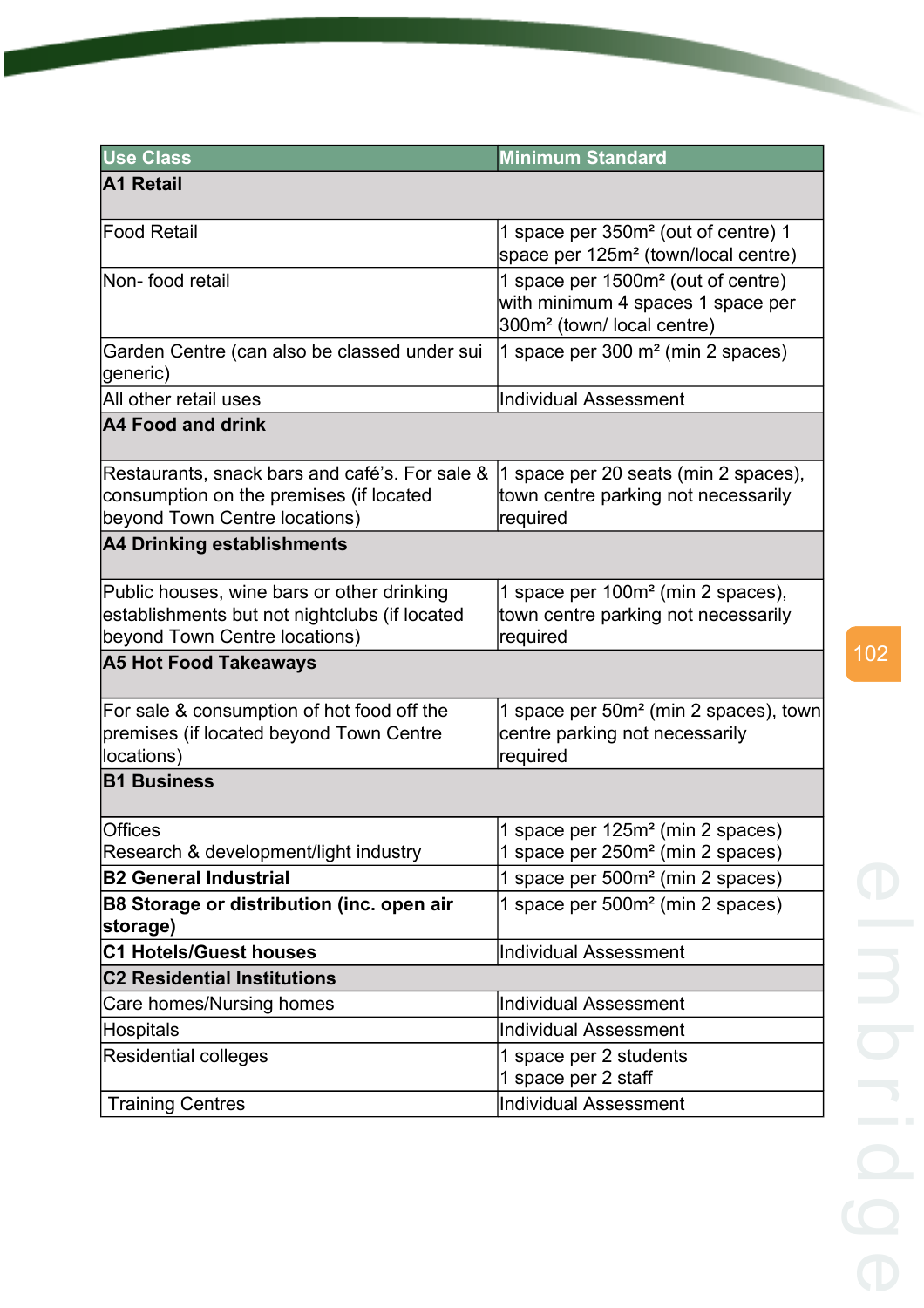| C3 Dwelling houses (family houses, up to 6 residents living as a single<br>household, including households where care is provided) |                                                                                                            |  |
|------------------------------------------------------------------------------------------------------------------------------------|------------------------------------------------------------------------------------------------------------|--|
| Flats/ houses without garages or gardens:<br>1 & 2 bedroom unit<br>3 or more bedroom unit                                          | 1 space<br>2 spaces<br>See the Elmbridge Design and<br>Character SPD for further advice on<br>bike storage |  |
| D1 Non-residential institutions                                                                                                    |                                                                                                            |  |
| Day Nurseries/Crèche                                                                                                               | 1 space per 5 staff plus minimum 2<br>spaces                                                               |  |
| Doctor's practices                                                                                                                 | 1 space per 2 consulting rooms<br>minimum 2 spaces                                                         |  |
| Dentist's practices                                                                                                                | 1 space per 2 consulting rooms<br>minimum 2 spaces                                                         |  |
| Veterinary practices                                                                                                               | 1 space per 2 consulting rooms<br>minimum 2 spaces                                                         |  |
| Libraries, museums and art galleries                                                                                               | <b>Individual Assessment</b>                                                                               |  |
| Public halls licensed for entertainment,<br>unlicensed youth and community centres and<br>Scout huts etc                           | Individual Assessment                                                                                      |  |
| Places of worship                                                                                                                  | <b>Individual Assessment</b>                                                                               |  |
| School and colleges                                                                                                                | School Travel Plan required, to<br>incorporate a site specific cycle<br>strategy                           |  |
| D2 Assembly and leisure                                                                                                            | <b>Individual Assessment</b>                                                                               |  |
| Sui Generis and all other uses not mentioned<br>labove                                                                             | <b>Individual Assessment</b>                                                                               |  |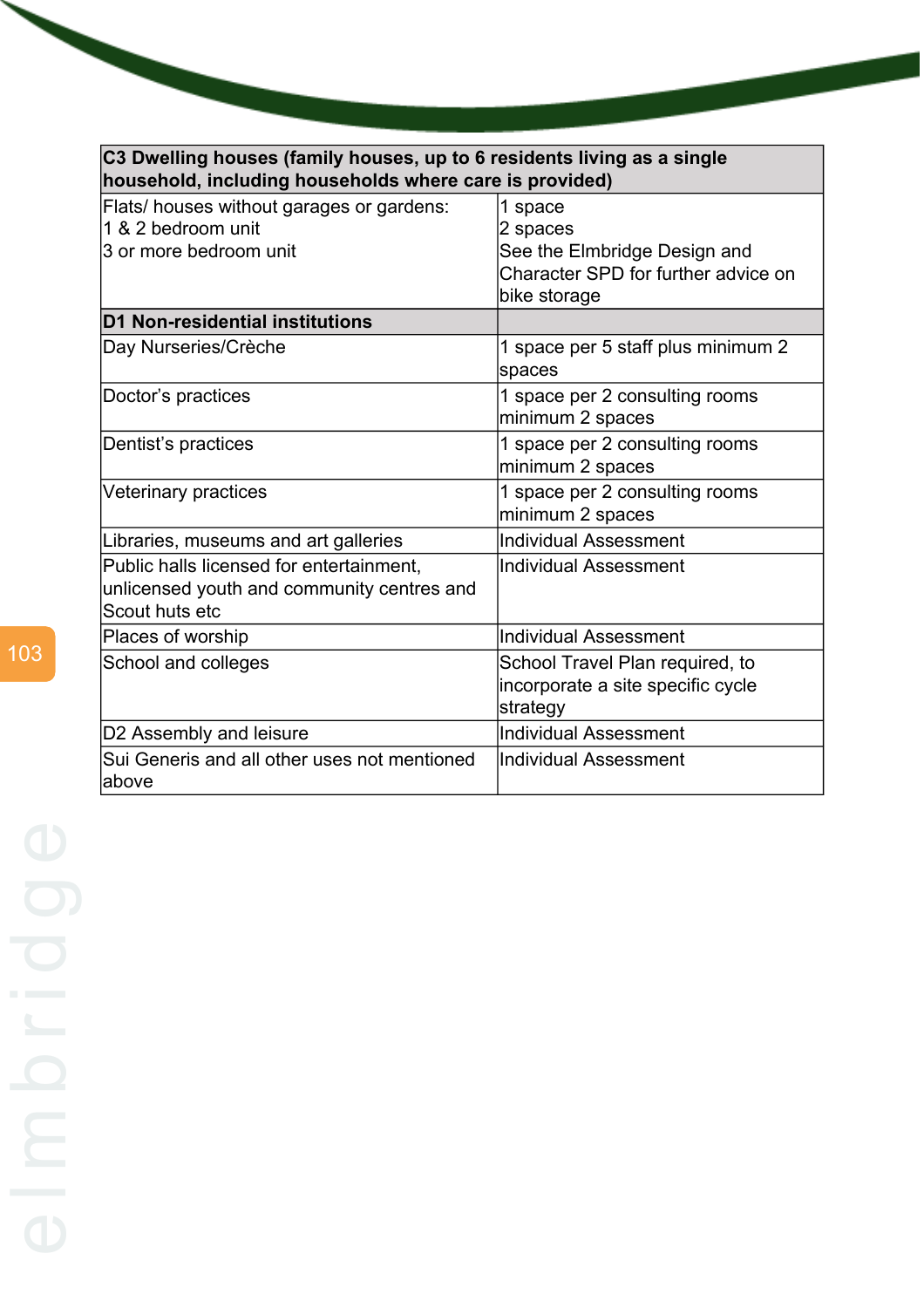## **Appendix 4: Schedule of replaced policies from the Replacement Elmbridge Borough Plan 2000**

| 3.15 | <b>Bold</b> – denotes most frequently used policies |  |  |
|------|-----------------------------------------------------|--|--|
|      |                                                     |  |  |

| <b>REBLP 2000 Policy</b>                                                             | <b>Superseded by DM policy</b>                          |
|--------------------------------------------------------------------------------------|---------------------------------------------------------|
| <b>GEN7: Mixed use development schemes</b>                                           | DM17 - Mixed uses                                       |
| <b>GEN11: Comprehensive development</b>                                              | DM18 - Comprehensive<br>development                     |
| <b>GRB1: Definition of Green Belt boundary</b>                                       | DM2 - Green Belt (development<br>of new buildings)      |
| <b>GRB5:</b> Extension/replacement of a dwelling in the<br>Green Belt                | DM3 - Green Belt (development<br>of existing buildings) |
| GRB15: The protection and retention of existing<br>woodland                          | DM6 - Nature conservation and<br>biodiversity           |
| GRB17: Built development for outdoor sport in the<br>Green Belt                      | DM2 - Green Belt (development<br>of new buildings)      |
| <b>GRB19: Equestrian centres</b>                                                     | DM4 - Horse-related uses and<br>development             |
| <b>GRB20: Stables and loose boxes</b>                                                | DM4 - Horse-related uses and<br>development             |
| GRB27: Development of land adjoining the Green<br>Belt                               | DM2 - Green Belt (development<br>of new buildings)      |
| HSG8: Loss of residential accommodation                                              | DM9 - Housing                                           |
| HSG12: Conversion of existing units to form larger<br>or smaller dwellings           | DM9 - Housing                                           |
| HSG15: Ancillary residential accommodation                                           | DM9 - Housing                                           |
| HSG16: Design and layout of residential<br>development                               | DM16 - Design and amenity                               |
| HSG18: Development of land located to the rear of<br>existing residential properties | DM9 - Housing                                           |
| <b>HSG19:</b> Garaging and car parking                                               | DM21 - Access and parking                               |
| <b>HSG20:</b> Extensions and alterations to existing<br>dwellings                    | DM16 - Design and amenity                               |
| HSG23: Non residential development in residential<br> areas                          | DM16 - Design and amenity                               |
| <b>ELE5: Employment development and residential</b><br>amenity                       | DM16 - Design and amenity                               |
| ELE8: Working from a dwelling                                                        | DM10 - Employment                                       |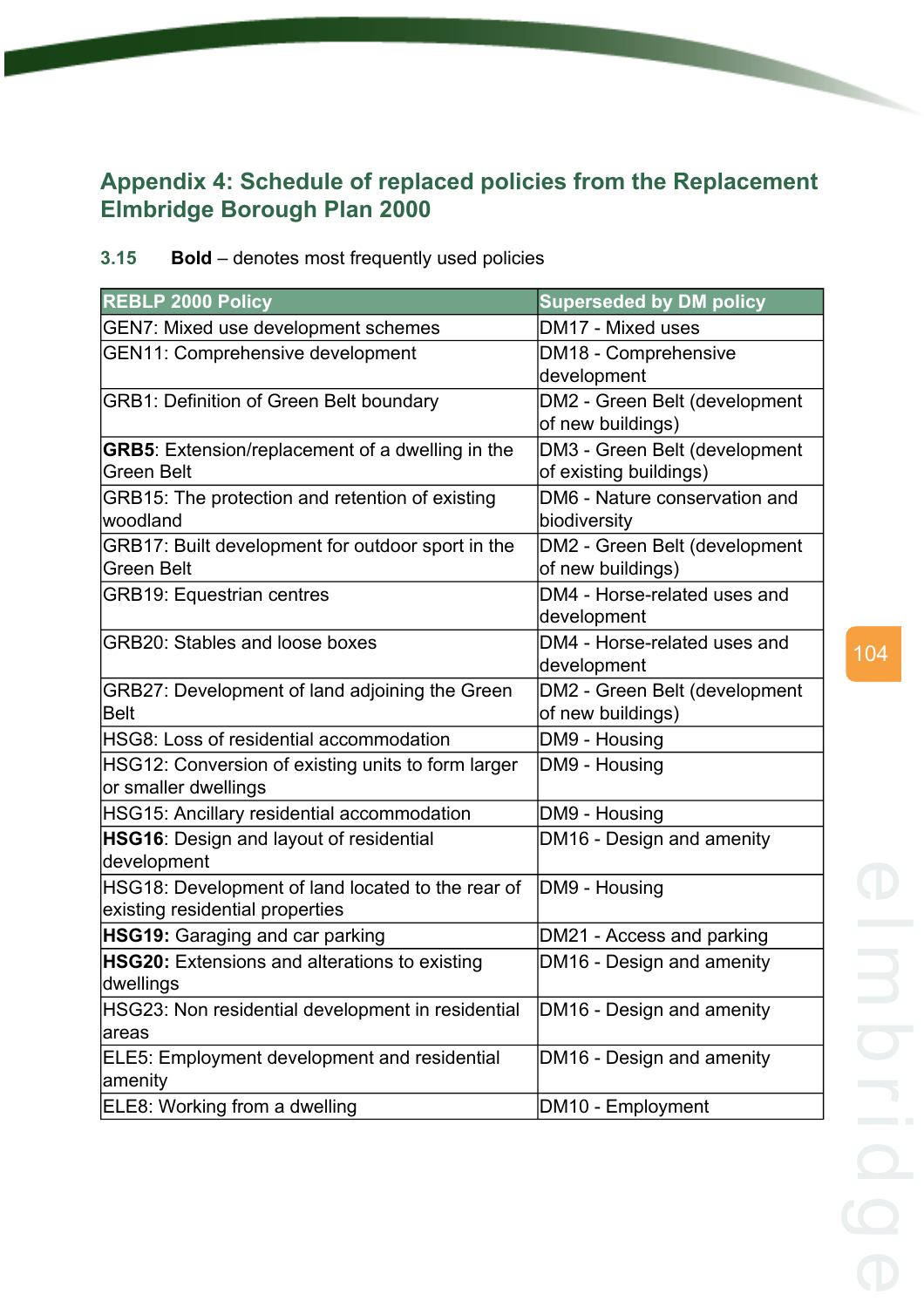| STC10: Takeaway hot food shops, cafés,<br>restaurants etc | DM13 - Evening economy        |
|-----------------------------------------------------------|-------------------------------|
| STC11: Vehicle hire premises                              | DM13 - Evening economy        |
| <b>ENV2: Standard of design</b>                           | DM16 - Design and amenity     |
|                                                           |                               |
| <b>ENV3: Safe and secure environments</b>                 | DM16 - Design and amenity     |
| <b>ENV5: External staircases</b>                          | DM16 - Design and amenity     |
| <b>ENV8: Partial demolition of sites</b>                  | DM18 - Comprehensive          |
|                                                           | development                   |
| ENV9: Provision of domestic recycling facilities          | DM22 - Refuse and recycling   |
| <b>ENV11:</b> Landscape considerations in the             | DM20 - Landscape and trees    |
| development process                                       |                               |
| <b>ENV12:</b> Retention of trees on development sites     | DM20 - Landscape and trees    |
| ENV21: Light pollution                                    | DM19 - Pollution              |
| ENV22: Floodlighting                                      | DM19 - Pollution              |
| <b>ENV25: Commercial Telecommunications</b>               | DM15 - Telecommunications     |
| Development                                               |                               |
| ENV27: Strategic views and key landmarks                  | DM5 - Open space and views    |
| ENV28: Strategic Open Urban Land                          | DM5 - Open space and views    |
| ENV31: Development affecting internationally              | DM6 - Nature conservation and |
| designated sites                                          | biodiversity                  |
| ENV32: Development affecting nationally                   | DM6 - Nature conservation and |
| designated sites                                          | biodiversity                  |
| ENV33: Development affecting locally designated           | DM6 - Nature conservation and |
| sites                                                     | biodiversity                  |
| HEN5: Advertisements on a listed building                 | DM14 - Advertisements,        |
|                                                           | shopfronts and signage        |
| HEN8: Locally listed buildings and features               | DM11 - Heritage               |
| <b>HEN11:</b> Development within conservation areas       | DM11 - Heritage               |
| HEN13: Shopfronts within a conservation area              | DM14 - Advertisements,        |
|                                                           | shopfronts and signage        |
| HEN14: Blinds or canopies in a conservation area          | DM14 - Advertisements,        |
|                                                           | shopfronts and signage        |
| HEN17: Development within areas of high                   | DM11 - Heritage               |
| archaeological potential                                  |                               |
| HEN18: Parks and gardens of special historic              | DM11 - Heritage               |
| interest                                                  |                               |
| RTT2: Development within or conspicuous from the          | DM12 - Riverside development  |
| <b>Thames Policy Area</b>                                 | and uses                      |
| RTT3: Loss of riverside uses and features                 | DM12 - Riverside development  |
|                                                           | and uses                      |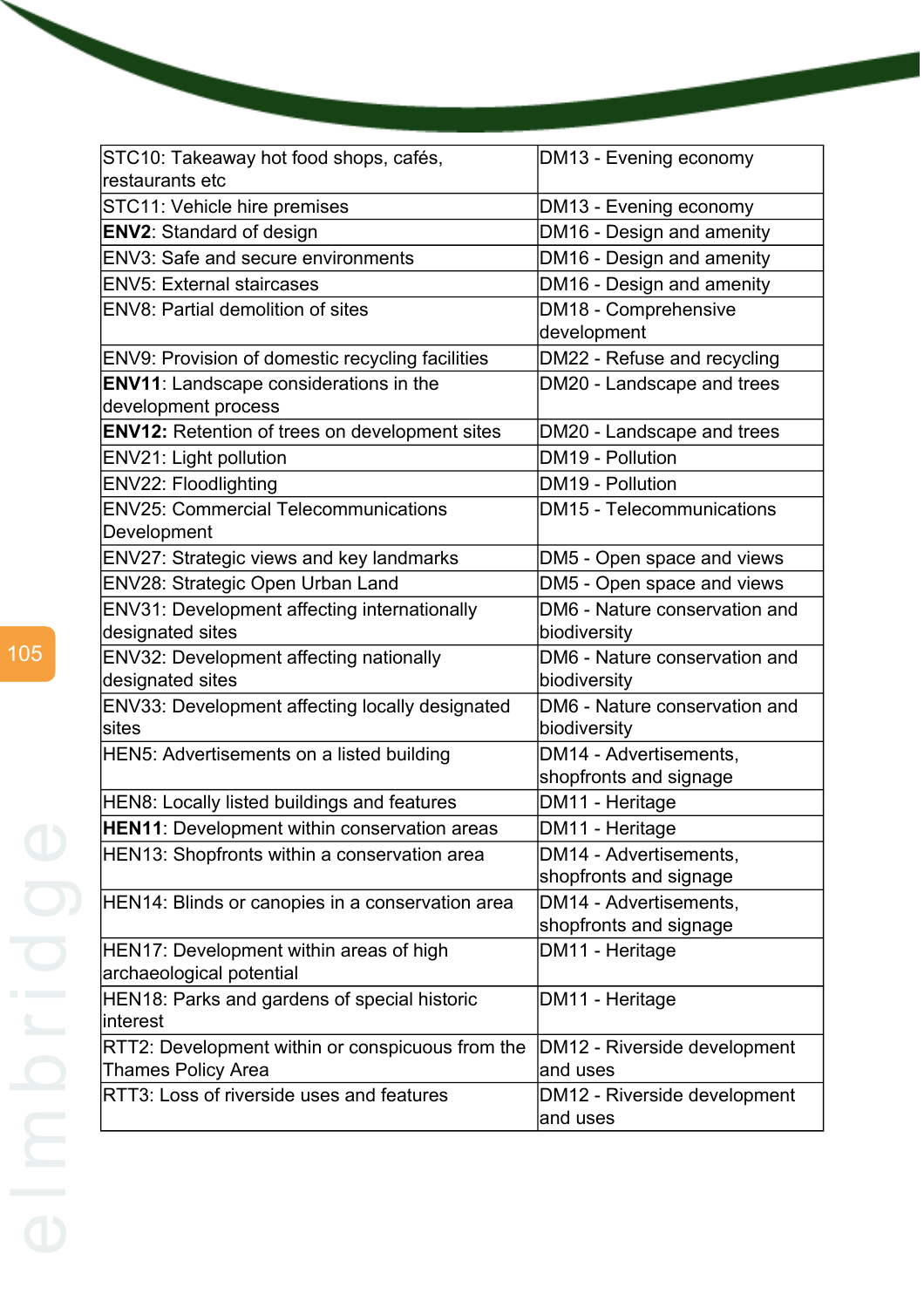| RTT6: Land adjacent to the River Thames                     | DM12 - Riverside development<br>and uses    |
|-------------------------------------------------------------|---------------------------------------------|
| <b>RTT7: Riverside development</b>                          | DM12 - Riverside development<br>and uses    |
| RTT8: Public access to the riverside                        | DM7 - Recreational uses of<br>waterways     |
| RTT9: Hire bases for motorised craft                        | DM7 - Recreational uses of<br>waterways     |
| RTT10: Permanent mooring of houseboats                      | DM7 - Recreational uses of<br>waterways     |
| <b>RTT11: Recreational opportunities</b>                    | DM7 - Recreational uses of<br>waterways     |
| RTT12: Recreational use of reservoirs                       | DM7 - Recreational uses of<br>waterways     |
| <b>LER7: Footpath and bridleways</b>                        | DM4 - Horse-related uses and<br>development |
| LER9: Horse rides                                           | DM4 - Horse-related uses and<br>development |
| LER12: Arts and cultural facilities                         | DM8 - Social and community<br>facilities    |
| <b>COM3: Provision of health service facilities</b>         | DM8 - Social and community<br>facilities    |
| <b>COM4: Provision of educational facilities</b>            | DM8 - Social and community<br>facilities    |
| COM5: Provision of day nursery and childcare<br>lfacilities | DM8 - Social and community<br>facilities    |
| MOV2: The movement implications of development              | DM21 - Access and parking                   |
| <b>MOV4:</b> Traffic impact of development proposals        | DM21 - Access and parking                   |
| <b>MOV6:</b> Off street parking                             | DM21 - Access and parking                   |
| MOV7: Servicing facilities                                  | DM21 - Access and parking                   |
| MOV10: Cycling facilities                                   | DM21 - Access and parking                   |
| MOV13: Loss of station car parking                          | DM21 - Access and parking                   |
| MOV19: Public off street parking                            | DM21 - Access and parking                   |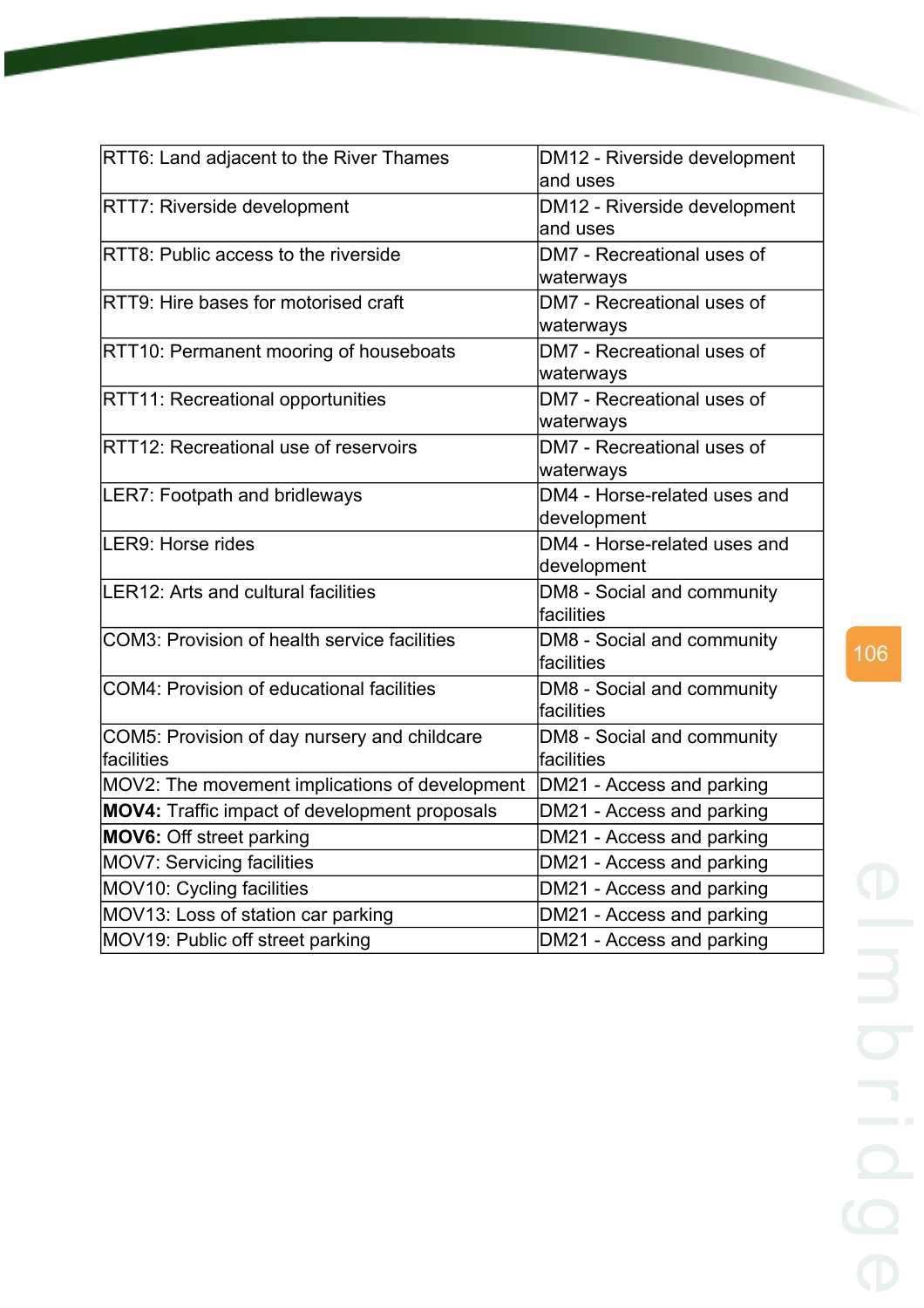# **Appendix 5: Schedule of deleted policies from the Replacement Elmbridge Borough Local Plan 2000**

| <b>REBLP Policy</b>                                                                              | <b>Reason for deletion</b>                                                                                                                                                   |
|--------------------------------------------------------------------------------------------------|------------------------------------------------------------------------------------------------------------------------------------------------------------------------------|
| <b>GRB4: Countryside</b><br>management                                                           | Not a 'development management' policy                                                                                                                                        |
| <b>GRB23: Brooklands College</b><br>major developed site in the<br><b>Green Belt</b>             | To Settlement ID Plans                                                                                                                                                       |
| <b>GRB25: Plotland areas</b>                                                                     | Proposed to remove designation                                                                                                                                               |
| HSG4: Major allocated<br>housing sites                                                           | <b>To Settlement ID Plans</b>                                                                                                                                                |
| HSG17: Special low density<br>areas                                                              | To Settlement ID Plans and in Design & Character<br><b>SPD</b>                                                                                                               |
| ENV6: Provision of<br>environmental art through<br>development                                   | <b>To Settlement ID Plans</b>                                                                                                                                                |
| ENV10: Environmental<br>improvement schemes                                                      | <b>To Settlement ID Plans</b>                                                                                                                                                |
| HEN9: Designation and<br>review of conservation<br>areas                                         | Not a 'development management' policy. This will be<br>included in the future Heritage Strategy                                                                              |
| HEN16: Areas of<br>archaeological importance                                                     | The Borough has not got any 'areas of archaeological<br>importance', only areas of High Archaeological Potential<br>which are covered by HEN17                               |
| RTT13: Environmental<br>improvement schemes for the<br>Thames and tributaries                    | <b>To Settlement ID Plans</b>                                                                                                                                                |
| LER2: New parks and<br>extensions to parks                                                       | <b>To Settlement ID Plans</b>                                                                                                                                                |
| LER4: Residential<br>development and public<br>outdoor playing space and<br>facilities provision | Dealt with adequately by Core Strategy policy CS14 -<br>Green Infrastructure, which requires public on-site<br>facilities on schemes over 50 dwellings, where<br>appropriate |
| LER14: Hotels, guest houses,<br>bed and breakfast<br>accommodation                               | Dealt with adequately by Core Strategy policy CS24 -<br>Hotels & Tourism and will be subject to generic DM<br>policies on design and parking                                 |
| LER15: Camping and<br>caravan sites                                                              | Policy rarely, if ever, used and other policies can cover<br>its provisions (eg Green Belt, landscape and access)                                                            |